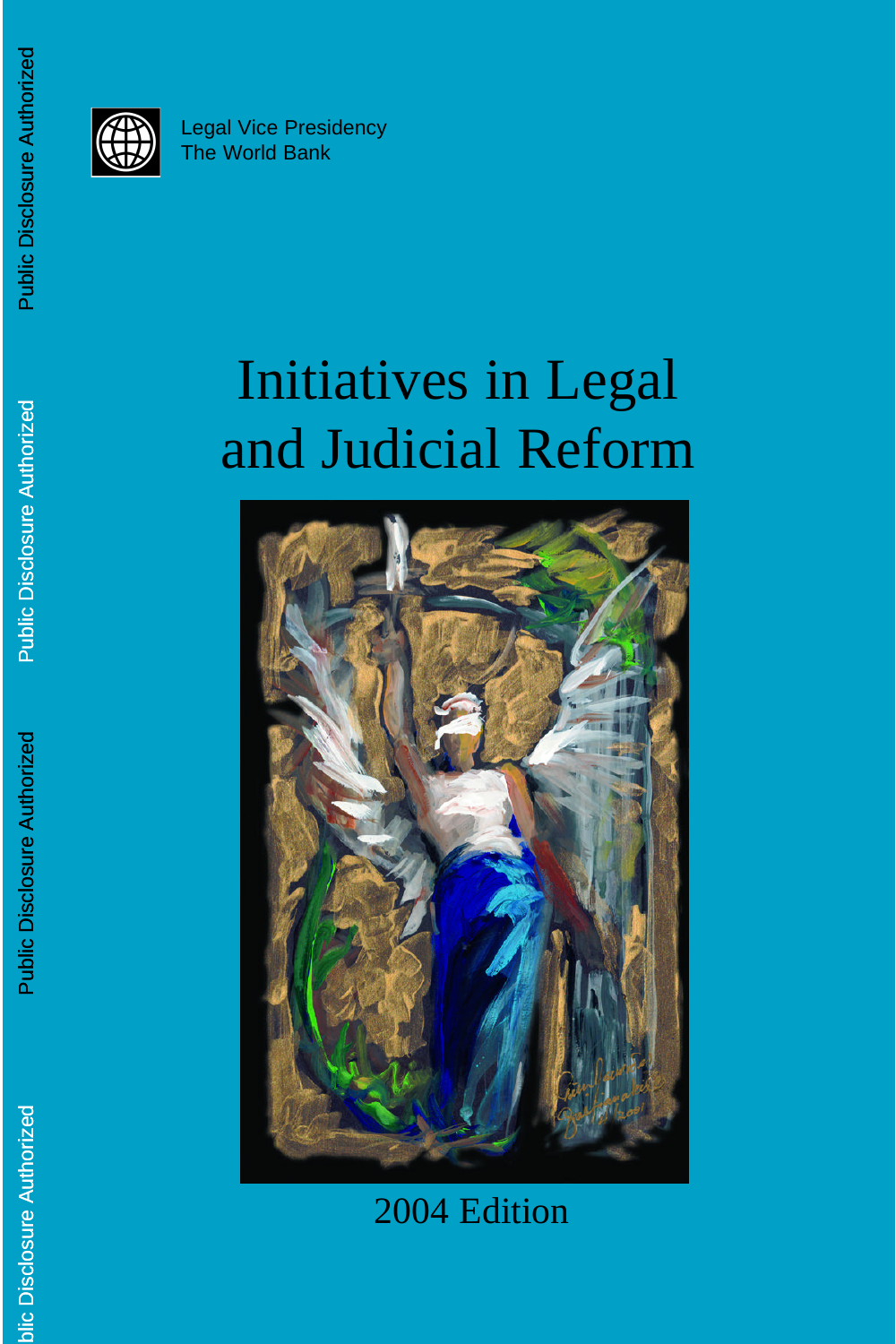## **Initiatives in Legal and Judicial Reform**

2004 Edition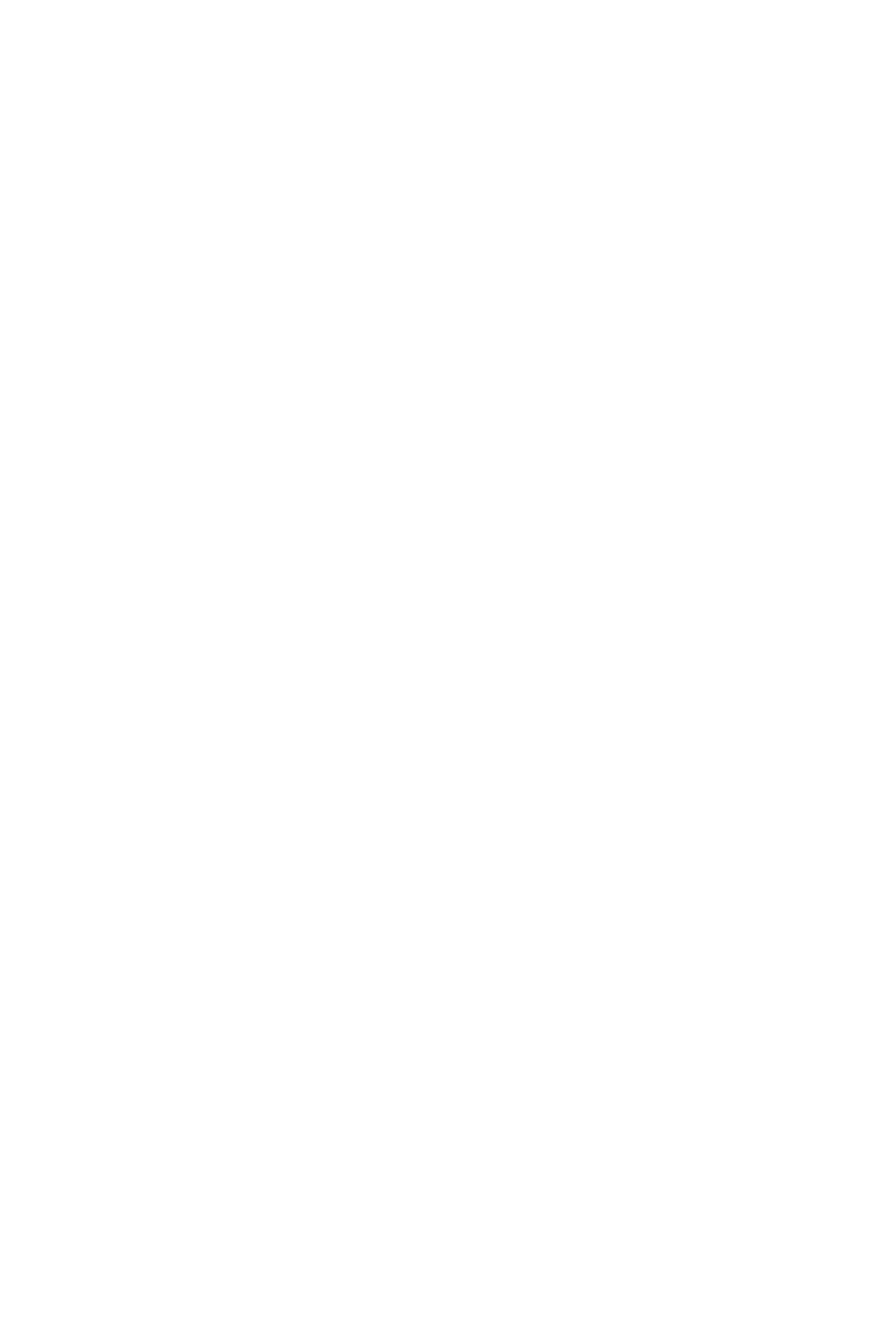## **Contents**

| <b>Freestanding Legal and Judicial Reform Project and Grant</b> |  |
|-----------------------------------------------------------------|--|
|                                                                 |  |
|                                                                 |  |
|                                                                 |  |
|                                                                 |  |
|                                                                 |  |
|                                                                 |  |
|                                                                 |  |
| Sample Projects with Legal and Judicial Reform Components and   |  |
|                                                                 |  |
|                                                                 |  |
|                                                                 |  |
|                                                                 |  |
|                                                                 |  |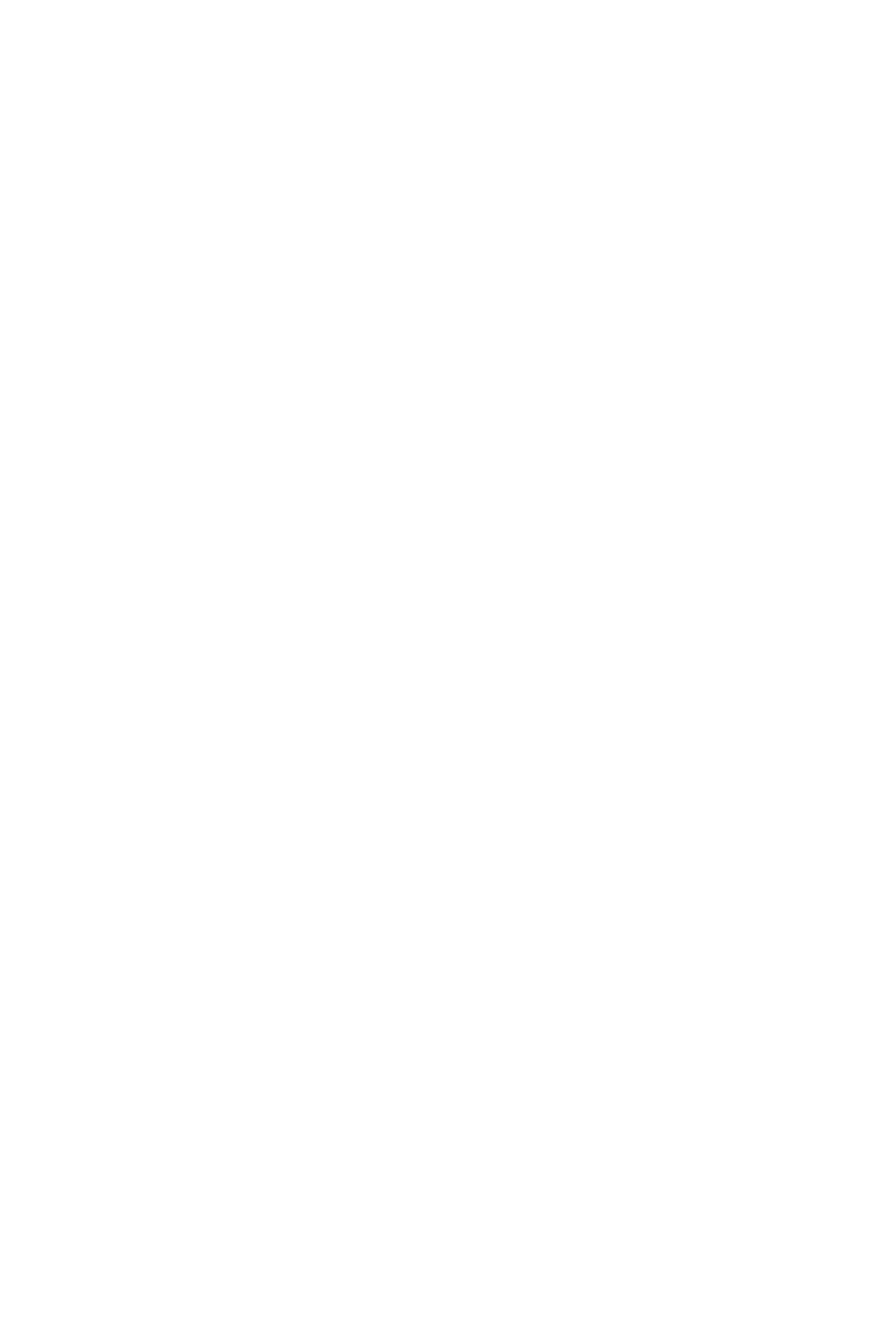## **Acknowledgements**

**T**his book was first published in 1998 and is up-dated annually to provide a description of the Bank's legal and judicial reform activities. This work was prepared by a core team led by Maria Dakolias, Legal and Judicial Reform Practice Group (LEGLR) of the Legal Vice Presidency, and included Beth Dabak, Rowena Gorospe, and Caroline Sage. Many thanks to our colleagues working on these projects without whose work this publication would not be possible. In particular, we would like to thank Francesco Tornieri (AFTPM), Elisabeth Huybens (EACDF), Lloyd McKay (EASPR), Zhengxuan Zhu (EASRD), Sandra Bloemenkamp (ECCMK), Normunds Malnacs (ECSPE), Karen Hudes, T. Mpoy-Kamulayi, Hans Wabnitz (LEGAF), Karen Nordlander (LEGEA), Irina Kichigina, Brenda Morata, Friederich Peloscheck (LEGEC), Isabella Micala Drossos, Mariana Margarita Montiel (LEGLA), Lubomira Beardsley, Robert Buergenthal, Minneh Kane (LEGLR), Hadi Abushakra, Dominique Bichara (LEGMS), Nicolette Dewitt, Natalie Lichtenstein (LEGPI), Eric Haythorne (LEGPS), Javier Madalengoitia, Waleed Malik, Roberto Panzardi (LCSPS), David Varela (LCCVE), Claus Pram Astrup (MNCA4), Ferid Belhaj (MNCMA), Elisabeth Sherwood (MNSIF), Asya Akhlaque and G. M. Khurshid Alam (SASFP). This book benefited from the research assistance of Effie Georgiou, Jeremy Mathias, Clara Mathieu and Morgan Ruthman.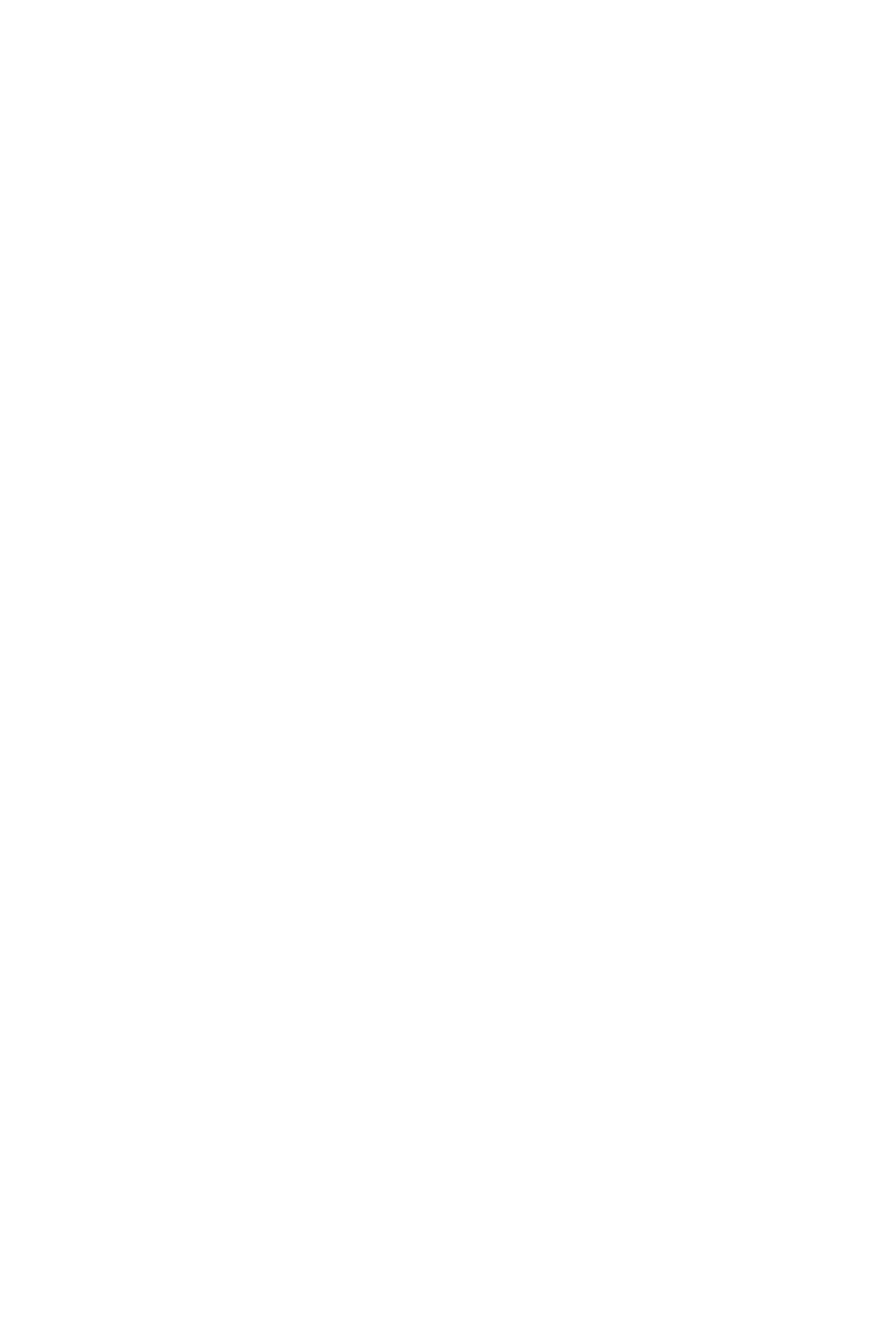## **Initiatives in Legal and Judicial Reform**

#### **Introduction**

**T**he last decade has witnessed an increased emphasis on legal and judicial reform by the World Bank and its partners in the development community. Such emphasis grew out of a realization that, in order to achieve sustainable development, the development process must be comprehensive, and that legal and judicial reforms are critical components of that process.<sup>1</sup> Indeed, legal and judicial reform is one of the main pillars of the Comprehensive Development Framework that World Bank President, James D. Wolfensohn, proposed. This comprehensive approach encompasses the Bank's mission of fighting poverty for lasting results. Poverty cannot be fought and gains cannot be sustained without effective and equitable legal systems.

In recent years, a number of factors have contributed to the prominence accorded to legal and judicial reform in the development agenda.<sup>2</sup>

• The dramatic political and economic transformation in Eastern Europe and the former Soviet Union in the late Eighties and early Nineties led to fundamental changes in the legal framework of these countries. These changes naturally mandated institutional reforms and required creating legal and institutional infrastructure to support, implement, and enforce the new legal system.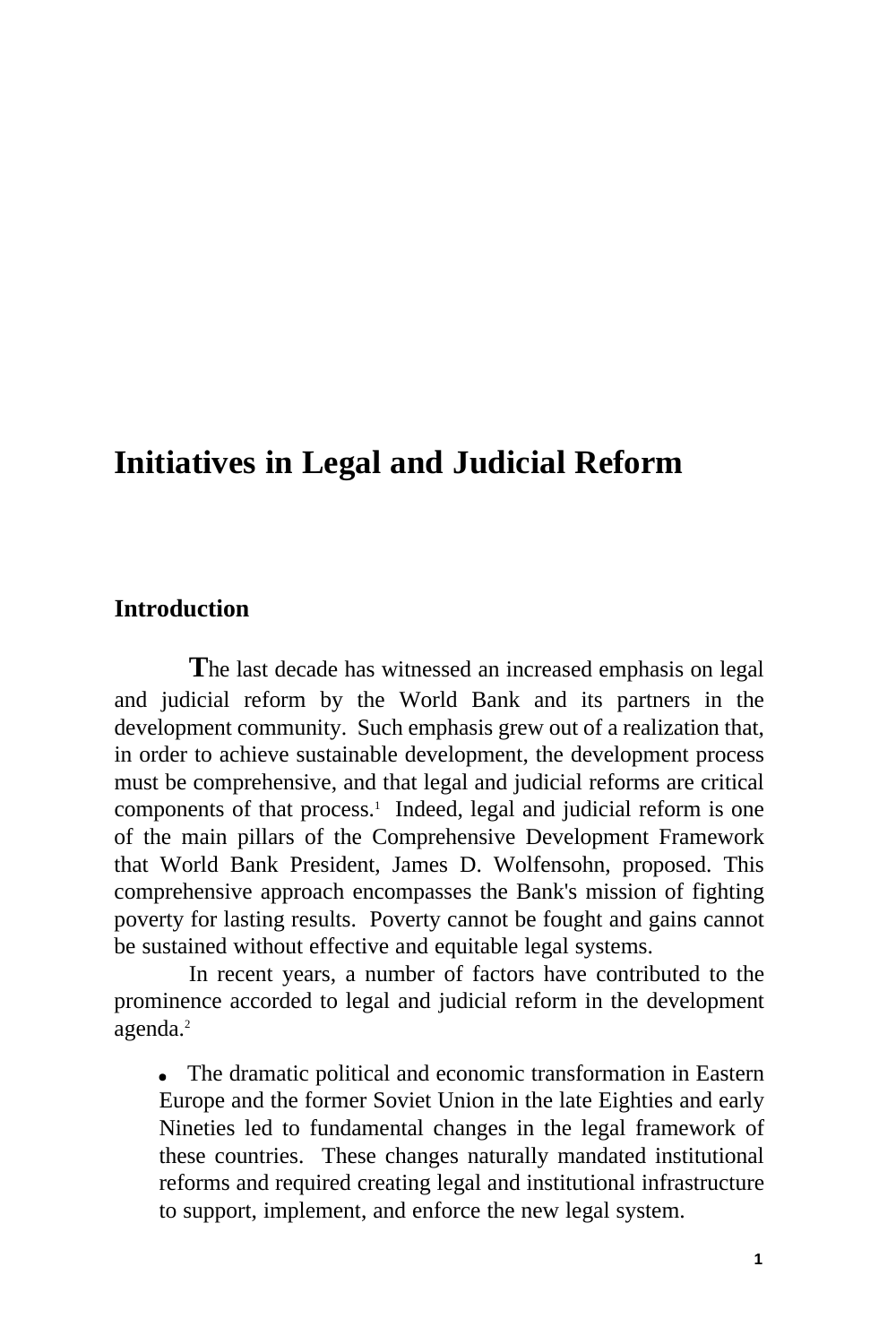$\bullet$  The Asian financial crisis of the Nineties vividly illustrated that economic growth without the firm foundation of effective laws and legal institutions was vulnerable and unsustainable. The financial contagion left many institutions bankrupt and millions impoverished.

In other countries, development experience over a longer period also showed that the rule of law promotes effective and sustainable economic development and good governance. Lack of the rule of law significantly hinders economic growth and corruption regressively taxes the poor.

The developing countries' transition toward market economies necessitated strategies to encourage domestic and foreign private investment. This goal could not be reached without modifying or overhauling the legal and institutional framework and firmly establishing the rule of law to create the necessary climate of *stability* and *predictability*.

 $\bullet$  In the course of pursuing economic development, countries had often misused, degraded or depleted their natural resources. As a result, environmentally sustainable development mandates rigorous regulatory regimes, clear property rights, and appropriate institutional frameworks.

• While globalization has spurred economic development, its benefits have been uneven, affecting different segments of society. The poor continue to lack legal rights that empower them to take advantage of opportunities and provide them with security against arbitrary and inequitable treatment. Discriminatory or arbitrarily enforced laws deprive individuals of their individual and property rights, raise barriers to justice and keep the poor poor.

These experiences have led development institutions to focus on the role of law in economic development and have prompted many countries to promote the rule of law as a *sine qua non* of development. The rule of law prevails where (1) the government itself is bound by the law; (2) every person in society is treated equally under the law; (3) the human dignity of each individual is recognized and protected by law; and (4) justice is accessible to all. The rule of law requires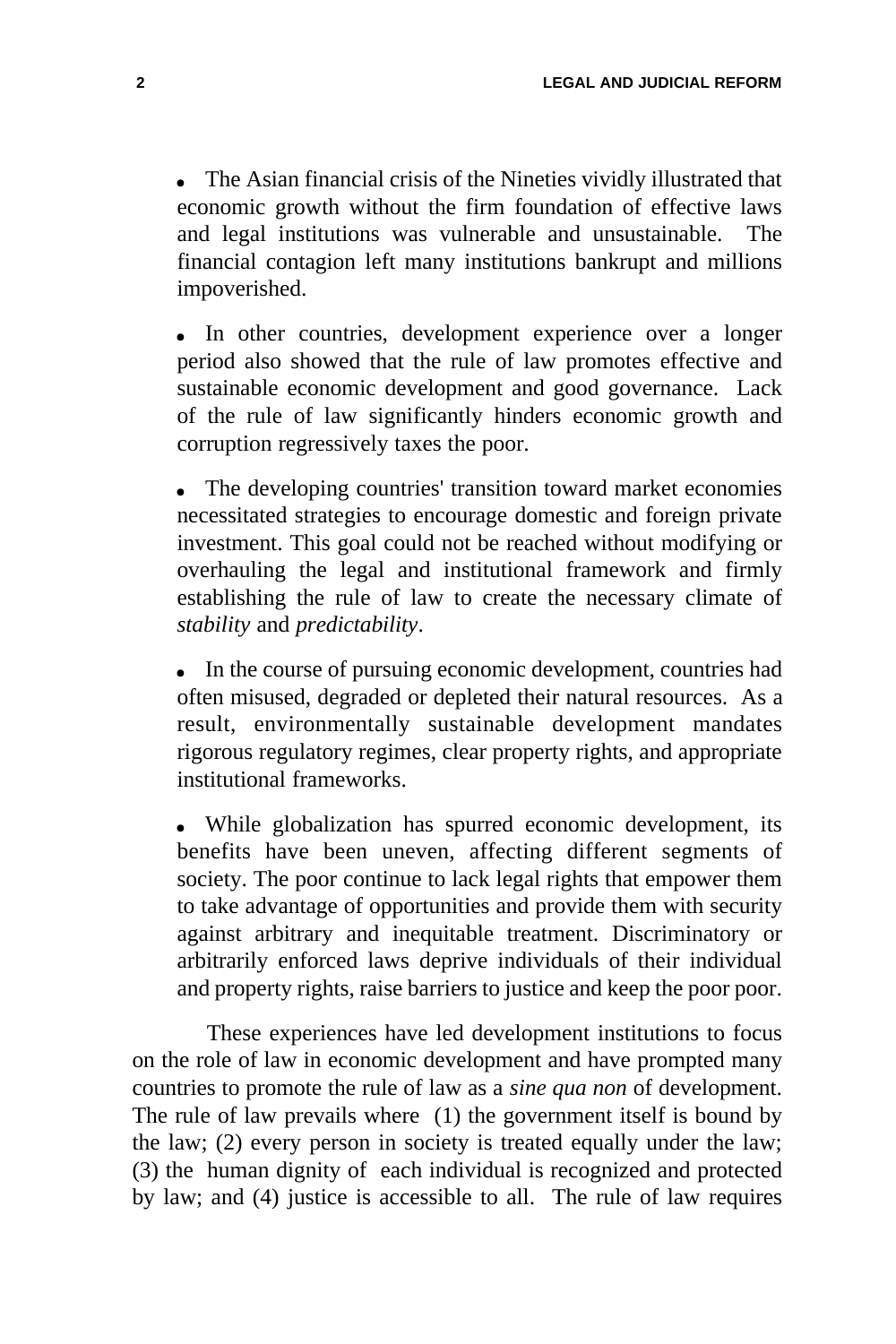**INITIATIVES 3**

transparent legislation, fair laws, predictable enforcement, and accountable governments to maintain order, promote private sector growth, fight poverty, and have legitimacy. Legal and judicial reform is a means to promote the rule of law.

#### **The Bank's Experience since the Nineties**

**T**he Bank's legal and judicial reform programs have expanded considerably since the Nineties. Initially, the Bank focused primarily on assisting countries through law reform, helping them to develop legal environments that encouraged local and foreign private  $investment$  - including stable and predictable systems to protect and honor property and contractual rights. Since beginning its activities in governance in 1991, the Bank has addressed judicial reform as countries began to recognize that enacting legislation alone could not yield the desired reforms without adequate infrastructure to implement, enforce, or modify the law. Subsequently, the focus became building and reforming the institutions needed for dispute settlement as well as for access to dispute resolution mechanisms and qualified and affordable legal representation.

The Bank provides support under a variety of lending instruments (see explanation below), and in the context of a wide range of lending operations. Lending operations for capacity building and institutional development often included components related to legal reform. In other operations, such reforms were stipulated as conditions or components of structural adjustment programs supported by Bank financing.

There are approximately 600 Bank-financed projects related to legal and judicial reform, among them:

• The Mongolia Banking, Enterprise and Legal Technical Assistance Credit Project (BELTAC),<sup>3</sup> included a component to strengthen the Bailiff's office, established a collateral registry for movable property, and trained legal professionals.

• Under the Guatemala Land Administration Project,<sup>4</sup> the Bank is strengthening the legal and institutional framework for land registry and cadastre services nationwide.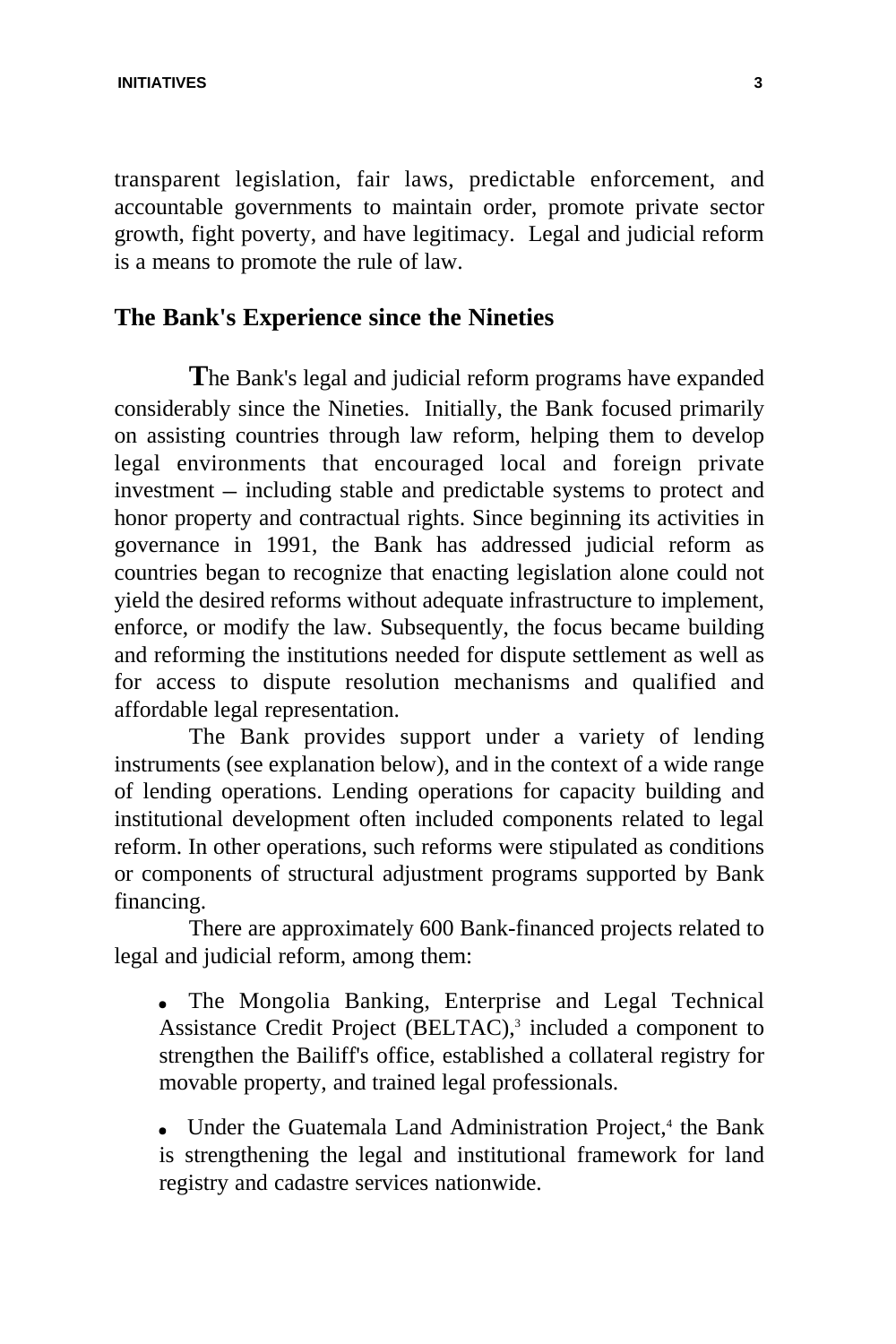• The Togo Public Enterprises Restructuring and Privatization Project<sup>5</sup> included components to strengthen the legal and judicial system through a round table to build consensus on legal and judicial reforms and seminars on the Treaty to Harmonize Commercial Law in Africa (OHADA),<sup>6</sup> updated and disseminated legal information, and supported the Ministry of Justice.

Under the Zambia Financial and Legal Management Upgrading Project,<sup>7</sup> the Bank financed various activities to improve the Judiciary, the Office of the Attorney General, and legal training institutes, and trained judges, magistrates, and state attorneys.

• The Cambodia Technical Assistance Project<sup>8</sup> included: a legal diagnostic study; an assessment of legal training needs; preparation and implementation of a legislative program, including workshops for lawyers, judges, and other legal professionals; and establishment of an automated system to publish laws, higher court decisions, and explanatory leaflets. The preparation and review of draft economic and commercial legislation was envisioned under this.

Other examples include drafting economic legislation in Armenia, environmental legislation in El Salvador, and health insurance legislation in Argentina.<sup>9</sup>

The Bank has also supported "freestanding" legal and judicial reform projects. To date, there are 16 active projects in four regions, with another seven projects in the pipeline. Seven projects have been completed. The first legal reform project was the China Economic Law Reform Project, which is a line of credit that can be drawn for approved  $sub-projects - primarily for study tours, training, and consultants to$ assist in legal drafting. In 1992, the Bank approved the first freestanding judicial reform project: the Venezuela Judicial Infrastructure Project concentrated on infrastructure, technology, and some substantive studies in other areas, such as justices of the peace. During project implementation, however, the project was substantially revised to include support for the Judicial Council, judicial training, and workshops that promoted judges' involvement in the reform process. The Bank's early experience in Venezuela showed that greater stakeholder participation should be elicited during project design.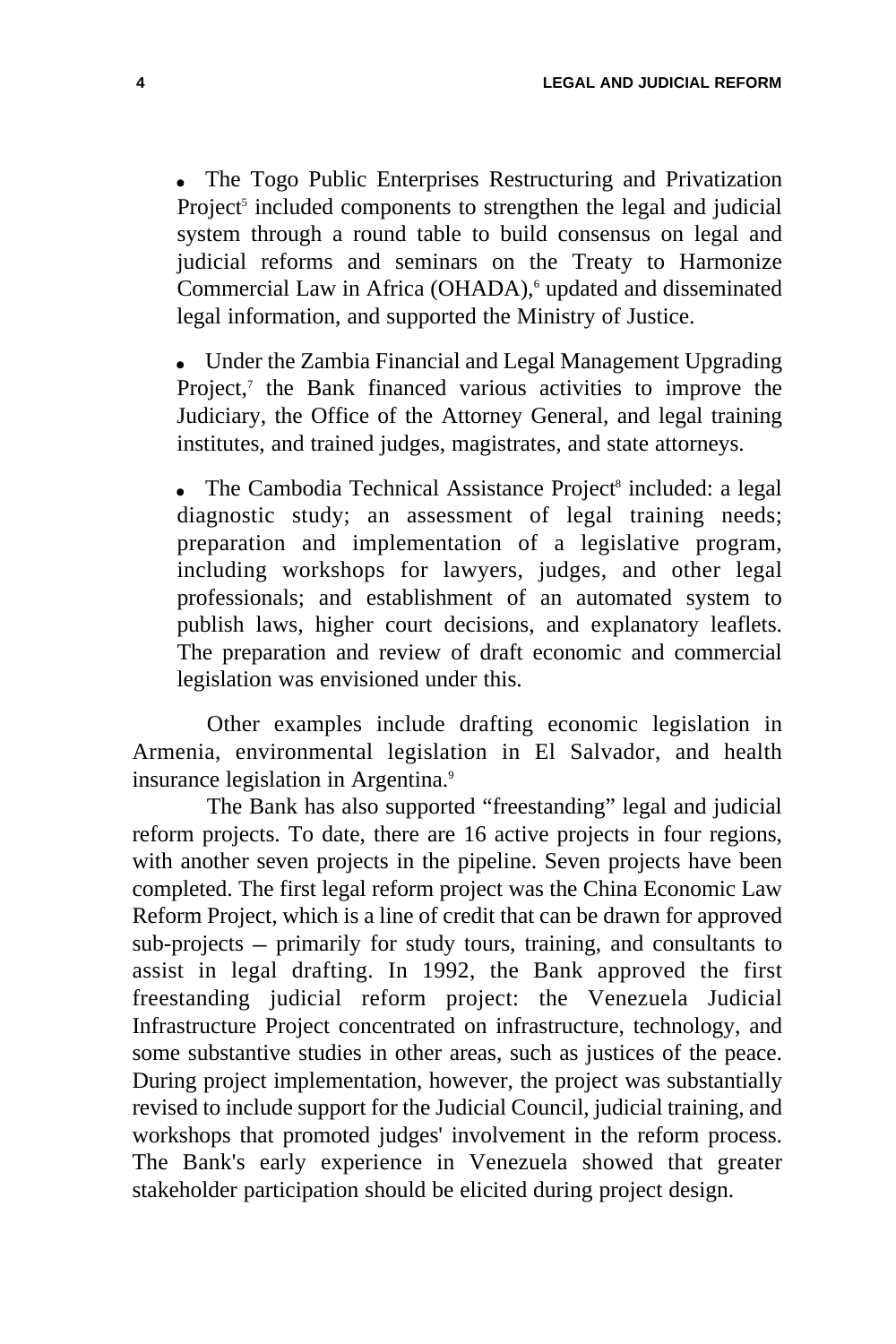**INITIATIVES 5**

The Bank's approach to legal and judicial reform has evolved significantly to incorporate judicial sector assessments and diagnoses, which are used to design appropriate project components. In 1994, the first judicial sector assessment was completed in Ecuador, and was updated in 2003.<sup>10</sup> The Assessment examined different aspects of the administration of justice, including court and case administration; selection, promotion, and disciplining of judges; training of judges, lawyers, and law students; access to justice and its gender dimension; and alternative dispute resolution mechanisms. Similarly, other development partners completed several studies that guided the choice of components included in the Bank-financed Judicial Reform Project in Bolivia.

Judicial sector assessments are now regarded as highly desirable prerequisites to ensure that projects meet the needs of the country and achieve intended objectives. To date, the Bank has completed twenty-five legal and judicial sector assessments.<sup>11</sup> For example, assessments were undertaken in Argentina, Bulgaria, Georgia, Mongolia, Peru, and Trinidad and Tobago, to facilitate discussions with the governments on defining appropriate components for individual lending operations. As a result of the sector assessments, such as in Ecuador, the projects included a broader range of components than had been included in the first project in Venezuela.

Legal and judicial reform projects are continually evolving as the countries embrace a more holistic approach for longer-term legal and institutional reform. Emphasizing *empowerment*, *opportunity*, and *security*, especially as each affects the poor, has deepened the understanding of ways in which legal and judicial programs can distribute more equitably the benefits of economic growth. Laws and institutions must provide a safety net to those who are particularly vulnerable to discrimination, neglect, and the ravages of illness, violence, natural disaster, and economic dislocation. Individuals must have legal rights that are enforceable and protected. This requires transparency and accountability in government, public participation, and legal institutions and processes that are not only effective and efficient but also provide equitable remedies for all in society. A well functioning legal and judicial system is critical both as an end in itself as well as a means to facilitate and leverage the achievement of other development objectives.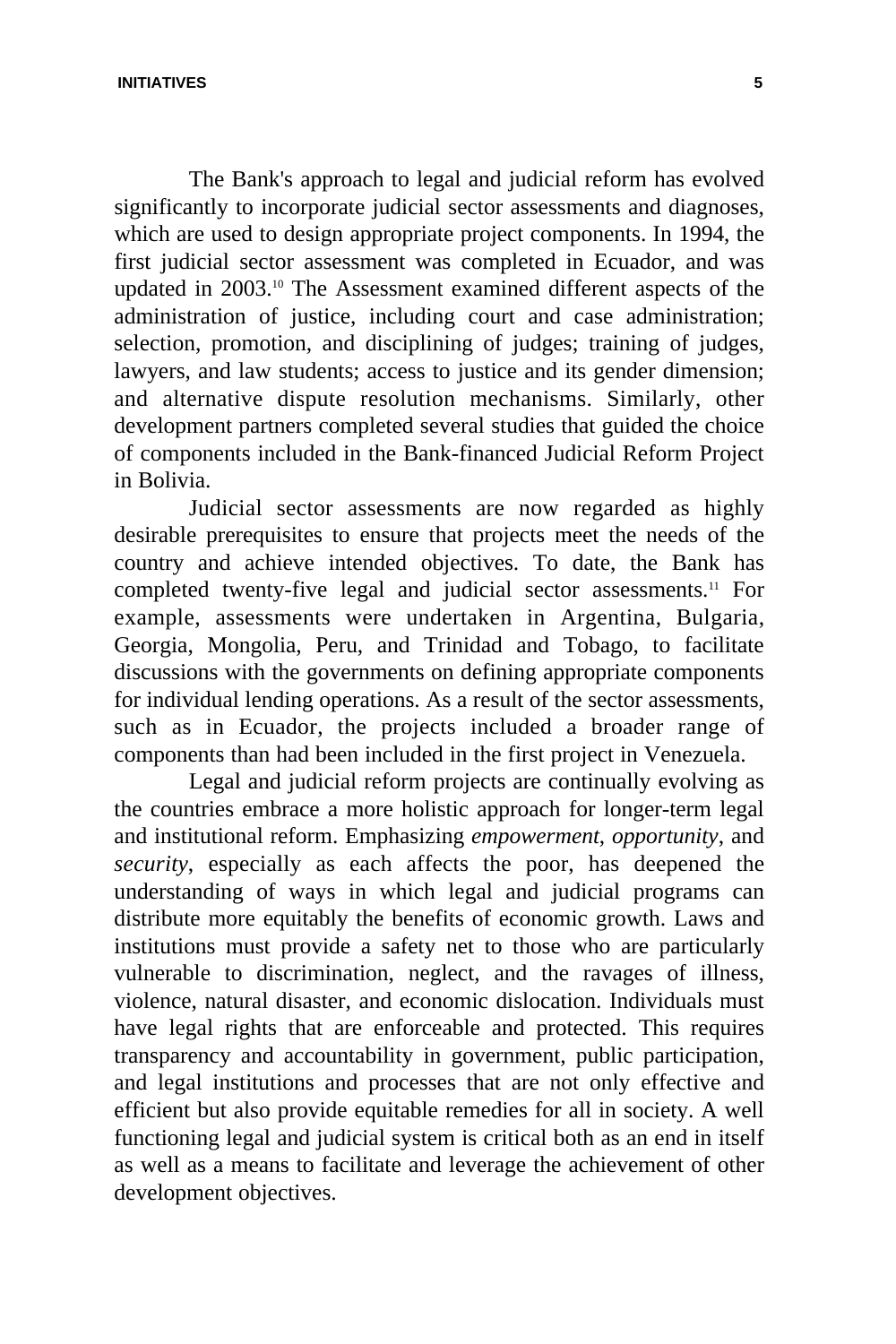Key elements in legal and judicial reform programs now include promoting judicial independence through improved appointment, financing, and disciplinary procedures; modernizing judicial administration and case management; and training judges and court personnel. For example, the Legal Development Project in West Bank and Gaza and the Legal Reform Project in Mongolia, address court administration, judicial training, and legal drafting. Additional freestanding projects such as the Judicial Reform Project in Georgia and others are helping to promote integrity and accountability. Broader legal infrastructure improvements encompass strengthening good governance (including anti-corruption); building capacity in public agencies; supporting bar associations and civil society organizations; and improving legal education. Increased access can be fostered through organizations that provide legal counseling and advocacy, particularly for the vulnerable, and through developing alternative dispute resolution mechanisms and modernizing court facilities.

This comprehensive approach requires emphasis on legislation to provide access, equality, and opportunities for growth as well as support for formal dispute resolution institutions and for civil society. Such efforts can develop sustainable mechanisms to promote reforms and provide a means of accountability of those reforms.

#### **Lending Instruments for Legal and Judicial Reform**

**T**he Bank has various financing instruments for legal and judicial reform efforts, including adjustment, investment, learning and innovation, and adaptable program loans. The Bank also conducts diagnostic studies in preparation for its lending activities. A variety of factors – including the subject matter of the reform, its scope, the anticipated duration, and the type of assistance sought  $-$  guide the selection.

After being introduced as a lending instrument, structural and sector adjustment loans<sup>12</sup> were the Bank's most common instrument to induce changes in legislation and reforms in the administration of justice in borrowing countries. The "conditionality" of these loans often includes the preparation and adoption of certain laws and regulations that reflect policies agreed upon with the Bank. In such cases, the Bank does not directly finance the legal work required; rather, the adjustment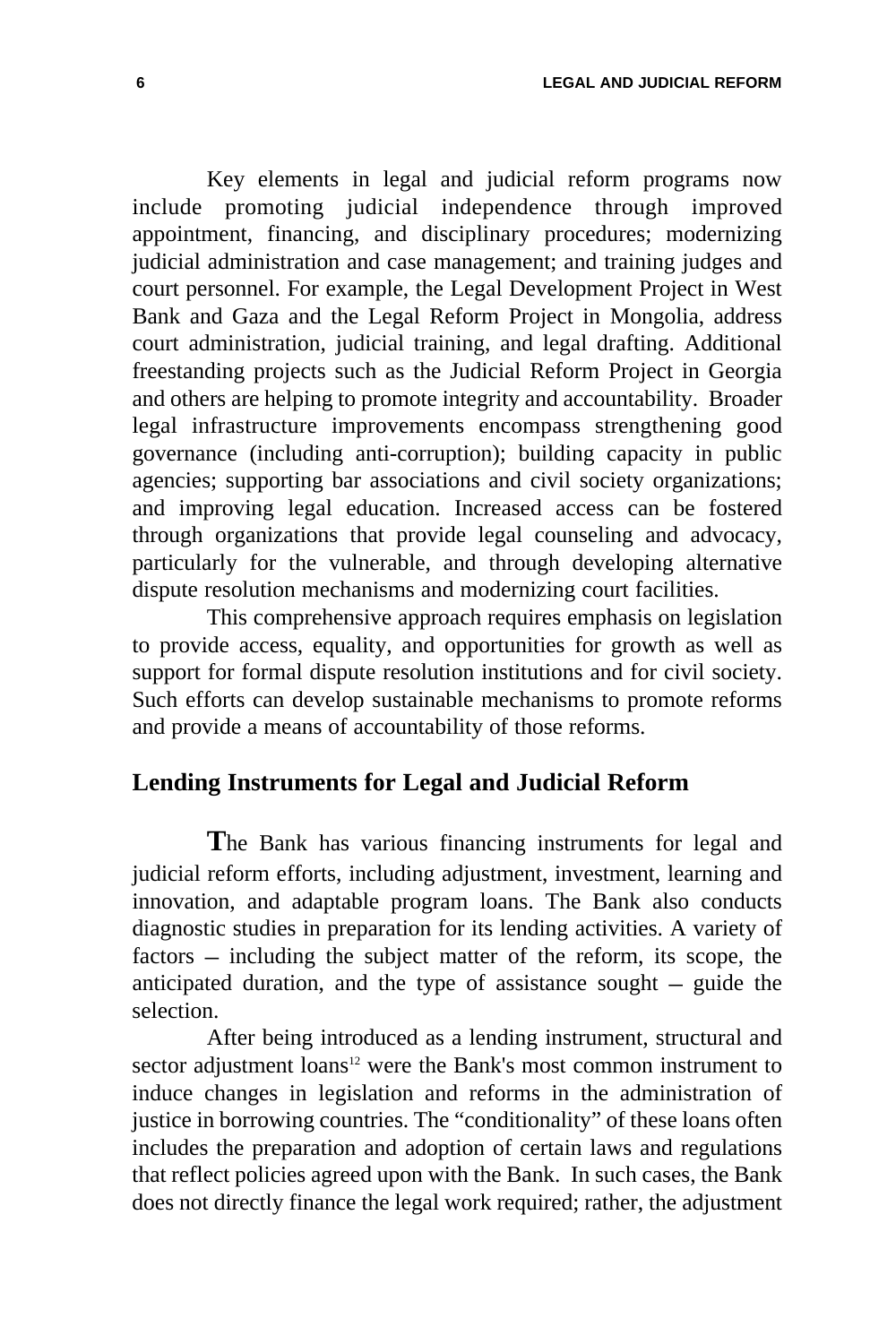loan supports the country's balance of payments. However, adjustment loans are meant to be disbursed quickly, and therefore, they are intended for reforms that can be implemented in the short term.<sup>13</sup> Nevertheless, a series of adjustment loans to the same country could address reforms to be implemented over a number of years if their scope and sequencing could be identified from the beginning.<sup>14</sup>

For typical legal and judicial reform measures that are to be implemented over two to five years, investment operations, especially for institution-building and technical assistance, are the main financial instruments.<sup>15</sup> These instruments have been used in many countries, including Ecuador, the Philippines, Russia, Venezuela, West Bank and Gaza to support freestanding legal and judicial reforms. The largest is the Legal Reform Project in Russia, supported by a US\$58.0 million loan.

The Bank has adopted two new lending instruments that can be used to support legal and judicial reform. The Learning and Innovation Loan (LIL) provides structured support for small, time-sensitive programs to build capacity, pilot promising development initiatives or experiment and develop locally-based models prior to large-scale interventions. Legal and judicial reform programs can be facilitated with a LIL by building capacity to manage projects and implement reform on a small scale and later transferring those abilities on a much larger scale.<sup>16</sup> LILs have been used for the Argentina Model Court Development Project to finance pilot courts as well as for the Venezuela Supreme Court Project, the Yemen Judicial and Legal Development Project, the Mongolia Legal and Judicial Reform Project, the Croatia Court and Bankruptcy Administration Project, and the Colombia Judicial Conflict Resolution Improvement Project.

The Adaptable Program Lending Loan (APL) provides phased, yet sustained support for the implementation of a long-term development program that reflects economic priorities and contributes to poverty reduction. The client government and the Bank agree on a long-term strategy and phased lending through a series of loans and further agree on the performance indicators that serve as triggers to move from one phase to the next. This instrument can facilitate a longer-term program, often a necessity for legal and judicial reform. For example, the Guatemala Judicial Reform Project and the Bangladesh Legal and Judicial Capacity Building Project are APLs.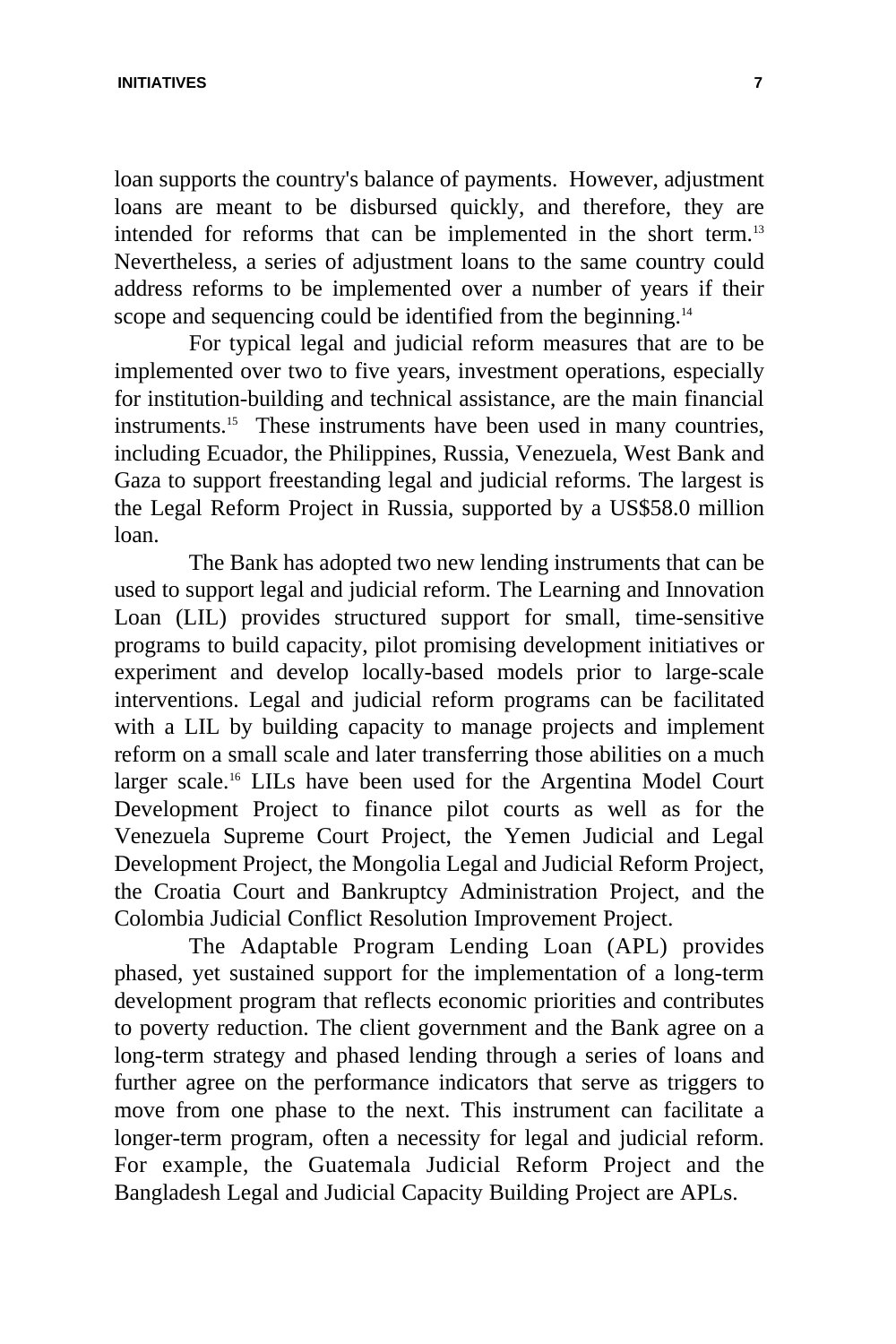The Bank has also provided grants from its Institutional Development Fund  $(IDF)^{17}$  and the Japan Social Development Fund  $(JSDF)$ <sup>18</sup> Since 1992, there have been approximately 60 IDF grants in the area of legal and judicial reform. In that same year, the Bank used an IDF grant to finance a judicial sector review in Argentina of court administration, alternative dispute resolution mechanisms, legal aid, bar associations, procedural codes, legal education and training, infrastructure, and successful reform efforts in the country. An IDF grant to Indonesia financed training to improve legal skills and upgraded court management to improve the efficiency of the court system. Other examples include assistance in drafting a cultural property protection law in Albania; antitrust and antidumping laws in the Arab Republic of Egypt; value-added tax legislation in India; property, secured transactions, and company law in Belarus; and assistance in reviewing commercial, financial, and investment laws and in training judges in Lebanon. Since 2001, there have been three JSDF grants which support civil society to build capacity and participate in legal and judicial reform. JSDF grants support legal aid services to poor and abused women and children in Sri Lanka and Jordan; in Ecuador the program assists non-governmental organizations (NGOs) to provide to the poorest and most vulnerable people assistance in such areas as alternative dispute resolution, indigenous dispute resolution, and access to legal services.

In addition, the Bank's Legal Vice Presidency provides advice on draft legislation in a number of areas related to project lending. While laws are country-specific, they benefit from regional harmonization and from incorporation of global best practice principles to foster empowerment, security, and opportunities. Promoting markets and private sector development frequently requires reform in areas such as financial and banking laws, companies law, corporate governance and insolvency, infrastructure, and property rights. Since the late Eighties, the Bank has supported law reform in the economic and commercial realm, including a telecommunication law in Ghana, electricity law in Bangladesh and Colombia, anti-monopoly law in Argentina, and commercial arbitration laws in many countries.<sup>19</sup> The Bank has assisted the legal reform process in Indonesia, the Republic of Korea, and Thailand.<sup>20</sup> Bank lawyers and external consultants have advised the three governments on immediate legal responses to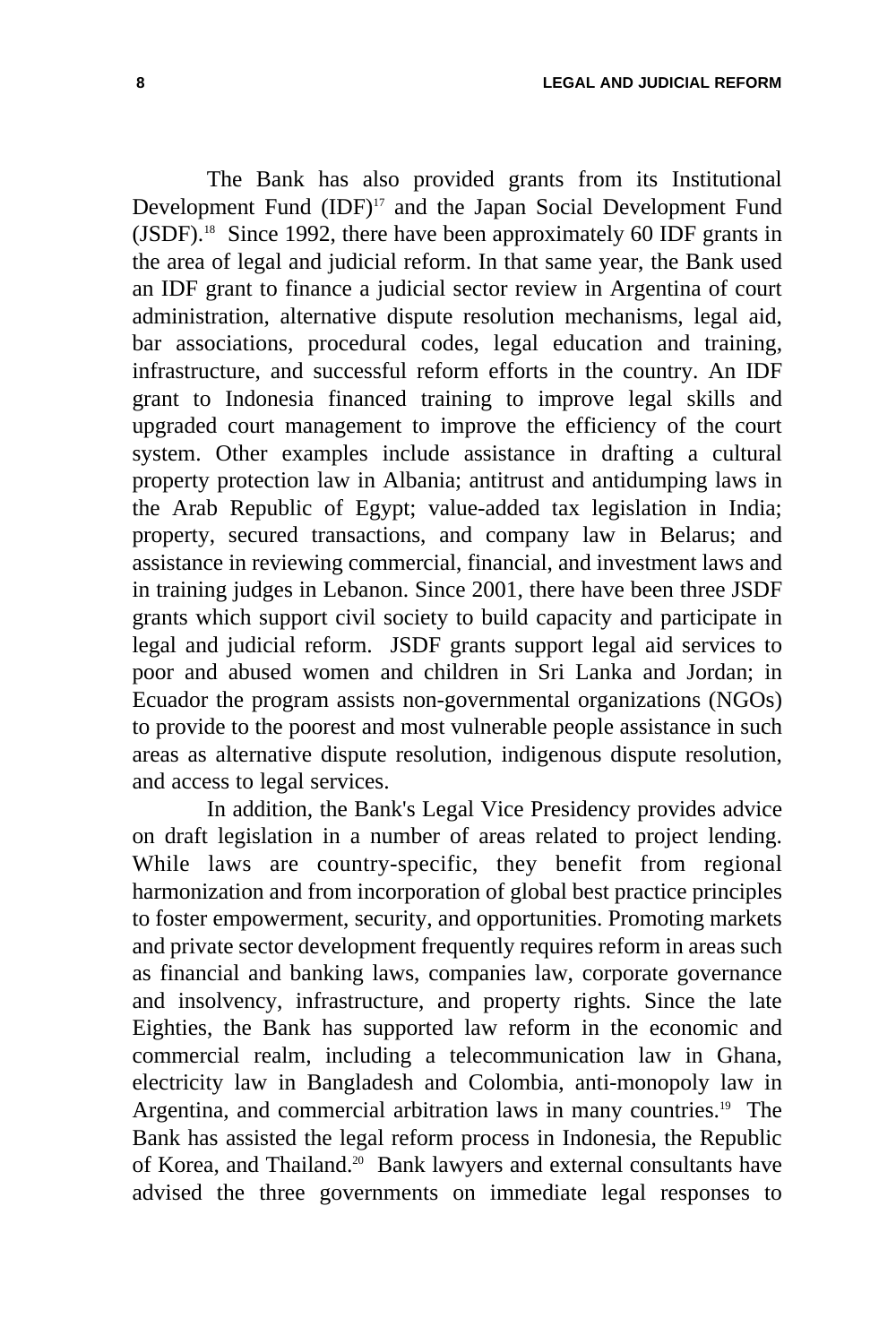#### **BANK SUPPORT FOR LEGAL AND JUDICIAL REFORM**

Since 1986, the Legal Vice Presidency has worked closely with the Regions as well as with external legal partners (law professors, law firms) to assist 85 countries in more than 50 main subject areas. The Bank's lawyers or their consultants have provided specialized assistance in the areas listed below.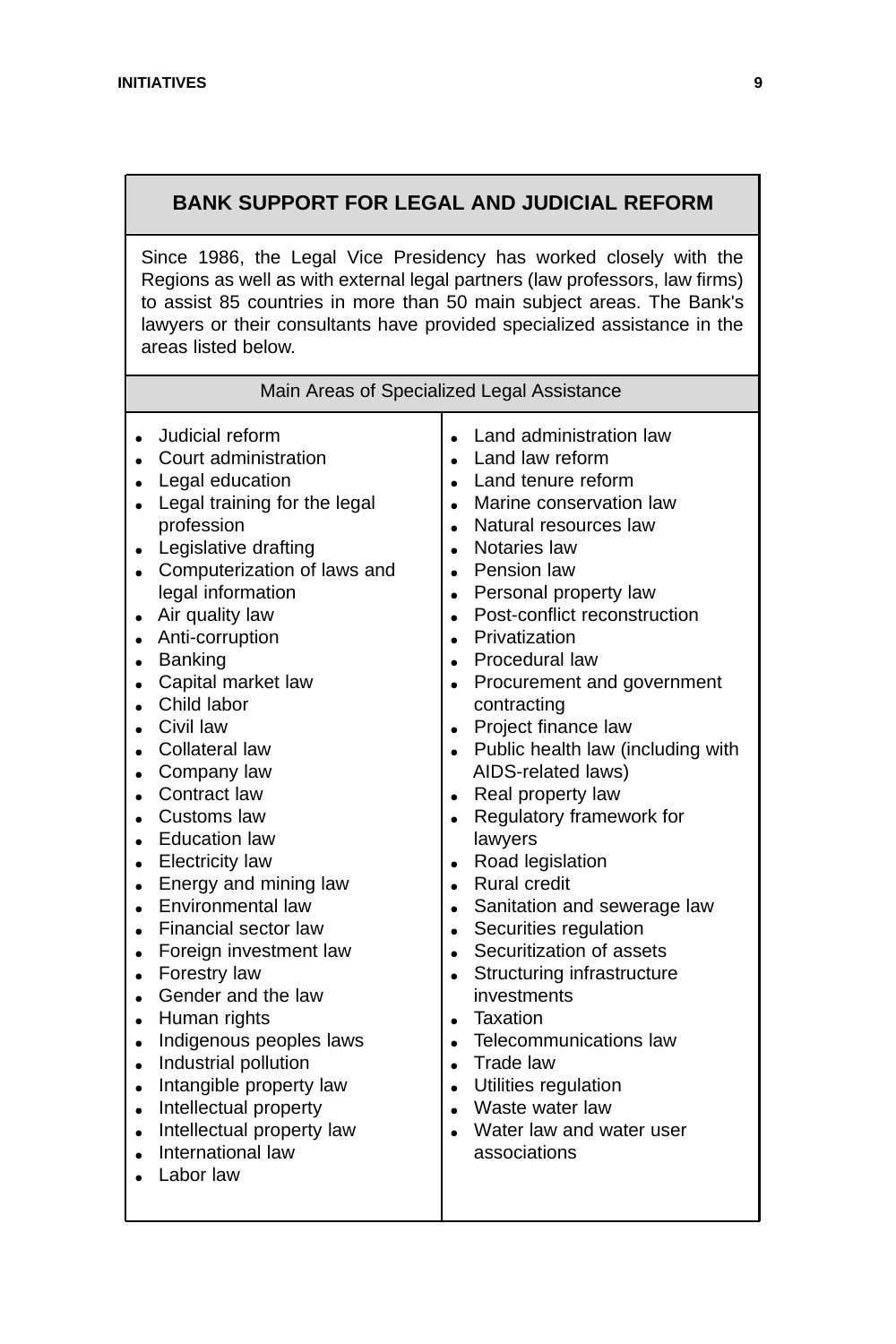implement financial and corporate restructuring. Increasingly, sustainable and equitable growth has moved the Bank's efforts beyond traditional areas, to law reform in areas such as environment, water and forests, and land titling, as well as gender equity and indigenous peoples. The Bank funds these advisory services which provide a bridge until the governments are able to bring in their own advisers. Even then, very often the governments continue to draw on the advice of the Bank because of its comparative knowledge of reforms.

Furthermore, Bank activities in legal and judicial reform have involved the preparation of in-depth studies (sector assessments) for the purpose of assessing reform needs for a better administration of justice as described above.<sup>21</sup> In a number of African countries, the Bank has supported comprehensive diagnostic studies of the legal system, often as an input to the preparation of a legal reform component or project.<sup>22</sup> Studies such as the legal needs assessment conducted in Mongolia and Vietnam facilitate a dialogue with the government on future reforms.

#### **Knowledge Sharing**

**B**ecause legal and judicial systems must be founded on solid knowledge, creating and disseminating global knowledge on legal and judicial reform has become a major new focus of the Bank. After the high turnout for the Bank's June 2000 Global Conference on Comprehensive Legal and Judicial Development, the Bank launched an electronic forum to reach those who were unable to attend the conference and to build upon the partnerships forged during the conference. More than 600 subscribers from around the world participated in this "virtual" discussion on legal and judicial reform. The launch of the Development Gateway for Law and Justice highlighted judicial and legal reform and international environmental law, and has provided a more permanent electronic clearinghouse for legal and judicial reform. In May 2001, an electronic forum was launched in advance of the July 2001 Global Conference "Empowerment, Security and Opportunity through Law and Justice," in St. Petersburg, Russia, with the objective of building momentum for the conference's sessions and of providing a forum for those unable to attend. Additional electronic forums have been launched since then to link experts and continue discussions on current issues in legal and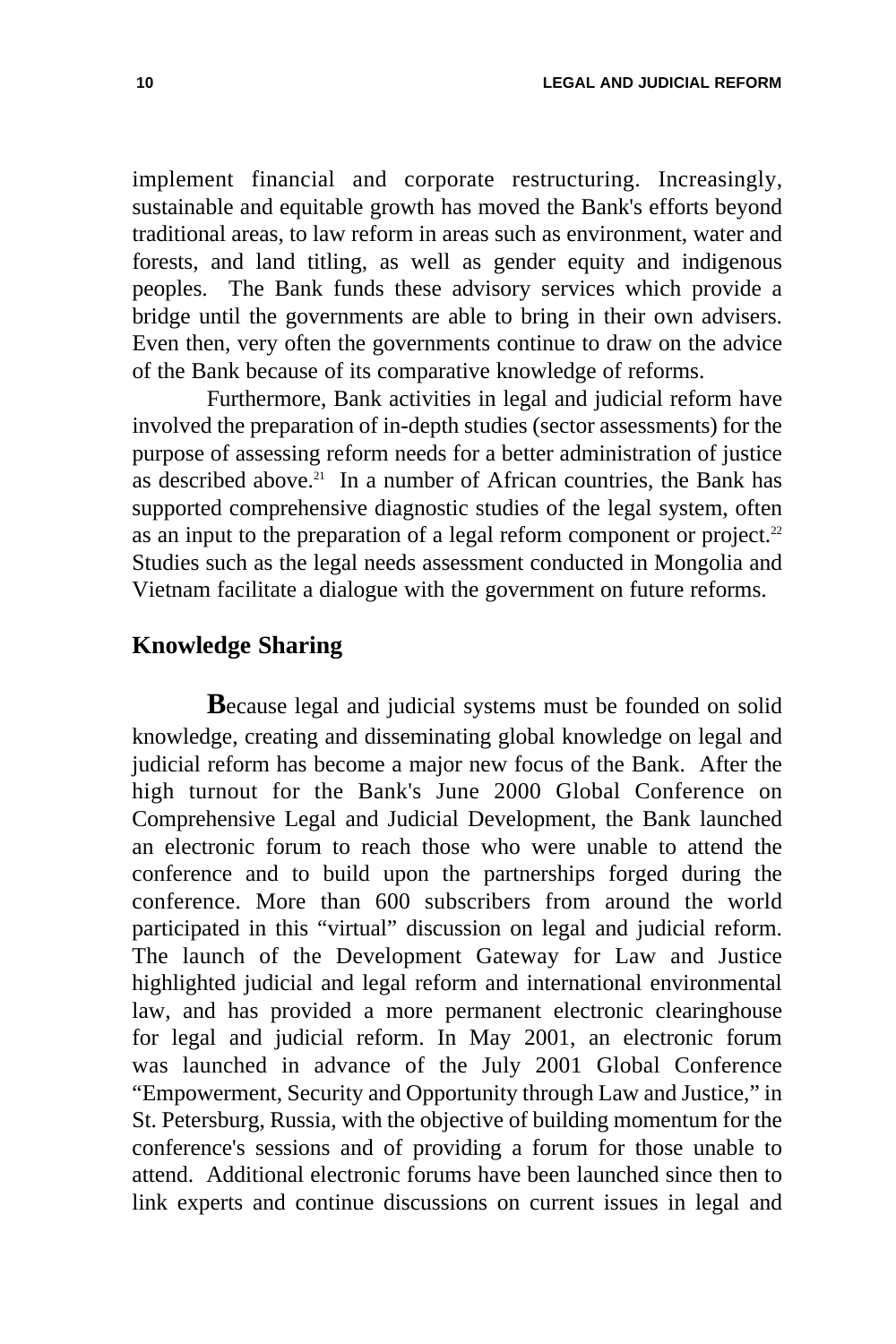judicial reform. In addition, other fora have included regional conferences in Africa, Eastern Europe and Central Asia, Latin America, and the Middle East.<sup>23</sup>

Since 2001, the Bank's International Advisory Council on Law and Justice, made up of leading jurists and legal scholars, has been providing guidance and insight into law and justice activities. A pilot distance-learning course for Bangladesh, Indonesia, the Philippines, Sri Lanka and Thailand, entitled "Judicial Reform: Improving Performance and Accountability," was designed and launched in cooperation with the World Bank Institute. The course focused on judges, case management, empirical research and anti-corruption. This distance-learning course was replicated in Latin America and in Africa. The World Bank's Legal Yearbook, a new publication launched in collaboration with the IFC and MIGA, offers seminal articles as well as case studies and legal materials.<sup>24</sup>

#### **THE WORLD BANK INTERNATIONAL ADVISORY COUNCIL ON LAW AND JUSTICE**

- **.** The Honourable P. N. Bhagwati, *Former Chief Justice of India and Vice Chairman UN Human Rights Committee*
- <sup>l</sup> **The Honorable Associate Justice Stephen Breyer**, *Supreme Court Justice, United States*
- <sup>l</sup> **Lloyd Culter**, *Senior Counsel, Wilmer, Culter and Pickering*
- <sup>l</sup> **The Honourable Daniel R. Fung**, *, QC, SC, Former Solicitor General, Hong Kong, Senior Counsel, Des Voex Chambers*
- **.** Advocate Bience Gawanas, Ombudswoman, Namibia
- <sup>l</sup> **Professor Rogelio Pérez-Perdomo**, *Instituto de Estudios Superiores de Administración (IESA, Caracas, Venezuela)*
- **.** Ko-Yung Tung, Partner, O'Melveny and Myers, Chairman of the *World Bank International Advisory Council on Law and Justice*
- <sup>l</sup> **The Right Honourable The Lord Wolf**, *The Lord Chief Justice of England and Wales*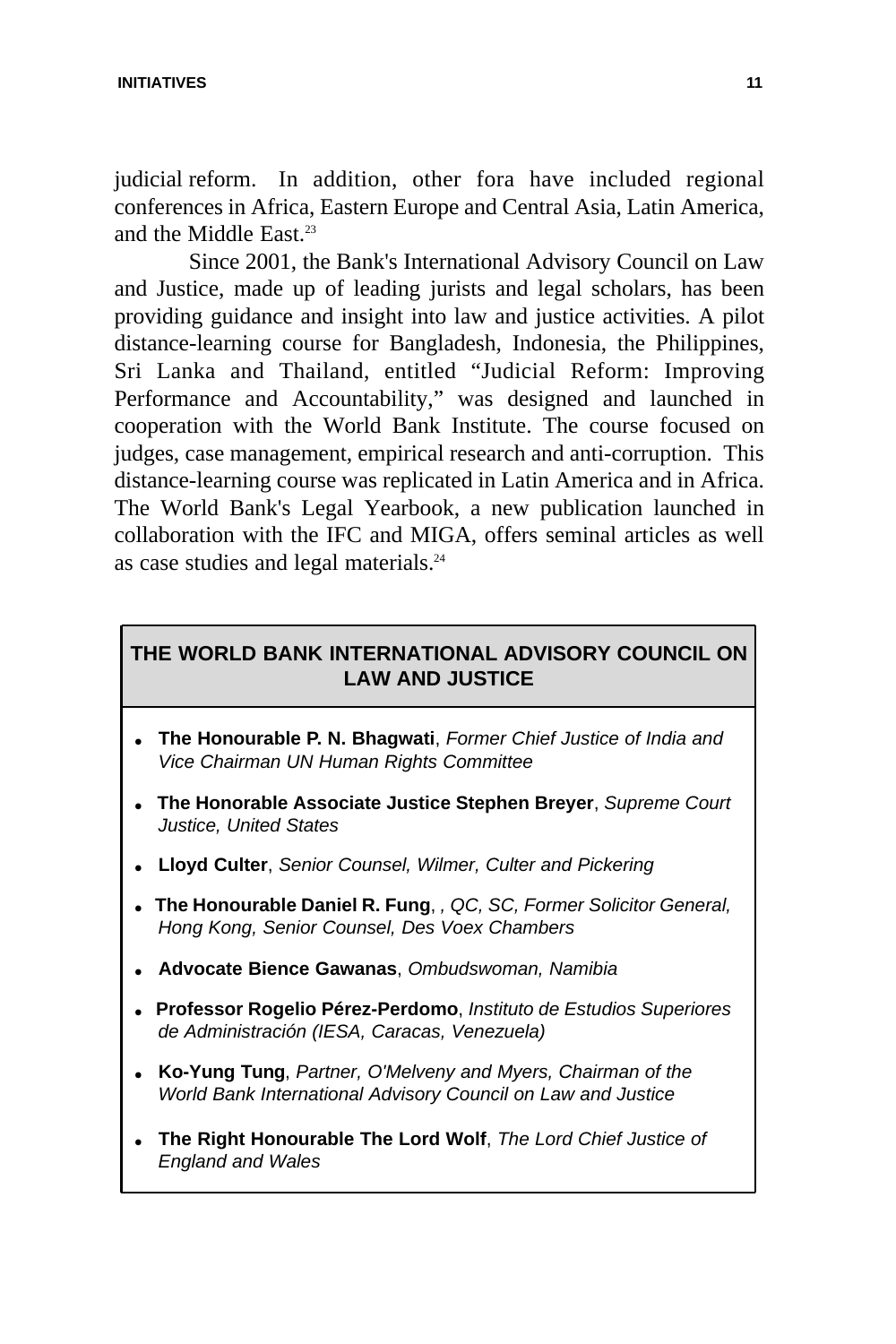#### **Lessons Learned**

**E**xperience since the Nineties shows that legal and judicial reform programs may present challenges for client countries and affect the balance among the various branches of their governments. Such concerns are particularly important to development assistance agencies, given the relative novelty of projects in this area. Therefore, it is imperative to distill, examine, and consider the lessons of the experience from such agencies in designing and structuring new operations. A number of lessons can be drawn from the World Bank's experience in this area:

• Legal and judicial reform is a long-term process, surpassing the time frame of a typical Bank operation. Very often, the reforms are implemented in stages and the sequencing of these stages should take into account priorities as well as the country's capacity to implement the reforms.

• Legal and judicial reform should come from within the country *and respond to its specific needs*. To determine which elements are in most need of reform, a review of the country's conditions is helpful. This review should examine the legal framework as well as the judiciary and related legal institutions, taking into account the country's cultural, political, social, and economic environment as well as identifying priorities.

Legal and judicial reform requires government commitment. In many instances, pressures from interest groups intent on maintaining the *status quo* or directing programs to accommodate particular agendas impede reform. Thus, it is important to build coalitions to overcome vested interests. Only with true ownership and genuine commitment from all branches of government can reform succeed.

**•** Legal and judicial reform projects should be conducted through *a participatory approach*. Participation is needed to gain ownership and commitment from stakeholders, which include different branches of government, bar associations, law schools, NGOs, and citizens. Ownership, which can be achieved through workshops and town meetings to plan the reforms, can contribute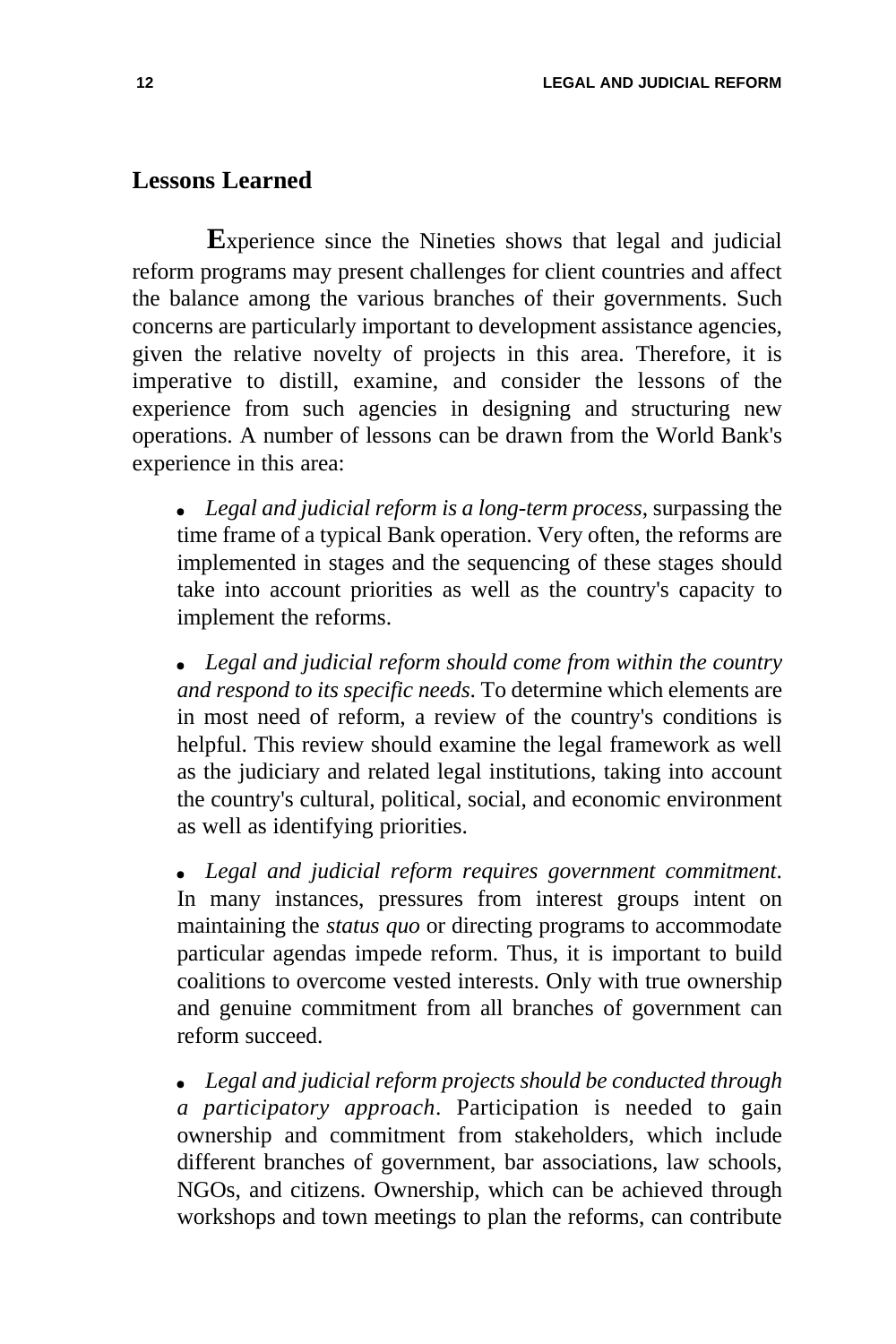**INITIATIVES 13**

significantly to a project's success. For example, Thailand conducted such a process and in Guatemala, judges led community consultations on the reforms.<sup>25</sup> In addition, social assessments are being conducted in countries such as Argentina and elsewhere to understand better the impact of the reforms on stakeholders. Participation should include those at the grassroots level; legal and judicial reform efforts should not overlook the needs of the marginalized segments of society who lack the resources to enforce their basic rights. Voices that often go unheard should be heeded during project preparation. The Judicial Reform Project in Ecuador, for example, included legal services for poor women to afford them access to the judicial process and other dispute resolution mechanisms. Similar activities are being implemented in Jordan and Sri Lanka. Participation, together with political consensus, should assist in achieving sustainable reforms.

• Wholesale importation of legal systems may not be appropriate. While comparative law can inform, it should be adapted to the national legal system and the particular requirements of the society concerned. In addition, the benefits from foreign experts who provide a comparative perspective should be fused with knowledge of the local legal community  $-$  knowledge of the language, social norms, and the socioeconomic factors underpinning the country's political structure and legal traditions.

**•** Coherence of legal reform requires a comprehensive approach *that ensures that the modernized legal system will not suffer from internal inconsistencies*.

*Economic growth generates greater demand for a consistent legal framework and reliable legal tools*. A positive economic situation sometimes masks the need to upgrade substantive laws and may result in weak legal institutions. Weak or ineffective laws usually generate more laws and regulations; such over-regulation of economic activity undermines new investments, increases the cost of existing investments, and leads to corruption.

**Legal and judicial reform projects are difficult to evaluate,** *particularly in the short term*. The Bank is constantly developing and refining performance indicators that will allow objective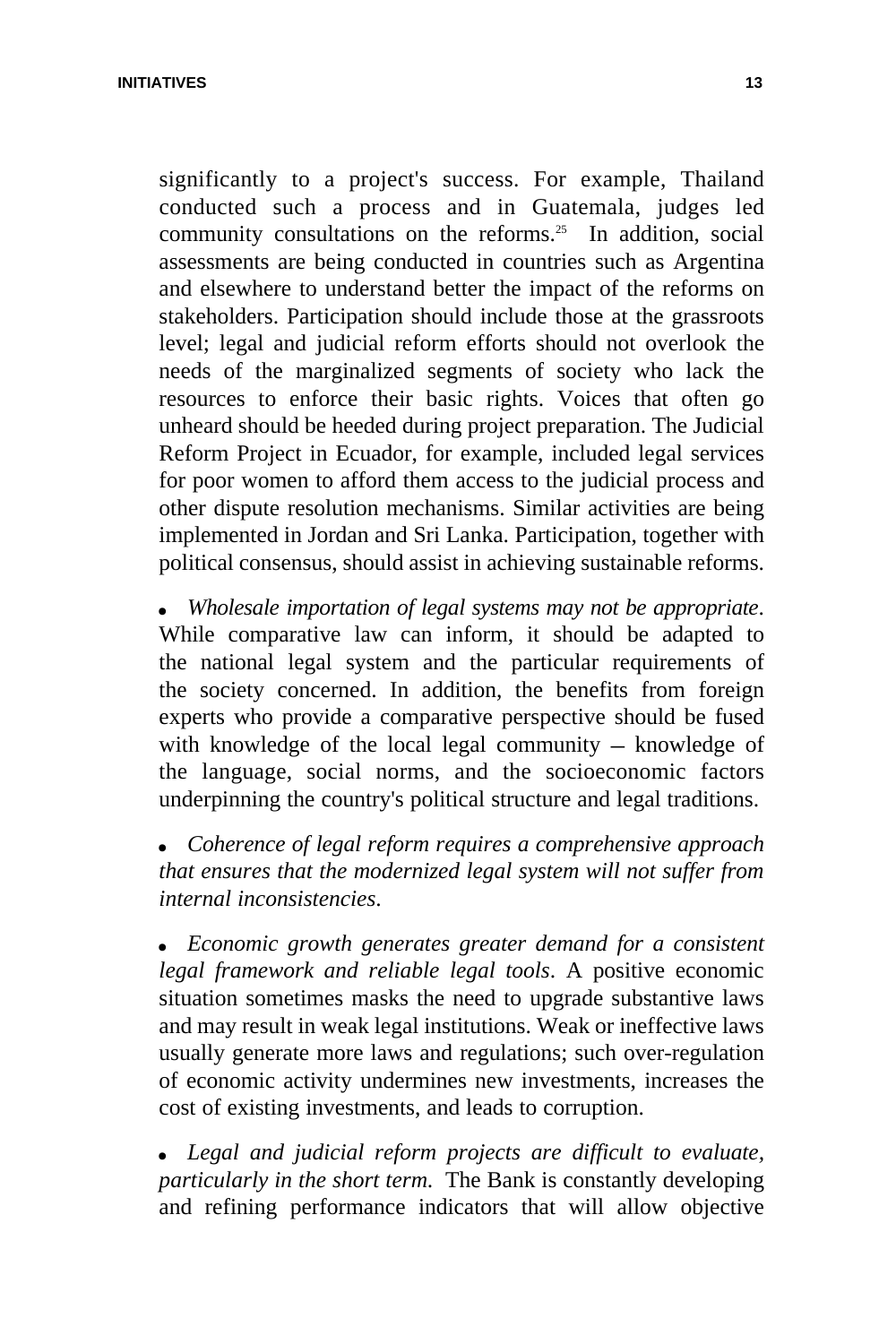evaluations that include long term strategies with clear milestones. It is also important to define realistic goals that take into account the political economy and social dimensions. To conduct evaluations, knowledge of the legal and judicial sector is essential and this knowledge can be enhanced through empirical research. The Bank, for example, completed research on court performance and indicators.<sup>26</sup> With the availability of empirical information, performance standards can be developed to evaluate the progress, impact, and outcome of legal and judicial reforms. These standards should address qualitative and quantitative developments.

**•** Coordination among all concerned development institutions, *multilateral and bilateral, is critical*. After the political changes in the former Soviet Union and Eastern Europe, abundant resources from institutions including the U.S. Agency for International Development, CIDA, GTZ, the European Development Bank, and the Asian Development Bank, were not being coordinated. Developing a global plan for legal and judicial reform with the stakeholders and development agencies is one way to coordinate. This action plan has been tried in Ecuador, where it served as the basis to determine each donor's role and coordinate their respective activities. Such coordination is important to avoid duplication of efforts, ensure consistent advice, and optimize the use of available resources.

**•** Partnerships to share knowledge and experience can enhance *legal and judicial programs*. Such partnerships can be made with the private legal sector, academics, civil society groups, and NGOs. For example, partnerships have been formed with the Supreme Courts of Latin America as well as with NGOs in the Americas to share information and experiences. Another example is the African Environmental Law Development Partnership.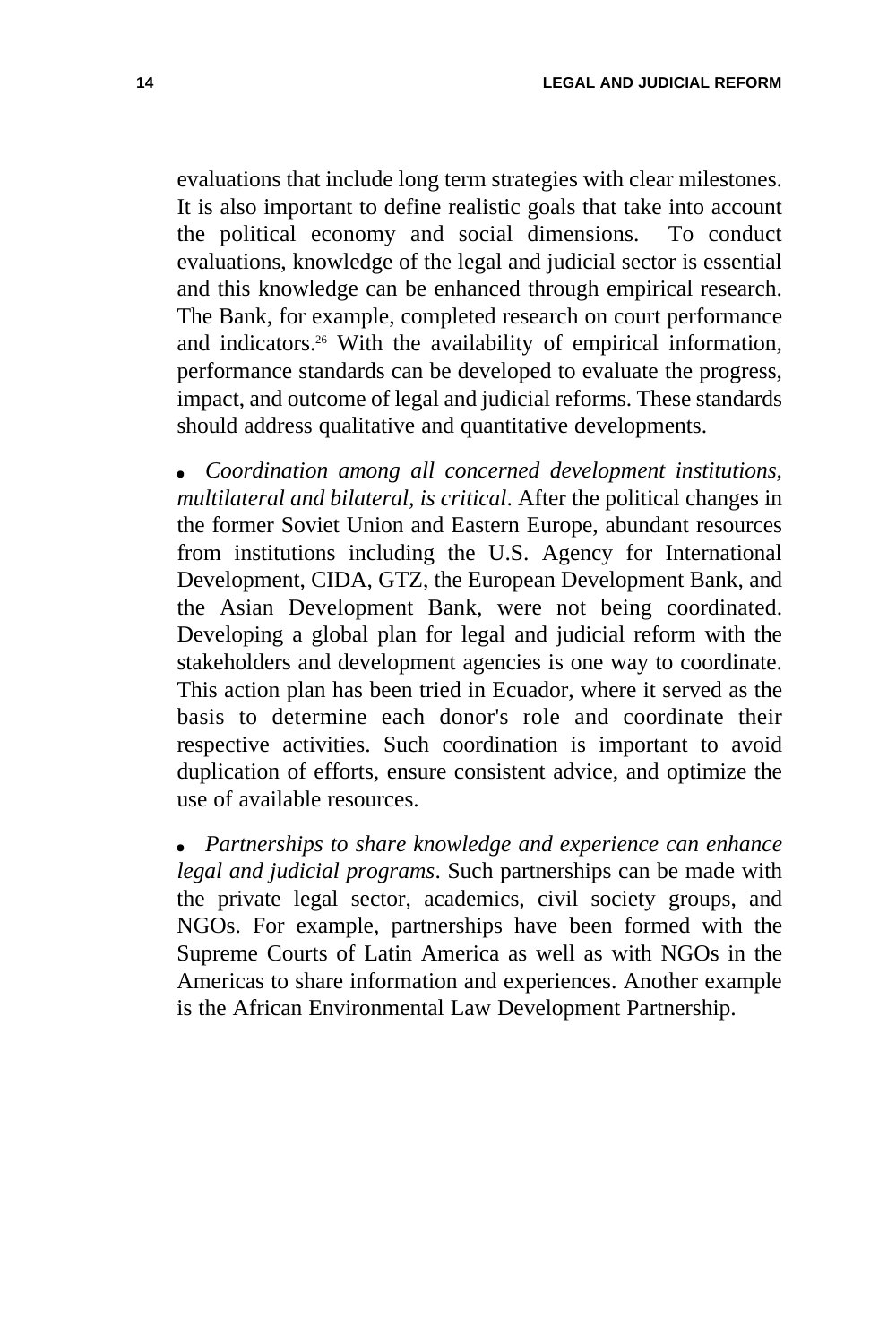#### **AFRICA** - ENVIRONMENTAL LAW DEVELOPMENT PARTNERSHIP

#### OBJECTIVES

- Development of environmental law in selected African countries
- <sup>l</sup> Harmonization of specific environmental laws and regulations in selected subjects at sub-regional level
- Development of arrangements for capacity building, including

#### PROJECT ACTIVITIES

- Elaboration of environmental framework law (EFL)
- Development of high priority sectoral statutes as decided by national committees
- Development of high priority implementing regulations under the EFL or sectoral statutes
- Legal reports and reviews

#### ACHIEVEMENTS

- With joint project assistance, four countries have adopted EFL by December 1997 and three bills have been developed and are pending before respective Parliaments
- Sectoral environmental laws have been drafted or are being drafted with special emphasis on EIA, solid and hazardous wastes management and natural resources related laws
- Promulgation of numerous other laws/regulations pending

#### **PARTNERS**

- The Government of Netherlands (Donor)
- <sup>l</sup> United Nations Environmental Programme
- <sup>l</sup> United Nations Development Programme
- The World Bank
- Food and Agriculture Organization of the United Nations
- International Union for Conservation of Nature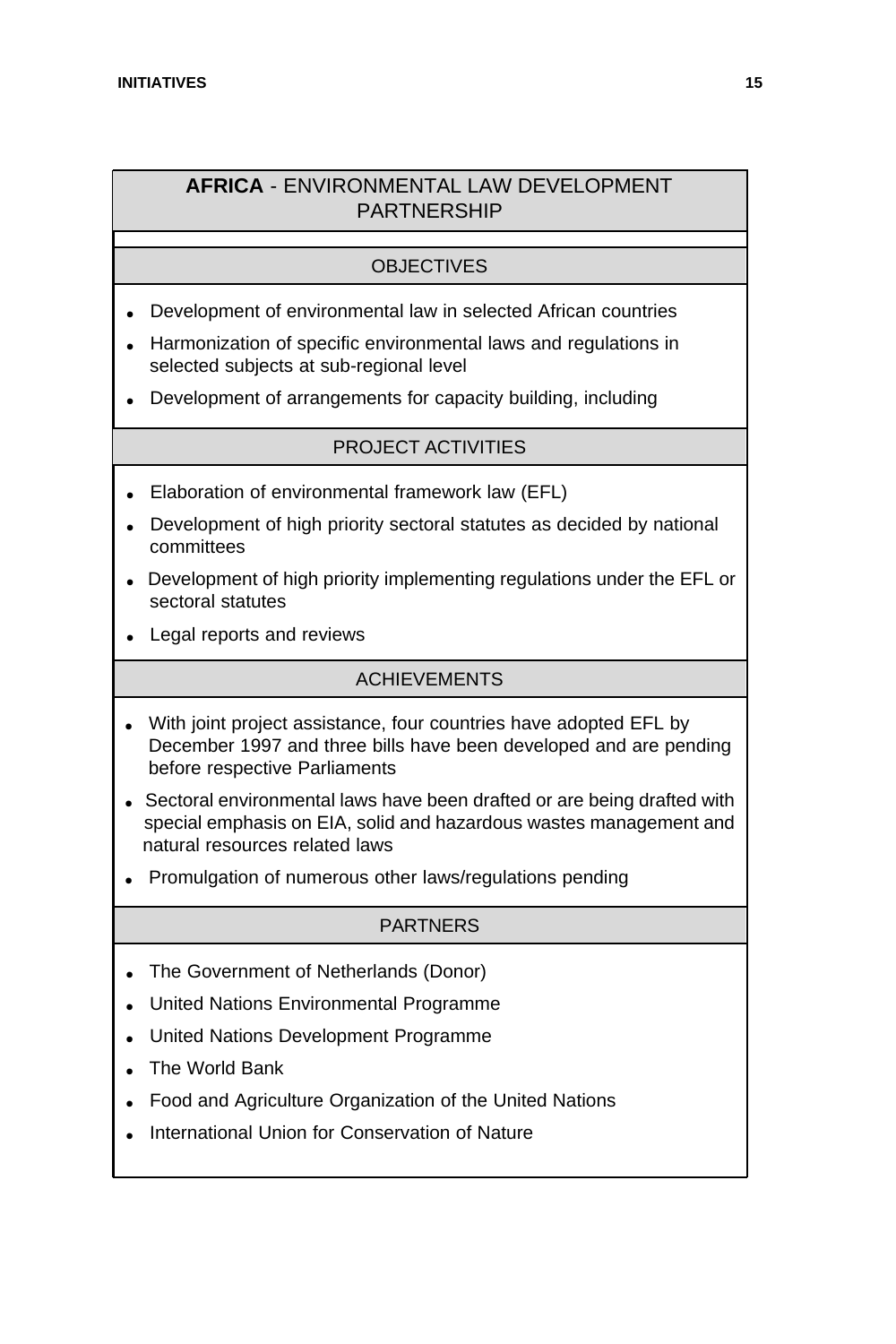#### **Conclusion**

The objective of these projects is to ensure that the legal framework serves the country's economic and social needs, and that the judiciary and other institutions responsible for the operation of the legal framework and resolution of disputes are competent and efficient. Judicial reform should be considered especially when contemplating any legal reform because, without a functioning judiciary, laws cannot effectively be enforced. Successful legal reform is not confined to the revision of existing laws and introduction of new laws and regulations. It should also address measures required to establish appropriate processes, to ensure the proper functioning of institutions, and to improve access to justice. As a result, comprehensive legal and judicial reform can make an important contribution to the overall development process. Any program on legal and judicial reform should be measured in the context of promoting the rule of law and whether an activity has a significant impact on economic performance, particularly to benefit the poor.

Equitable laws and effective judicial systems form the foundation for promoting sustainable economic development and poverty alleviation. Lessons from successes and failures have taught us that the Bank's activities must be grounded firmly on knowledge gained from country-specific diagnostic assessments. Such knowledge must be shared to assure broad ownership and commitment and must inform the legal and judicial reform activities. Laws must simultaneously incorporate world-class best practice principles and be tailored to the particular country. Wholesale importation of foreign laws cannot take root when the laws are alien to the culture and values of the people. Well-drafted laws themselves are not self-executing. Complementary institutions and well-trained staff must be present to implement those laws. The judiciary must have independent judges with the utmost professional integrity. Law schools need to educate the country's lawyers, making them better professionals. Legal services must reach the poor and the vulnerable. In sum, these are the underpinnings of a holistic approach to legal and judicial reform projects.

The following pages describe projects where the focus is legal and judicial reform.<sup>27</sup>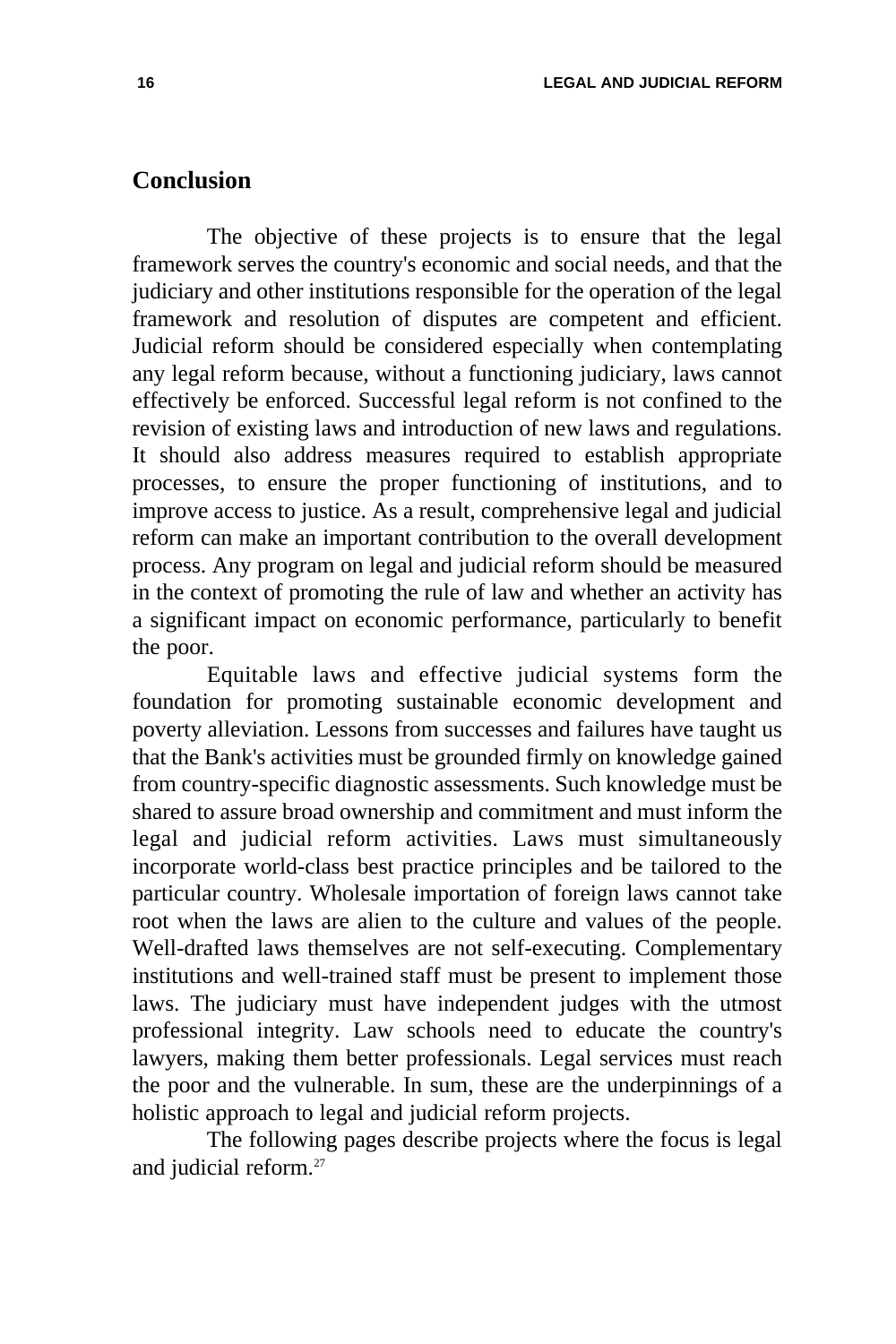## **Freestanding Legal and Judicial Reform Project and Grant Summaries**

#### **AFRICA REGION**

#### **BURKINA FASO**

*Gender/Legal Literacy for Women Project* IDF Grant approved June 22, 2000 for US\$268,000

In June 1997, the Government of Burkina Faso formalized its commitment to improving the position of women in society through the establishment of the Ministry for the Promotion of Women's Affairs (Ministère de la Promotion de la Femme, MPF). The role of the MPF is to coordinate initiatives that advance the socioeconomic and legal status of women. The MPF's has built alliances with both national institutions and associations involved in legal aid and legal initiatives at the local level.

The purpose of this grant was to support the MPF in establishing mutual working relationships with other actors in the field in order to maximize and sustain initiatives that advance the socio-economic and legal status of women.

The grant supported three main activities: (a) strengthening the capacity of the MPF, including (i) producing gender and lawrelated information and (ii) developing staff communication and management skills; (b) developing MPF's outreach capacity by enhancing alliances with national institutions and those organizations active in the promotion of the empowerment of women at the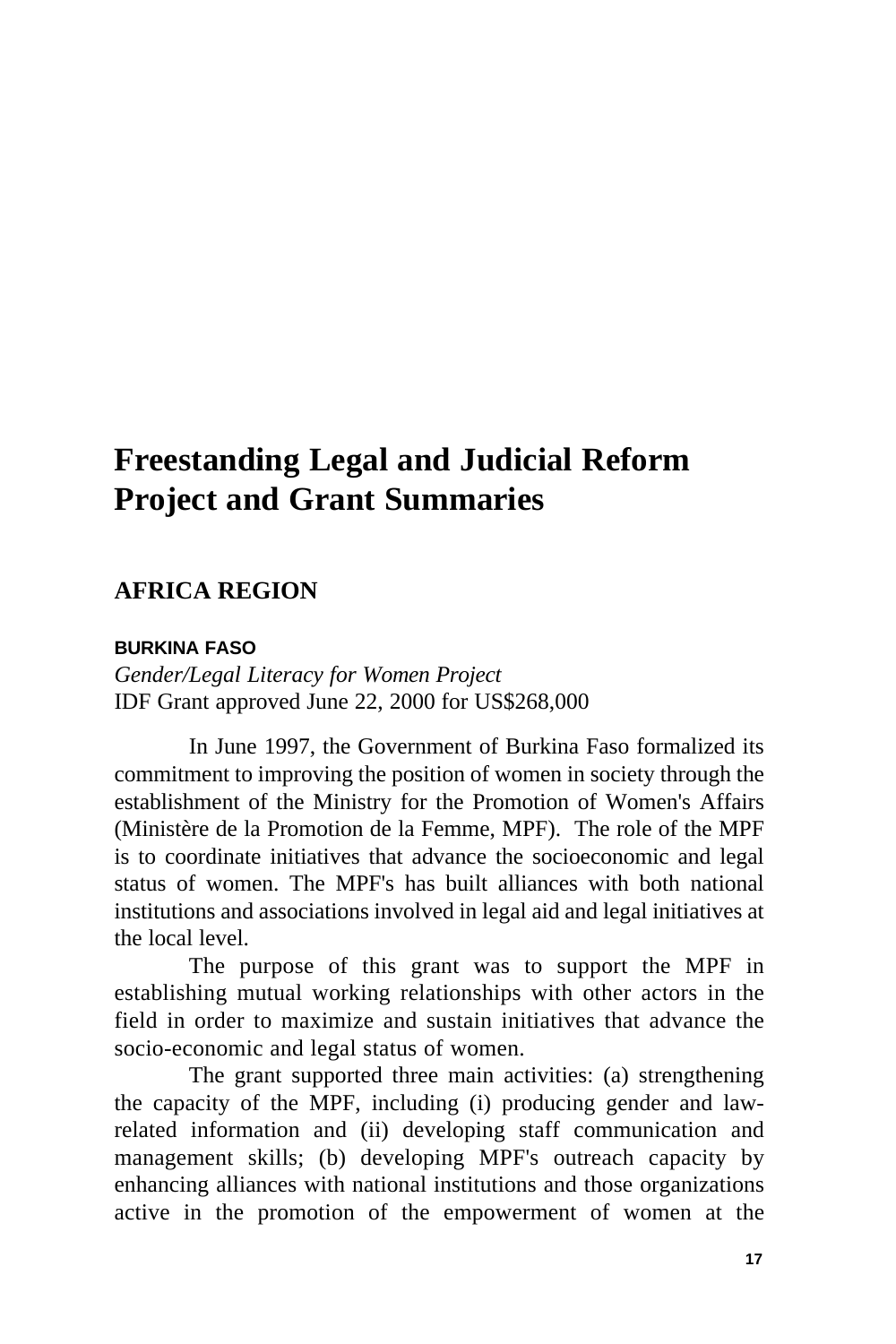regional and provincial levels; and (c) supporting the Association of Women Jurists of Burkina Faso (AFJBF) in developing the technical tools needed to extend the outreach of its legal literacy and legal aid initiatives.

With the support of the grant, the AFJBF initiated two studies into the barriers faced by women in Burkina Faso. The first outlined lessons learned in promoting access to legal services for the poor and the second examined issues relating to legal literacy and legal education. These studies will be used to support a gender-responsive legal reform process. The grant also assisted the MPF to draft training manuals for legal and paralegal staff providing legal aid services and supported the development of legal literacy tools.

The grant closed in FY03.

#### **BURUNDI**

*Capacity Building for Gender-Responsive Legal Reform* IDF Grant approved May 23, 2003 for US\$460,000

The lack of accessible legal services for the poor and socially vulnerable in Burundi reinforces socio-economic disadvantage and disempowerment. Important areas of unmet legal need include: protection of property, succession and inheritance, women's and children's rights, reparation and/or compensation of victims of sexual offences, and issues related to the willful transmission of HIV/AIDS.

The purpose of this grant is to support institutional and capacity building efforts in Burundi to promote gender-responsive legal reform, and to improve legal literacy and access to legal aid services for the poor and socially vulnerable.

The grant supports three main activities: (a) training staff in the Ministry of Social Action and the Advancement of Women (MAS/PF); (b) building partnerships between MAS/PF and civil society NGOs (such as the Association of Women Jurists, AFJ, and the Association of Catholic Jurists, AJC), including (i) creating a Legal Action Plan for the elimination of gender-discriminatory legislation, (ii) designing legal literacy and education initiatives and (iii) promoting access to basic legal services for the poor and socially vulnerable; and (c) developing outreach initiatives in order to serve the needs of local communities and facilitate the interaction between formal legal mechanisms and traditional customary practices.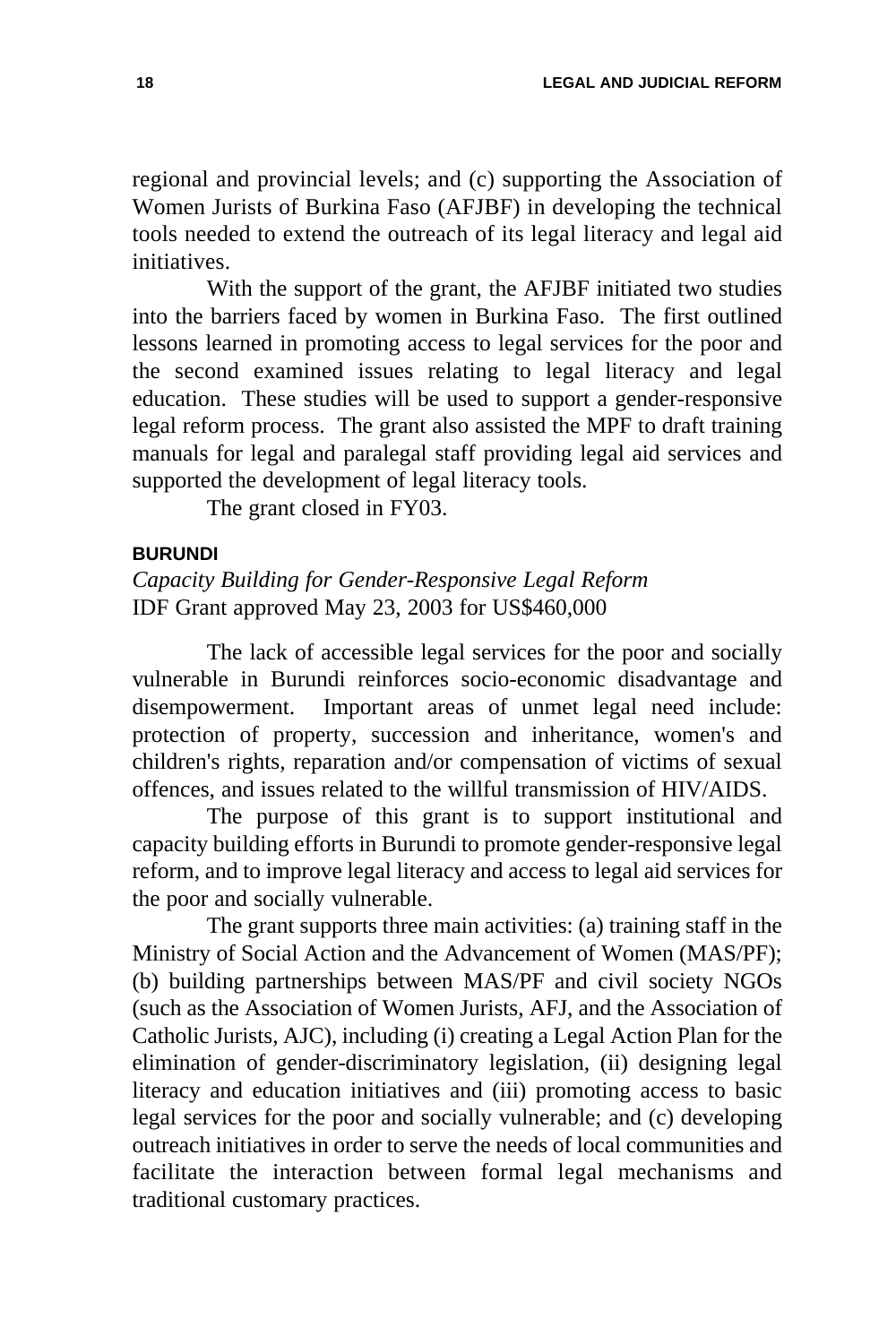To date, the partnership and outreach initiatives have led to two main achievements. A Provincial Office for outreach services has been established in Gitega, and a training network for province-based parajurists through the zonal centers of Ngozi, Gitega, Bururi and Bujumbura has been initiated.

#### **CAPE VERDE**

*Strengthening the Rule of Law* IDF Grant approved on July 17, 2003 for US\$388,000

The purpose of this grant is to strengthen the rule of law and bolster the development of legal and judicial reform in Cape Verde.

The grant supports the Ministry of Justice (Directorate of Studies, Legislation and Documentation) to implement three main activities: (a) designing training for judges and clerks and a public education program; (b) disseminating legal information, including (i) publishing Cape Verdean Supreme Court decisions and (ii) designing a comprehensive Cape Verdean legal database; and (c) monitoring and evaluating the provision of legal services to the poor.

#### **GHANA**

*Legal Reform* IDF Grant approved on July 30, 2002 for US\$400,000

The Government of Ghana is currently trying to address the needs of the poor and socially disadvantaged in a country characterized by a significant number of female-headed households and HIV/AIDS related orphans. Within this context, the legal status and rights of women are a crucial aspect of the development process.

The purpose of the grant is to enhance efforts by both the government and civil society to launch a gender-responsive legal reform process.

The grant supports three main activities: (a) strengthening the capacity of the Attorney General's Office and the Ministry for Women and Children's Affairs by (i) improving the technical skills of staff, (ii) enhancing management capabilities, and (iii) enabling advocacy and strategic partnership building at both central and regional levels; (b) strengthening the capacity of the Ministry of Justice to enhance its leadership in (i) identifying gender-discriminatory provisions and practices in the national constitution, national and state law, religious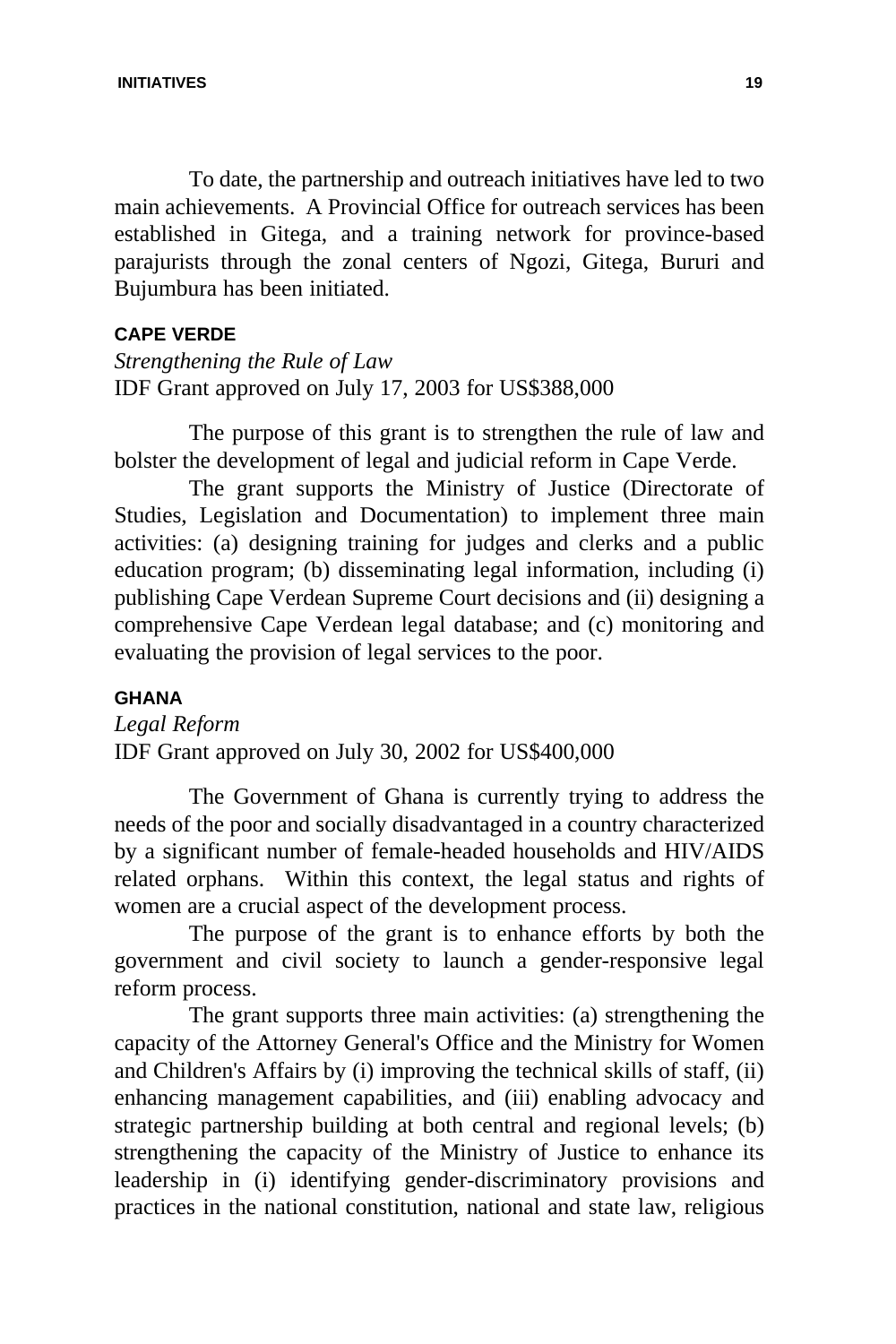law, and customary law, (ii) drafting new gender-responsive legislation, and (iii) carrying out legal literacy initiatives; and (c) developing a more comprehensive approach to legal aid by (i) building partnerships between government and civil society and (ii) extending the outreach of legal and judicial aid programs.

#### **KENYA**

#### *Justice and Integrity Project (under preparation)*

A new Government, committed to reintroducing ethics and integrity into public life, came into power in Kenya in January 2003. Within this broad mandate, the Government has undertaken to address problems of governance and corruption -- key prerequisites for economic growth -- to develop a reform strategy that will make the justice system accessible to Kenyans. To support the Kenyan government in its legal and judicial reform efforts, an international donor group has been set up to coordinate activities and to ensure that support strategies are mutually reinforcing.

The objective of the proposed Justice and Integrity Project is to improve the administration of justice and enhance the accountability, predictability, integrity and fairness of the Judiciary and other institutions in the Justice Sector in Kenya. The project aims to make the justice system more accessible, independent and transparent, and aims to increase the quality of justice available to Kenyans. The project also aims to improve the performance of staff of the Judiciary and the Ministry of Justice and Constitutional Affairs (MOJCA), and lawyers and paralegals in the private and public sector.

The proposed project has seven main components: (a) reforming the court system by (i) introducing simplified proceedings and ADR, (ii) improving performance and service standards for judicial staff, (iii) designing automated recordings of court proceedings, (iv) enhancing case management, (v) introducing computerization of document management in registries, (vi) rehabilitating courts, and (vii) acquiring essential furniture and equipment; (b) developing a comprehensive judicial training program; (c) strengthening the capacity of the MOJCA; (d) developing a comprehensive legal education and training program for lawyers and paralegals, including establishing a College of Law; (e) improving access to justice through a capacity building program to support the Office of the Public Defender and legal aid offices;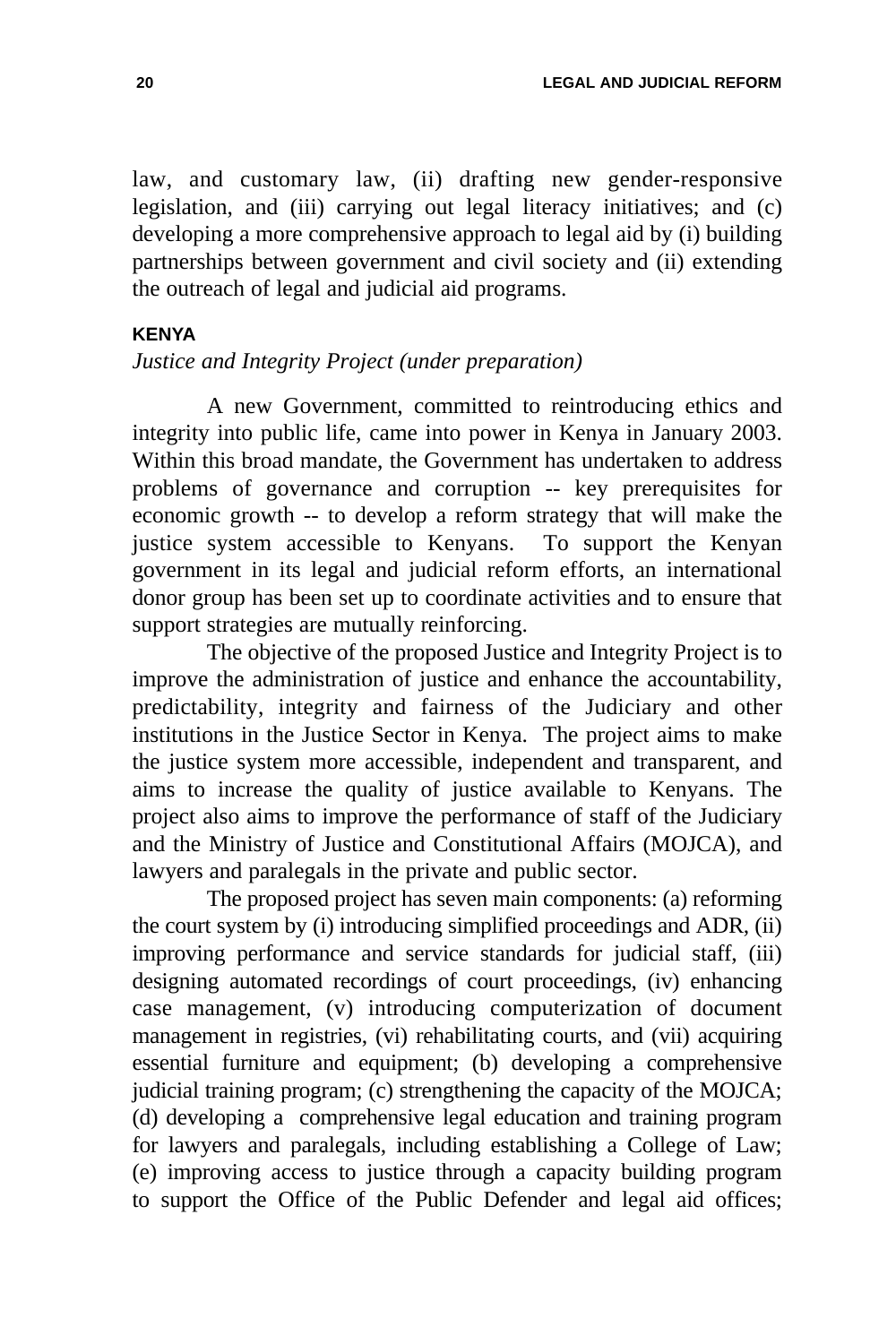(f) designing a program of law reform to support the Government's strategic plan and the new Constitution; and (g) initiating a five year campaign to reduce corruption in Kenya.

The project is particularly timely in light of the current constitutional debate in Kenya. This debate has led to the development of a number of new institutional bodies such as the Public Defenders Office, the Human Rights Commission, and the Anti-Corruption Commission. It is also likely that a new or revised constitution will be introduced in Kenya by the middle of 2004. Many of the country's laws are therefore in urgent need of revision and the Bank project will provide technical assistance to the Law Reform Commission to assist them with this process.

The project is scheduled for FY05.

#### **LESOTHO**

#### *Legal and Judicial Reform Project (under preparation)*

The Government of Lesotho identified the law and justice sector as one of the priority sectors in need of reform. The Government requested that the Bank undertake an assessment of the legal and judicial sector to assist Lesotho plan and implement an appropriate reform strategy.

Following discussions with representatives of the Bank in June 2003, a comprehensive Legal and Judicial Sector Assessment was proposed as an initial step to establish baseline knowledge of the current functioning of the sector in Lesotho. It will be carried out in a participatory manner with national consultations involving a full range of stakeholders representing a cross section of Lesotho's polity. The knowledge generated from this Assessment will provide the basis to design a program aimed at enhancing the performance of the legal and judicial sector in Lesotho.

The project is scheduled for FY06.

#### **MAURITANIA**

*IDF Grant for the Application of the Law and the Advancement of the Legal Status of Women* IDF Grant approved July 27, 1999 for US\$285,830

Legal reform is seen as an important aspect of equitable development in Mauritania. The purpose of this grant was to support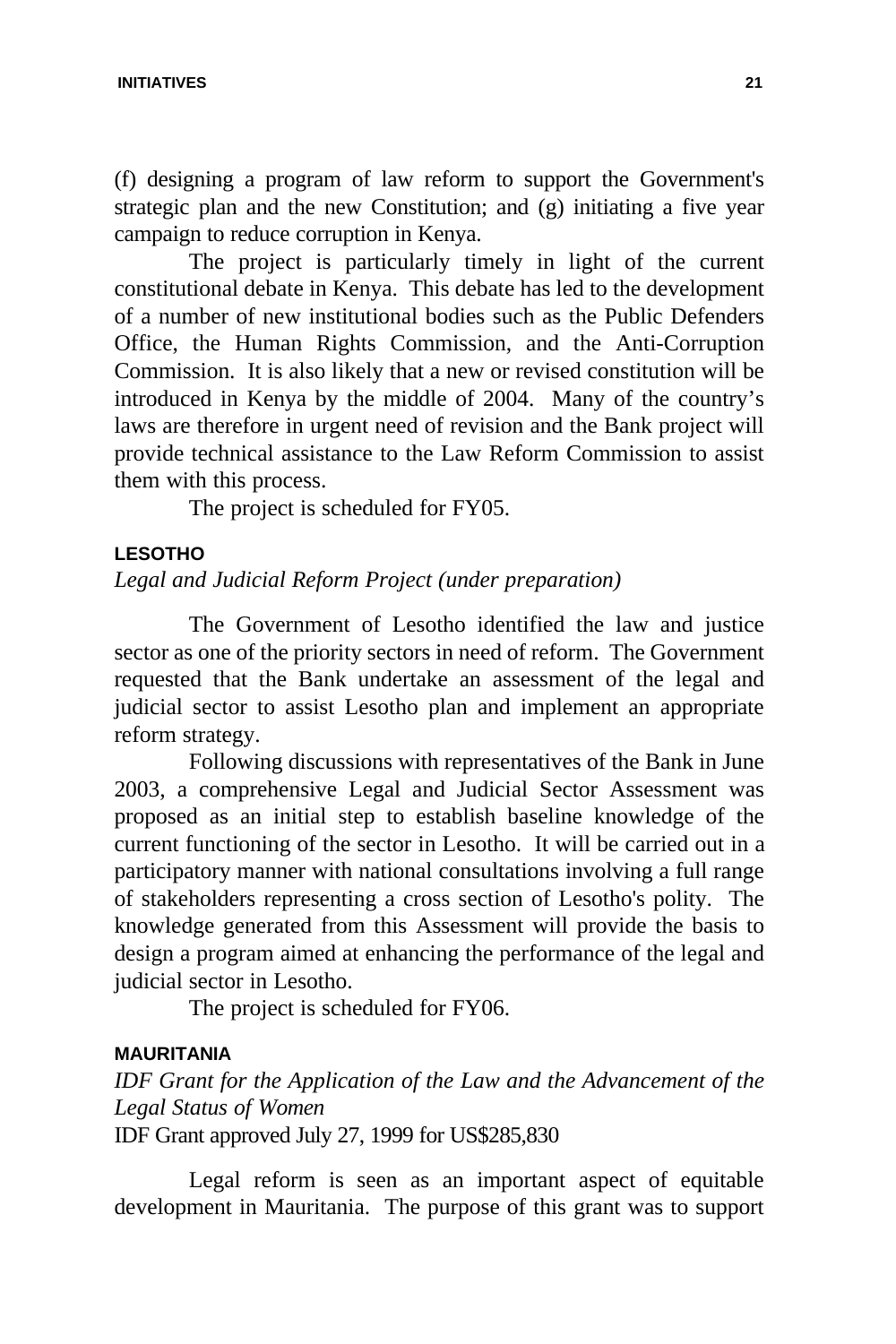efforts by both the government and civil society to promote greater women's participation in the legal and judicial reform process.

The grant supported three main activities: (a) establishing the Association of Women Jurists of Mauritania (AMAFEJ) to undertake legal training and legal literacy initiatives; (b) promoting increased access to alternative methods of conflict resolution, including mediation and conciliation provided by civil society, NGO services, as well as the Bar Association; and (c) supporting the formation of strategic alliances between the government (Secrétariat d'Etat à la Condition Féminine, SECF, and the Ministry of Justice) and AMAFEJ. Cooperation between both groups was instrumental in implementing the legal section of the National Strategy for the Advancement of Women (1995) and in paving the way for the formulation of the new strategy in 2001.

The grant closed FY02.

#### **MAURITANIA**

*Legal Reform and Private Sector Capacity Building Project* IDF Grant approved September 28, 2001 for US\$500,000 (equivalent)

The purpose of this grant is to support law reform initiatives that facilitate private sector growth in Mauritania.

The grant supports four main activities: (a) strengthening the capacity of the judicial system and the Ministry of Justice by (i) improving the Inspection Judiciaire, (ii) enhancing the Legal Information Center of the Official Gazette, and (iii) supporting the commercial legal reform process; (b) strengthening the institutional capacity of key agencies in charge of private sector development, including the Chamber of Commerce, Industry and Agriculture and the National Committee for Public Sector-Private Sector Dialogue; (c) undertaking national workshops intended to foster legal reform and private sector growth; and (d) monitoring the implementation of the grant initiatives.

A number of activities have already been undertaken. A legal Internet database has been established through the Global Legal Information Network (GLIN). The database has been created in three different languages (English, French, and Arabic) and will be used to compose the decrees necessary to implement the Commercial Code ratified in 2000 as a result of a previous Bank-funded project. GLIN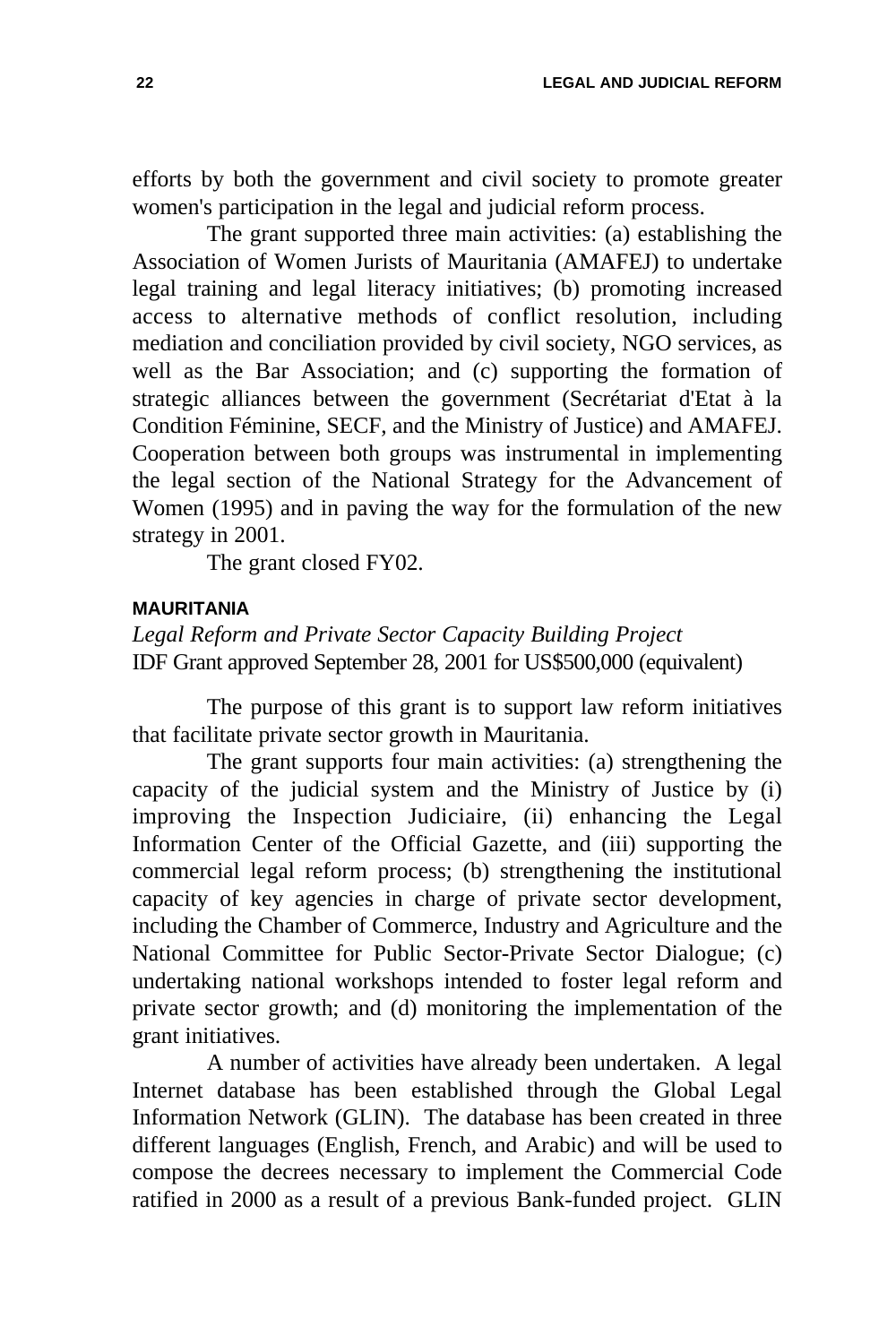has also helped to create a pilot website for environmental laws that has opened up lines of communication within the legal community.

With the support of the grant, an atelier in Chinguetti is being set up to address difficulties in creating a legal system comprised of both Western and Islamic legal components.

#### **NIGERIA**

#### *Grant for Legal Reform and Legal Aid* IDF Grant approved February 25, 2002 for US\$400,000 (equivalent)

This grant is modeled on projects launched in 13 other African countries, such as the one implemented in Ghana outlined above. As in many other countries in the region, the number of female-headed households and of HIV/AIDS related orphans means that the legal status and rights of women need to be actively promoted in any program aimed at providing legal assistance to the poor and socially vulnerable.

The objective of the grant is to support efforts by both the government and civil society to launch a gender-responsive legal reform process.

The grant supports three main activities: (a) strengthening the capacity of the National Centre for Women's Development by (i) improving the technical skills of staff, (ii) enhancing management capabilities, and (iii) enabling advocacy and strategic partnership building at both central and regional levels; (b) strengthening the capacity of the Legal Affairs Division of the Federal Ministry of Women Affairs and Youth Development to support their leadership in (i) identifying gender-discriminatory provisions and practices in the national constitution, national and state law, religious law, and customary law, (ii) drafting new gender-responsive legislation, and (iii) carrying out legal literacy initiatives; and (c) developing a more comprehensive approach to legal aid by (i) building partnerships between government and civil society and (ii) extending the outreach of the legal aid program.

The project has been able to draw on the experience of other countries in the region tackling similar issues. For example, Nigerian women are learning from the women in the Ministry of Justice in Eritrea about approaches to gender-responsive reforms that have been successful in that country. It is hoped that implementing similar projects across different countries in the region will allow further sharing of technical expertise, experience, and collaboration in the future.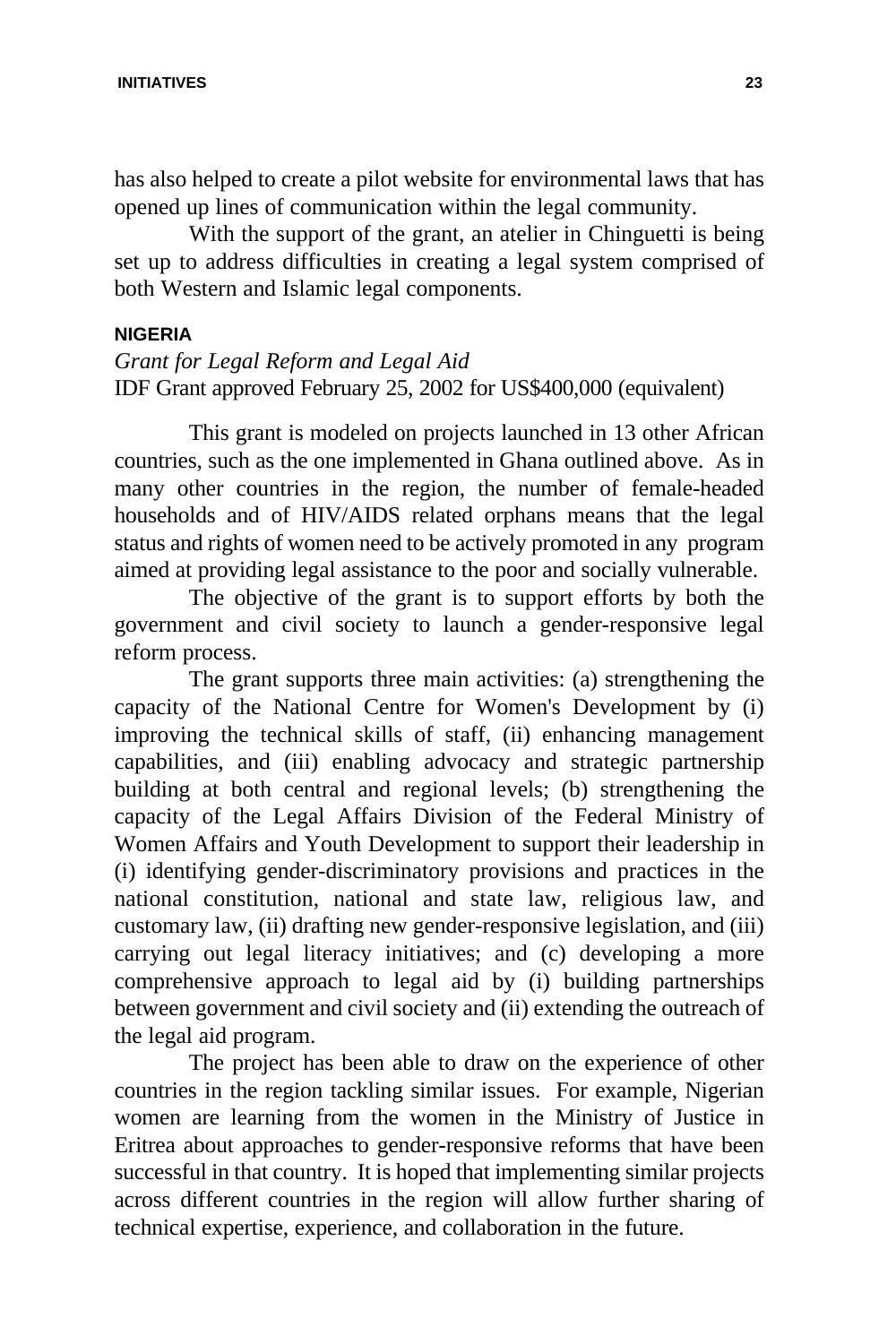#### **RWANDA**

*Institutional Strengthening Initiative for the Legal Advancement of Women* IDF Grant approved June 18, 2001 for US\$400,000 (equivalent)

Given the rising numbers of female-headed households and HIV/AIDS related orphans in Rwanda, there is an increased necessity for government and civil society agencies to provide extensive legal and judicial assistance to the poor and socially vulnerable. In addition, the traumatic experiences surrounding the recent genocide have increased the need for legal aid. In response to the legal inequities that women face in Rwanda, the Ministry of Gender and Women in Development (MIGEPROFE) developed a Plan for the Elimination of all Discriminations against Women. The Government has also developed a Legal Action Reform Plan-- a roadmap for genderresponsive legal reform.

The purpose of this grant is to support the efforts of the government and civil society of Rwanda to launch the genderresponsive legal reform process as defined in the Legal Action Reform Plan.

The grant supports four main activities: (a) institutional strengthening and capacity building for the MIGEPROFE; (b) training for MIGEPROFE staff and selected non-governmental organizations at the central and regional levels; (c) the development of training materials and dissemination of legal information through literacy and communication campaigns; and (d) coordinating, monitoring and evaluating grant-assisted activities.

One of the lessons highlighted by the project to date is the positive impact of effective cooperation with local NGOs on the coherence, efficacy and sustainability of project initiatives.

#### **TANZANIA**

#### *Legal Sector Reform Project*

IDF Grant approved on January 2, 2001 for US\$373,000 (equivalent)

The purpose of this grant is to support the capacity building efforts of the Ministry of Justice and Constitutional Affairs (MJCA) and to provide assistance in the management and implementation of its legal sector reform program.

The grant supports four main activities: (a) strengthening the capacity of the Ministry of Justice by (i) improving program management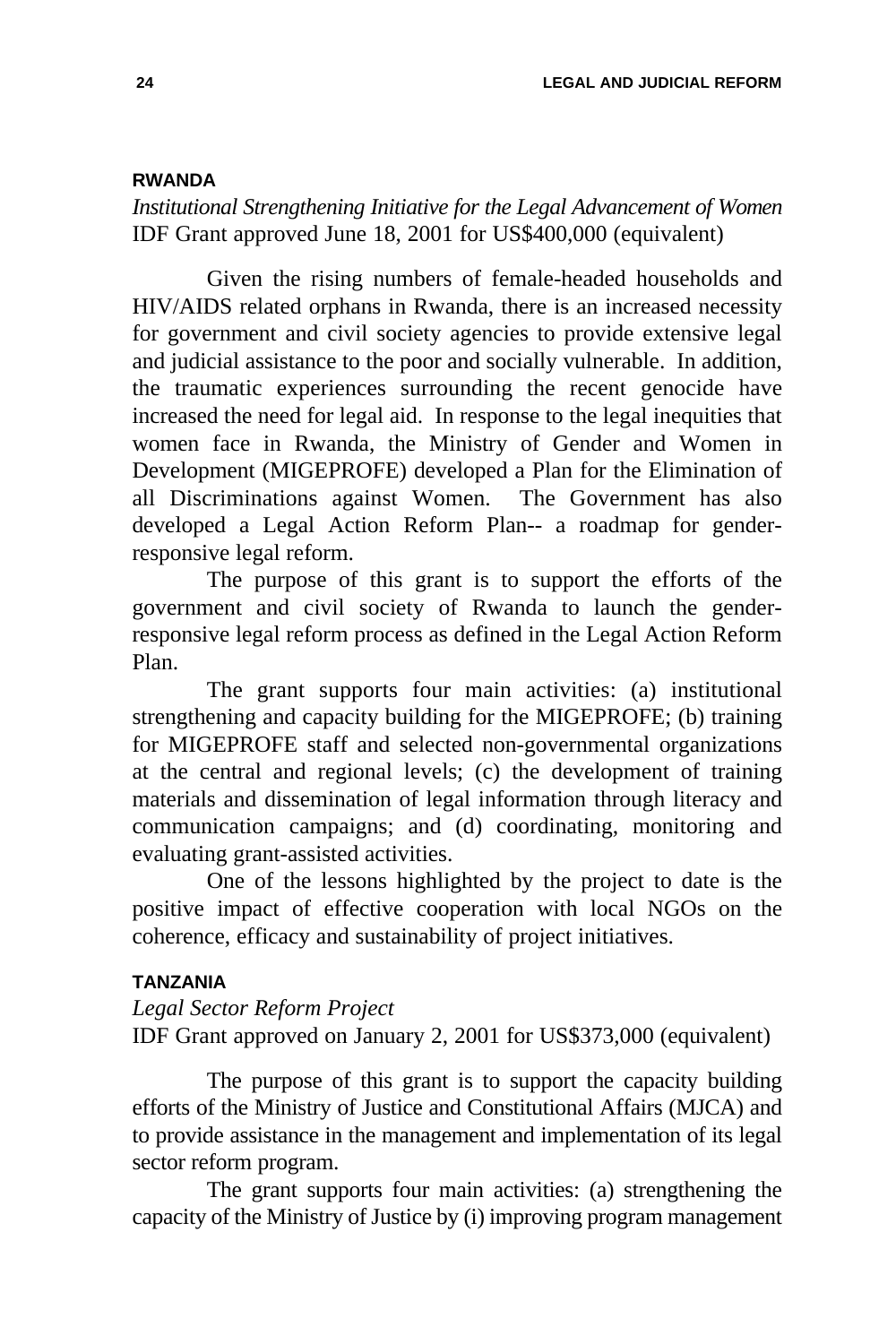#### **INITIATIVES 25**

and coordination, (ii) enhancing education and communication, and (iii) strengthening the management and coordination of reforms; (b) implementing change management training for local staff and study tours for the project Steering Committee in countries where major changes in legal systems have been successfully introduced; (c) running consultative workshops for stakeholders in the legal reform process; and (d) designing public awareness activities as a means of stimulating the reform process and educating the public on the changes taking place in the legal sector. Under the public awareness component, training for designing and producing print and audio-visual materials will be provided and initial costs for the production and broadcasting of radio and TV programs on key topics in legal sector reform will be covered.

Limited resources and management capacity has meant that progress under the project has been slower than expected. However, despite these limitations, several activities have been progressing, such as the technical assistance training programs which have been designed, and a National Stakeholders workshop which was held at the beginning of 2003. Two trips dedicated to observing alternative management skills in other regions have been planned. Finally, a public awareness campaign has been undertaken and the topics for a newsletter and publication have been selected.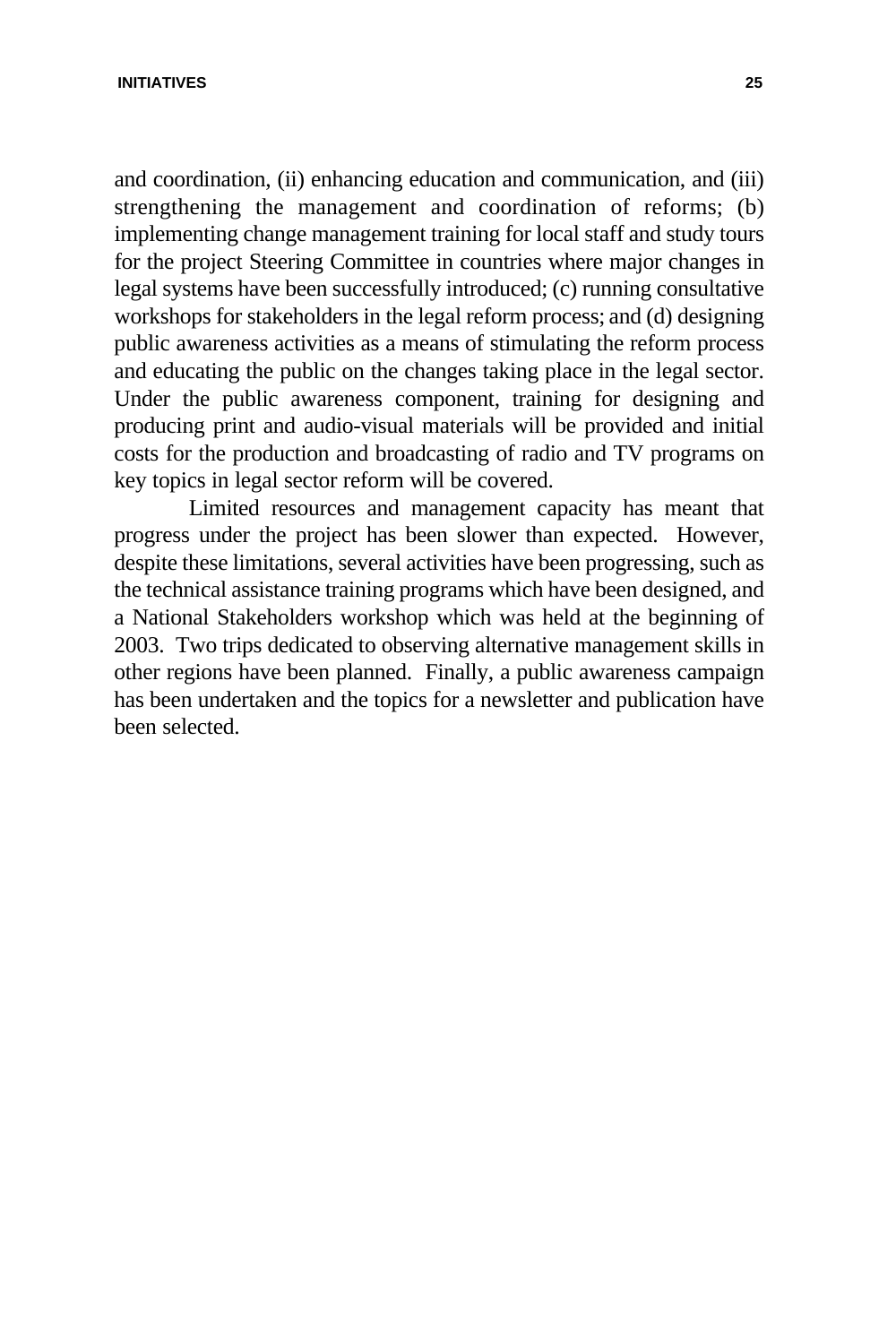#### **EAST ASIA AND THE PACIFIC REGION**

#### **CAMBODIA**

#### *Creation of a Legal Regulatory Framework for Higher Education* IDF Grant approved June 20, 2000 for US\$252,000 (equivalent)

The purpose of this grant was two-fold: (1) assist the Government of Cambodia in developing a comprehensive legal and regulatory framework for both public and private higher education in the nation, and (2) help build a national consensus to support this framework through consultation, training, and workshops. The grant aimed to promote a collaborative effort between international and local legal experts, the Ministry of Education, and the Forum of Heads of Higher Education Institutions to draft the laws and regulations needed to guide the development and management of higher education in Cambodia.

The grant supported four main activities: (a) developing an appropriate legal and regulatory framework for higher education; (b) strengthening financial management systems in higher education; (c) developing a system of institutional accreditation and a framework for quality assurance in higher education; (d) creating training programs to build consensus and share information about the different activities.

The activities undertaken with the support of the grant were seen to yield very positive results. A technically sound legal framework was developed through a participatory process that included a wide range of stakeholders. This participatory process improved confidence among stakeholders, empowered groups to present alternative viewpoints, and ultimately helped build national consensus. In Cambodia, where there is great respect for seniority, developing a participatory and inclusive process posed some challenges; however, the process was extremely constructive and the results reached were arguably more sustainable.

The grant closed in FY02.

#### **CAMBODIA**

*Rule of Law Development*  IDF Grant approved June 3, 1998 for US\$470,000 (equivalent)

The objective of the grant is to support the development of laws and regulations pertaining to the rights of women and children, particularly in relation to labor and education.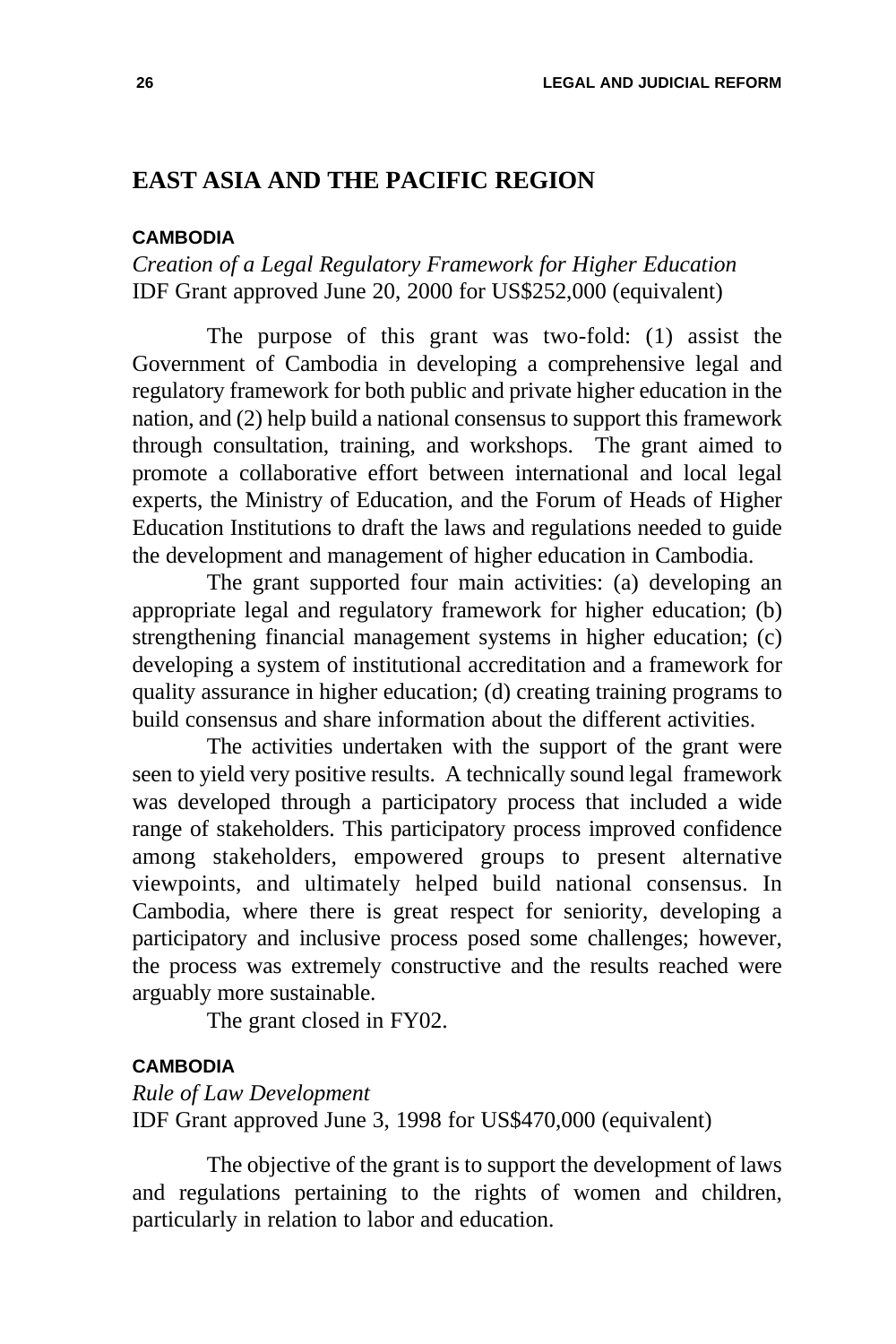The grant has four main components: (a) preparing training materials, including (i) designing a textbook, student workbook, and judge's bench book, and (ii) developing training pamphlets and other materials on existing labor legislation and regulations; (b) developing training in labor law and employment-related issues for labor inspectors, judges, women's vocational training center managers, officials, employers and employees, women's groups, students, and educational inspectors; (c) developing a pilot-program for dispute resolution between women workers and their employers in Phnom Penh which could later be replicated in other parts of Cambodia; and (d) developing forums for the empowerment and promotion of labor rights for women and children.

#### **CAMBODIA**

*Legal and Judicial Reform Project (under preparation)*

Following three decades of war and civil strife, Cambodia embarked on a program of national reconstruction in 1993, which included the rehabilitation of its legal and judicial system. A number of donors are currently assisting the Royal Government of Cambodia (RGC) in the rehabilitation of the country's legal and judicial system. The Bank has recently undertaken a Legal and Judicial Sector Assessment to provide baseline knowledge of the sector and support the government's strategy for reform in this sector.

The objective of the proposed Legal and Judicial Reform Project is to support the building of an efficient, credible, and transparent legal and judicial system in Cambodia.

The proposed project has five main components: (a) enhancing legislative reform and strengthening the capacity of agencies and institutions to consider, initiate, review, and adopt legislation; (b) strengthening judicial institutions; (c) improving legal training; (d) enhancing public access to legal information; and (e) establishing a Law and Justice Facilitation Fund.

The project is scheduled for FY05.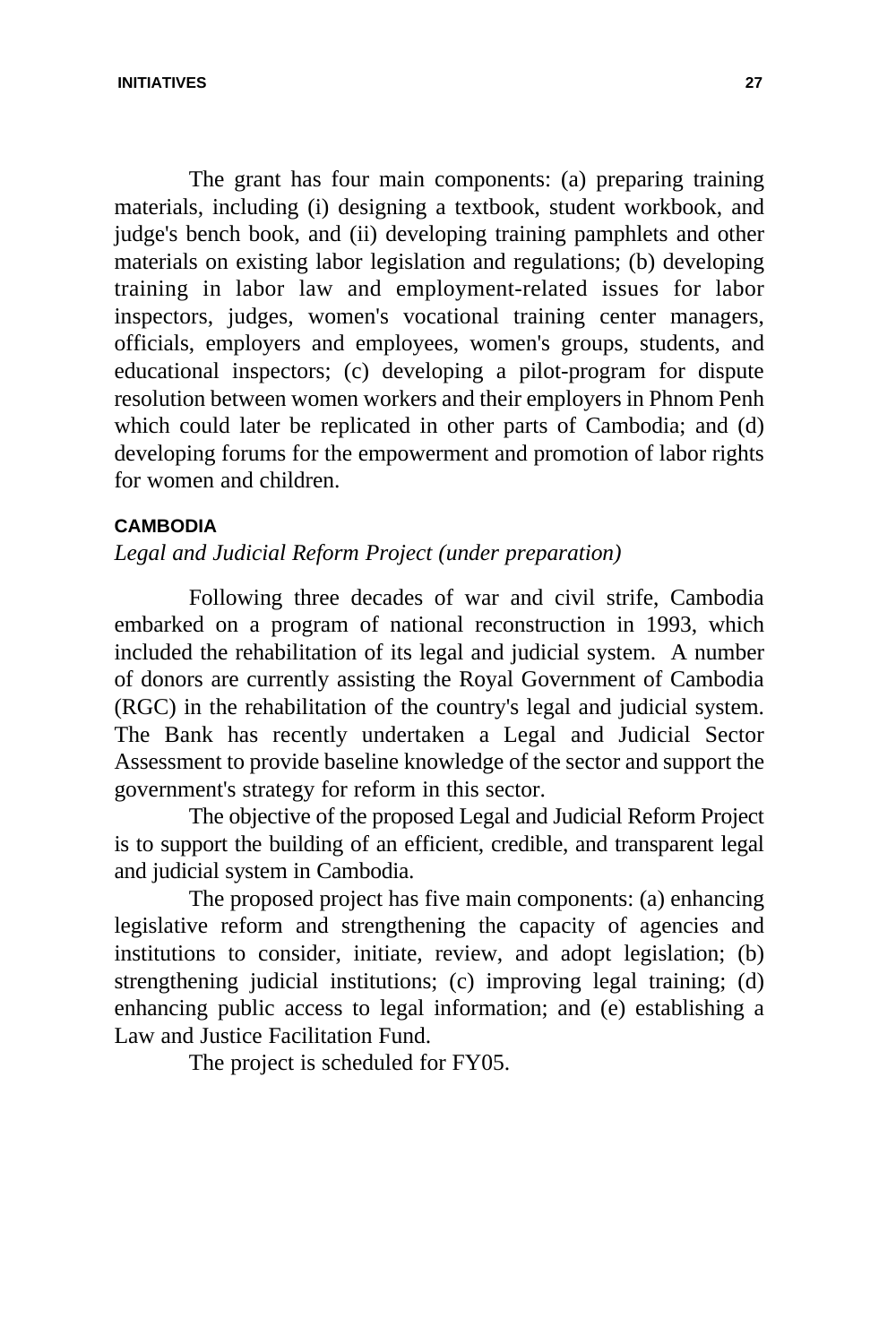#### **CHINA**

*Economic Law Reform Project*  Credit No. 2654-CN approved October 18, 1994 for US\$10.0 million (equivalent)

The Economic Law Reform Project in China provides support for the reform of China's legal system as it moves to a market economy. It grew out of several years of systemic analysis of the legal framework for China's transition to a market economy; its importance has been heightened with China's accession into the WTO. The dialogue between the Bank and Chinese legal officials began as far back as 1989, with legal aspects included in Bank-supported technical assistance on enterprise reforms. Project preparation included discussions with Chinese legal officials and other donors on the Chinese legal agenda. Consultations with Chinese legal academics, and brainstorming sessions in Washington with premier foreign scholars of the Chinese legal system further informed the process.

To keep pace with the "twists and turns" of economic reform, the project took a "line of credit" approach to allow for the development of different components. This formula responded to a Chinese concern that rigidly programmed assistance would not be sufficiently flexible in the face of its rapidly changing economic reform agenda. In practice, the project has allowed for flexible targeted interventions developed in collaboration with Chinese implementing agencies. The project has also created a focus for meetings of the Legislative Advisory Group, comprised of representatives of the key executive and legislative agencies involved in legal reform, chaired by the Bank's formal counterpart, the Ministry of Finance, and has spawned semi-annual informal meetings of foreign donors in the legal field in China.

The project has three main components: (a) strengthening the legislative process, including (i) preparing laws and regulations included in the legislative agenda of the National People's Congress (NPC) and the State Council and (ii) enhancing the skills of local drafters through knowledge-sharing and education; (b) training; and (c) institutional strengthening of key agencies such as the legal offices of the legislature and the executive and the Ministry of Justice.

The legislative strengthening component has supported more than 15 agencies involved in drafting more than 50 laws and regulations. Key project-supported laws and regulations that have been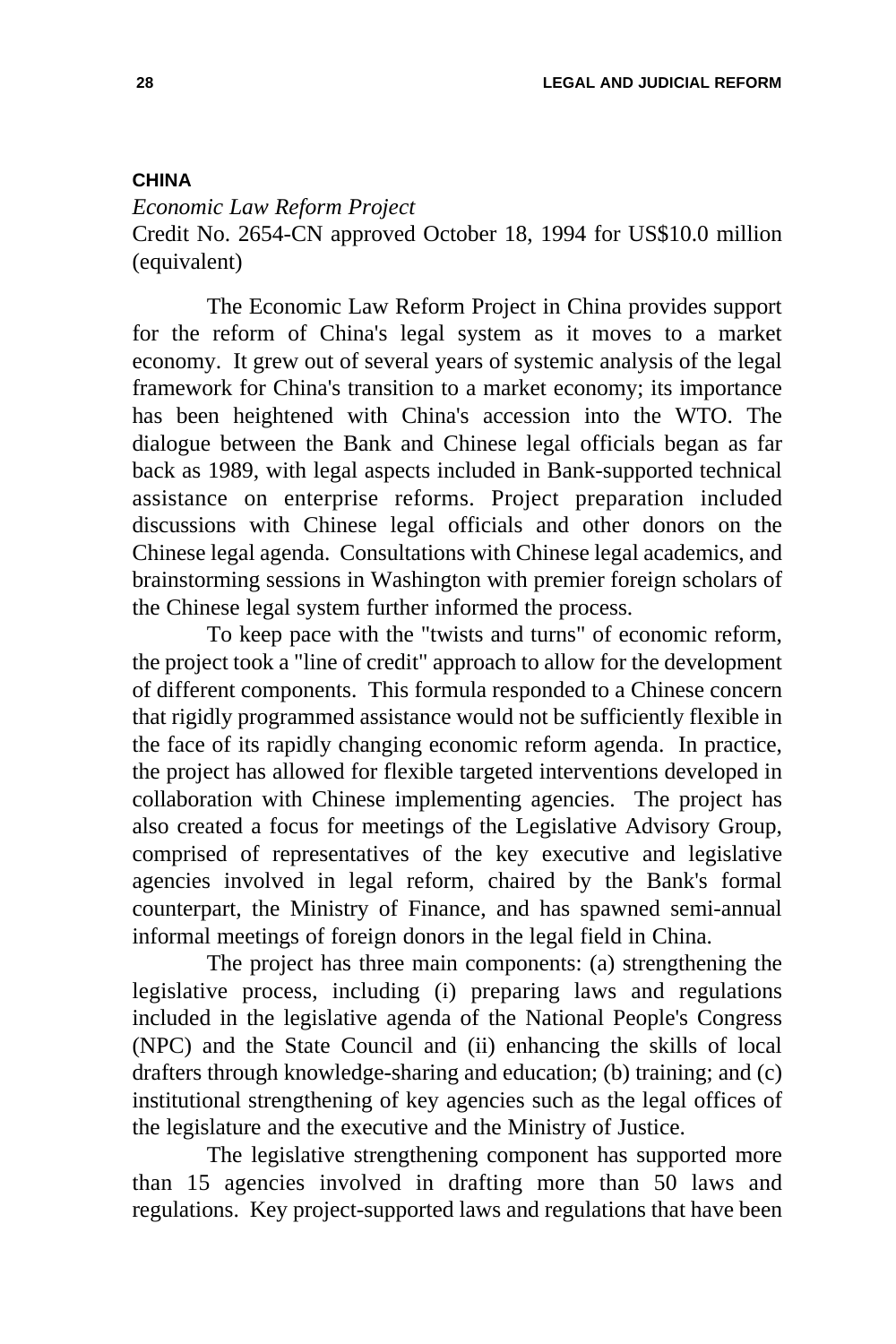#### **INITIATIVES 29**

enacted include: Contract Law, Insurance Law, Guarantee Law, Lawyers' Law, Partnership Law, Futures Market Law (interim), Bidding Law, Sole Enterprise Law, Seeds Law, Patent Law (revisions), and Trust Law. Laws and regulations under consideration or revision include: Property Law, Bankruptcy Law, and Anti-Monopoly Law. Sub-components more recently introduced under this component of the project have focused on compliance with WTO requirements in basic economic and fiscal legislation, and legislation to promote development in rural areas.

Innovative training initiatives involving government officials, judges, and legal professionals are being used to promote the implementation of laws. Training in WTO principles and U.S. administrative law for government legal drafters at national and local levels has been developed. Four institutions are receiving support under the project to provide continuing legal education to public officials, private lawyers and businesses, and judges: Deheng College of Law, Jilin University, Shanghai Institute for Foreign Trade, Wuhan University and the International Business Management Institute in Beijing. The project is also supporting the development of a revised curriculum for new judges training at the National Judges College.

The institutional strengthening component of the project supported the implementation of the China Legislative Information Network System (CLINS) under the State Council's Office of Legislative Affairs to provide the central ministries and regional government offices (and eventually the public) electronic access to China's national and local laws and regulations. The project also supports the Supreme People's Court in studying court and personnel management reforms and the Ministry of Justice in developing the new unified exam for lawyers, judges, and prosecutors.

Reviews by Chinese counterparts during the project have highlighted the quiet success of the different initiatives. While impacts are considered difficult to measure, Chinese counterparts expressed confidence that, in retrospect, the project would be considered "one of the most successful of the Bank's Technical Assistance Projects in China."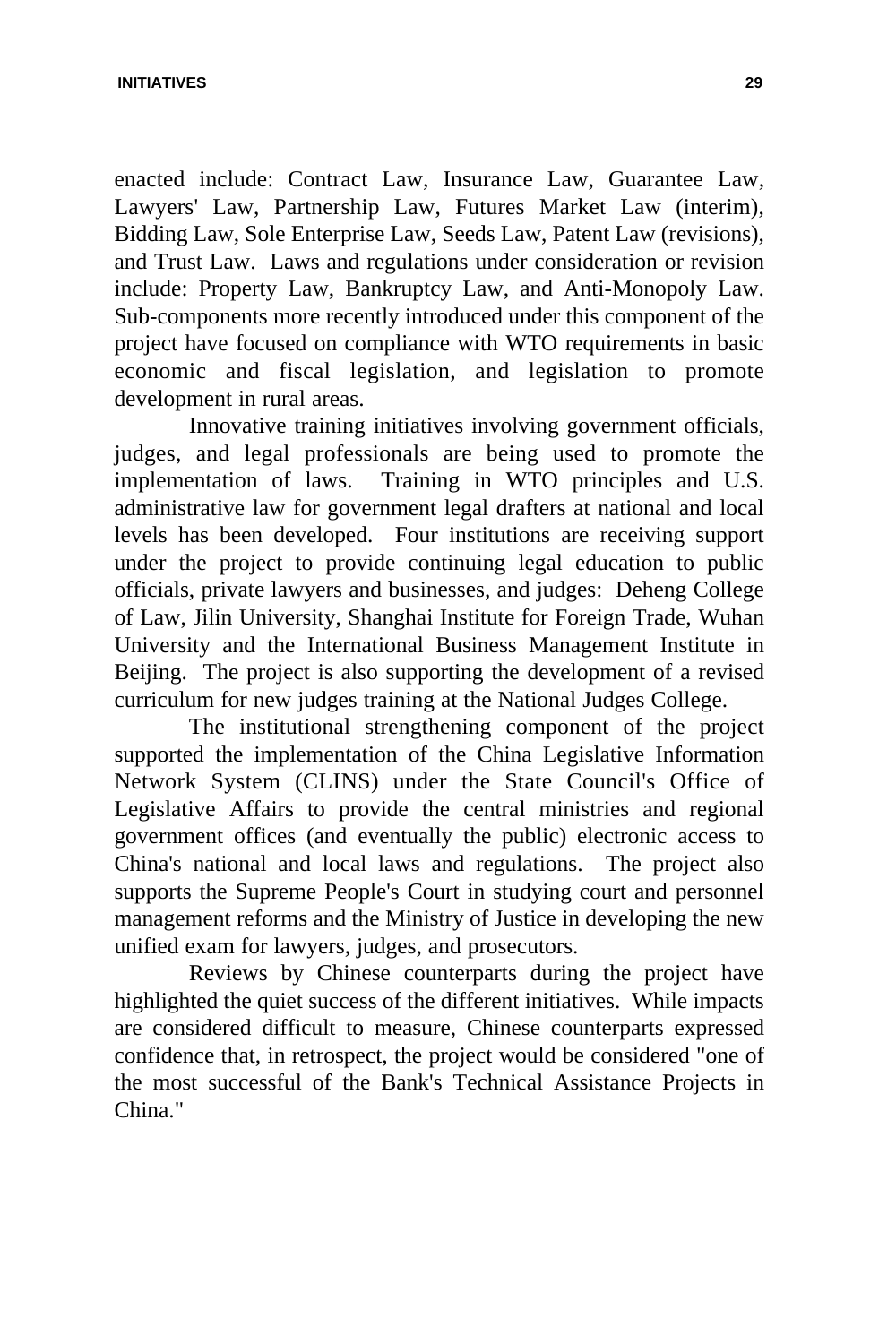### **CHINA**

*Rural Land Contracting Law Project*  IDF Grant approved January 1, 2003 for US\$300,000

The purpose of this grant is to support the implementation of legislative and policy reforms and the development of supporting institutions related to rural land tenure in China.

The grant supports five main activities: (a) drafting regulations for the "Rural Land Contracting Law" (RLCL), and making recommendations for secondary and subsidiary legislation based on a thorough analysis of the provisions of this law; (b) implementing the RLCL; (c) developing supporting institutions for rural land tenure reforms by (i) undertaking comparative research and analysis of local circumstances, (ii) training judges and legal aid staff, (iii) developing administrative institutions for dispute resolutions under the RLCL, and (iv) developing recommendations for national and regional land tenurerelated institutions; (d) designing training for local officials about rural land tenure laws and policies; and (e) assessing the long-term impacts of RLCL implementation on agricultural reform objectives.

# **LAO PEOPLE'S DEMOCRATIC REPUBLIC**

*Legal Framework Development*  IDF Grant approved April 7, 1998 for US\$496,000

The purpose of this grant was to support legal institutional development in Lao People's Democratic Republic in the broad areas of market-oriented economic growth, private sector development, and good governance.

The grant supported four main activities: (a) developing a medium-term national legal framework plan; (b) undertaking training for staff in the Ministry of Justice, the Law Reform Commission and the National Assembly Standing Committee; (c) insuring the publication of court decisions by developing a computerized program for Supreme Court decisions, and creating a handbook of court decisions; and (d) reviewing the legal implications of Lao PDR's membership in ASEAN and proposed adhesion to World Trade Organization.

The grant closed in FY02.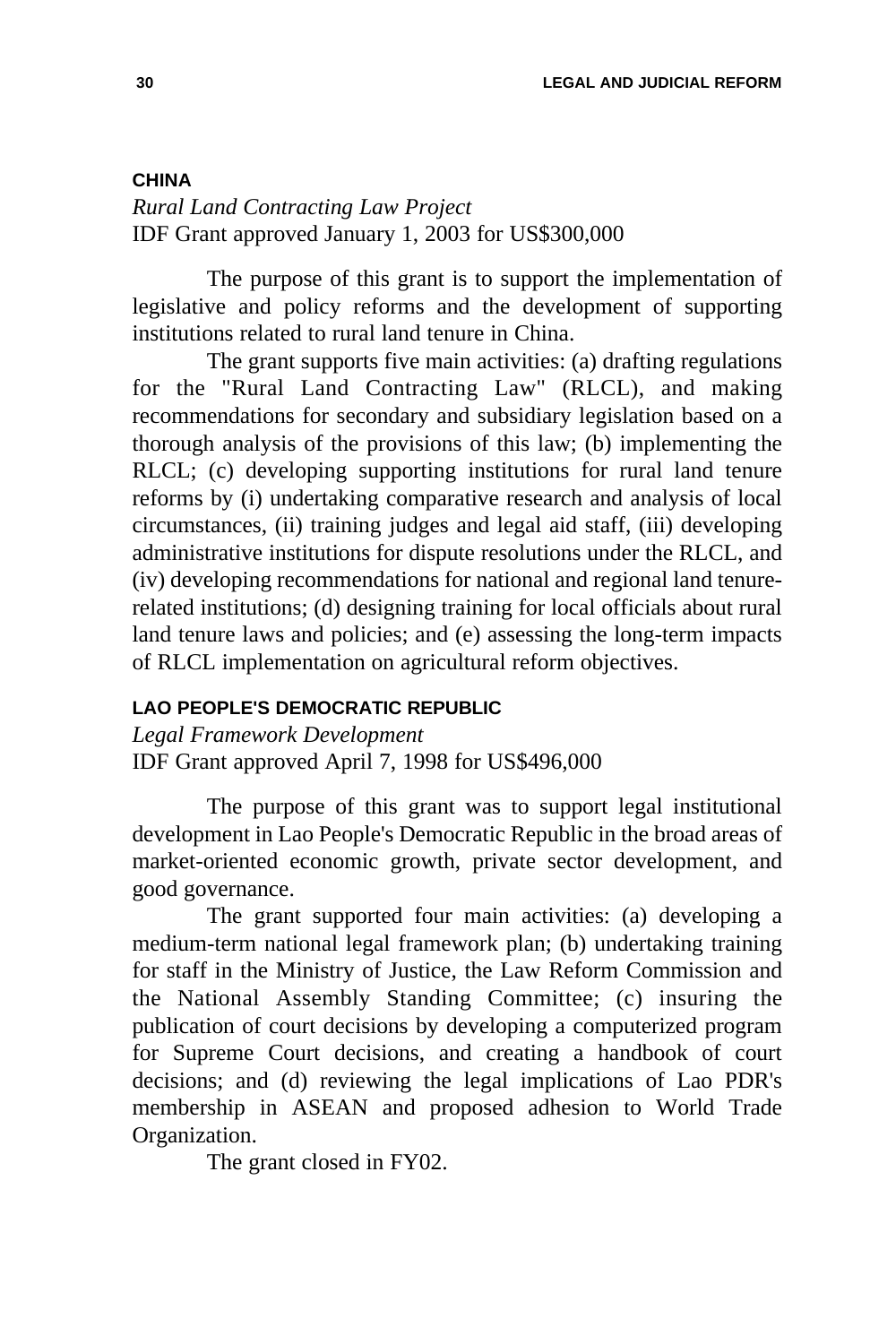### **MONGOLIA**

*Legal and Judicial Reform Project* Credit No. 3595-MOG approved December 21, 2001 for US\$5.0 million (equivalent)

During the past few years, Mongolia has moved toward establishing a political democracy, modernizing its legal system, and creating a market economy. In 1998, the Ih Hural (Parliament) of Mongolia committed to implementing a legal reform program. The following year, the Bank financed a Legal Needs Assessment for Mongolia which identified three main priorities of the sector: (1) creating a legal environment conducive to private sector development and a market economy, (2) enhancing the protection of human rights and (3) improving legal education and public awareness. Based on this Assessment, the Parliament adopted a "Strategic Plan" for the justice system of Mongolia in May 2000.

The objective of the Legal and Judicial Reform Project is to promote a more transparent, equitable, accessible, and effective legal and judicial system.

The project has three main components: (a) establishing an administrative court system; (b) building capacity for a unified system of legal and judicial information; and (c) improving legal education and professional standards.

The Center on Legal and Judicial Research, Training, Information and Publicity, is under construction in Ulan Bator. The Government of Mongolia is proceeding with implementation of the project and continues to demonstrate a commitment to the project and the overall aims of achieving public trust and confidence in the legal system.

# **PHILIPPINES**

# *Judicial Reform Support Project*

Credit No. 71910 approved August 19, 2003 for US\$21.9 million (equivalent)

In 1999, the Philippine Judiciary received a Policy and Human Resources Development Fund Grant to study the court system and make recommendations for improvements. Six key challenges were identified: (1) delays in the delivery of justice and challenges with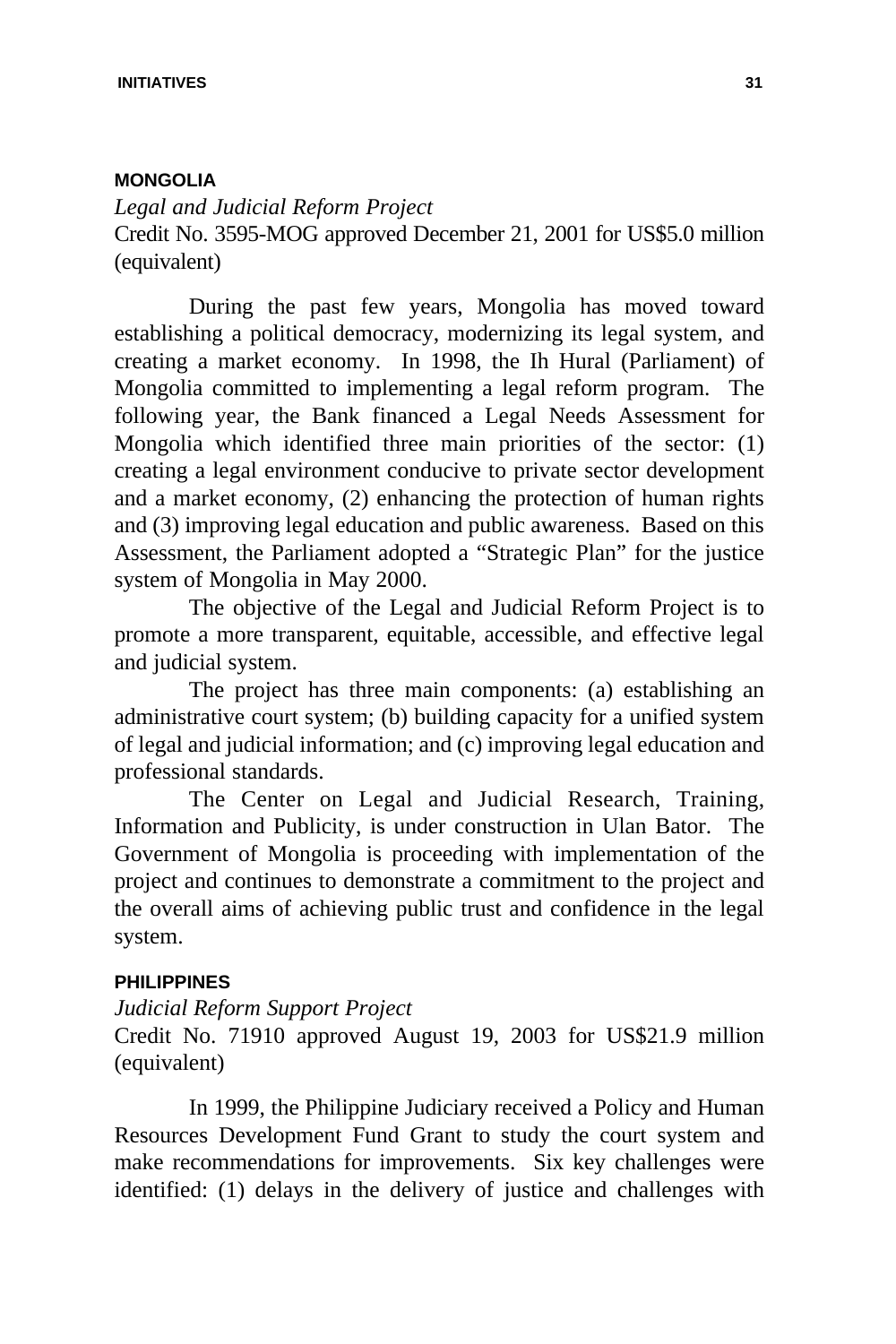access to justice; (2) widespread perception of corruption; (3) ineffective administrative structures and operating systems; (4) deficient court technologies and facilities; (5) inadequate human resource strategies; and (6) a lack of public information and collaboration with civil society. In response to these findings, the Philippine Supreme Court published its Action Program for Judicial Reform (APJR) in November 2000. The APJR set out a comprehensive plan for reforming the courts and requested assistance from the Bank for its implementation. The Bank's project is intended to support discrete components of the government's APJR. Responsibility for the coordination of the project and the overall ARJR lies with the Philippine Judiciary under the leadership of the Chief Justice and the direction of an Executive Committee of the AJPR.

The objective of the Judicial Reform Support Project is to support the development of an accessible judicial system that fosters public trust and confidence. By improving the delivery of justice, the project also aims to increase business confidence and enhance economic growth.

The project has four main components: (a) improving case adjudication and access to justice by (i) enhancing case management techniques and (ii) upgrading information and communication systems; (b) enhancing institutional integrity by (i) strengthening the Codes of Ethics for judges, lawyers and court personnel, (ii) implementing a computerized Judicial Performance Management System, (iii) developing a gender-sensitive human resources strategy for nonjudicial personnel, and (iv) enhancing the role and capacity of the Philippine Judicial Academy; (c) strengthening the institutional capacity of the Judiciary by (i) installing computer-based financial and administrative systems, (ii) developing model court facilities, and (iii) supporting ongoing policy, research, and development strategies; and (d) ensuring stakeholder support for the reform process by enabling the participation of judges and other stakeholders in the development and implementation of key reform activities.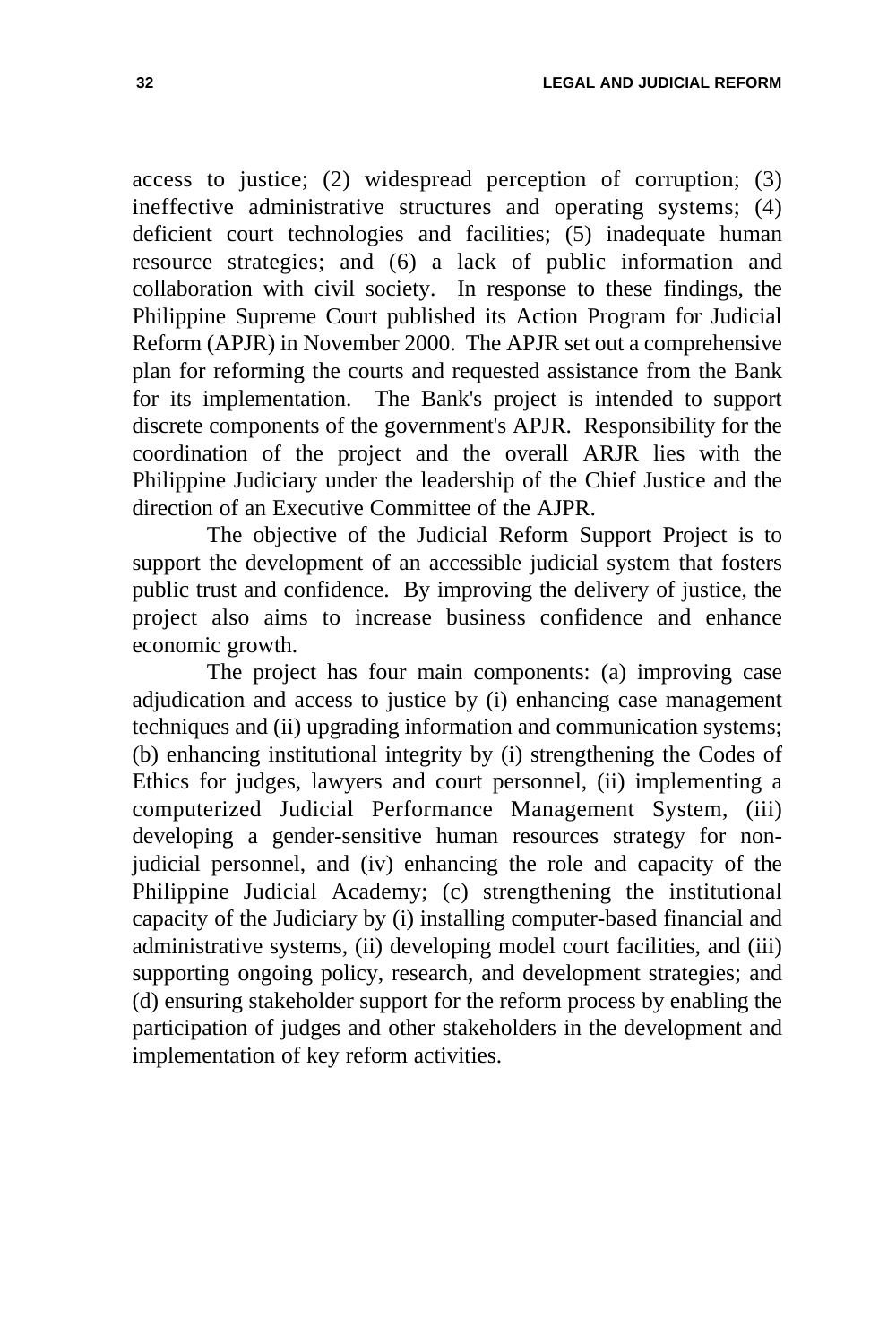### **TIMOR-LESTE**

*Institutional Development of the Ombudsman* IDF Grant approved February 21, 2003 for US\$300,000

As part of its efforts to rebuild an independent government, the Republica Democratica de Timor-Leste has established an independent oversight body-- Provedor de Direitos Humanos e Justica, an ombudsman-type office. The new institution has two important mandates: to fight corruption and to promote good governance and respect for the rule of law.

The purpose of the grant is to support the creation and the institutional development of the Provedor's Office. The grant aims to facilitate the development of an effectively functioning organization that is able to safeguard the fundamental rights of the Timorese people.

The grant supports three main activities: (a) providing technical assistance and training in establishing the structure and systems of the Provedor's Office; (b) establishing the systems and capacity that will enable the Provedor to function in a credible, transparent, and technically competent manner, e.g. anti-corruption and good governance technical assistance and training in establishing the rules and procedures of the Office; and (c) improving citizen awareness of and access to the Provedor's services and resources by undertaking initiatives such as outreach services and a National Information Campaign on citizens' rights.

The Government's commitment to the Provedor's office is substantial as demonstrated in the National Development Plan and in the budget allocations for 2002 and 2003. The Grant will make possible certain exceptional technical assistance and training activities for the launching of the office and support one-time costs such as establishing a technical library.

# **VIETNAM**

*Managing Legal Sector Reforms Project* IDF Grant approved June 28, 2002 for US\$300,000 (equivalent)

The purpose of the grant is to support capacity building initiatives for the Ministry of Justice and other related agencies in the areas of strategic management in Vietnam. The project aims to assist the government in its efforts to improve and effectively implement its strategy for the development of its legal system.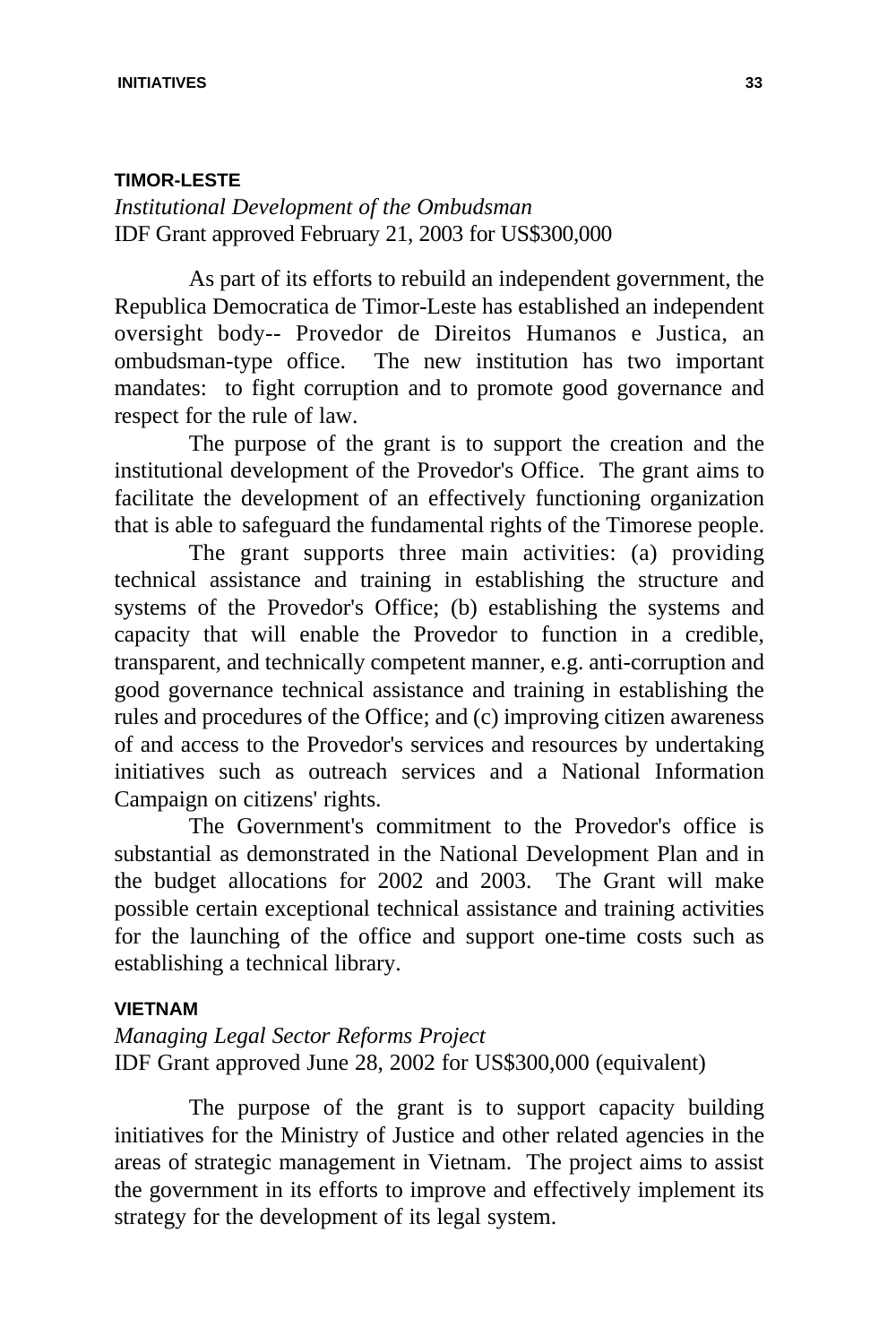The grant supports three main activities: (a) developing strategic leadership capacity, including the capacity to formulate policy alternatives and disseminate international best practices in the management of legal reforms; (b) strengthening the capacity of the Secretariat for Legal System Development established within the Ministry of Justice to provide support for the implementation of the strategy for legal development; and (c) developing and promoting coordination between both local agencies and international donors.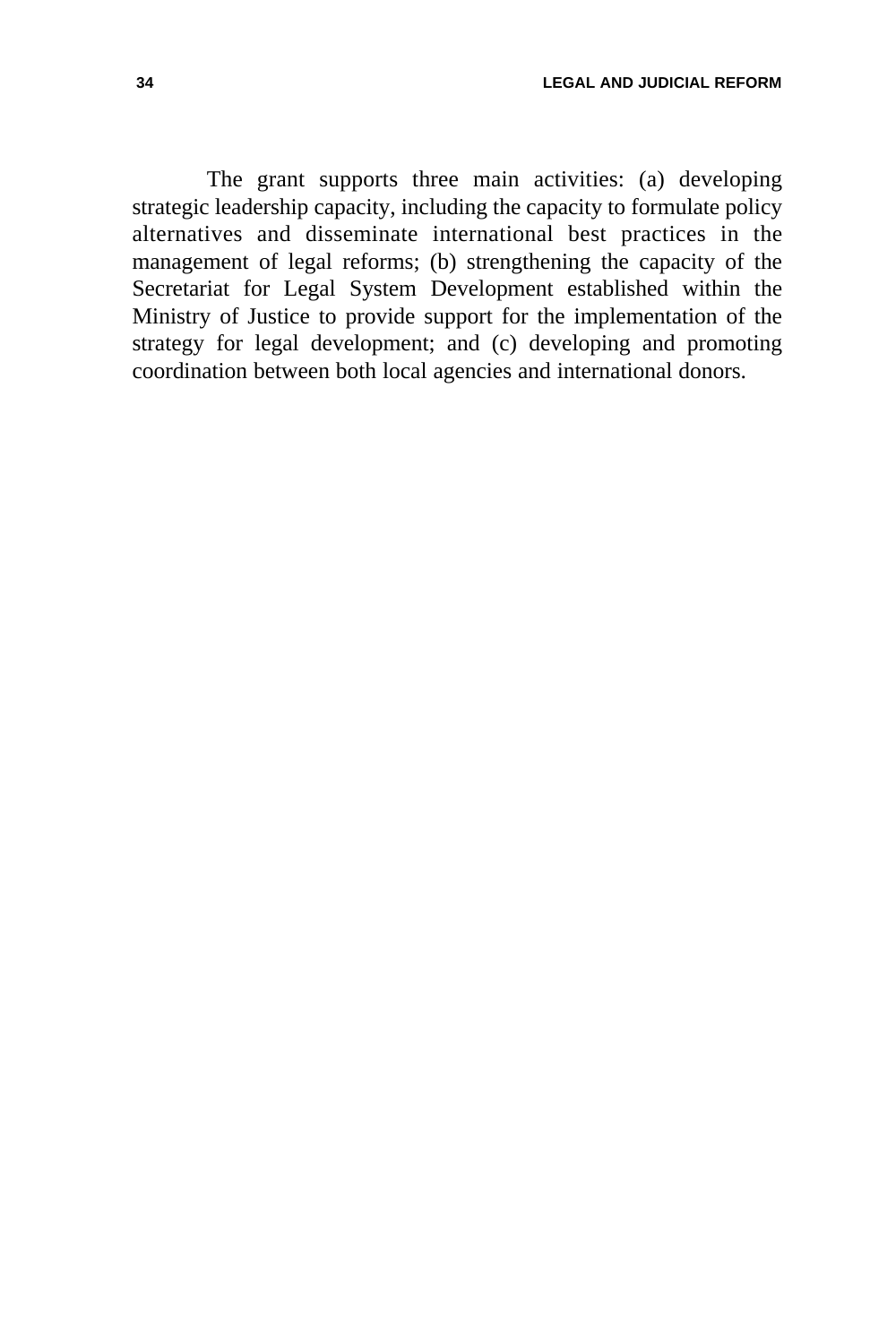# **EUROPE AND CENTRAL ASIA REGION**

### **ALBANIA**

*Legal and Judicial Reform Project*  Credit No. 3323-AL approved March 21, 2000 for US\$9.0 million (equivalent)

The Government of Albania has adopted a comprehensive reform program to strengthen the country's institutional and governance capacity and its ability to enforce its laws and regulations. In its National Strategy for Social and Economic Development (NSSED) Progress Report dated May 8, 2003, the Government stressed judicial reform as a priority--in terms of improving its efficiency and fairness and improving access to justice, especially for disadvantaged Albanians. The Legal and Judicial Reform Project focuses on some of the most important elements that underpin a more efficient and transparent functioning of the state, based on the rule of law.

The objective of the Legal and Judicial Reform Project is to provide required resources for technical assistance, training, goods, and works that are needed to implement important aspects of the government's institutional agenda for legal and judicial system reforms, thereby helping to strengthen the rule of law in Albania. The project has four main components: (a) improving legal education; (b) strengthening the justice system; (c) enhancing alternative dispute resolution; and (d) improving the dissemination of legal information.

Progress has been made under the project. Under the legal education component, the University of Tirana's Faculty of Law has improved its capacity to implement its reform plans.<sup>28</sup> The plans provide for important structural, organizational, managerial and budgetary reforms, in addition to a fundamental revision of curricula and teaching methods. While experiencing some tangible progress, this component has faced significant challenges and progress to date has been slower than expected. More significant progress has occurred in the Magistrate's School, which has expanded its programs to train not only new judges but also current judges, prosecutors and court administrators. The Magistrate's School is continuing to develop more training courses and avenues of funding are currently being explored to ensure the school's sustainability.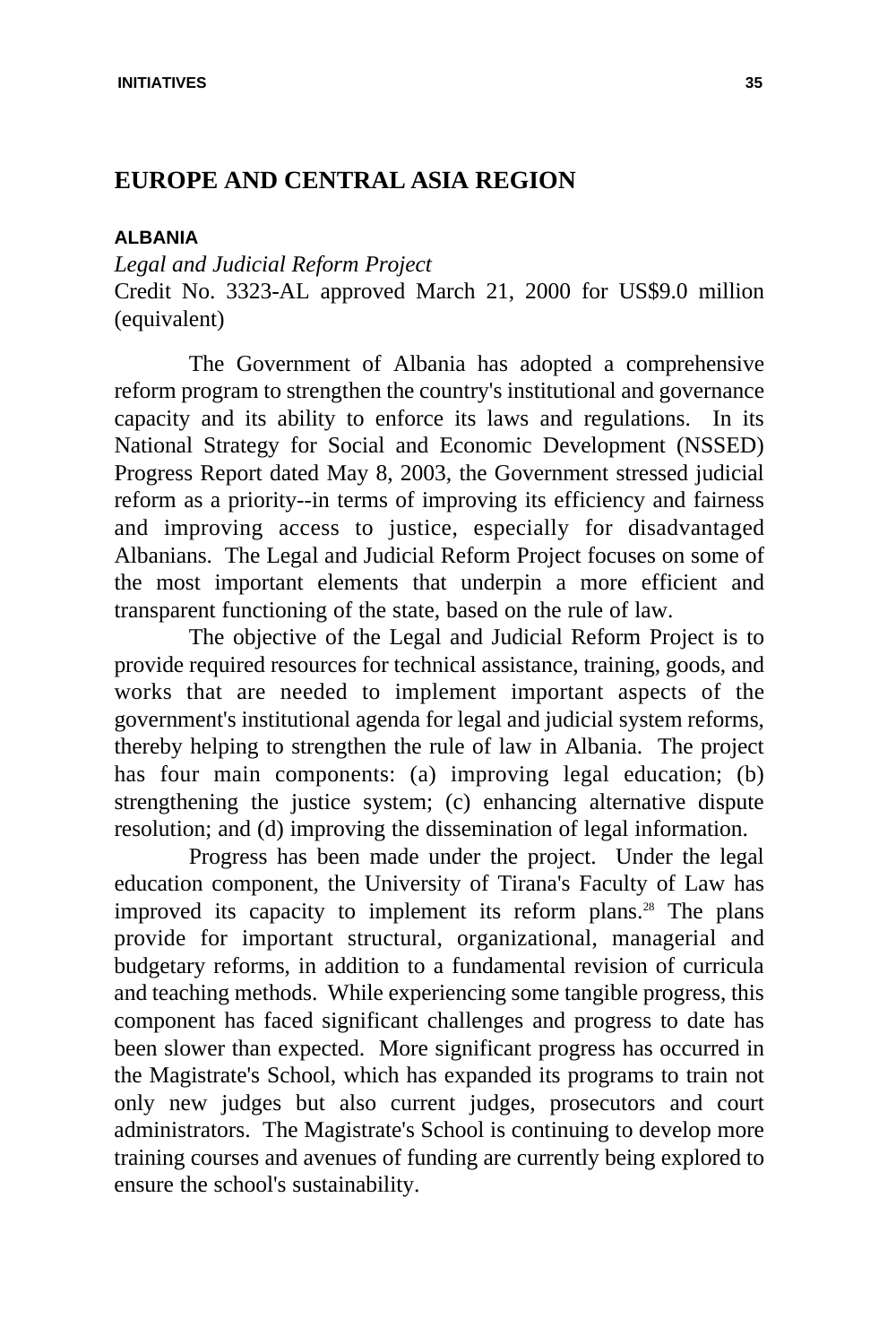The administration of justice in Albania has also improved. The quality of the judicial system has been enhanced due to better qualified judges and prosecutors, an improved system of judicial appointment and evaluation, a more organized High Council of Justice, better court administration, internal regulations and published decisions, and a better record of enforcing judgments in civil cases. A proposed automated information system has been developed and plans to introduce it into different parts of the court system have been initiated<sup>29</sup>

Under the alternative dispute resolution component of the project, the first independent Commercial Mediation and Arbitration Center was opened on June 5, 2003, and it has already accepted its first commercial arbitration case. A law on mediation has been drafted and the development of a new regime for commercial arbitration is being explored.

Under the legal information component of the project, the State Publication Center (SPC) has published and disseminated normative acts and key judicial decisions. Further, an electronic database has been designed to ensure the adequate availability of legal information in Albania.

In mid 2003, as a result of developments under the project, additional activities were included in the project plan, namely: (a) expanding judicial training courses for the Magistrate's School; (b) undertaking a needs assessment and pilot-program for permanent training for court administrators at the Magistrate's School; (c) increasing support to the Albanian Commercial Mediation and Arbitration Center; (d) establishing a public information center at the MOJ; (e) assessing the design and implementation of the requirements for the Legal Access Network (LAN) system in the MOJ; (f) formulating an inventory of equipment required for public access to the electronic legal database and the procurement of this equipment; and (g) formulating an inventory of technical needs to roll out the case management automation system to all courts of Albania.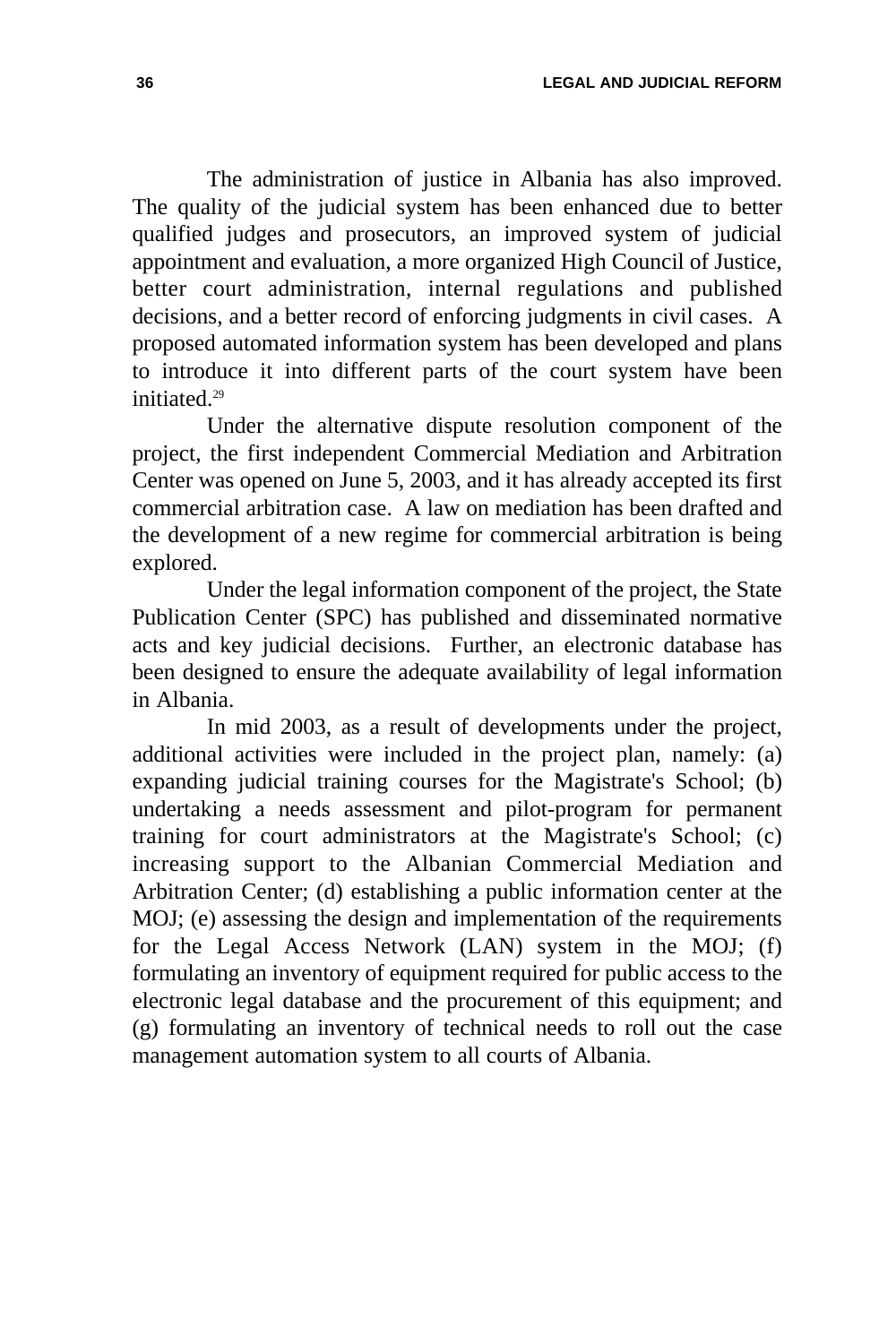# **ARMENIA**

*Judicial Reform Project*  Credit No. 3417-AM approved September 21, 2000 for US\$11.4 million (equivalent)

The Government of Armenia requested the Bank's financial assistance to support its ongoing judicial reform program as early as 1996. At that time, the Bank was providing technical assistance to the government to draft new economic legislation through the Institution Building Loan and Structural Adjustment Technical Assistance Credits (SATAC I and SATAC II). In response to the Government's request, the Bank undertook a Judicial Sector Assessment in 1997. Based on the conclusions of the Assessment and consultations with the Government and the Judiciary, a freestanding operation in the judicial sector was prepared.

The objective of the Judicial Reform Project is to assist in the development of an independent, accessible, and efficient Judiciary in the Republic of Armenia. The project aims to promote good governance, rule of law, and economic growth.

The project has five main components: (a) strengthening the institutional capacity of the Judiciary; (b) rehabilitating judicial infrastructure; (c) developing a comprehensive institutional base for continuing education for judges and court personnel; (d) strengthening the service for enforcement of court decisions; (e) developing a comprehensive legal information system accessible to judges, legal professionals, the business community and citizens, and (f) promoting public awareness of laws and public institutions.

Institutional strengthening of the judicial branch has faced a number of challenges. The role of the Council of Court Chairmen (CCC) as the governing body of the Judiciary remains unclear. It continues to be seen as unrepresentative of the interests of all judges, being comprised purely of the chairmen of the courts. There is also continued concern about delays in court procedures and a recognized need for automated systems for case-processing and information exchange.

Under the infrastructure rehabilitation component, three of the proposed sixteen courts have been completed. Nine more are currently under construction. Delays in this process have been caused by problems with proposed sites and difficulties in finding alternative locations.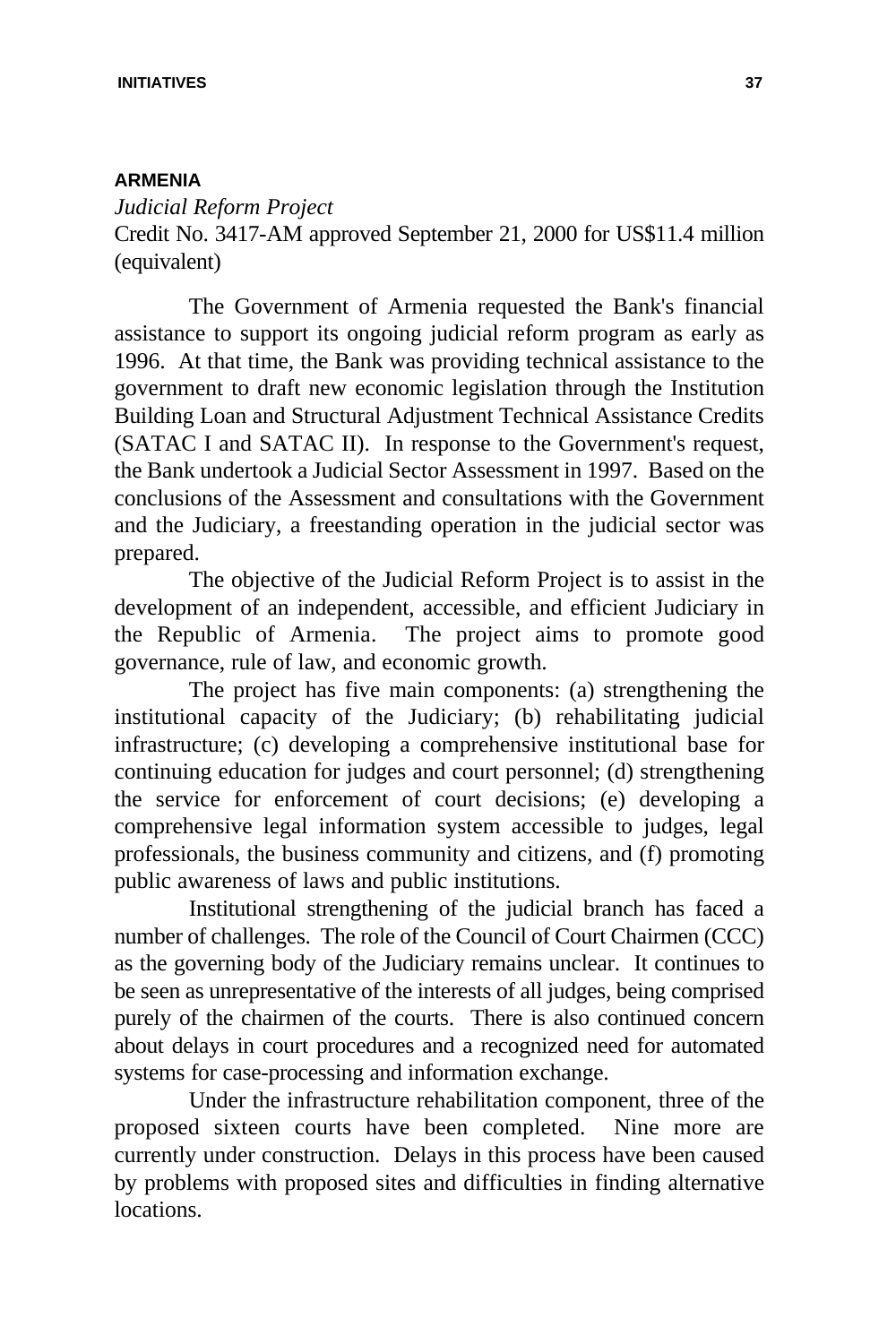**38 LEGAL AND JUDICIAL REFORM**

The judicial training component has also experienced substantial delays. The training component was initially designed to support the establishment of the Judicial Training Center (JTC) in the context of an existing grant from the European Union-Technical Assistance Program for the Commonwealth of the Independent States (EU-TACIS). Unfortunately, the EU-TACIS program was canceled which left the JTC without the resources to develop a training program. There are currently no state budget allocations for the training of judges. In response to these challenging circumstances, the Judiciary has proposed the establishment of a new educational structure to train lawyers who want to become judges. This concept is currently under preparation and the main strategy is expected to be ready by the end of February 2004.

The Enforcement Service Department (ESD), established under the Ministry of Justice (MOJ), is fully functioning and is meeting the existing requirements of the system. A series of training sessions have been organized for the bailiffs, improving their overall qualifications and professionalism. An automated information system is currently under preparation, and computer training commenced in October 2003. The new information technology system is expected to automate many business processes and increase the effectiveness, efficiency and transparency of the ESD department.

The government has developed a plan outlining the proposed scope, aims and operation of the Armenian Legal Information System (ARLIS). The system is currently under preparation.

Due to challenges faced under the project, four priorities for building the institutional capacity of the Judiciary have been identified: (i) strengthening the self-governing bodies of the Judiciary; (ii) developing a modern administration system; (iii) designing new case management models; and (iv) enhancing the automation of courts. Rehabilitation of all the remaining court buildings in Armenia remains a crucial factor in the overall judicial reform process. Furthermore, careful consideration needs be given to the effective and targeted use of resources available for training of judges and other court personnel. Finally, a number of strategies to improve the public awareness campaign have been identified: (i) developing of a comprehensive public relation strategy for the Judiciary and establishment of a public relations office within the CCC; (ii) undertaking training on legal and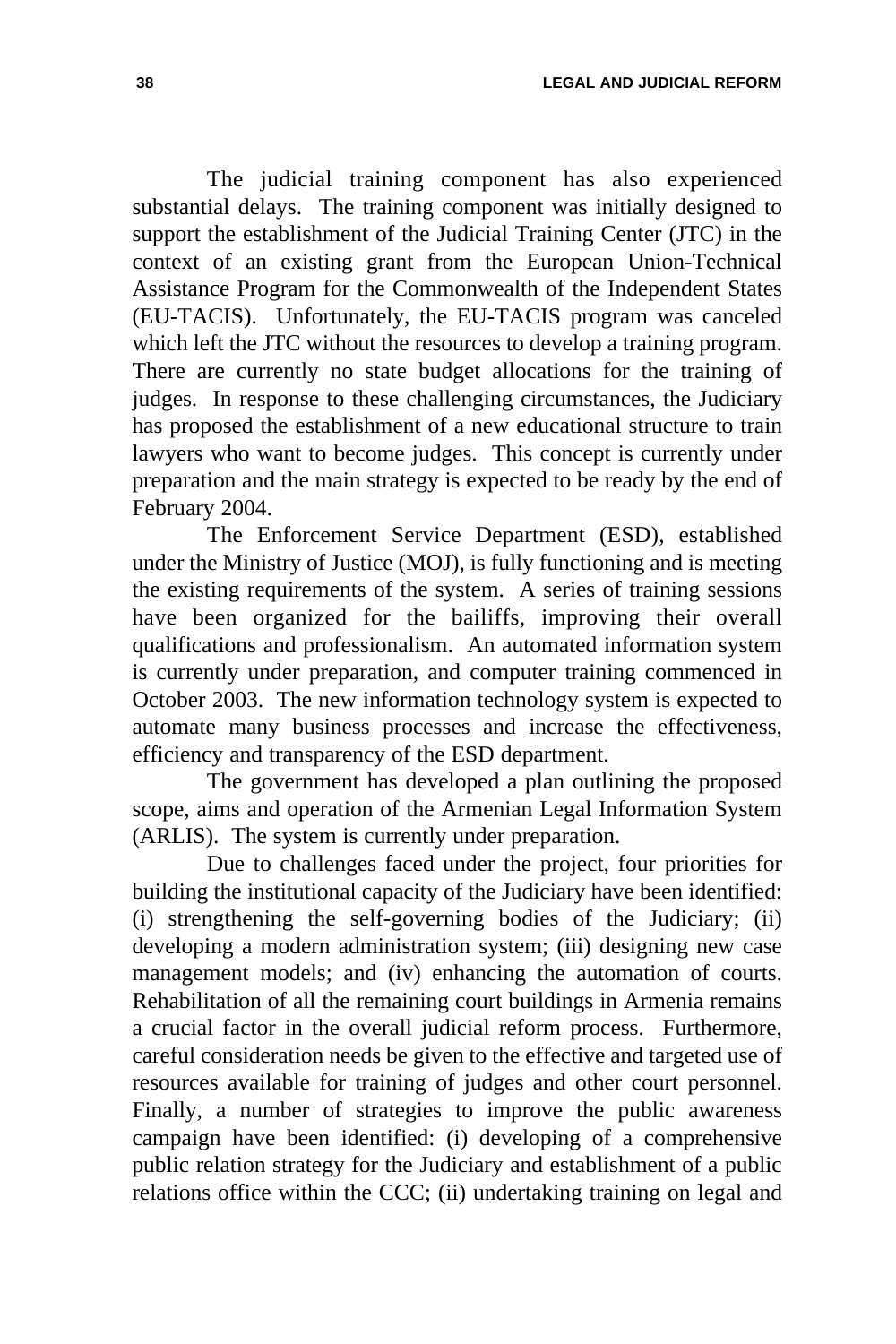judicial issues for journalists; (iii) supporting the production of 40 TV programs which focus on various aspects of the legal and judicial sector; and (iv) undertaking judicial surveys to assess the effectiveness of the project and capture public attitudes towards the Judiciary and the law. These priorities and strategies are being incorporated into the next stages of the project.

### **CROATIA**

# *Court and Bankruptcy Administration Project*  Loan No. 4613-HR approved June 15, 2001 for US\$5.0 million

A 1998 report on the state of the Judiciary in Croatia detailed problems with the sector and recommended proposals for reform. The report included two thorough analyses of the judicial system prepared by ABA/CEELI and USAID in 1994 and 1998 respectively. In response to this report, the Government of Croatia is undertaking a phased approach to legal and judicial reform, starting with a set of actions aimed at the commercial courts, specifically in the area of bankruptcy.<sup>30</sup>

The objective of the Court and Bankruptcy Administration Project is to assist the Government of Croatia in its efforts to modernize its commercial courts, increase the professionalism and competence of judges, commercial court staff and bankruptcy trustees, and advance orderly insolvency proceedings. The long-term aim of the project is to establish a legal and institutional framework that can effectively protect private property, enforce contracts, defend economic rights against infringement, and establish a secure environment for private investment.

The project has five main components: (a) testing a replicable model of court administration and case management at three selected first instance and second instance commercial courts; (b) designing an effective system of management for bankruptcy professionals; (c) training court and bankruptcy professionals; (d) identifying the basic parameters of a legal information system for bankruptcy administration; and (e) increasing awareness of entrepreneurs, bankers, judges, legal professionals, and government officials about bankruptcy and insolvency.

One of the unique features of this project is that it involves a four-party agreement involving the Government (MOJ), the World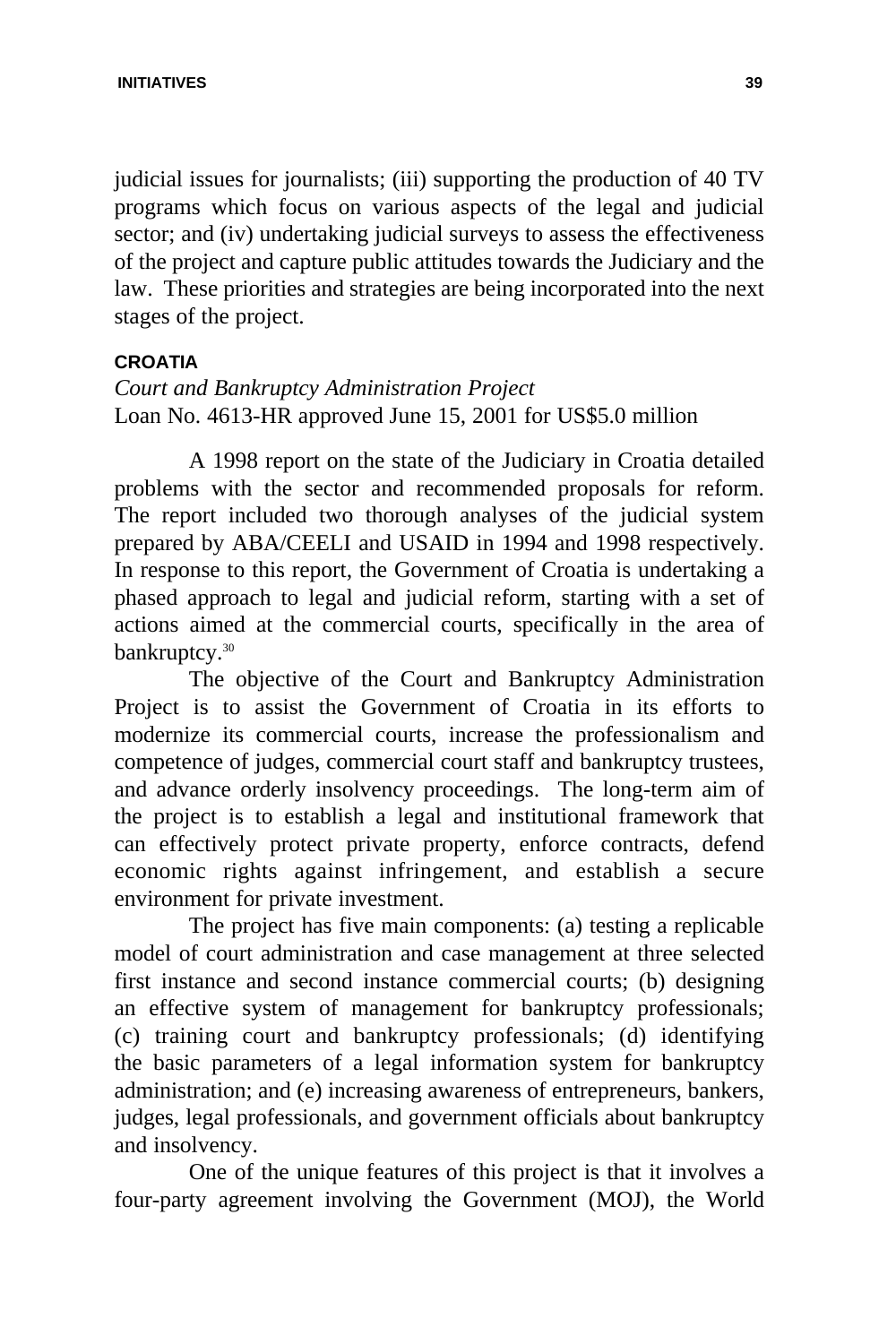Bank, USAID, and the European Union (EU). The partnership was set up during project implementation to develop an integrated court case management automation system for the Croatian Judiciary. In May 2003, the three donor agencies and the Ministry of Justice signed a Cooperation Memorandum committing to the design and development of such a system. Under this agreement, which supports the first component of the project, USAID is financing the development of the functional specifications, the Bank is financing the development of technical specifications, and the EU and the Bank are jointly financing the development of the system software. The EU is also responsible for the purchase of any necessary hardware.

The remaining project components have all been initiated and the MOJ remains committed to moving the judicial reform process forward. It is envisaged that the project would be followed by further initiatives replicating the new court administration and case management techniques in the rest of the court system. The outcomes of the project are also important in the ongoing preparation of the Programmatic Adjustment Loan in Croatia where the reform of the justice system represents one of the core pillars.

### **CROATIA**

*Institutional Capacity Building for Judicial Efficiency*  IDF Grant approved December 20, 2002 for US\$350,000

The purpose of this grant is to support the Government of Croatia's efforts to improve judicial efficiency through institutional capacity building. The Court leadership, the Ministry of Justice, the Administration, and local self-government are all involved in the process of collecting comprehensive and reliable data on the functioning of courts, conducting an analysis of their findings, and monitoring overall judicial performance within Croatia.

The grant supports four main activities: (a) developing an automated system for collecting, processing and maintaining court statistics and a system of monitoring judicial performance in a number of selected courts; (b) developing workload modules and other judicial performance indicators designed to effectively monitor the caseloads and judicial performance of the legal system; (c) strengthening the institutional capacity of the Supreme Court and Judicial Councils within large county courts; and (d) managing the procurement and financial aspects of the implementation process.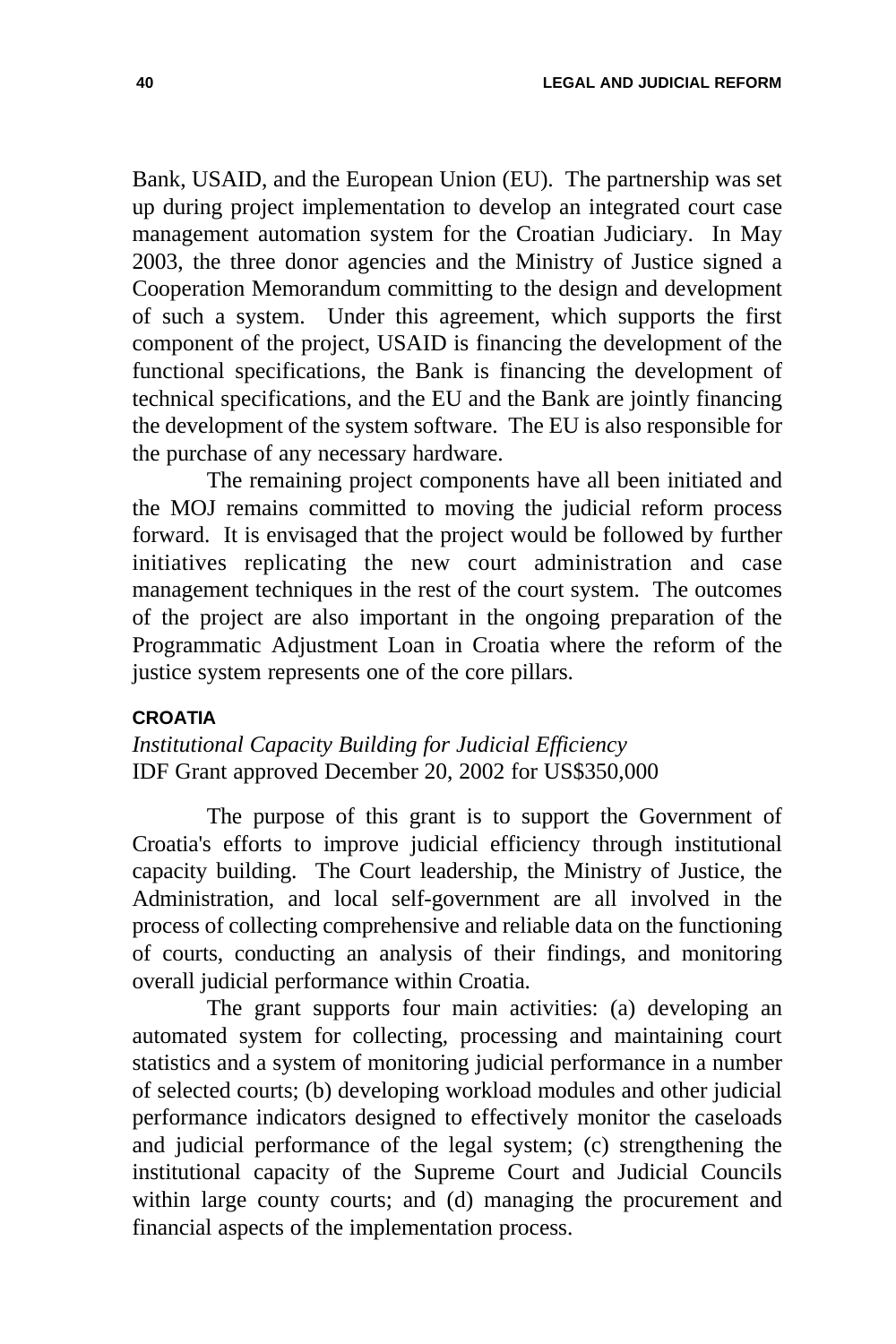Activities supported by the grant have commenced. The data collection and research have begun, however it is still too early to confirm the outcome of these studies. The purchasing of the necessary technical goods and equipment has been initiated and once the process has been finalized, the training services component of the project will commence.

# **GEORGIA**

# *Judicial Reform Program*

Credit No. 3263-GE approved June 29, 1999 for US\$13.4 million (equivalent)

With the enactment of the 1995 Constitution, Georgia embarked on a process of designing and implementing a judicial reform program. The Bank funded a Technical Assistance Operation (SATAC II) that financed the preparation of a master plan for a new court administration structure, new case management procedures, design standards for rehabilitation of the court infrastructure, and the introduction of computer technology. A Judicial Sector Assessment was also undertaken, which examined the legal and institutional framework of the Georgian Judiciary, access to justice issues, public perceptions of the Judiciary, available alternative dispute resolution mechanisms, legal education, and the professional arrangements of lawyers. The Judicial Sector Assessment also provided a framework for donor coordination by defining the respective areas of donor intervention.

The objective of the Judicial Reform Program is to assist in the development of an independent and professional Judiciary, committed to high standards of judicial ethics and capable of efficient and effective dispute resolution. The project supports key interventions to assist in the establishment of the Judiciary as an independent third branch of the government. The Council of Justice, a twelve-member group appointed by each branch of government, oversees the project. The Department for Logistical Support to Courts (DLS) and the Project Implementation Unit (PIU) handle actual project implementation.

The project has six main components: (a) improving case management and court administration procedures, including computerizing appellate and district courts, and providing funds for audio equipment; (b) rebuilding court infrastructure, including creating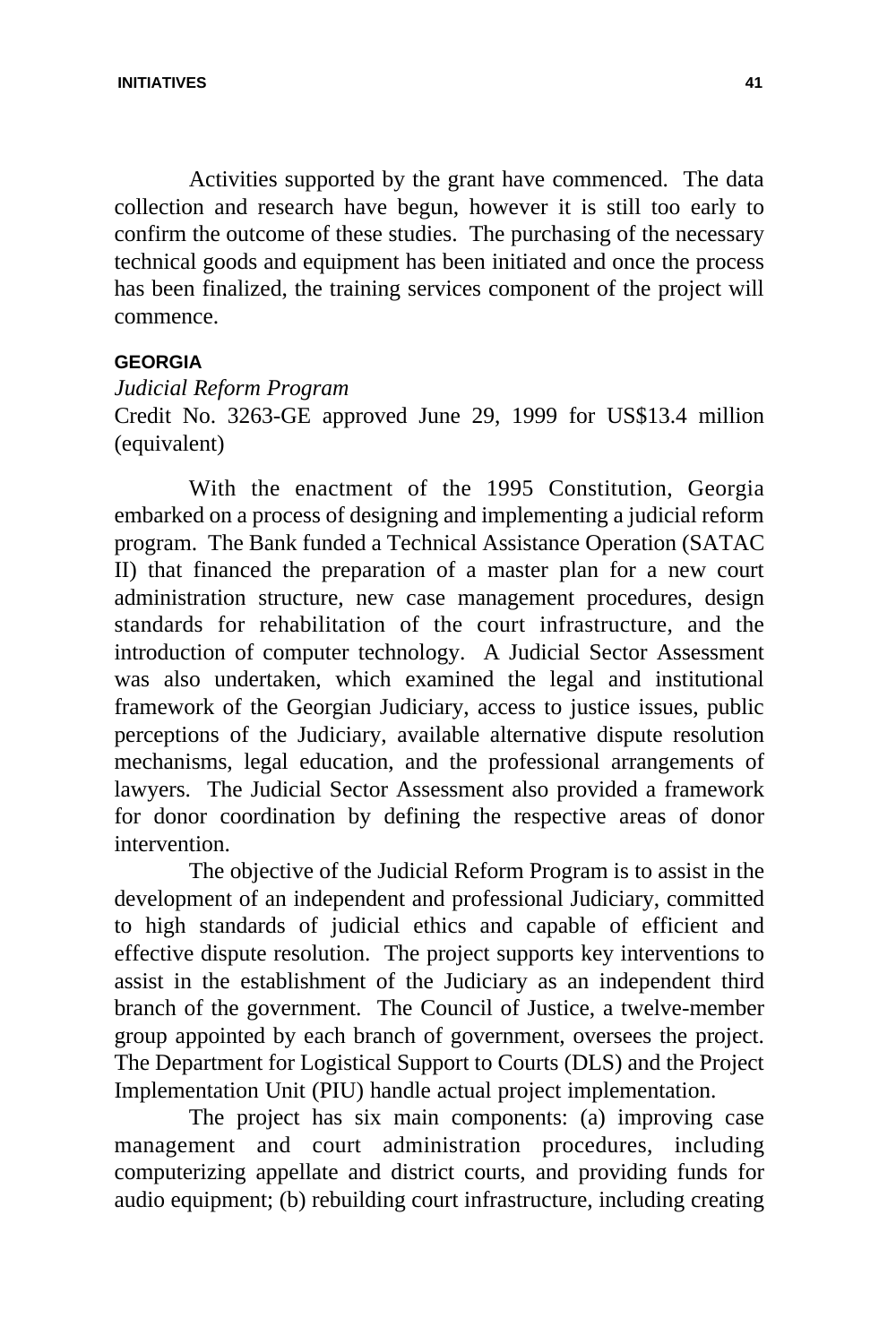training facilities; (c) strengthening mechanisms to enforce court judgments; (d) drafting legislation; (e) designing training programs; and (f) implementing public information and education programs.

A new court administrative structure composed of the Court Administrative Committee of General Courts (as the rule-making body) and the Coordinating Council of the Conference of Judges (as the executive organ of court administration) has been established. The design of a new case management system has been developed and is currently being implemented. A major computerization effort to complement both the new court administration and case management is underway.

Under the public information and education component, a new NGO has been created and assumed responsibility for improving public awareness of how the judicial system works. The NGO has disseminated information about the reform program, individual rights, the Judiciary's interaction with the public, and the coverage of legal and judicial issues by the media. User surveys, conducted since the initiation of the project, have found an increased degree of satisfaction with the courts in Georgia--49% say judges are conscientious, and 57% are satisfied with judges' performance. The sustainability of this activity has received a major boost through the recent commitment of the European Union to a rule-of-law program.

# **KAZAKHSTAN**

### *Legal Reform Project*

Loan No. 4467-KZ approved May 13, 1999 for US\$16.5 million (equivalent)

The Kazakhstan Legal Reform Project was the first comprehensive institution building legal and judicial reform project in Central Asia.

The objective of the Legal Reform Project was to strengthen the legal and regulatory systems and institutions in key areas to the functioning of a market economy. The project had four main components: (a) strengthening the legal drafting and institutional capacity of the legislature; (b) strengthening the institutional capacity of the Judiciary; (c) disseminating legal information and enhancing public awareness; and (d) strengthening project management.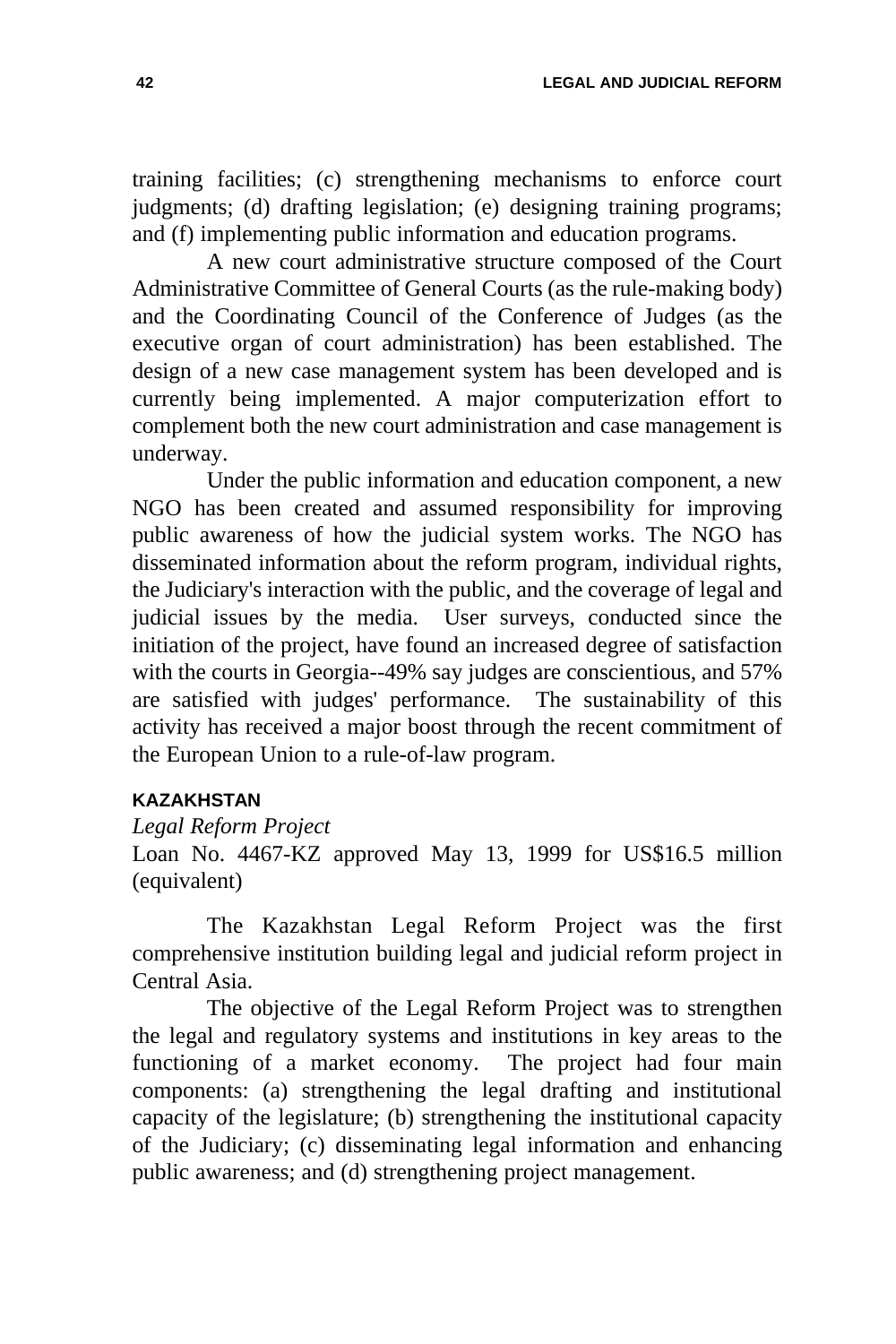Under the first component, technical assistance for drafting economic laws and regulations was provided and training programs in legislative drafting for government lawyers were given. Under the judicial strengthening component, a Judicial Training Institute was developed to provide training for judges and court personnel. Court administration reforms using a pilot-based approach and the automation of courts were also implemented under this component. The legal information and public awareness component helped develop electronic systems for organizing and disseminating legal information for legal practitioners, the private sector, government officials, and the public at large.

The project was cancelled in FY02.

### **KYRGYZ REPUBLIC**

*Court Information and Management System Development* IDF Grant approved May 7, 2002 for US\$350,000

The purpose of this grant is to assist the Kyrgyz Republic in the development of a court information management system for courts of general jurisdiction. The proposed information management system includes a legal database of court decisions, case management systems and a record management system for the collection and maintenance of court statistics.

The grant supports seven main activities: (a) undertaking an analysis of the courts' workload distribution and developing an automated case management system; (b) evaluating the case management system upon its development and installation; (c) training for judges and other court personnel on the new court information and management system; (d) supporting study tours for judges and other court personnel to assist them in the implementation and operation of the new court information and management system; (e) developing an automated system for collecting, processing and maintaining court statistics and monitoring performance indicators; (f) acquiring the necessary equipment and software; and (g) strengthening the management and monitoring of project activities.

Activities under the project have commenced. The status of the legal information systems has been reviewed and recommendations have been made for planned improvement. Technical advisors are currently being selected to work on different areas of the project.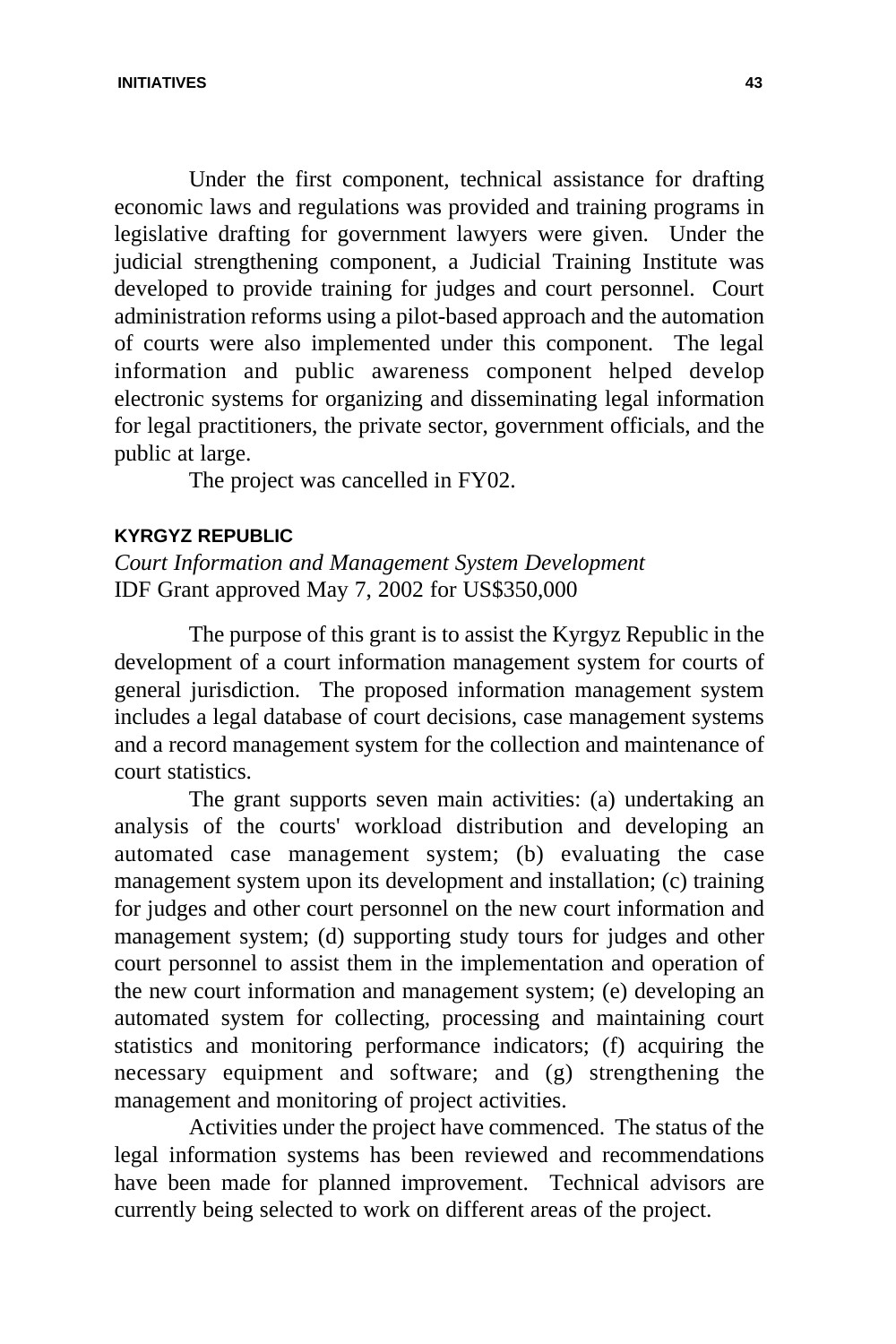### **LATVIA**

*Implementation of Laws Governing Administrative Procedures and Information Openness Project* IDF Grant approved January 31, 2002 for US\$280,000

The purpose of the grant is to provide support to the Ministry of Justice of Latvia to strengthen the new Administrative Procedures Law (APL) and Law on Information Accessibility (LIA). The project also aims to improve appellate bodies within the public administration, upgrade training programs for judges and civil servants, enhance the impartial application of the law and provide education to the public about rights and responsibilities under the law. Historically, the Latvian public has viewed the state as an oppressive body rather than an institution with responsibilities to organize public life. Ultimately, it is therefore hoped that the project activities may assist in altering the negative perceptions of the state.

The grant supports six main activities: (a) developing compensation mechanisms for wrongful decisions by public servants in cooperation with the Ministry of Finance so that they are designed in accordance with the country's budget capabilities; (b) developing administrative appeal mechanisms within various ministries and administrative bodies in line with a new Latvian draft law; (c) strengthening judicial capacity and training; (d) creating training programs for public officials, including training for trainers and developing a manual on Administrative Procedures Law; (e) creating public education programs, including the preparation of materials and information sessions on the new law; and (f) strengthening the capacity of the State Data Inspectorate, the institution in charge of the implementation of the law on data protection, and other public bodies.

Activities under the grant are progressing well. A working group, under the guidance of the Ministry of Finance of Latvia, has been established to develop regulations on compensation mechanisms. The working group has prepared a draft law that has been submitted to cabinet. The process of reviewing appeal mechanisms in public administration has faced difficulties due to budgetary pressures on the central government and the large investments required to make the process operational. However, the Prime Minister has issued a resolution creating a new working group that has already prepared a checklist and survey instrument of public bodies.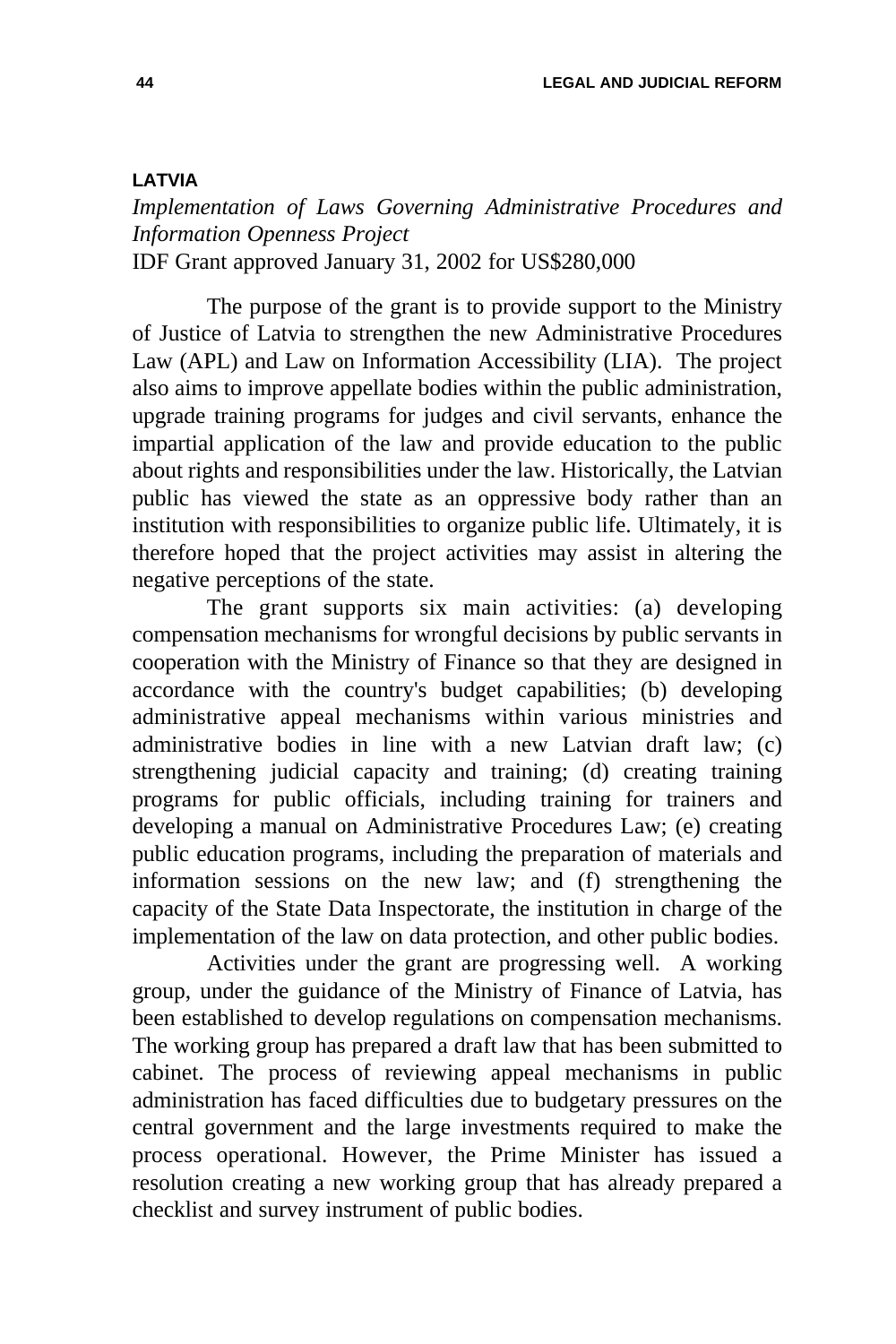Under the judicial capacity building and training initiative, drafting Administrative Procedures Law and training programs have been developed. Teachers from the Judicial Training Center, the Public Administration School, and the local municipalities' training centers have all attended a standard course on APL at a German judicial training center. Brochures on the new APL, designed for the general public, have been published and disseminated. Finally, amendments have been made to the Freedom of Information Law designating the State Data Inspectorate as the institution responsible for the implementation of the law. The inspectorate has prepared a draft action program for the strengthening of the implementation of the Freedom of Information Law.

## **ROMANIA**

*Strengthening Institutional Capacity Building for Legal Drafting and Regulatory Management* IDF Grant approved February 4, 2002 for US\$250,000

The purpose of the grant is to enhance the capacity of government agencies involved in legal drafting and regulatory management, including the Ministry of Justice, the Parliament's Legislative Council, and the Ministry of Public Finance.

The grant supports five main activities: (a) developing an effective framework for legal drafting; (b) designing regulatory impact assessments and providing training to the respective agencies who will carry out the assessments; (c) developing performance monitoring procedures for new legislation and providing technical assistance and training for their implementation; (d) establishing transparency (anticorruption) procedures in the drafting process; and (e) strengthening budget management.

To date, the terms of reference to design a Regulatory Impact Assessment Program have been finalized and plans for a policy formation workshop are underway. It is envisaged that the activities facilitated by the grant will lead to the development of a broader legal and judicial reform strategy in Romania.

The project is scheduled for FY04.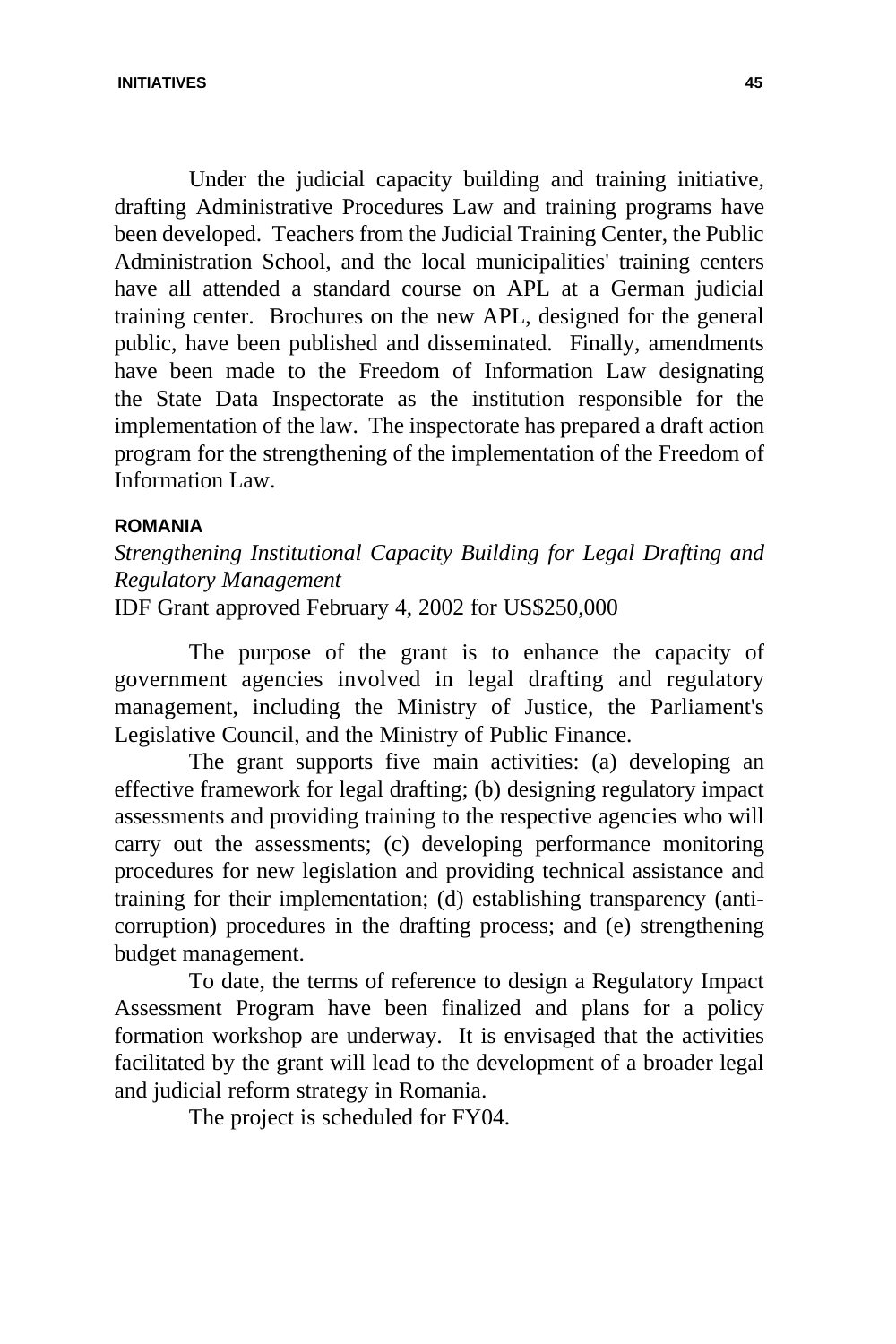# **RUSSIAN FEDERATION**

*Legal Reform Project*

Loan No. 4036-RU approved June 13, 1996 for US\$58.0 million (equivalent)

The objective of the Legal Reform Project is to improve the performance of the Russian legal system in key areas to the effective functioning of market institutions. The project aims to assist economic growth by providing a legal framework to protect private property, defend economic rights, and provide a secure environment for investment and market relations. The project is being implemented by a quasi-governmental organization, the Russian Foundation for Legal Reform (RFLR), which is managed by a Board of Trustees.

The project has four main components: (a) enhancing legal drafting by improving the legislative framework at both the federal and regional levels; (b) collecting and disseminating legal information; (c) undertaking legal education and public education campaigns, including supporting eight law schools to produce innovative teaching materials and implement activities aimed at increasing public awareness; and (d) supporting judicial reform and ADR initiatives.

The project has had some significant results. The government has created a center for coordinating legislative drafting called the Commission on Legal Drafting Initiatives. The Public Legal Information Centers (PLICs) have been developed and have become important new institutions in raising public awareness in their regions. The support for the PLICs by the Ministry of Culture also demonstrates a new commitment by the government to improving access to justice.

The project's support for the eight law schools under the Legal Education sub-component has resulted in the introduction of new courses, libraries, and support for clinical legal education. The Ministry of Education is now working on a proposal to incorporate lawrelated topics into secondary schools curricula, indicating a significant institutional change in attitudes towards public education. The Judiciary is working to improve the recording of its proceedings under the Judicial Reform component in order facilitate higher courts reviews of lower court decisions and to enhance transparency and public trust in the system.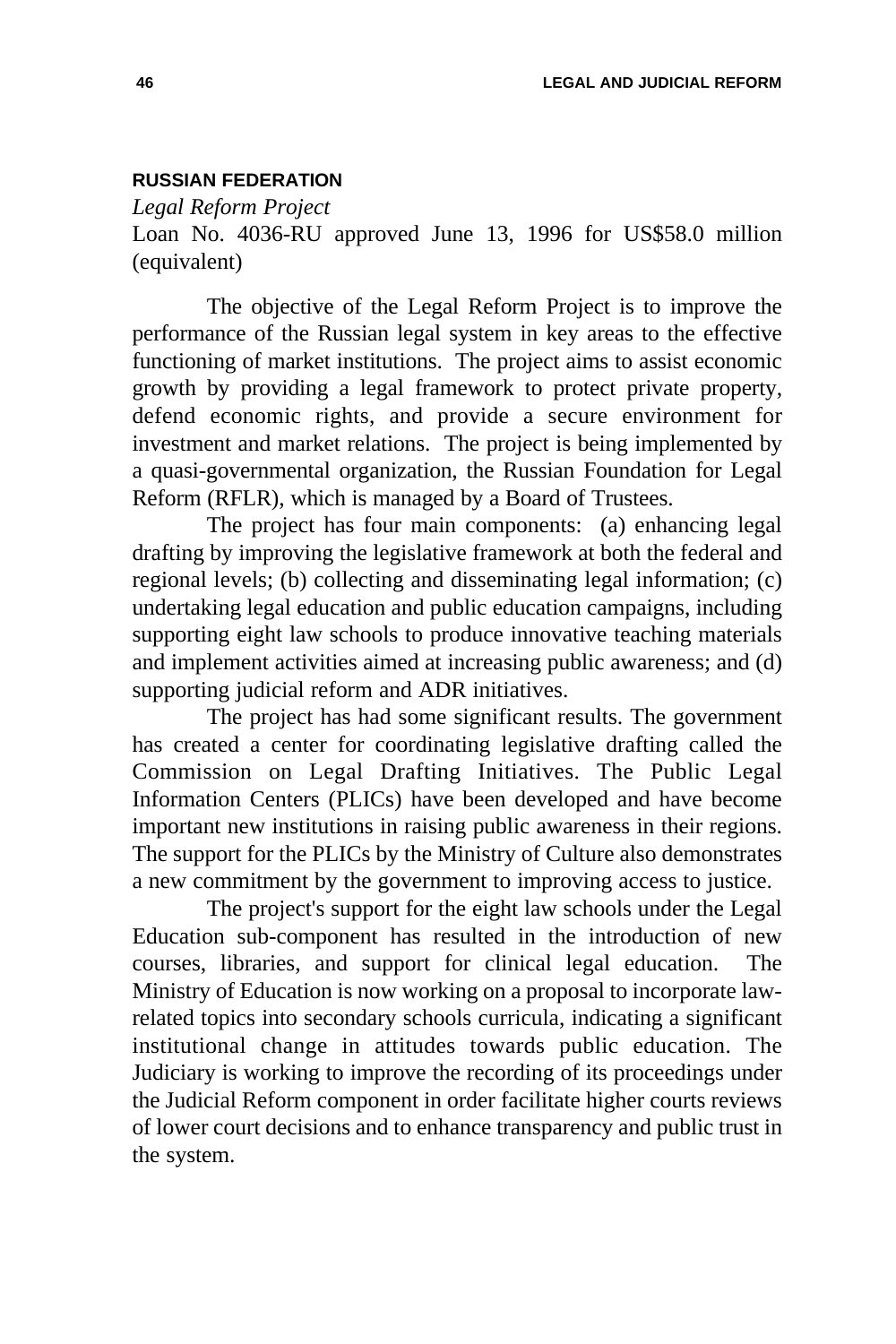## **RUSSIAN FEDERATION**

*Judicial Reform Project (under preparation)*

In November 2001, the Government of Russia adopted a federal targeted program, the Development of the Russian Judicial System for 2002-2006, to reform the judicial system. The program aims to create a viable legal, organizational and technological infrastructure for the Judiciary. The program emphasizes the importance of the Judiciary's ability to function efficiently as an independent and autonomous branch of government in strengthening both the rule of law and economic development.

The objective of the proposed Judicial Reform Project is to improve the dispute resolution process in Russia. Since dispute resolution in Russia is concentrated in the courts, modernization of the Judiciary represents the core of the proposed project.

The proposed project has six main components: (a) capacity building for the courts of general jurisdiction and the arbitrazh courts, including improving case management and court administration; (b) enhancing transparency and accountability; (c) providing legal education in secondary schools; (d) enabling access to essential legal services; (e) providing alternative dispute resolution; and (f) capacity building for the Ministry of Economic Development and Trade to enable research on justice system reform issues and improve legislative drafting.

The project is scheduled for FY05.

#### **SERBIA**

*Strengthening the Court Administration System*  IDF Grant approved June 10, 2002 for US\$300,000

The purpose of this grant is to assist the Ministry of Justice (MOJ) and the Judiciary in Serbia to develop a modern court administration system.

The grant supports four main activities: (a) preparing a diagnostic review of the current system in Serbia, including recommendations for short-term measures to strengthen administration capacity of the MOJ and the courts; (b) training, including seminars, an international expert workshop, and study visits for MOJ staff and judges; (c) developing a pilot court administration information system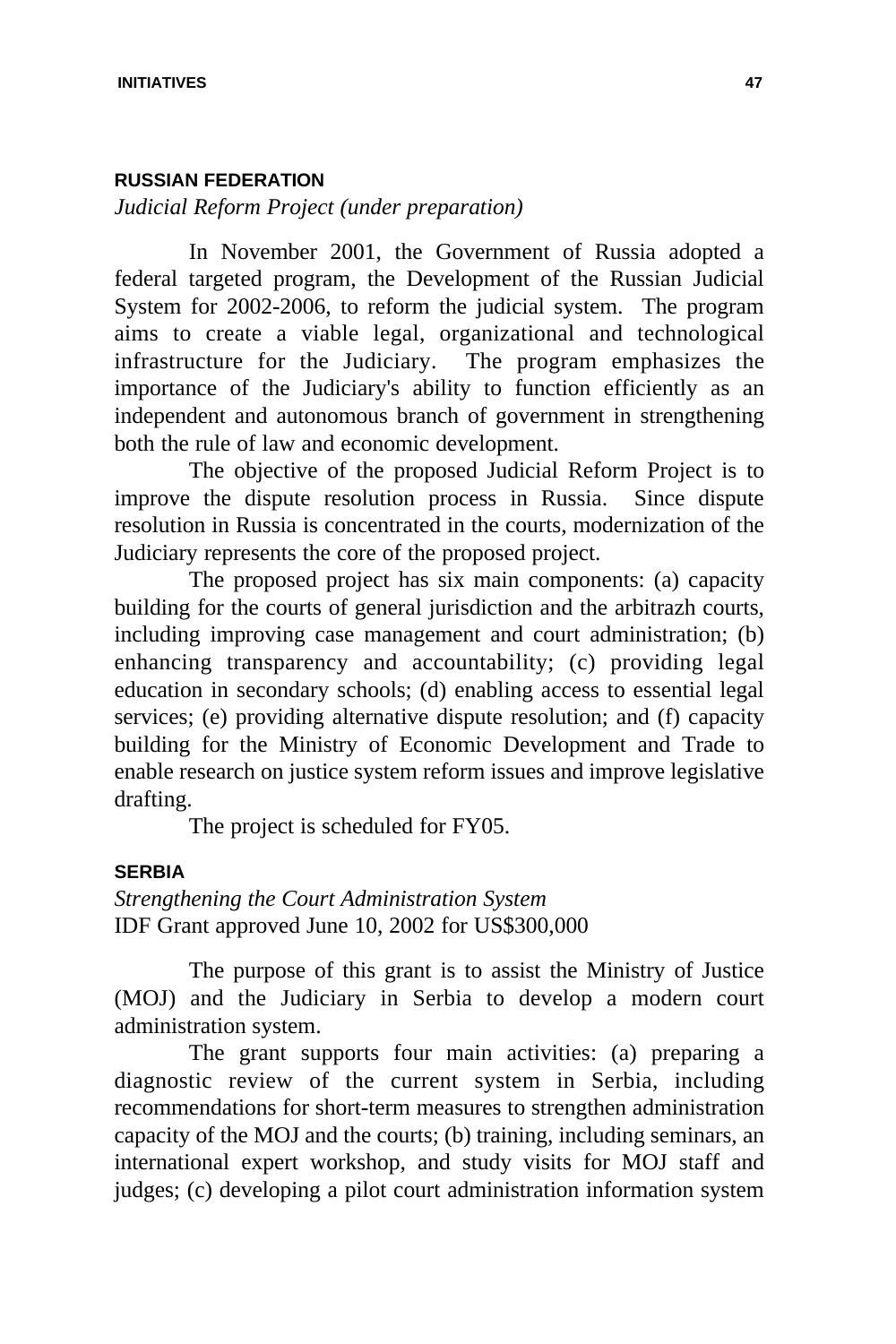at the MOJ; and (d) developing a plan for the medium-to-long-term reform of the court administration system in Serbia.

The unstable political climate in Serbia and the recent assassination of its Prime Minister have caused delays in activities supported by the grant. At the same time, key stakeholders, such as the MOJ and the courts, remain committed to the initiatives.

# **SLOVAKIA**

# *Bankruptcy Reform Project*  IDF Grant approved March 7, 2000 for US\$400,000

The purpose of this grant was to help the government develop a better bankruptcy framework in Slovakia.

The grant supported three main activities: (a) improving judicial infrastructure to strengthen the bankruptcy framework by (i) undertaking capacity building programs to prepare for the establishment of judicial training institutions focusing on the business and finance area, (ii) improving the capacity of court staff, and (iii) establishing computer systems for information and case management; (b) developing detailed rules of bankruptcy and restructuring procedures, including (i) establishing professional criteria, a professional regulatory organization and educational programs for bankruptcy trustees and liquidators, (ii) designing procedures for trustee/liquidator compensation, and (iii) creating a handbook for trustees, liquidators and enterprise restructuring experts; and (c) creating an education and public awareness program for the bankruptcy/restructuring process.

Due to challenges in project implementation, the Government revised the matrix of activities and the procurement plan to ensure that that the grant objectives could be achieved.

The project closed in FY03.

### **SLOVAKIA**

*Legal and Judicial Reform* IDF Grant approved February 4, 2002 for US\$389,050

The purpose of this grant is to improve the planning capacity of the Judiciary and support the policy design for managing the legal profession. The long-term aim of the initiative is to increase the performance of the courts, enhance the quality of laws, and improve access to legal and judicial services.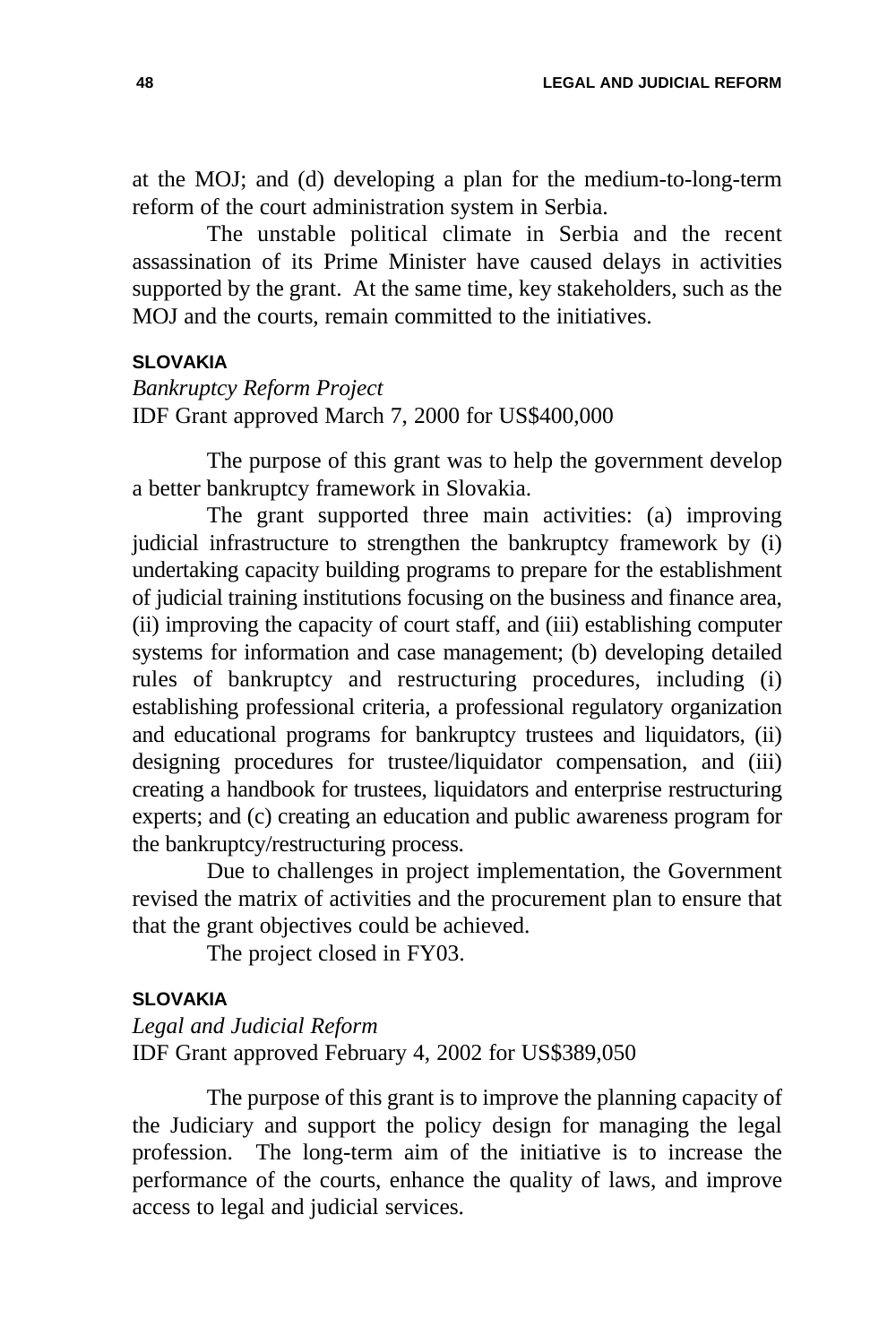The grant supports three main activities: (a) preparing a legal and judicial reform strategy; (b) undertaking a study of the regulatory framework for bailiffs and notaries; and (c) evaluating the impact of these laws and regulations. One of the early successes has been the development of a new judicial map that re-aligns the courts based on demographics of need and demand, condenses the courts to a three-tier system by consolidating jurisdictions, and reduces costs. In addition, a new law on notaries has been prepared that removes barriers to entry, and the two bar associations have been merged into one.

### **SLOVAKIA**

# *Judicial Reform Project (under preparation)*

In 2000, the Government of Slovakia requested the Bank's assistance in the area of justice sector reform. A comprehensive Legal and Judicial Sector Assessment was undertaken. Following this Assessment, the 2001 Country Assistance Strategy (CAS) for the Slovak Republic and the 2003 Development Policy Review identified reform of the justice sector as a priority.

There are three major challenges faced by the justice sector that have been identified: (1) laws are frequently amended subsequent to their passage by Parliament; (2) the courts have earned a reputation for delays, low quality decisions, and corruption; and (3) individuals in Slovakia have difficulty accessing affordable legal services. The design of the Legal and Judicial Reform Project reflects the results of a joint Bank-Government analytical exercise, lengthy and intensive discussions with the justice sector's key stakeholders, and knowledge gained from the implementation of the IDF Grant outlined above. It is hoped that these factors will enhance both the Government's and community's commitment to the project.

The objectives of the proposed Legal and Judicial Reform Project are to increase understanding of the impact of laws and regulations in selected areas, enhance legislative processes, improve court productivity, increase capacity within the Ministry of Justice, and increase access to legal services for disadvantaged groups.

The proposed project has seven main components (under consideration): (a) conducting a Regulatory Impact Assessment (RIA), including (i) designing analytical methods and data collection strategies and (ii) integrating this information into decision-making processes and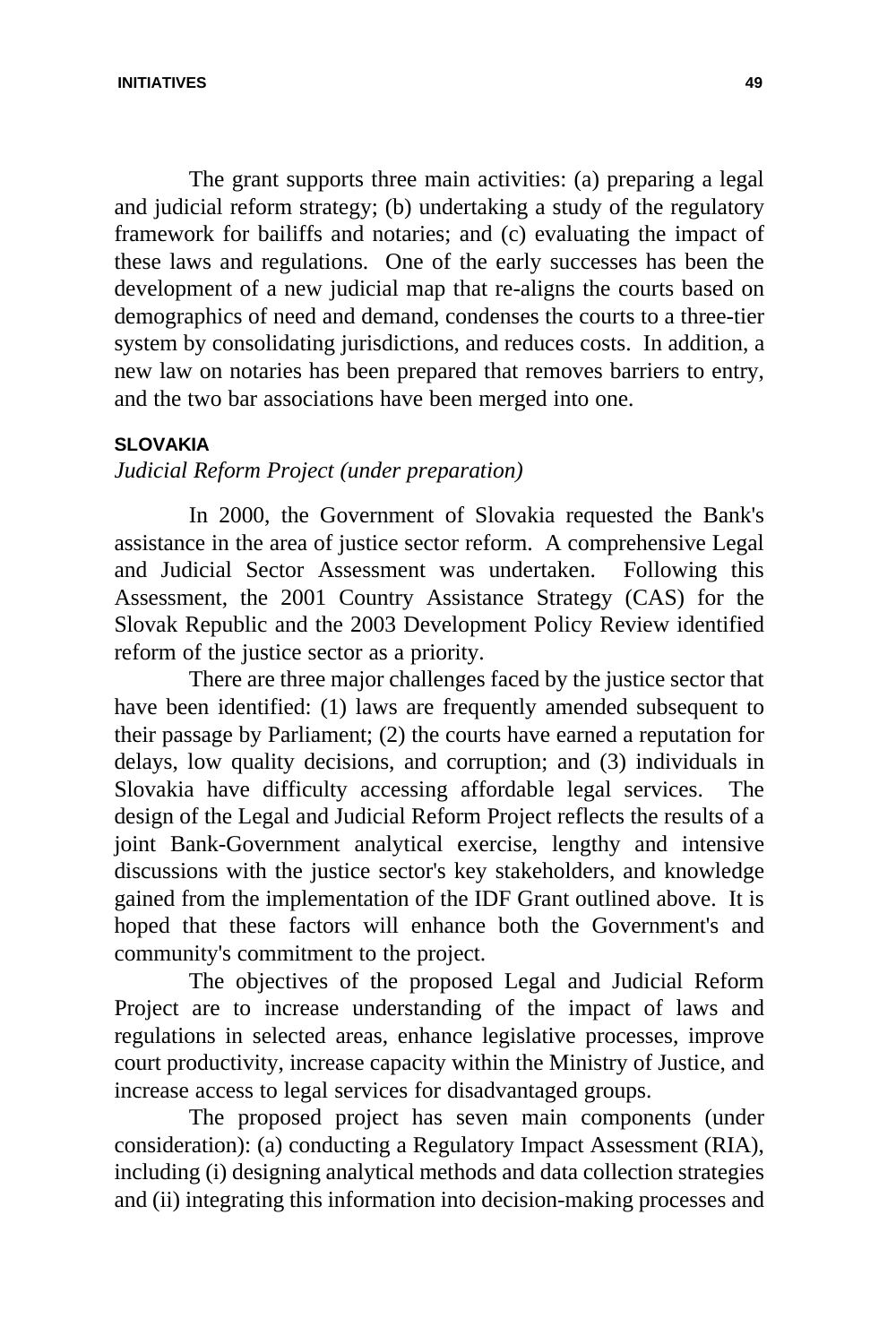training; (b) improving court performance, including (i) redesigning spatial organization within selected courts, (ii) modernizing systems for document management, (iii) consolidating human resources management and (iv) establishing a training institute for judges and other court staff; and (c) improving legal aid services by (i) designing efficient and effective systems for subsidized legal services and (ii) piloting legal aid programs for the Slovak Republic's most vulnerable groups.

The project is scheduled for FY06.

# **REGIONAL**

*Prague Training Institute* IDF Grant approved November 27, 2002 for US\$300,000

The purpose of the grant is to pilot a regional approach to reinforcing the technical capacity of judicial administrators for policy analysis. It is expected that judicial administrators will greatly benefit from strengthening their technical skills and exposure to regional and global experiences. The grant activities are being implemented by the CEELI Institute, headquartered in Prague, Czech Republic and complement the Institute's on-going training activities.

The grant supports two main activities: (a) implementing a pilot regional training program for judicial administrators and (b) developing a strategy for institutionalizing regional capacity building in justice sector management.

The activities supported by the grant will primarily benefit a number of low-income Europe and Central Asia countries with active legal and judicial reform programs--including Albania, Armenia, Georgia, Kazakhstan, Kyrgyz Republic, Moldova, and Serbia. It is envisaged that pooling resources and knowledge through a multi-national approach to judicial training will be beneficial.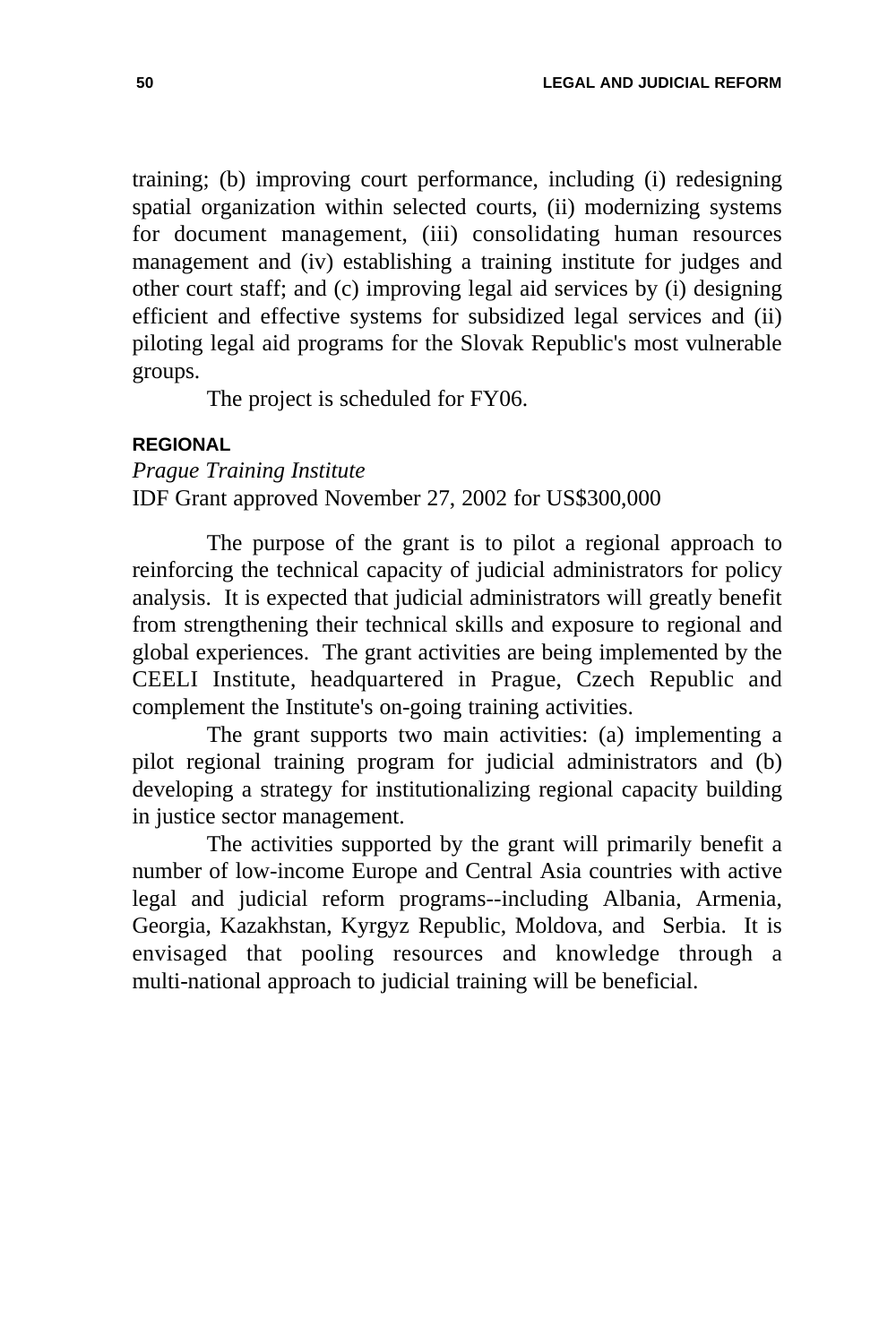# **LATIN AMERICA AND THE CARIBBEAN REGION**

# **ARGENTINA**

*Model Court Development Project*  Loan No. 4314-AR approved April 3, 1998 for US\$5.0 million

The Bank carried out a Judicial Sector Assessment in Argentina in 1992. The study, and consultations with key stakeholders about the findings in 1995, assisted the Argentinean Government in defining a 'National Judicial Reform' program. As a first step in the reform program, a Model Court Development Project was prepared as a Learning and Innovation Loan.

The objective of the Model Court Development Project is to identify, establish, and evaluate conditions that support the realization of judicial administrative reform and eventually form part of an overall legal and judicial reform program.

The project has three main components: (a) improving court management by (i) designing a pilot-program to improve the organizational structure and processes of court and case management in twelve selected model courts and (ii) creating systems to enhance records and information management, human resource management and court administration and organization; (b) developing judicial skills, including training for selected courts on new case management techniques, judicial discretion, leadership, change management, information technology, records management and budget preparation; and (c) improving accountability through the evaluation and dissemination of information, including (i) undertaking a number of public opinion surveys of the model courts, (ii) establishing judicial information centers and (iii) developing outreach.

Despite the recent economic crisis in Argentina, the model courts judges and staff have remained committed to the project and its objectives. The project has reinforced the fact that collaboration is needed between all players in the legal and judicial sector, in addition to the Judiciary, including the bar associations, law schools, civil society organizations and the private sector, to bring about effective and sustainable reform. Currently, the twelve model courts are implementing new case management techniques and the judges and staff are undergoing training.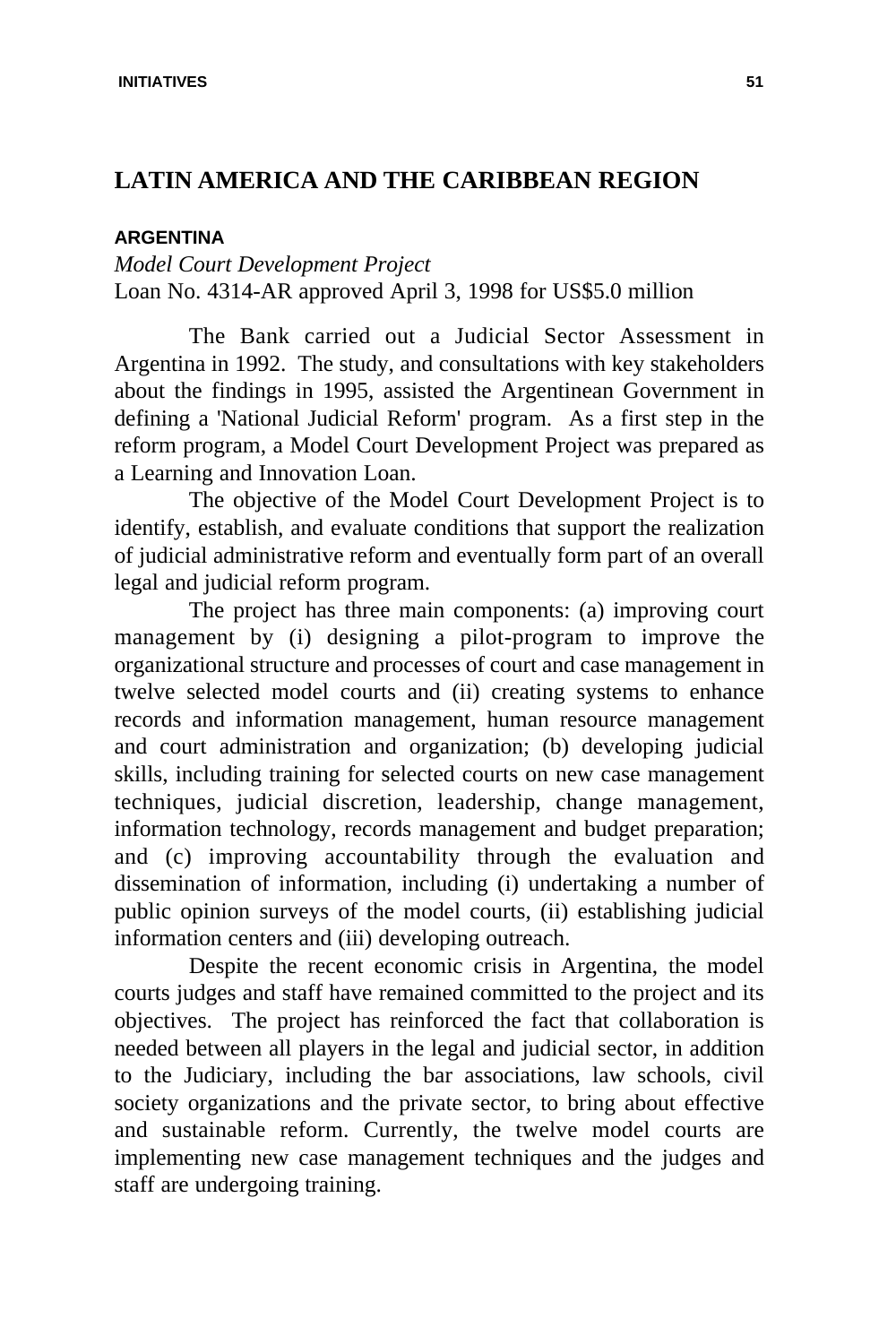# **BOLIVIA**

*Judicial Reform Project*

Credit No. 2705-BO approved April 13, 1995 for US\$11.0 million (equivalent)

In 1994, the Government of Bolivia passed constitutional amendments that established a number of key legal sector institutions, including the Judicial Council, the Constitutional Tribunal and the Ombudsman's Office. These developments, and the creation of the Ministry of Justice, prepared the way for comprehensive judicial reform in Bolivia.

The objective of the Judicial Reform Project was to support the development of a judicial system that contributed to economic growth in Bolivia by facilitating private sector activity and promoting social welfare by guaranteeing the basic rights of all citizens.

The project had two main components: (a) reforming the judicial system, including (i) improving judicial process, (ii) strengthening human resource management, (iii) capacity building, and (iv) creating a judicial training program; and (b) supporting the development and work of the Ministry of Justice, including (i) implementing constitutional reforms, (ii) developing alternative dispute resolution services, (iii) implementing legislative reforms to facilitate private sector activity; and (iv) capacity building.

The project, overall, was successfully implemented. Under the first component, a manual information system was introduced to monitor court workloads and the duration of proceedings in civil courts. The system is now operational in the nine judicial districts and has helped to develop a statistical database to identify critical bottlenecks in the court system. Furthermore, a computerized case-tracking system was developed and introduced across the judicial sector at the end of 2000.

In human resource management, personnel management criteria were developed in the areas of recruitment, performance evaluation, and career advancement. The Judicial Council launched the first open competition for judgeship positions in April of 1999 and developed a set of ethical standards for judges. Further, an in-depth study on the Judiciary's organization focusing on human resource policies, job skills, courtroom administration and organizational guidelines was undertaken. The Judicial Council's Strategic Program 2000-2004 reflects the study's conclusions and recommendations.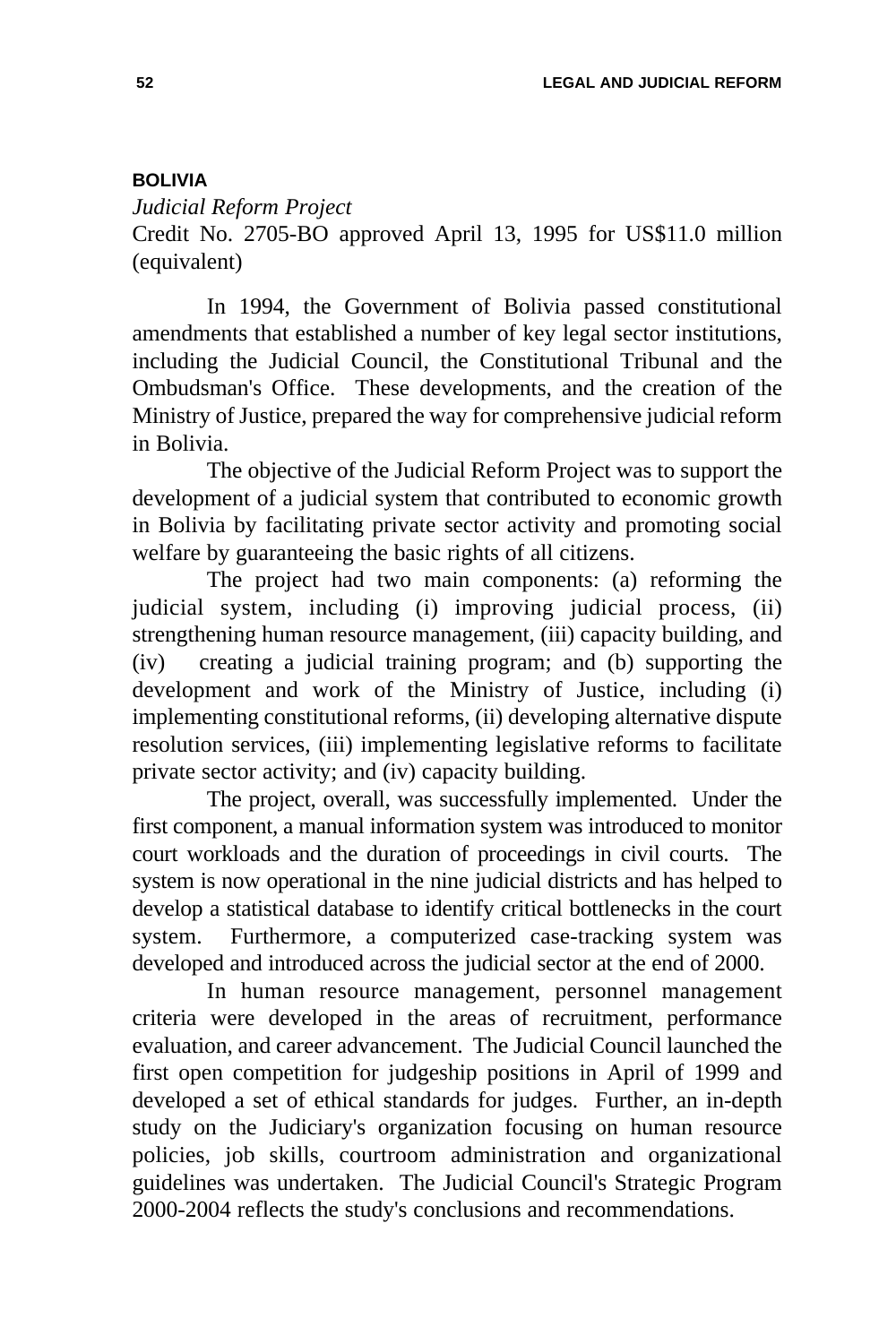The project financed the first training program for civil judges in Bolivia, focusing on case management, fact-finding and the formulation and drafting of decisions. Forty judges were trained as course trainers and were then able to train an additional 250 civil judges. Curricula and instructional packages were developed and disseminated. Finally, under this component, the project supported policy development and the establishment of the Judicial Development Fund to promote demand-driven solutions to judicial administration issues and to cultivate a competitive environment for innovation among judicial districts.

Under the second component of the project, the MOJ was provided with assistance to draft laws and regulations and support the operation of both the Constitutional Tribunal and the Judicial Council. Courses and information campaigns were conducted to disseminate information to the legal community on the Tribunal proceedings and the functions of the Council. In order to improve the rules governing private sector activities, the MOJ prepared: a new Code of Civil Procedure, amendments to the Civil and Commercial Codes, and a new Law of Administrative Procedures. The project also financed studies on the establishment and promotion of alternative dispute resolution mechanisms in marginal and indigenous communities.<sup>31</sup> Finally, the project supported the Ministry's programs to develop a legal database of primary and secondary legislation, prepare guidelines for the formulation of draft laws and regulations, and establish a reference library.

The project closed in FY00.

# **COLOMBIA**

*Judicial Conflict Resolution Improvement Project* Loan No. 7081-CO approved November 8, 2001 for US\$5.0 million

The Judicial Conflict Resolution Improvement Project constitutes the first phase of a long-term initiative, undertaken by the Colombian Supreme Council of the Judicature (SCJ), aimed at improving judicial conflict resolution services in the civil, labor and family law jurisdictions. The project is expected to improve the Judiciary's social legitimacy and ability to respond effectively to the society's justice needs, increase incentives for conflicts through peaceful means, and enable a cheaper, more effective enforcement of contracts, thereby enhancing private sector development.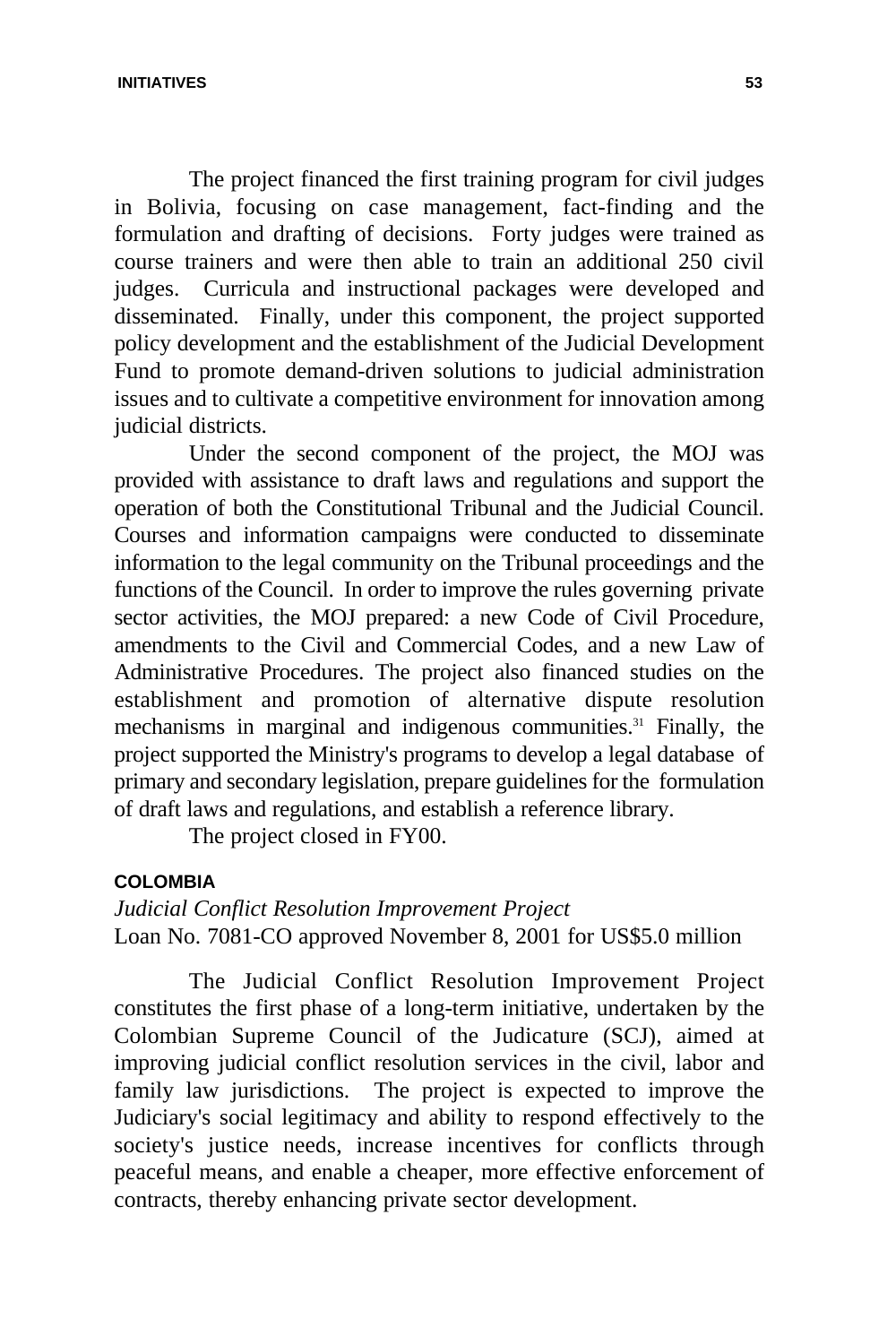**54 LEGAL AND JUDICIAL REFORM**

The objective of the Judicial Conflict Resolution Improvement Project is to improve the efficiency, quality and productivity of the Judiciary in discharging its conflict resolution functions.

The project has seven main components: (a) improving judicial management; (b) enhancing human resource competencies and capabilities; (c) strengthening institutional organization and structure; (d) designing performance evaluation programs; (e) designing information systems; (f) improving court facilities; and (g) monitoring and evaluating the reform process. The project aims to promote a comprehensive 'Change Management Strategy' in at least 37 participating civil circuit courts by: (i) developing organizational culture and competencies aligned with the proposed changes in conflict resolution services; (ii) improving the courts' organizational structure, work flows and administrative processes; (iii) developing incentives to align the Judiciary's performance evaluation with the Change Management Strategy; (iv) supporting training and infrastructure development for the introduction of computerized court management systems; (v) improving filing systems and physical facilities; and (vi) strengthening accountability through monitoring and evaluation systems. Judicial Change Teams (JCTs) have been established in Bogota, Medellin, Bucaramanga and Cali.

During the first half of 2003, the project helped design the overall JCT Change Management Strategies. The specific missions and visions of each JCT have been defined and respective performance measurements have also been developed. This stage of the project has focused on resistance and flexibility to change and the nurturing of new values, competencies, and practices. Members of the JCTs have undertaken training focusing on organization and technical change strategies. Other judicial staff have undertaken training on project aims and initiatives.

Some work on organizational change has begun in the JCT Courts. Judicial activities and work processes of court staff have been adapted to enable the implementation of modern case management techniques. Computerized case management systems have been installed in a number of JCT Courts. A Public Information Center has been created in a JCT Court in Medellin, with a capacity to serve 500 users a day with more than 40,000 files. JCT Courts are being refurbished to improve organizational layout and facilitate a modern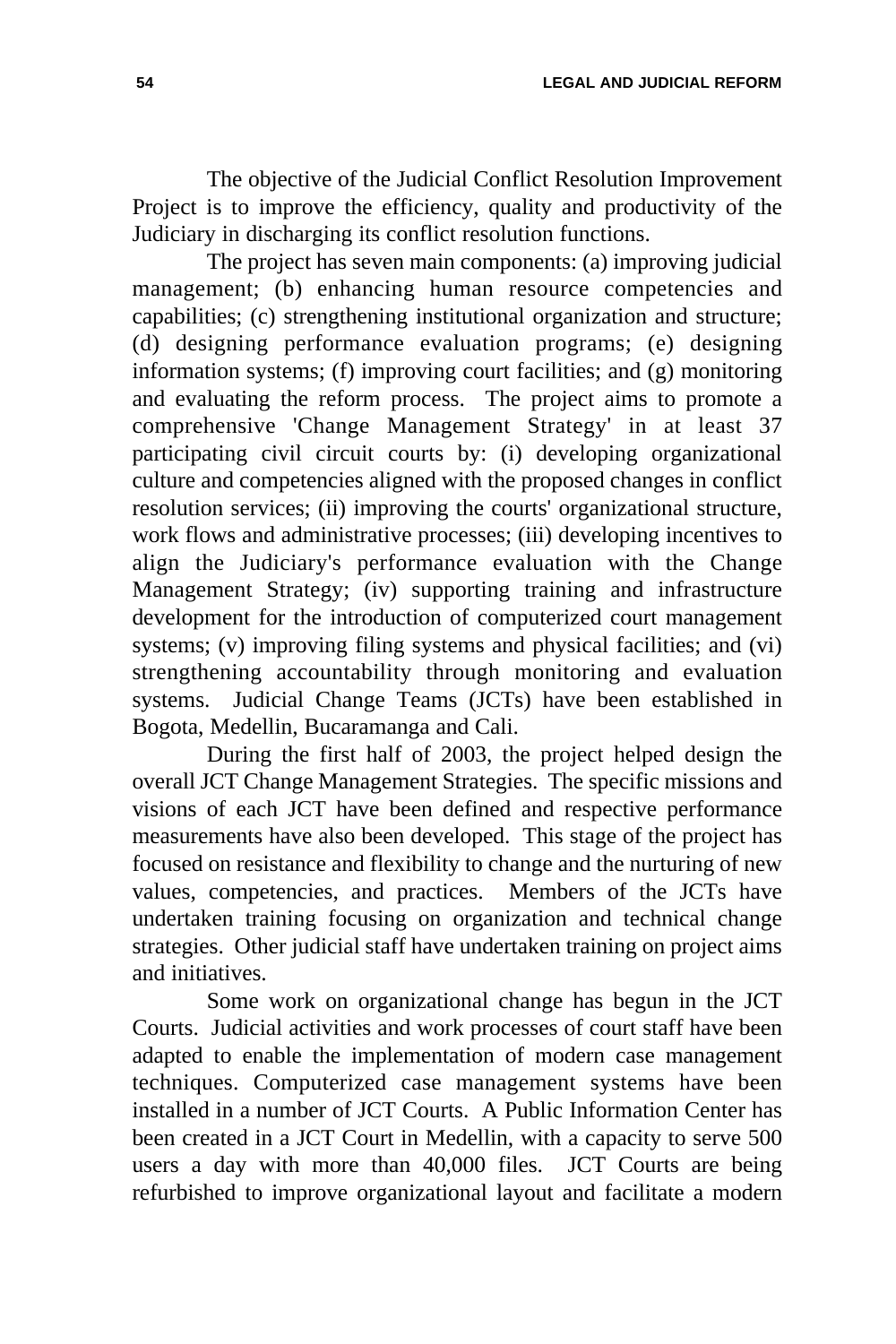#### **INITIATIVES 55**

court filing system. Monitoring and evaluation systems for the JCT Courts are being prepared.

The project has also provided assistance to the SCJ to assess and revise its judicial staff performance evaluation system. A pilot program of individual and team incentives has been prepared to reward performance of JCT members and other judicial staff. The Bank has recommended that such incentives be extended to judges and judicial staff who are currently not included in the project.

The project is ultimately a pilot aimed at testing two innovative hypotheses: (1) whether the proposed Change Management Strategies will generate a significant change dynamic within the various groups of participating judges; and (2) whether comprehensive organizational change strategy, aimed at tackling both institutional and organizational factors, affects the way courts deliver judicial conflict resolution services. If successful, this project may be followed by a regular investment operation aimed at replicating the proposed strategy nationwide.

### **ECUADOR**

# *Judicial Reform Project*

Loan No. 4066-EC approved April 13, 1995 for US\$10.7 million (equivalent)

The Judicial Reform Project was designed to implement part of the Government of Ecuador's overall Administration of Justice Reform Strategy (Plan Integral de Reforma).<sup>32</sup> The strategy was based on a Legal and Judicial Sector Assessment undertaken by the Bank in 1994,<sup>33</sup> as well as consultations with a broad range of local stakeholders and international donors.

The object of the Judicial Reform Project was to improve access to justice, the efficiency of judicial services and the participation of civil society in judicial reform.

The project had three main components: (a) implementing court reform, including (i) improving case administration, (ii) designing information management systems, (iii) enhancing judicial training, and (iii) strengthening infrastructure; (b) designing a court-annexed mediation program; and (c) supporting law and justice supported activities initiated by civil society by (i) implementing a Law and Justice Fund grant program, (ii) designing a professional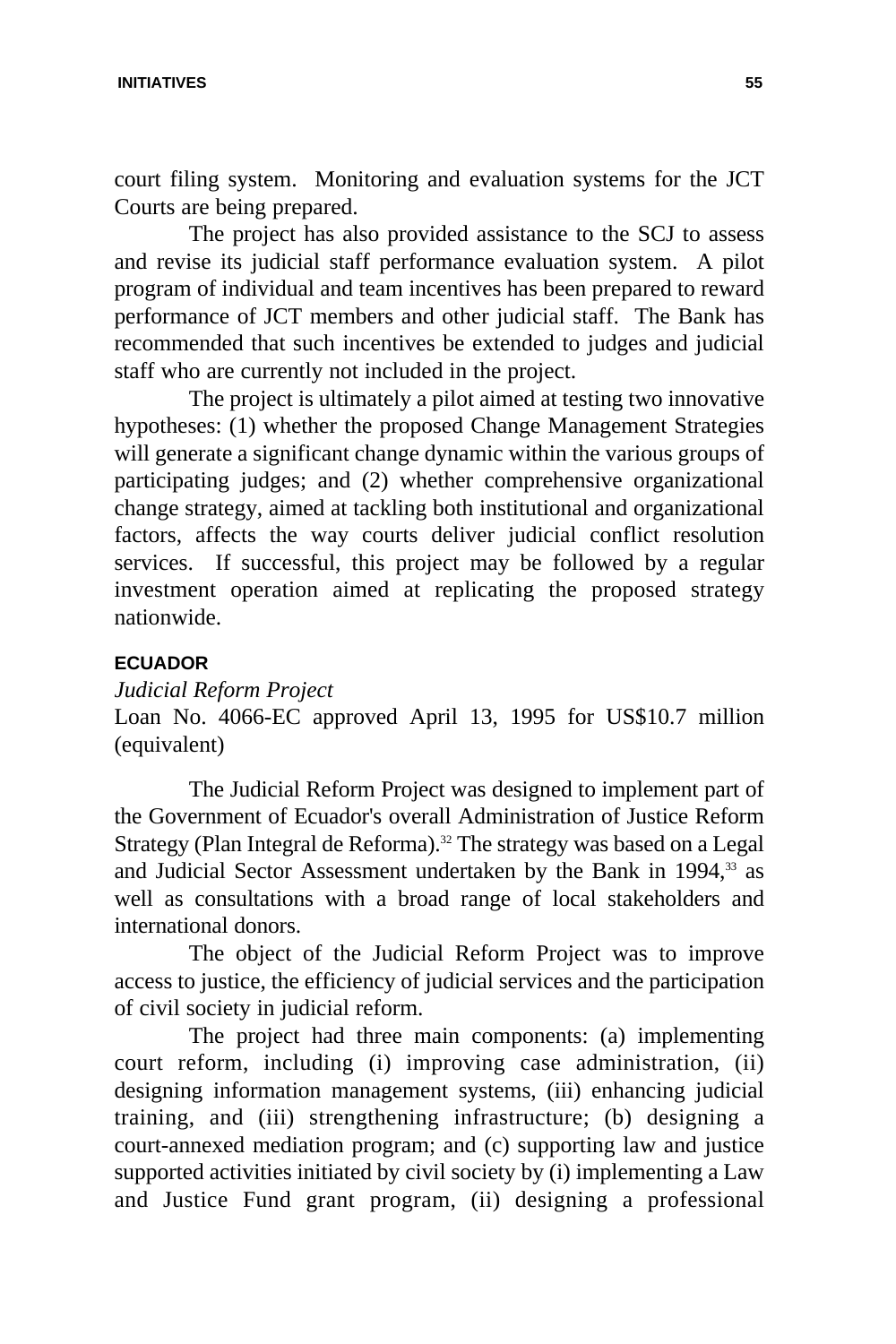development program for law professors, (iii) undertaking a study on the state of legal education and developing of standard curriculum in key areas, (iv) monitoring and evaluating the pilot mediation centers, and (v) supporting legal aid centers for poor women.

The project, overall, was considered successful. Under the first component, new case administration and information systems were piloted in a total of 71 courts in the cities of Quito, Guayaquil, and Cuenca. The pilot courts demonstrated an 85 percent reduction in the average duration of cases. For example, among the 12 pilot courts in the city of Quito, the average case duration in the pilot stage ranged from 175 to 422 days across different courts, compared to 840 to 1,732 days during the pre-pilot stage. In addition, the clearance rate increased in the pilot court from 44% to 135%. For example, the model was most successful in the city of Cuenca (135%). Since 2001, the number of cases disposed has been higher than the number of filed cases in each of the cities. There has also been an 85% reduction in the duration of cases. For example, in one city, the time was reduced from 1,700 days to 922 days.

The second component of the project supported a successful pilot program of court-annexed mediation centers in Quito, Guayaquil, and Cuenca with more than 400 cases mediated.

Finally, the third component, the Program for Law and Justice, financed a professional development program for law professors and a study on the state of legal education, as well as research and evaluation of pilot mediation centers and legal aid centers for poor women. In addition, the Fund for Law and Justice was established to finance proposals from civil society in the areas of (i) legal education and information, (ii) access to justice, and (iii) law research and reform. Grants were awarded, up to \$100,000, and a total of 24 grants were financed to support poor women, children, indigenous populations, legal non-governmental organizations, and law faculties. For example, "Promotores de Justicia y Derechos de Machala," in El Oro province, was a grant for young people to conduct civic education about rights and laws in schools. The education program was adopted and replicated by the province in all schools.

The Ecuador project adopted a comprehensive and innovative approach to legal and judicial reform. The project supported pilot activities from both the supply and demand side of the legal system,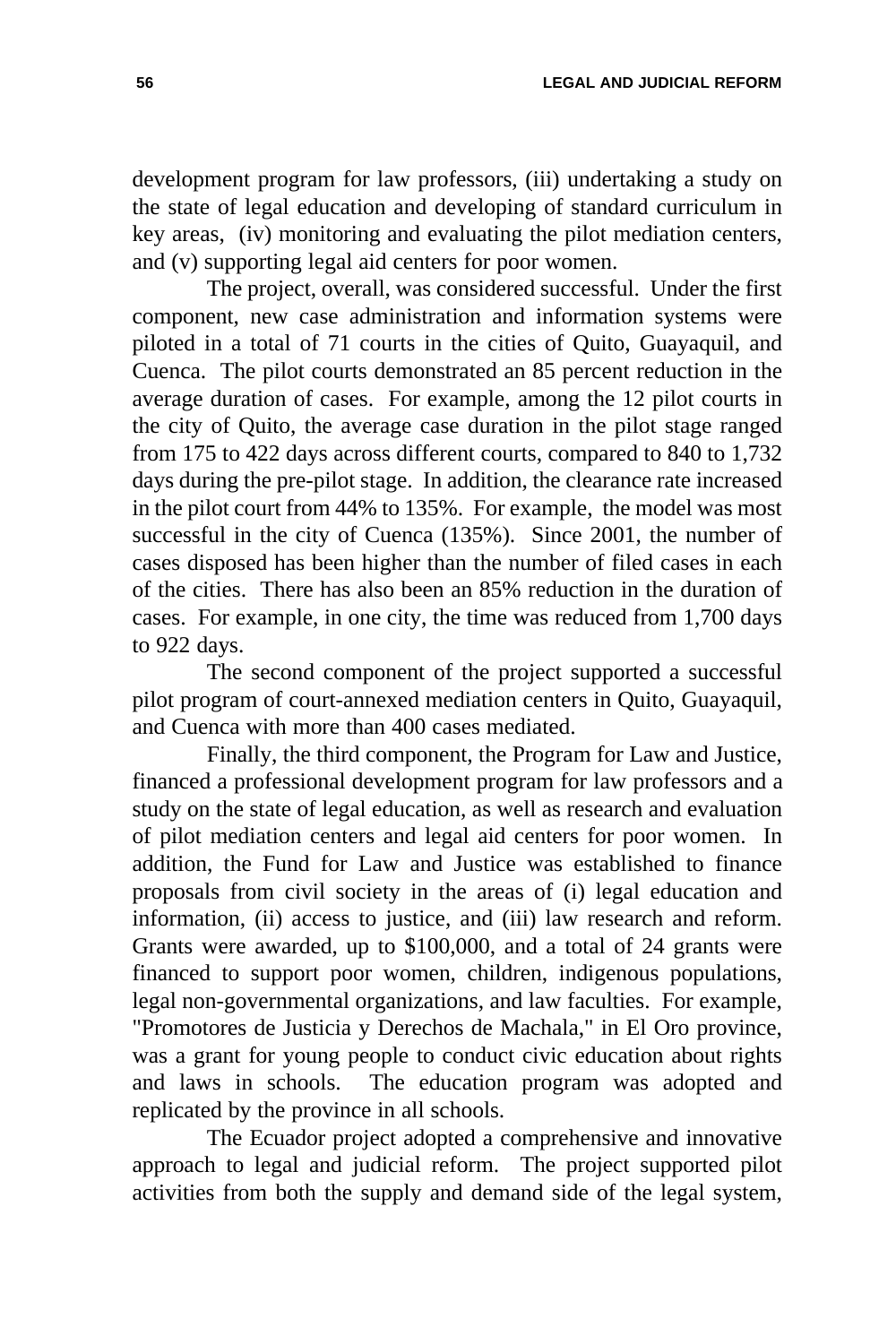based on the premise that it is not enough for a judicial system to be efficient if it is not accessible to those with legitimate claims. As a result, the project combined a top-down and bottom-up approach that ensured that the Judiciary, the legal community and civil society contributed to the reform process. The Law and Justice Fund was an innovative and effective way for civil society to participate in the legal and judicial reform process. The five legal aid clinics for poor women had positive effects; legal representation for these women reduced domestic violence by 17 percent and increased their children's school attendance by almost five percent. $34$  This project provided the groundwork for further reforms going forward. Legal and judicial reform continues to be a priority in Ecuador. In 2000, an updated Legal and Judicial Reform Strategy was prepared and in 2003 the Bank undertook an updated Legal and Judicial Sector Assessment. Based on the updated Assessment and Strategy, two grants were prepared for the government of Ecuador to continue the reform process.

The project closed in FY03.

### **ECUADOR**

*Law and Justice for the Poor* JSDF Grant approved June 2002 for US\$1.78 million *Institutional Strengthening of the Solicitor General's Office* IDF Grant approved June 27, 2002 for US\$394,000

The purpose of the first grant from the Japanese Social Development Fund (JSDF) is to support NGOs who provide assistance to the poorest and the most at risk people in Ecuador. The grant supports four main activities: (a) enhancing alternative dispute resolution mechanism, (b) improving legal services for the poor, (c) supporting indigenous dispute resolution initiatives, and (d) improving access to legal services.

The purpose of the second grant from the Institutional Development Fund (IDF) is to strengthen the institutional capacity and the role of the Solicitor General's Office of Ecuador. The grant supports three main activities: (a) enhancing the Office's legal, administrative and management capacity, (b) creating commercial mediation offices, and (c) designing public legal education activities.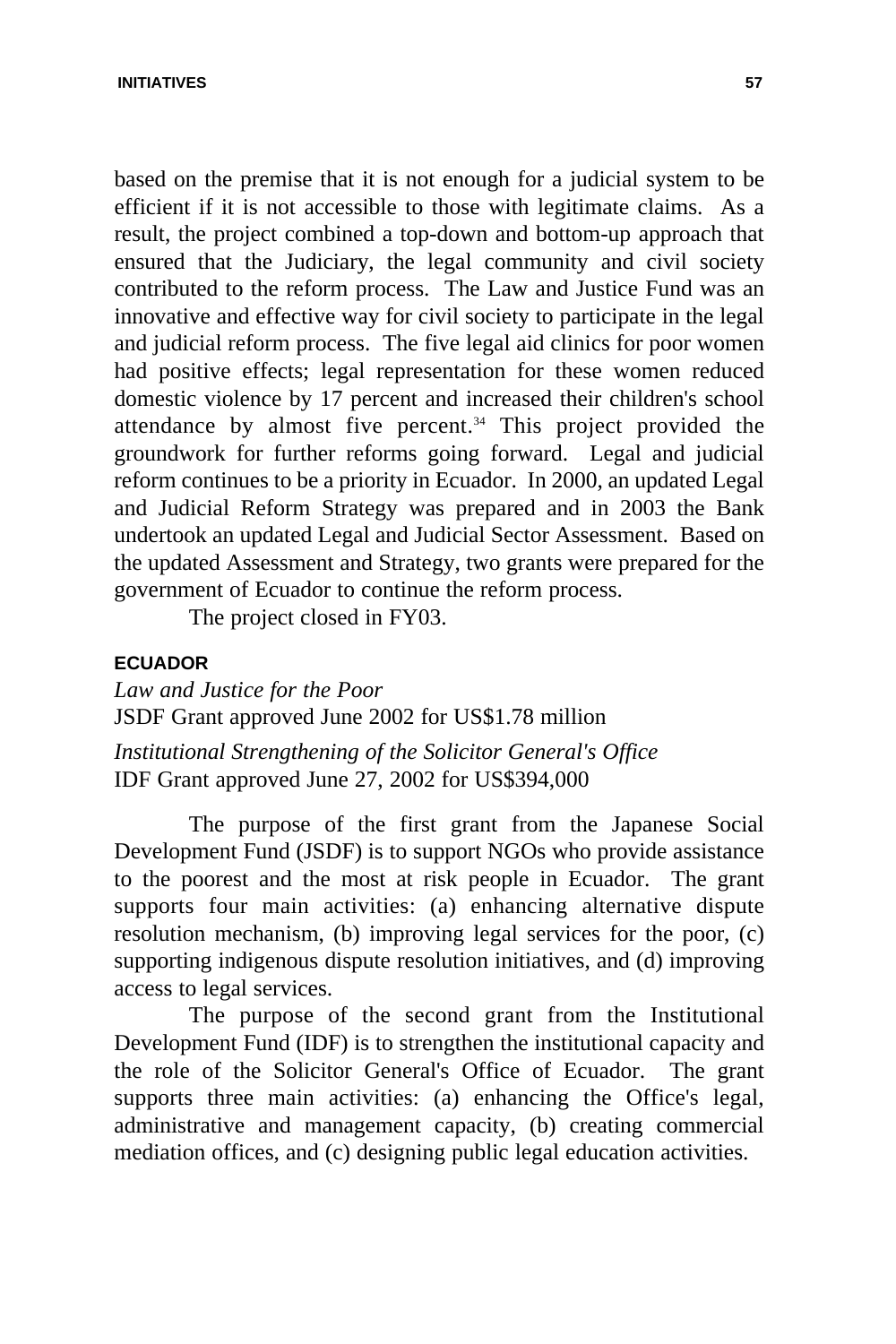## **EL SALVADOR**

*Judicial Reform Project* 

Loan/Credit No. 7135-ES approved August 1, 2002 for US\$18.2 million (equivalent)

The Government of El Salvador has committed to judicial reform as a priority on the National Agenda. With the Bank's support, the current project was developed through a participatory process involving judges, technical and administrative staff, lawyers, bar associations, businesses, NGOs, municipalities, government institutions, donor representatives, media, law faculties, women's associations, labor unions and Salvadorians living abroad.<sup>35</sup>

The objective of the Judicial Reform Project objective is to improve El Salvador's judicial system by promoting measures aimed at enhancing the effectiveness, accessibility, and credibility of its Judicial branch.

The project has five main components: (a) strengthening the institutional management capacity of the Judicial branch by (i) developing administrative quality standards, (ii) designing an integrated planning system, and (iii) developing an international grant resource management program; (b) modernizing the court system, including (i) developing a court re-mapping plan, (ii) strengthening of the automated judicial and administrative case management program, (iii) updating models of judicial organization, and (iv) expanding judicial infrastructure; (c) knowledge-sharing to foster access to justice, transparency and understanding of the Rule of Law by (i) designing a system for inspection and control of judicial services, (ii) carrying out legal outreach programs aimed at civil society groups, and (iii) upgrading judicial documentation centers and libraries; (d) enhancing professionalism of judicial officers and court staff by (i) improving the Judicial branch's human resources policies and (ii) promoting the role of judges in El Salvador's economic and social development; and (e) increasing accountability through project management, and monitoring and evaluation, including (i) strengthening the capacity of the Project Coordination Unit, and (ii) carrying out project studies, audits and reviews.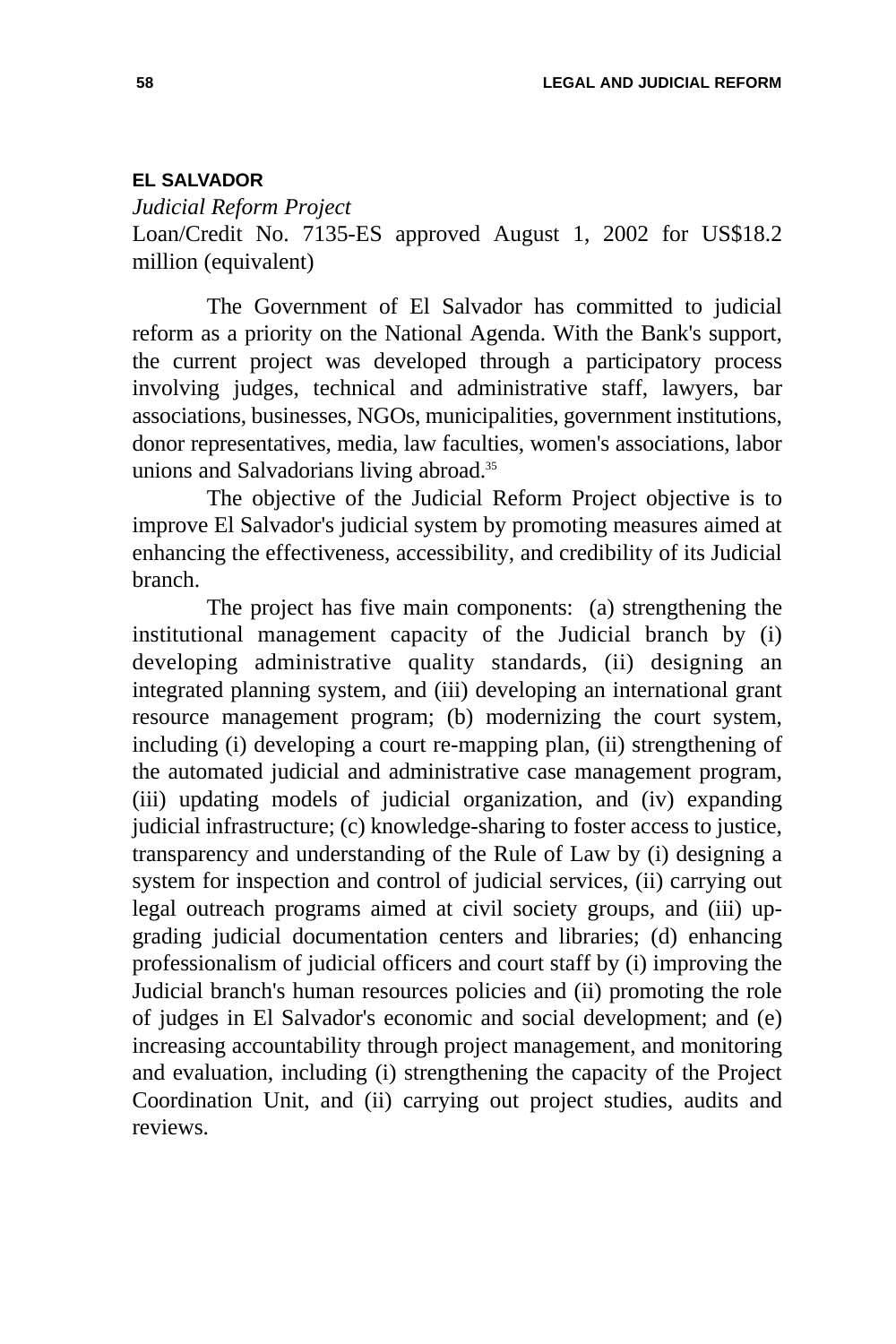# **GUATEMALA**

*Judicial Reform Project*  Loan/Credit No. 4401-GU approved October 22, 1999 for US\$33.0 million (equivalent)

The Guatemalan Judicial Branch Modernization Commission has committed itself to a comprehensive plan to reform the Guatemalan Judiciary (Plan de Modernización del Organismo Judicial). The reform program was developed in consultation with the Bank, other bilateral and multilateral partners,<sup>36</sup> local judges, court administrators, and  $NGOs.<sup>37</sup>$ 

The objective of the Judicial Reform Project is to support the Guatemalan Judiciary in implementing its modernization plan.<sup>38</sup> The project aims to improve the administration of justice, strengthen judicial independence and accountability, and increase access to justice and confidence in the judicial system.

The project has four main components: (a) strengthening the institutional capacity of the Judiciary branch by (i) improving court administration and human resource management, (ii) strengthening judicial career initiatives, and (iii) improving the operation of courts; (b) designing anti-corruption initiatives, including (i) designing ethical standards and training programs (ii) establishing a judicial sector anti-corruption commission and (iii) enhancing administrative and disciplinary procedures; (c) improving access to justice by (i) introducing and expanding ADR mechanisms, such as justice-of-thepeace courts, mediation centers and mobile courts, (ii) improving service delivery to court users and (iii) developing a civil society participation program; and (d) supporting the reform process by (i) enhancing the Judiciary's communication with other stakeholders, (ii) supporting the Judiciary Branch Modernization Commission and Project Coordination Unit, and (iii) developing a monitoring and evaluation program.

# **GUATEMALA**

*Strengthening the Ombudsman Office* IDF Grant approved May 5, 2003 for US\$130,000 (equivalent)

The purpose of this grant is to provide support to the Ombudsman Office for Indigenous Women (DEMI) in Guatemala. The aim of DEMI is to improve access to justice for indigenous women and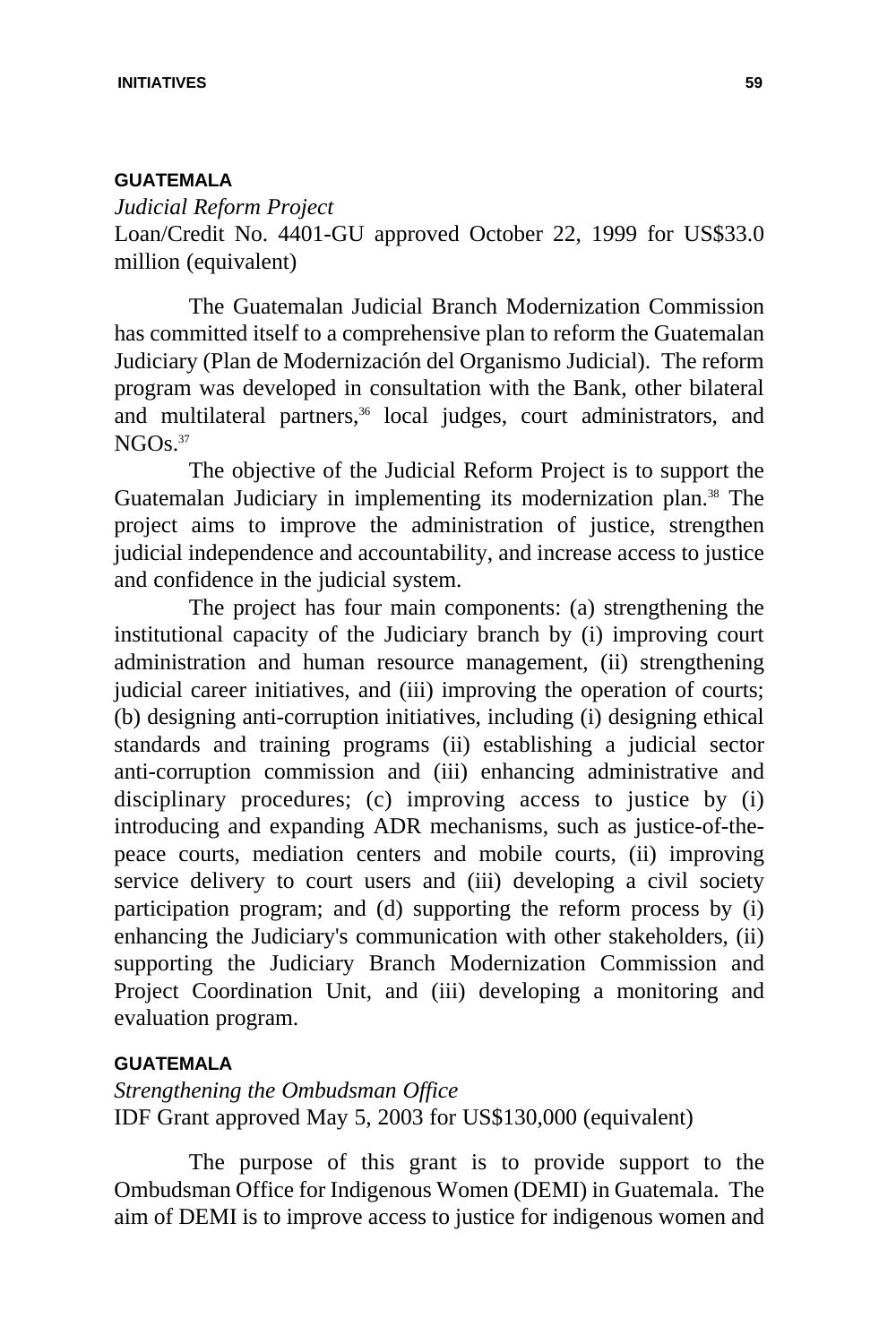create new laws to protect their rights. The needs of indigenous women are a priority under the 1996 Peace Accords, thus enhancing the role of DEMI is a critical part of the Government's objectives.

The grant will support four main activities: (a) designing a planning and evaluation method to monitor DEMI's work; (b) supporting the work of the Unit for Attention To and Treatment for Victims of Domestic Violence, including (i) undertaking a research study into domestic violence, its causes and its consequences, (ii) analyzing models of treatment for domestic violence available in urban and rural settings, and (iii) undertaking a study into the needs and preferences of the women who use the judicial services of the DEMI; (c) capacity building workshops and training for women, including (i) training in judicial processes and (ii) developing a program to enable indigenous women to work in the community justice centers; and (d) improving knowledge management and dissemination by (i) translating information on DEMI and indigenous women's rights into four Mayan languages, (ii) disseminating this information across the 23 ethno linguistic areas of Guatemala, and (iii) piloting radio programs with basic information on indigenous rights and laws pertinent to indigenous women and DEMI.

# **HONDURAS**

### *Judicial Branch Modernization Project (under preparation)*

The objective of the proposed Judicial Branch Modernization Project is to improve the judicial system in Honduras by enhancing its effectiveness, efficiency, accountability, accessibility, and credibility. The project is built on the idea that on-going judicial reform needs to adopt a more holistic approach, should be informed by past experience and should be more focused on the users, especially the poor and disadvantaged.

The proposed project has four main components: (a) strengthening governance, human resources and judicial independence by (i) establishing a normative framework to promote stability of judicial posts and to enhance professionalism among both judicial and administrative staff, (ii) increasing incentives for judges, (iii) increasing educational standards and improving training, and (iv) monitoring judicial performance; (b) modernizing the Supreme Court and the lower courts by (i) developing an organizational model for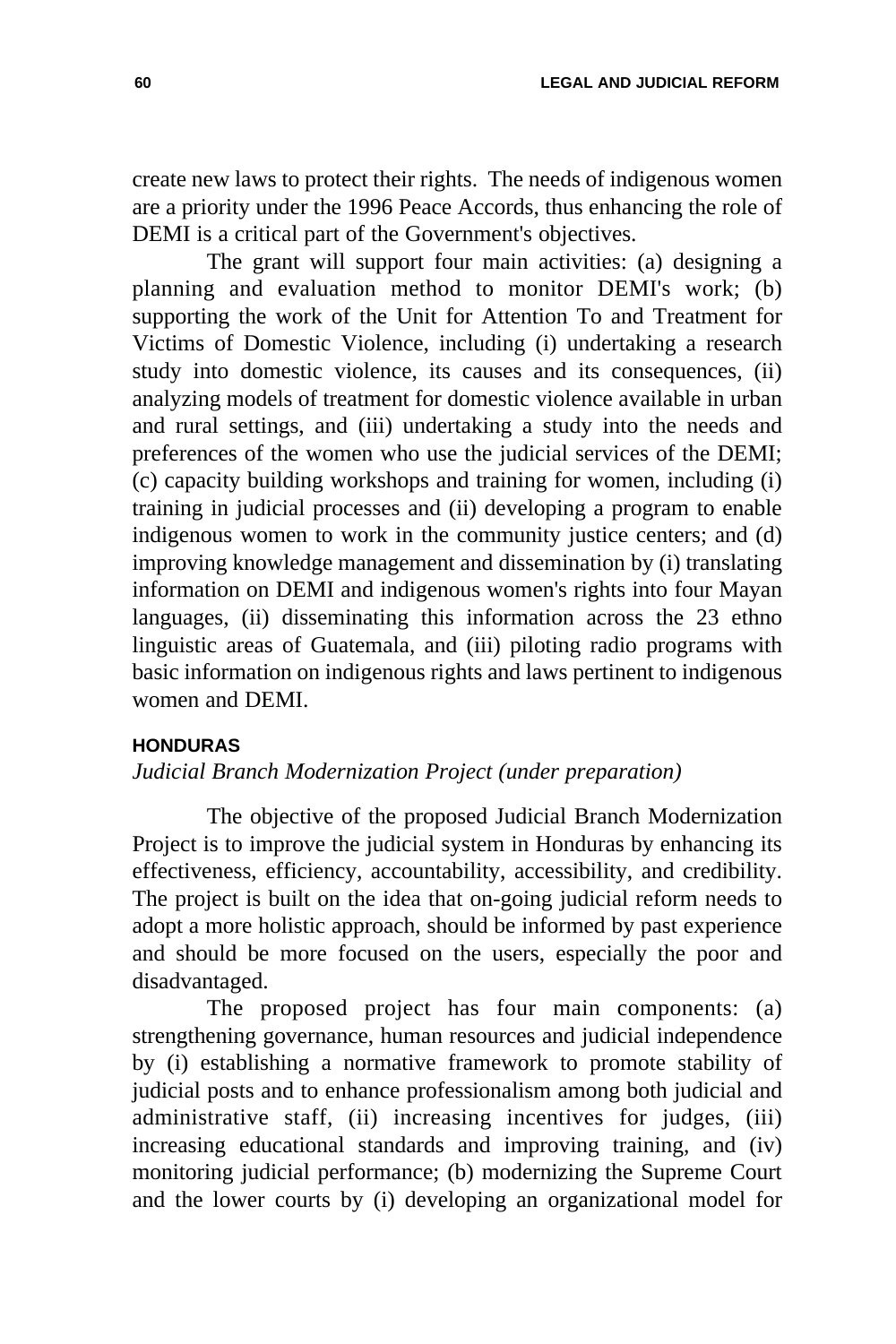courts and (ii) designing information management systems; (c) strengthening access to justice, focusing on the most vulnerable segments of society--the poor, women, children, and indigenous populations; and (d) promoting transparency and anti-corruption mechanisms.

The proposed project is currently under preparation. The Judiciary plans to hold a series of consultations about the project with a variety of stakeholders--judges, court administrators, legal sector officials, lawyers, NGOs, women's groups, bar associations, small business groups, municipalities, academia, parliamentarians, and Hondurans living abroad. The aim of these consultations is to build consensus, commitment, and ownership among key stakeholders.

The project is scheduled for FY04.

# **MEXICO**

# *Community Access to Justice at the State Level (Judicial Modernization Project under preparation)*

The objective of the proposed Judicial Modernization Project is to improve the institutional performance of the state courts in Mexico. The Comisión Nacional de Tribunales Superiores de Justicia (NCSC) in Mexico is working in partnership with the Bank, through a consultative process, to design a judicial reform strategy. The project aims to build on past lessons and facilitate knowledge-sharing among various stakeholders that are involved in the legal and judicial sector.

The proposed project has five main components: (a) strengthening institutional capabilities, culture, and knowledge by designing systems for the formulation and evaluation of judicial policies; (b) improving the efficiency and effectiveness of the judicial branch by (i) developing human resource norms and training standards, (ii) supporting infrastructure developments and (iii) improving organizational and procedural management; (c) increasing judicial transparency by (i) creating disciplinary and accountability mechanisms for judges, (ii) implementing measures to combat corruption, and (iii) improving user access to judicial information; (d) strengthening access to justice, by (i) developing citizen education programs, particularly targeting women, children, small businesses and the general public, (ii) developing mediation centers and mobile small claim courts, and (iii) adapting physical infrastructure to local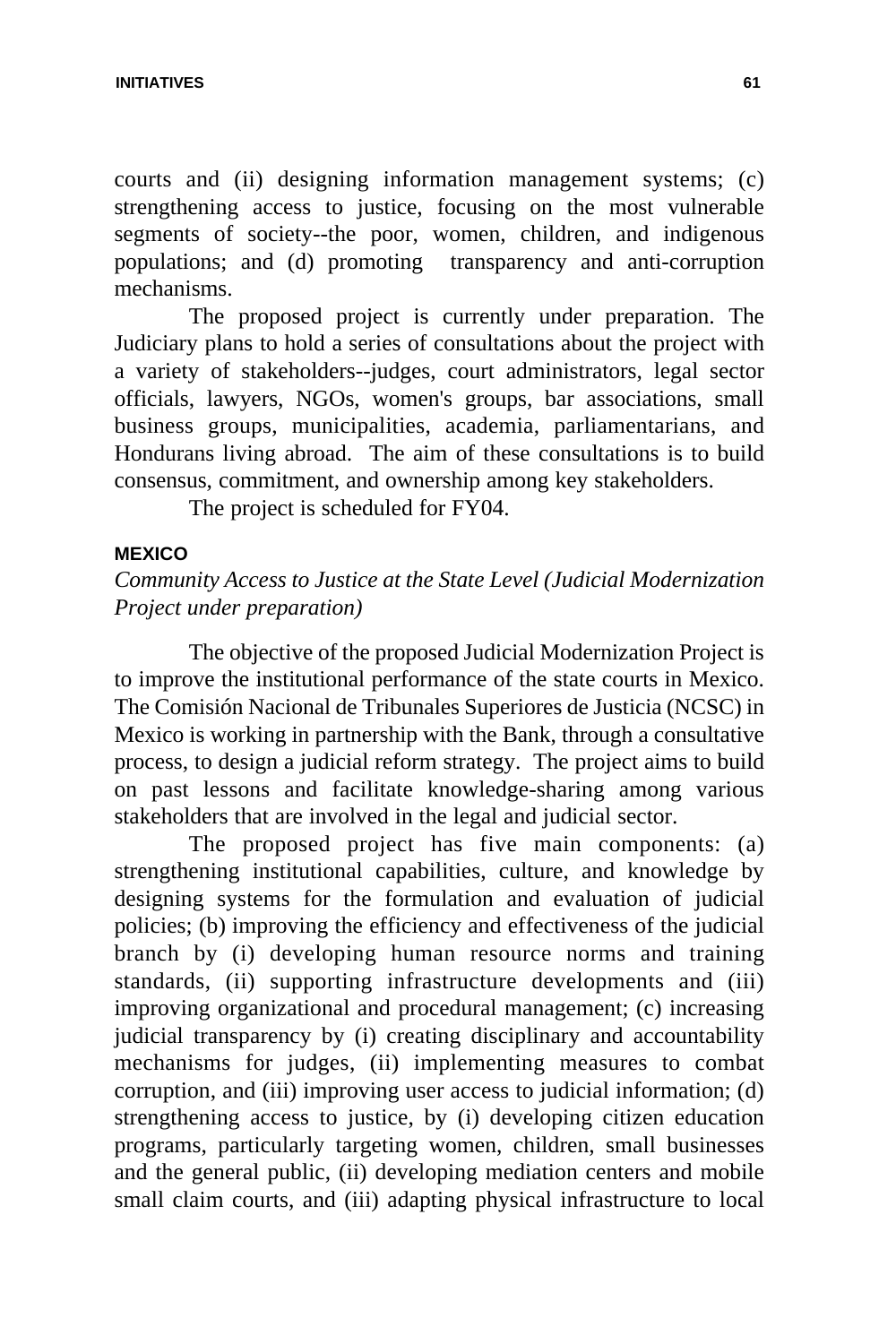user needs; and (e) enhancing effective project management and evaluation by supporting training, monitoring and evaluation processes.

The proposed project is currently under preparation. The strategy and elements of the judicial modernization process have been disseminated through a series of participatory workshops in several states. A number of background studies have also commenced.

The project is scheduled for FY04.

# **PARAGUAY**

*Legal and Judicial Reform Project* IDF Grant approved May 1, 2000 for US\$440,000

The purpose of this grant is to support the Supreme Court of Justice and the Council of Magistrates in Paraguay to improve their ability to supervise and plan the delivery of judicial services.

The grant supports four main activities: (a) strengthening the jurisdictional function by (i) improving judicial selection and on-thebench performance, (ii) improving case flow management, (iii) identifying problems in the handling of non-criminal cases, and (iv) enhancing alternative dispute resolution mechanisms; (b) improving judicial administration by (i) enhancing resource management and (ii) procurement training; (c) strengthening judicial governance by developing tools to monitor performance within the Judiciary; and (d) strengthening the capacity of public registries by (i) enhancing performance and (ii) establishing a sustainable administrative framework.

To date, steps to revise the processes and organization of the Public Registry Directorate have been undertaken and refurbishment plans have begun. A review the Judicial Career and performance standards for Judges, and training on judicial transparency have been initiated.

# **PERU**

*Ombudsman's Office Institutional Development*  IDF Grant approved February 1, 1999 for US\$500,000

The Defensoría del Pueblo (Ombudsman's Office) is an autonomous Peruvian agency responsible for protecting the constitutional rights of citizens and supervising the compliance of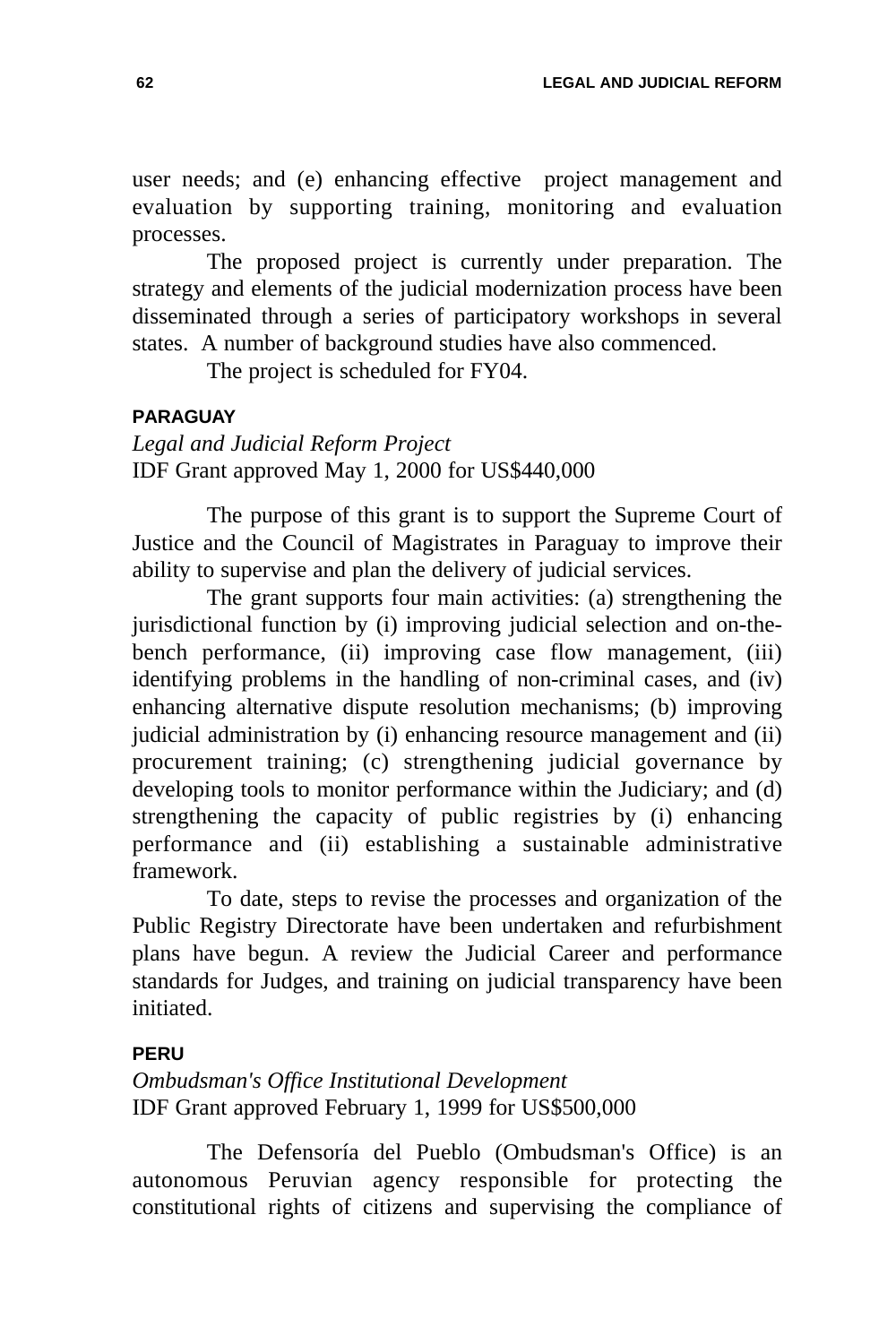#### **INITIATIVES 63**

public administration duties and the provision of public services. The Ombudsman's Office is independent from any other state organ and is a key institution in the promotion of citizen's rights in Peru.

The purpose of the grant was to enhance access to the services of the Ombudsman's Office, and to improve the efficiency of the internal processing of complaints against other state agencies.

The grant supported four main activities: (a) modernizing the administrative structure and operation of the Ombudsman's Office; (b) improving the performance of the Ombudsman's national and regional offices; (c) enhancing the coordination between state authorities and civil society; and (d) improving user knowledge of and access to the Ombudsman's services.

The grant was the first Bank-financed initiative that supported improvements to an Ombudsman's Office.<sup>39</sup> Activities funded by the grant strengthened a young institution and enhanced its performance. Grant activities also supported greater public demand and accessibility to services through knowledge-sharing and the dissemination of information. One of the most innovative aspects of this grant was the development of systemic solutions for problems identified as affecting particular groups within the community. Instead of dealing with such cases on an individual basis, the Ombudsman's Office catalyzed a dialogue between state authorities and civil society, proposing solutions to particular problems. This "class action" (or institutional policy) approach proved extremely efficient in dealing with certain issues as compared with the traditional "case-by-case" complaint mechanism.

The grant supported the independence of the Ombudsman's Office at a time when other state institutions were subject to authoritarian rule. Even in the unfavorable environment of Peru between 1998-2000, the Ombudsman's Office retained a high level of credibility and influence and was able to assist in the development of public sector reform policies. The Ombudsman's Office is now in a better position to respond expeditiously and effectively to the needs of Peruvian citizens.

The grant closed in FY00.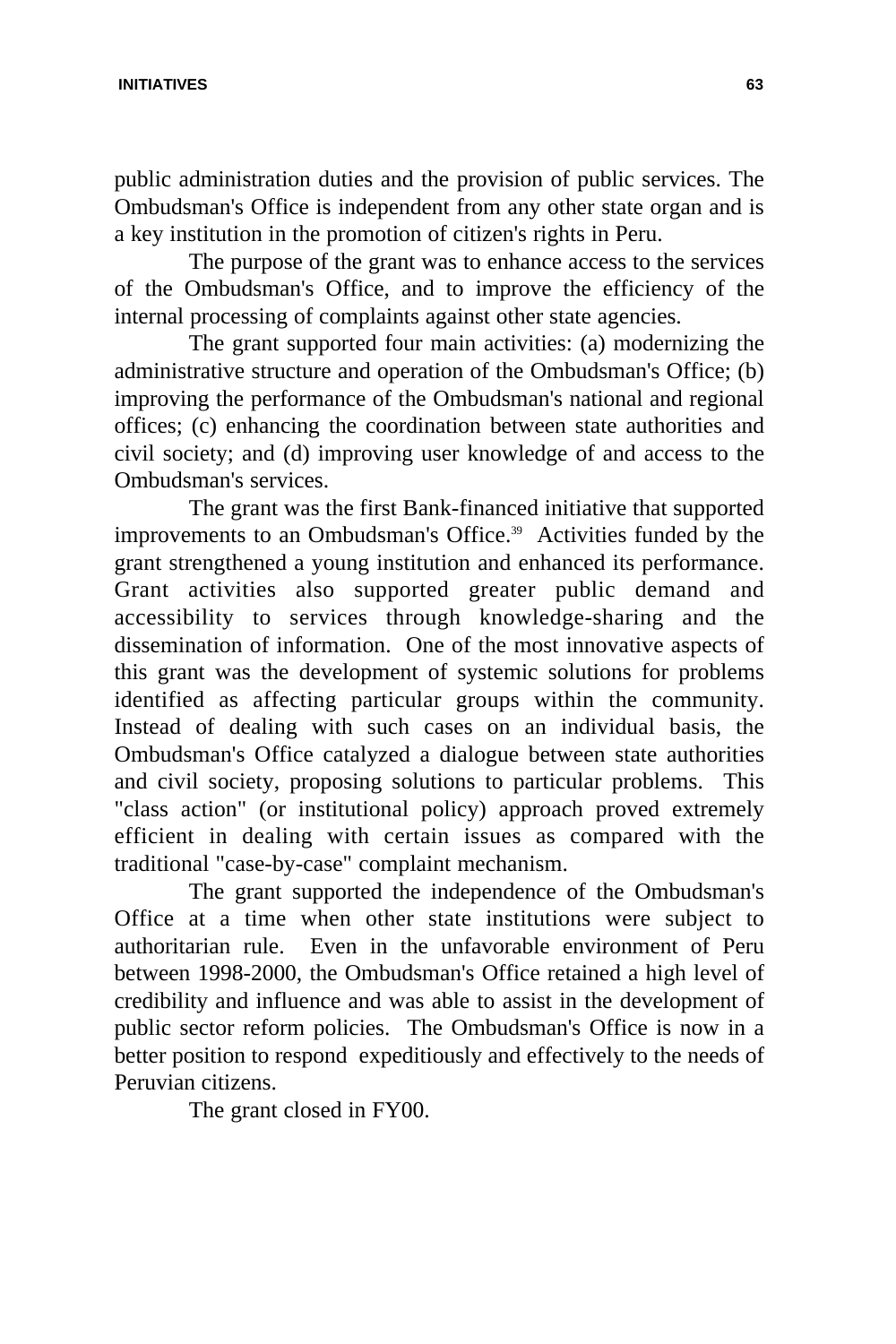#### **PERU**

# *Justice Services Modernization Project (under preparation)*

Following ten years of externally imposed reforms, Peru's justice sector institutions are arguably at a critical crossroad. They enjoy independence from political control but retain a negative reputation as inaccessible and corrupt. The Bank is assisting the Judiciary and other legal sector institutions in developing a more service-orientated sector aimed at benefiting a variety of potential users, consolidating the positive aspects of recent innovations, and gaining citizen respect for their decisions.

The objective of the proposed Justice Services Modernization Project is to set the basis for sustainable justice sector reform by strengthening sector institutions and enhancing access to justice by the poor. The project aims to increase public confidence in the Judiciary and other legal sector institutions by ensuring the basic rights of users. It is also expected that it will facilitate private sector activities by improving mechanisms to protect personal, economic and property rights.

The proposed project has three main components: (a) improving service delivery, by (i) supporting capacity building, (ii) developing leadership and management skills within the Judiciary, (iii) strengthening independence between sectors, (iv) developing information management systems and (v) strengthening court operations and case management systems; (b) improving human resource management by (i) introducing a modern concept of human resource planning into key sector institutions, (ii) encouraging coordinated planning among institutions for human resource management purposes, and (iii) promoting decentralized planning and monitoring of judicial offices; and (c) enhancing access to justice by (i) strengthening the capacity of civil society organizations to provide legal aid services, (ii) strengthening alternative dispute resolution services, (iii) providing training and support for lay judges, and (iv) developing information strategies that raise awareness among the Peruvian population about the value of an independent, competent and equitable justice sector.

The project is scheduled for FY04.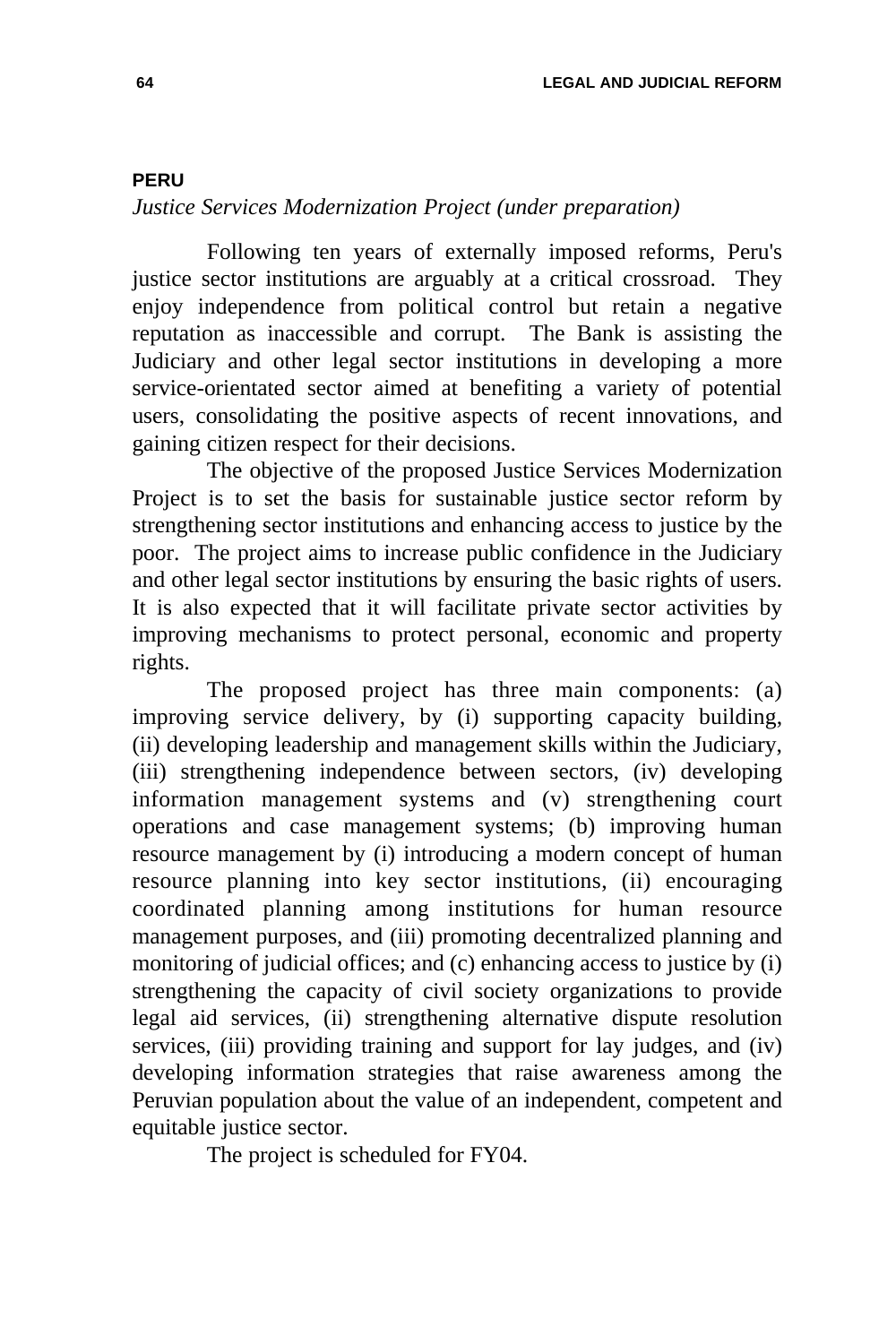### **VENEZUELA**

*Judicial Infrastructure Development Projec* Loan/Credit No. 3514-VE approved August 6, 1992 for US\$30.0 million (equivalent)

In 1989, the Venezuelan Government undertook a reform program to redefine the role of the state in public life. These reforms led to a consensus between government officials and the private sector about the need for comprehensive judicial reform in Venezuela.

The objective of the Judicial Infrastructure Development Project was to improve Venezuela's prospects of private sector development and reduce both the private and social costs of justice.

The project had four main components: (a) strengthening the planning, budgeting, and management capacity of the Judicial Council and the Executive Directorate of the Judiciary (D.E.M.); (b) reorganizing and streamlining courtroom management; (c) enhancing the institutional capacity of the Judicial School; and (d) building and renovating courthouses. Other project activities were undertaken related to indigenous justice, minors' rights, gender sensitivity, and perceptions of the justice system among the poor.

The project was successfully implemented and in a number of areas exceeded initial goals. Under the first component, regional administrative directorates were set up, a strategic information technology management plan was implemented and an integrated financial management system (SIGECOF) was developed. Knowledge-sharing and transparency were enhanced through publications such as annual reports.

Under the court management component, a new court organizational model with an integrated case management system (Juris 2000) was implemented in pilot cities and elsewhere. As a result of this initiative, court backlogs and delays were reduced. In the pilot courts, for example, the average processing time for a lease contract dispute was reduced from 368 days to 180 in Ciudad Bolivar; for debt disputes, from 744 to 242 in Ciudad Bolivar; and for a social benefits dispute, from 785 to 257 in Barquisimeto.<sup>40</sup> Further, as a result of these initiatives, court information is now readily available to citizens through the judicial website portal. $41$ 

The last component of the project successfully improved a number of court facilities, particularly in regional areas, and more than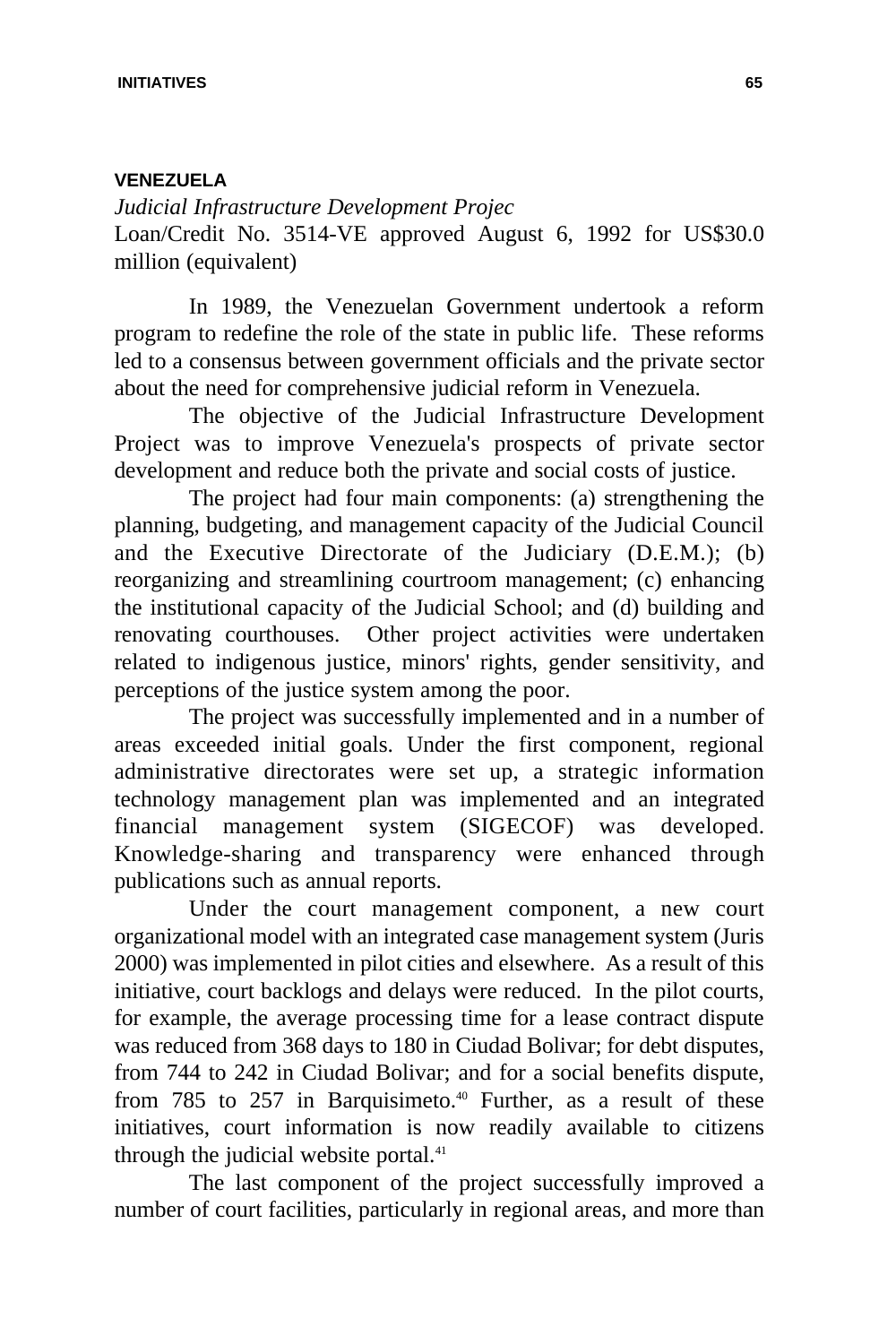22 Justice Centers (Sedes Alternas) were built. At the same time, this remains an area where more work is still needed in order to overcome the dilapidated conditions under which courts operate in Caracas and elsewhere.

The project was completed in FY03.

## **VENEZUELA**

## *Supreme Court Modernization Project*

Loan/Credit No. 4270-VE approved December 30, 1997 for US\$4.7 million (equivalent)

A strategy for the modernization of the Venezuelan Supreme Court was prepared by the Government of Venezuela in 1997, after consultation with the Bank and other key stakeholders, including judges, court staff, NGO's, and other legal sector members.

The objective of the Supreme Court Modernization Project was to improve the Supreme Court's performance in areas of transparency, administrative efficiency, case management, and timeliness in the publication of decisions.<sup>42</sup>

The project had four main components: (a) enhancing communication, policy research and quality assurance; (b) improving caseload administration; (c) supporting the dissemination of Supreme Tribunal's decisions; and (d) improving court administration and management.

The project, overall, was successfully implemented. Under the first component, a Civil Society Unit was set up to facilitate communication and collaboration between civil society and the Court. The unit was seen to make the Supreme Tribunal more accessible and transparent, and was seen to increase court-community interactions through activities and workshops held in and outside Caracas.<sup>43</sup> The project also supported the creation of the "Alianza Social Para la Justicia", an umbrella group representing the views of forty-five NGOs, and "IUDICIS", a virtual knowledge network for Ibero-American courts for knowledge-sharing on judicial reform issues. It initiated the "Voices of the Poor" study, a survey of disadvantaged communities and their views on the justice system.<sup>44</sup> Moreover, the project supported information technology innovations within the Court, such as the creation of a judicial portal<sup>45</sup> and kiosks providing information to Court users.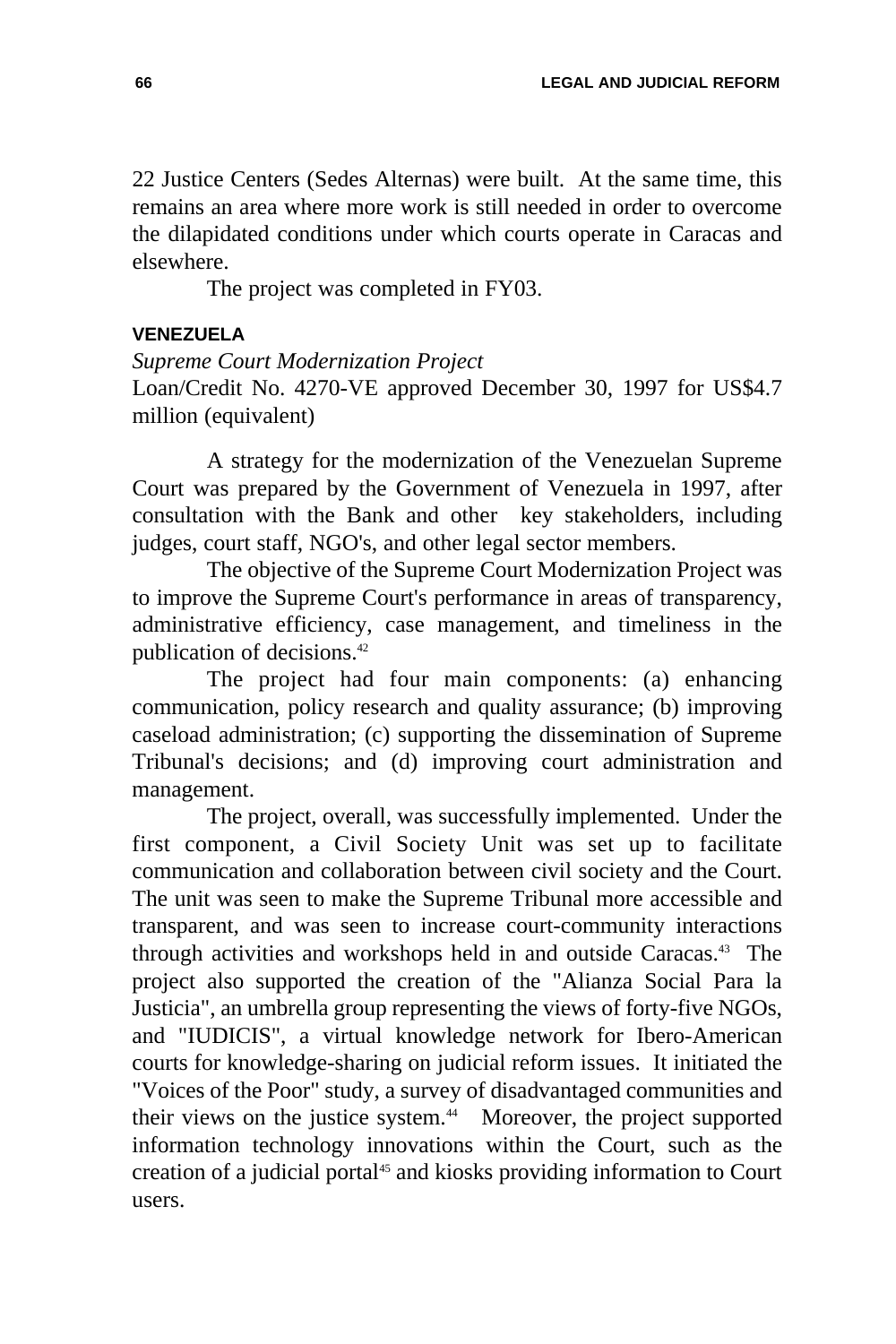Under the second component, the "TEPUY XXI" instrument, a software package for modern case management, was installed in the Court. This initiative, along with other innovations such as pooling of law clerks, served to increase transparency and efficiency within the Court. For example, from 2000 to 2001, the number of cases decided rose from 7,675 to 8,842. During the same period, settlement of cases increased by 59 percent in the Constitutional and Administrative Chambers, and many chambers cleared cases pending since the 1940s, 1950s and 1960s.

As a result of the third component, virtually all court decisions were made immediately available via the Court's website-- a vast improvement on the seven years it previously took for some decisions to become publicly accessible.

Under the final component of the project, measures were taken to improve working conditions for court staff and to enhance the institution's image. Activities included knowledge-sharing and training activities, and the creation of new manuals and job descriptions for staff.

In general, the project activities included initiatives to promote dialogue with civil society, women's and indigenous rights groups, and NGOs working in the area. This collaborative approach was seen as instrumental in the success of the project. The project's success also arguably demonstrates that the development of new work methods, attitudes, and behaviors have an effect on the performance and the promotion of further judicial reform.

The project was completed in FY02.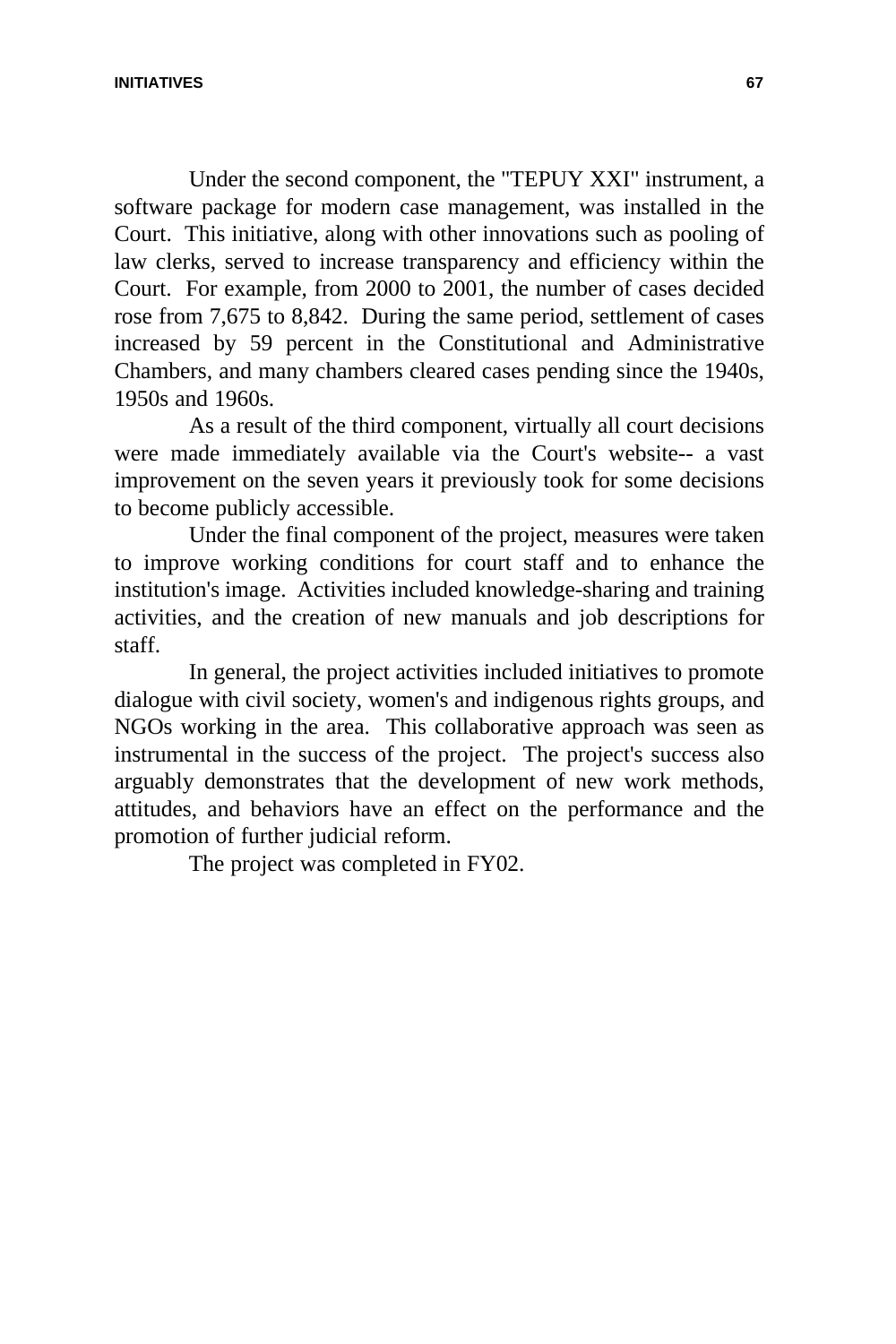## **MIDDLE EAST AND NORTH AFRICA REGION**

#### **JORDAN**

*Legal Aid for Poor Women* JSDF Grant approved July 31, 2001 for US\$191,000

The purpose of the grant is to support local NGOs in Jordan to provide legal services to poor women. This grant replicates the legal aid services program initially tested and implemented under the Ecuador Judicial Reform Project.

The grant supports five main activities: (a) promoting legal aid services with a multidisciplinary approach to assist women with legal, psychological and medical issues; (b) undertaking public education on laws affecting women, including developing and distributing information in courts, police stations, and public hospitals; (c) training of judges and court personnel on gender-sensitivity in handling cases, and the existing national laws and international treaties dealing with women; (d) developing a proposal to make the legal aid services sustainable through partnerships with the private sector and new selffunding mechanisms; and (e) developing monitoring indicators with baseline standards for service delivery to low-income citizens.

#### **MOROCCO**

#### *Judicial and Legal Reform Project*

Loan No. 4563-MO approved June 15, 2000 for US\$5.3 million (equivalent)

The 1997 Free Trade Agreement with the European Union spurred a renewal of the legal and regulatory framework for businessrelated activities in Morocco. In 1998, the Bank carried out a Private Sector Assessment update for the Government of Morocco with significant stakeholder participation. The Assessment identified a number of priority areas in need of reform, including the legal and judicial sector. Reform of the legal and judicial sector has since been incorporated as an essential component of Morocco's five-year economic development plan.

The objective of the Judicial and Legal Reform Project is to enhance the justice system's role in economic reform by improving the operations and performance of the commercial courts and commercial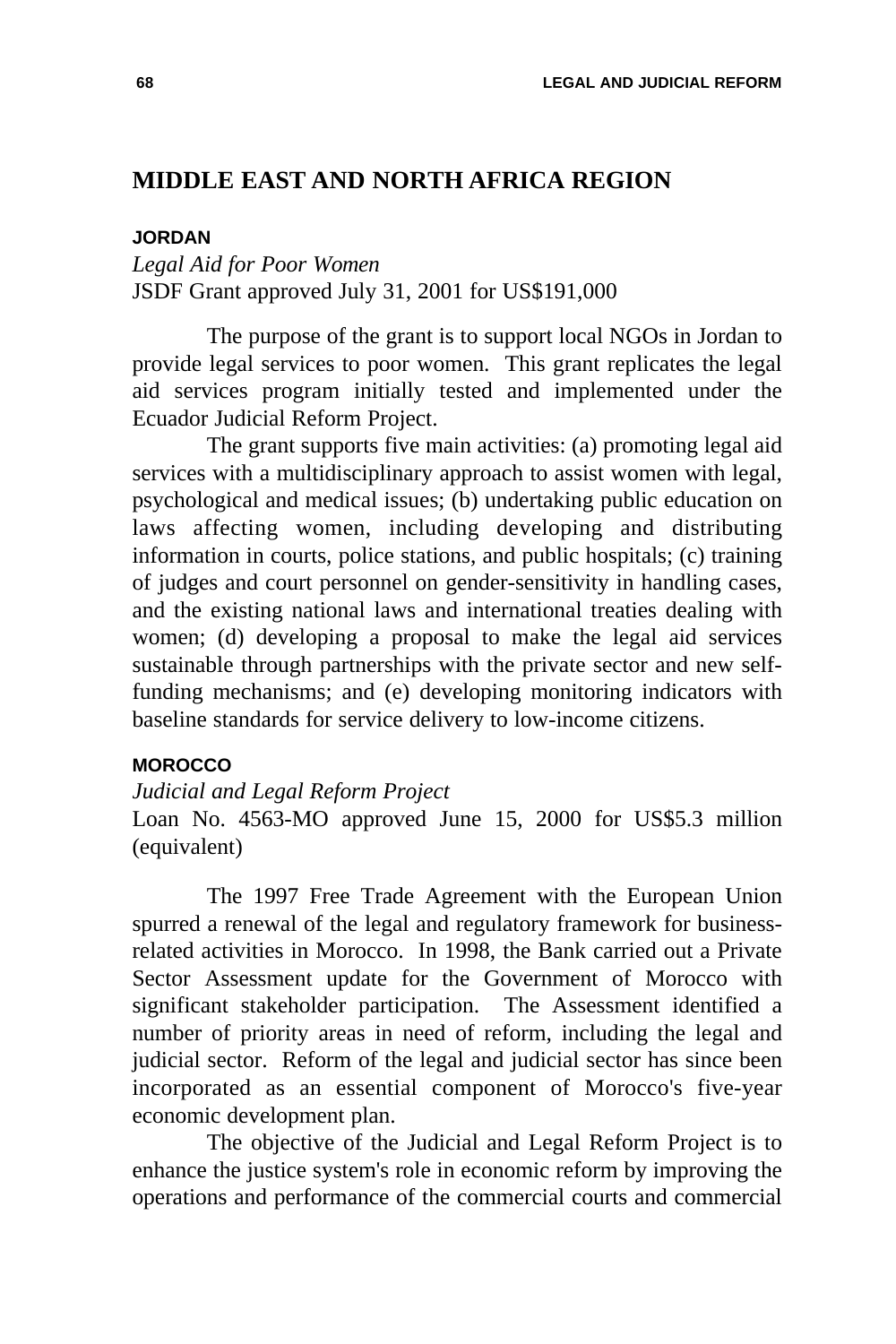**INITIATIVES 69**

registries, updating the training program for judges and strengthening the capacity of the Ministry of Justice.

The project has six main components: (a) improving the legislative and regulatory framework for commercial transactions and the resolution of commercial disputes by supporting efforts to draft a modern Arbitration Code and to revise existing legislation and regulations; (b) strengthening the judicial system's capacity to adjudicate business-related cases efficiently, transparently and reliably by introducing modern case management techniques and automated tools in all commercial courts; (c) strengthening the capacity of local registries to register and record essential information and provide ready access to the public by introducing appropriate automated systems; (d) improving training of judges and court administrative staff by upgrading the teaching methods, curriculum and resources of the Institut National d'Etudes Judiciaires (INEJ); (e) strengthening the capacity of the Ministry of Justice to collect, manage and disseminate legal, judicial and regulatory information and to promote wide ranging communication and public awareness programs, and (f) ensuring adequate sustainable capacity within the Ministry of Justice in order for the project to be implemented effectively.

While consisting of numerous components, the project is compact and targeted. Though there has been positive progress in the program overall, there have been substantial delays in the implementation of the training and communication components of the project. The delays highlight the difficulties often faced when attempting to reform many aspects of a complex system at once. It is therefore suggested that one lesson from this experience may be that capacity building and reforming the legal and regulatory framework should often be precursors to training.

It is of interest to note that a Legal and Judicial Sector Assessment was undertaken during the life of the project, rather than during project preparation. The Assessment was deemed useful in paving the way for further developments in the ongoing project. It is clear that while the project is addressing some of the critical areas of concern raised by the Assessment, the project was never intended to address all aspects of the legal and judicial sector in Morocco. A new commercial registry code and amendments to commercial laws and regulations have been completed. Computer systems have been installed in each commercial court registry, and staff have been trained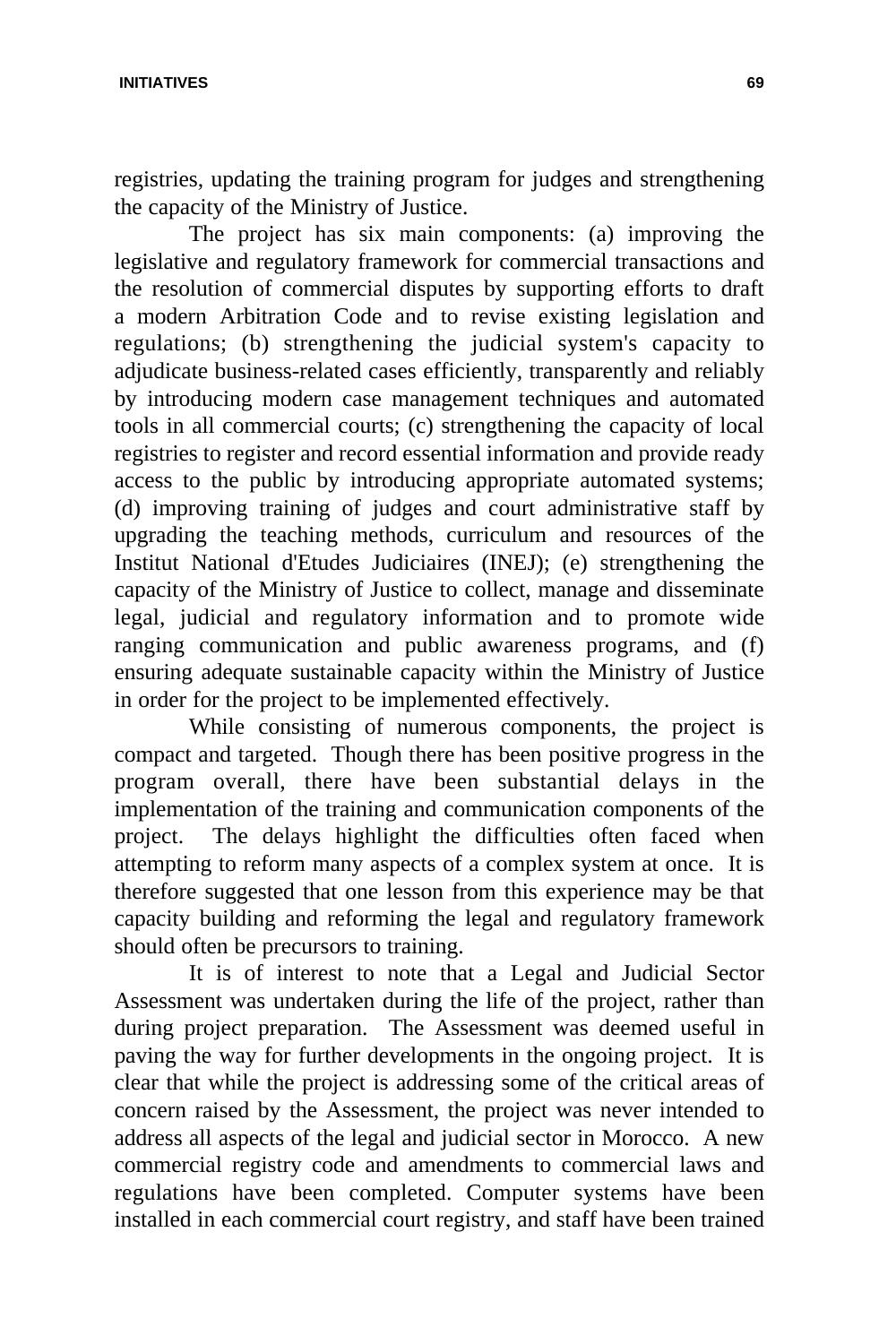in the new system. Thus far, this system has contributed to improvements in the courts.

### **WEST BANK AND GAZA**

*Legal Development Project* 

World Bank Trust Fund No. 26063-GZ approved June 24, 1997 for US\$5.5 million (equivalent)

The Palestinian Ministry of Economy and Trade (MET) has set out a clear legal reform agenda for the Palestinian Authority. The Legal Development Project represents one of the first steps in the Palestinian Authority's quest to establish the rule of law in the parts of the West Bank and Gaza under its control.

The objective of the Legal Development Project is to implement an adequate legal framework to support a modern market economy and private sector growth, and to increase the efficiency, predictability, and transparency of the judicial process. While there has been some clear progress in the project, the conflict situation in the West Bank and Gaza impedes project implementation.

The project, as originally conceived, has three main components: (a) unifying and developing the existing legal framework; (b) improving the judiciary's administrative and case management procedures; (c) introducing selected training programs for judges; (d) expanding the use of alternative dispute resolution (ADR) mechanisms within the judiciary; and (e) disseminating legislation and court precedents to the legal, judicial, academic, and business communities, and the public at large. In December 2001, three of the project components were cancelled: the court administration component, the ADR component, and the judicial training component. Further, the construction of courthouses has been postponed due to the current conflict in the West bank and Gaza.

Implementation of the remaining components-- unification and development of legislation and the provision of legal information- continue to move forward slowly. The Project Implementation Unit is continuing to work on draft laws, and the first volume of a five-volume collection containing all legislation and decrees enacted by the Palestinian Authority has recently been published. Further, the Quarterly Legal and Judicial Journal has been published and a legal awareness campaign has been launched in conjunction with Al Azhar University in Gaza and the Palestinian Bar Association.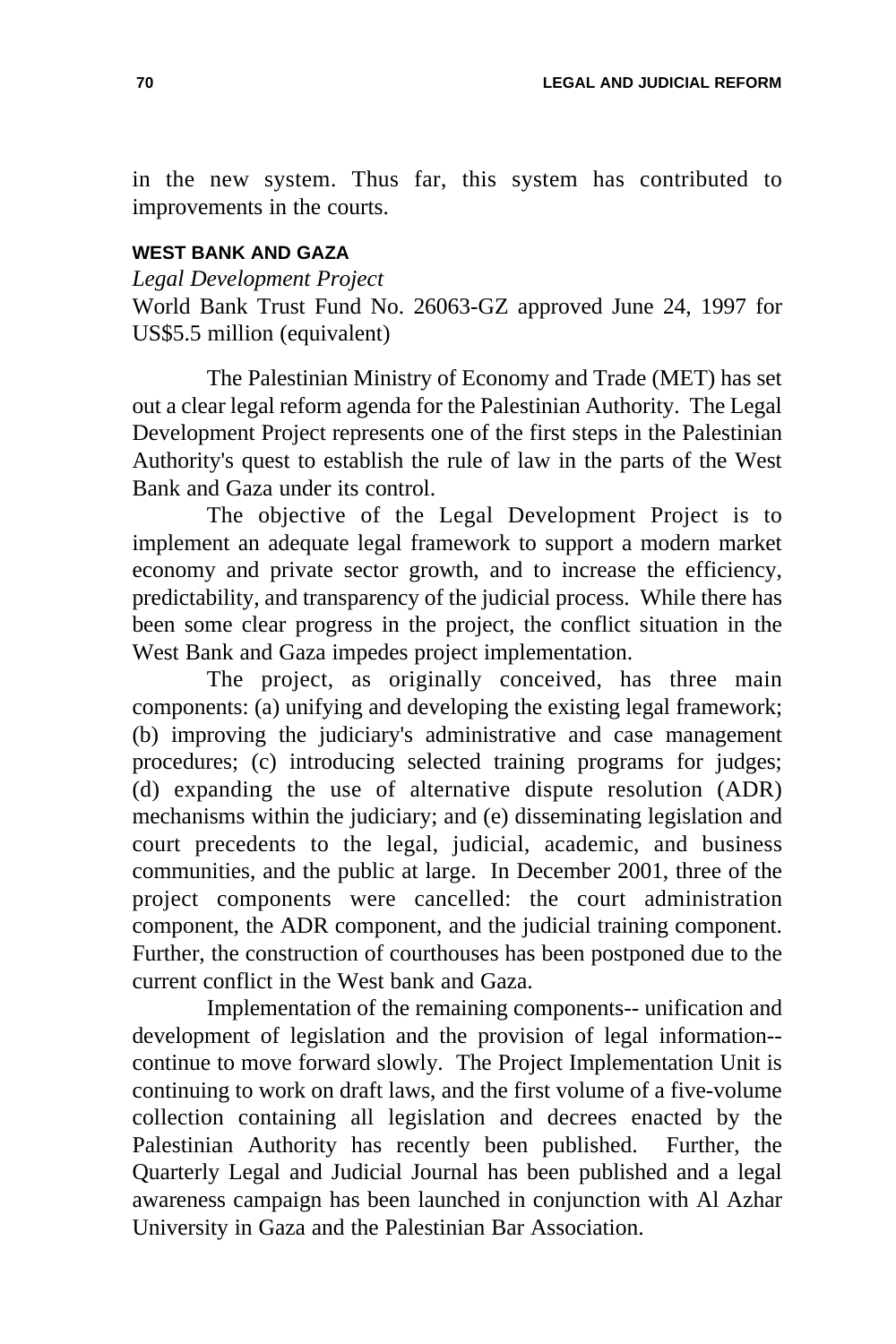#### **REPUBLIC OF YEMEN**

*Legal and Judicial Reform Project*  Credit No. 3274-RY approved June 28, 1999 for US\$2.5 million (equivalent)

Until unification in 1990, the People's Democratic Republic of Yemen (South) and the Arab Republic of Yemen (North) had different legal regimes. While North Yemen's legal system drew heavily on legal traditions of the Ottoman system, South Yemen's system had a distinctly common law influence resulting from decades of British reign. The Reunification Constitution of the Republic of Yemen (approved by referendum in 1991) espouses the principles of the separation of powers and the independence of the Judiciary. However, the transitional system faces serious problems in terms of efficiency, quality, and the enforceability of laws.

The objective of the Legal and Judicial Reform Project was to assess the potential of a judicial training pilot program to enhance the effectiveness of the judiciary and strengthen the capability of the Ministry of Legal and Parliamentary Affairs (MOLPA) to prepare and advise on business and economic legislation.

The project had three main components: (a) supporting judicial reform by (i) undertaking training for the judiciary and arbitrators, (ii) undertaking an assessment of court administration and judgment execution regulations and practices, and (iii) rehabilitating court infrastructure; (b) supporting legal reform by (i) strengthening the institutional capacity of the MOLPA, (ii) assessing the legal frameworks governing business, economic, and financial activities, and (iii) developing a legal framework for land tenure, transfer, titling, and registration; and (c) undertaking a public awareness campaign.

Despite the instability experienced in Yemen during the last year or so, the project was successfully implemented. The Supreme Judicial Training Institute in Egypt trained 220 members of the Judiciary, 26 courses were provided to over 650 judges, arbitrators and clerks of the High Judicial Institute and the Yemen Arbitration Center. In sum, approximately 80% of judges received training through the project. The project is seen to have provided the groundwork for further developments in legal and judicial reform in Yemen.

The project closed in FY02.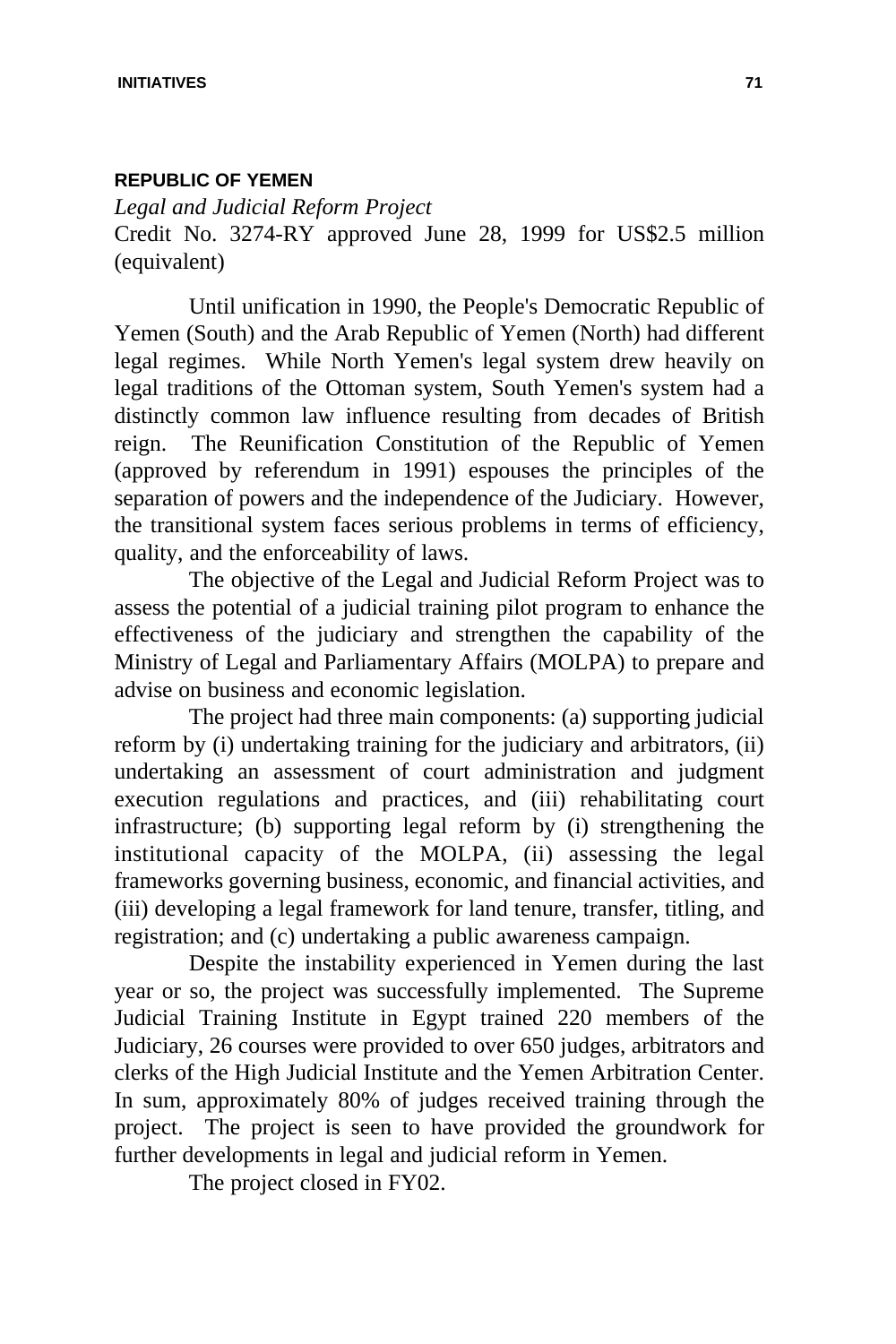## **SOUTH ASIA REGION**

#### **BANGLADESH**

*Legal and Judicial Capacity Building Project*  Credit No. 3845-BD approved March 29, 2001 for US\$30.60 million (equivalent)

The Government of Bangladesh developed a Strategy for Legal and Judicial Reforms following extensive consultations with civil society, legal professionals and government officials throughout the country. The Legal and Judicial Capacity Building Project covers the first phase of the government's long-term strategy to build a wellfunctioning legal system capable of improving the financial, commercial, industrial and social life of Bangladesh. The project is being implemented under the leadership of the Ministry of Law and the Supreme Court, with the active cooperation of legal professionals working in both the Supreme Court and the District Courts.

The objective of the Legal and Judicial Capacity Building Project is to improve the civil justice system in Bangladesh in order to stimulate private sector development and render the system more accessible to the poor, women and the disadvantaged.

The project has four main components: (a) judicial capacity building by modernizing case management and court administration in the Supreme Court and in 23 identified districts of Bangladesh; (b) improving access to justice; (c) promoting legal literacy and public awareness; and (d) legal reform capacity building.

Under the judicial capacity building component, a draft "Case Management Model" (Model) and a draft "Court Administration Structure" (Structure) for district courts have been developed. The Model includes early managerial intervention by a judicial officer in case preparation, case timetabling, initiating alternative dispute resolution (ADR), and case tracking. The Structure sets out a centralized filing system for all the courts in a district, replacing the localized filing of cases in each court. Under the centralized filing system, an administrative judge is in charge of filings and the Chief Judge of the district is responsible for distributing cases evenly among all the judges in the district. The Model is being implemented in the Supreme Court, and both the Model and the Structure are being tested in the pilot districts of Gazipur, Khulna, Dhaka, Comilla and Rangpur.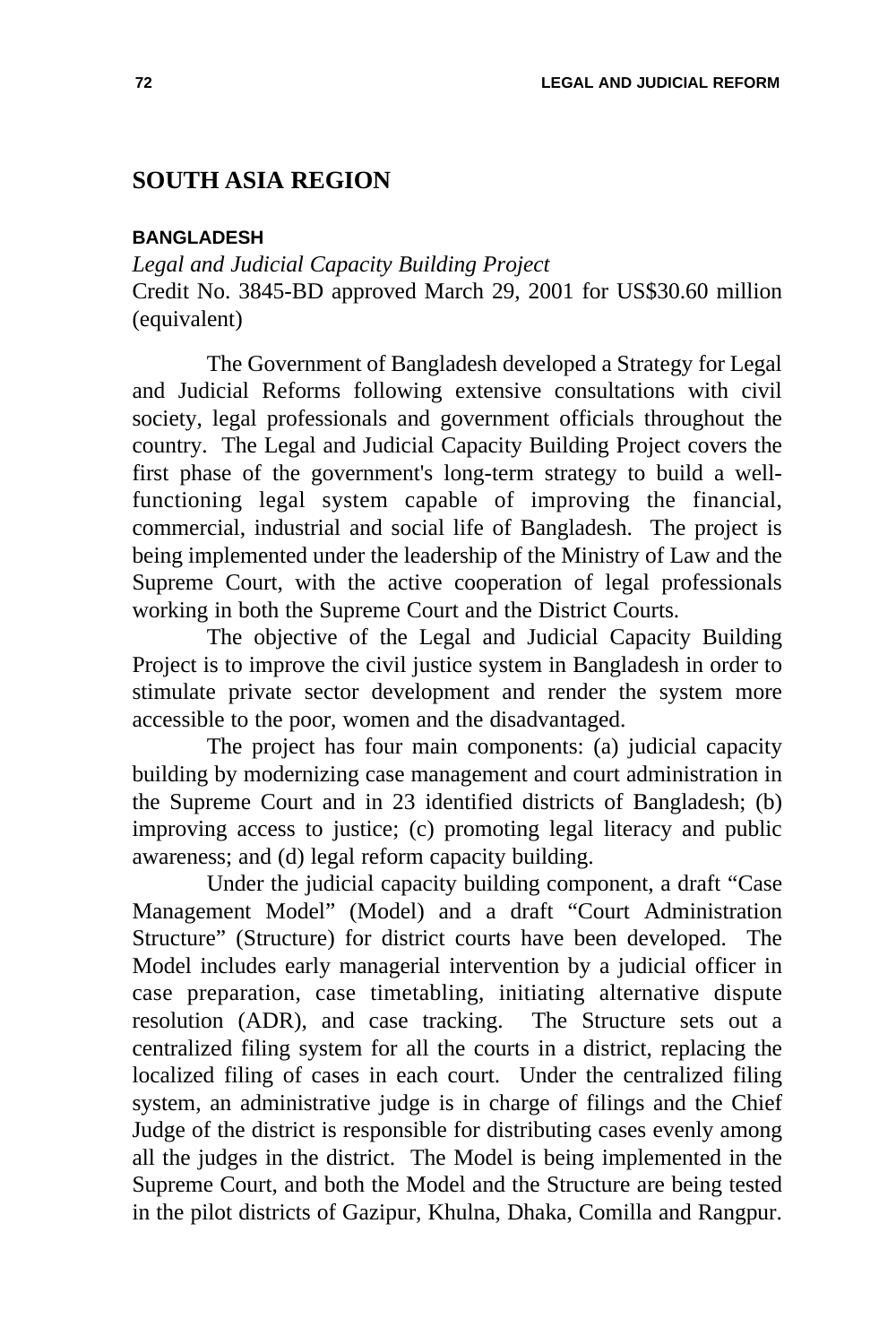#### **INITIATIVES 73**

Based on experience in the pilot districts, the Model and the Structure will be refined and then replicated in the remaining 18 project districts over the course of the project period.

Refurbishment and improvement of court infrastructure has also started under the project. As an aid to case management and court administration, a computerized management information system (CMIS) is being developed, and will be introduced in the project districts and the Supreme Court. Training facilities for the judges and court staff are being updated and the curricula modernized.<sup>46</sup>

The Bangladesh Government has taken a number of initiatives to implement the project. They have enacted the Civil Procedure Code (CPC) and a new Money Loan Court Act, which enables judicial intervention in case preparation and empowers judges to attempt ADR for resolution of cases. Judges and selected lawyers have been trained in mediation techniques and mediation has already produced encouraging results in out-of-court settlements and in increased debt recovery by financial institutions.

Under the access to justice component, a study is being initiated to examine the sources and effectiveness of legal aid in Bangladesh. This study also aims to look at ways of improving public awareness and legal literacy. Under the legal reform component, technical assistance has been provided to strengthen the Drafting Wing of the Ministry of Law, and a pilot project to strengthen and modernize the Bangladesh Law Commission is being developed.

## **PAKISTAN**

*Reform in Regulatory and Legal Policy Environment Project*  IDF Grant approved February 25, 2002 for US\$330,000 (equivalent)

In January 2002, the Government of Pakistan, under the Minister of Industries & Production (MOI&P), established a Committee on Reforms in the Regulatory Legal and Policy Environment (the Committee). The Committee was formed in order to move forward on the Government's agenda to deregulate industry rules, regulations, laws, and institutions. Building on on-going deregulatory reforms, the Committee is expected to map out a comprehensive reform program and the steps needed to lower the costs of doing business in Pakistan. The Minister of Industries & Production chairs the Committee, comprised predominantly of private sector representatives.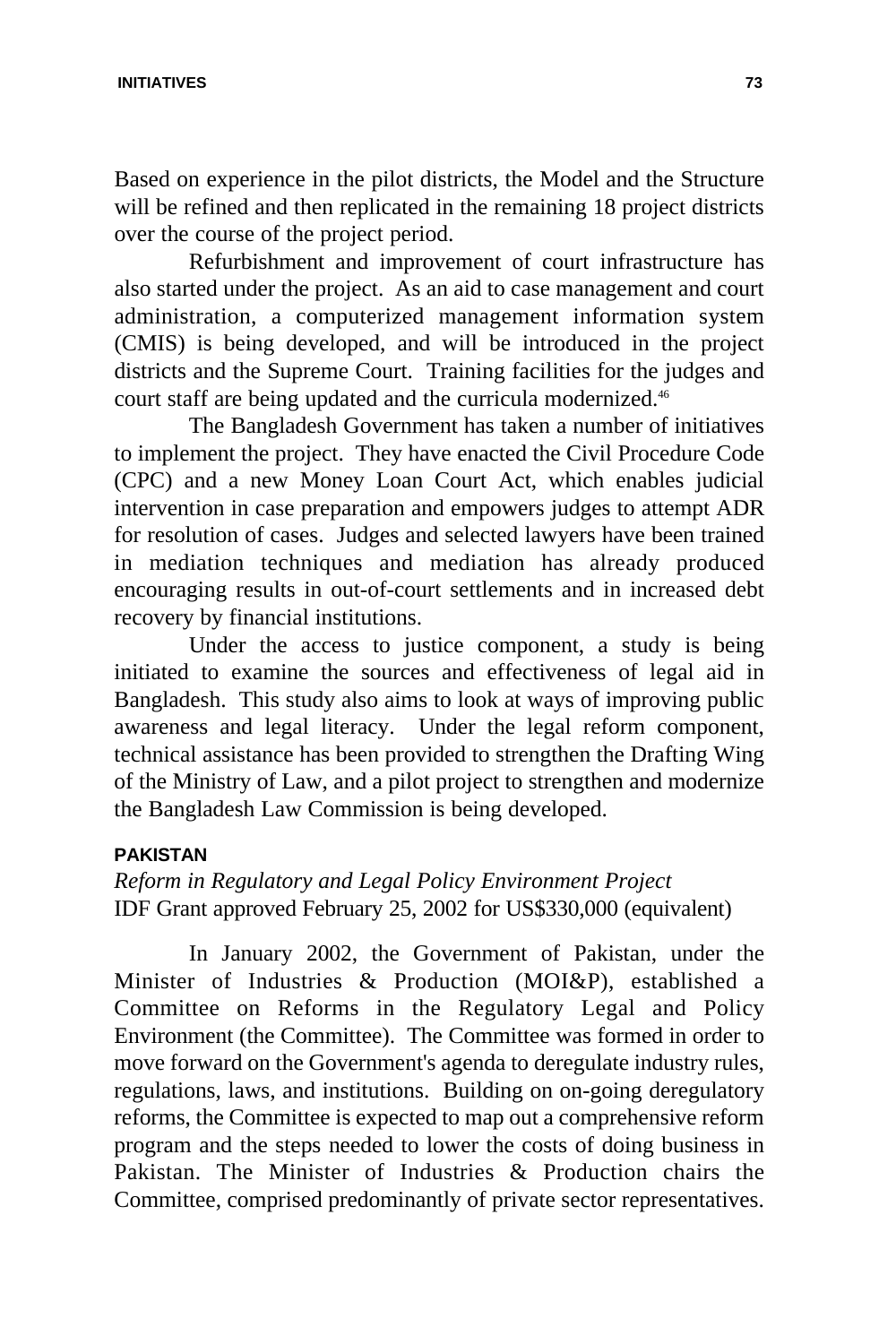The purpose of this grant is to support the Committee in its goal to improve the investment climate and export competitiveness.

The initial stages of the project have been progressing successfully. A detailed review of the regulatory regime and recommended changes to outdated and market-unfriendly laws, regulations, procedures, and institutions are being undertaken. Revision of labor legislation generally, the Factories Act 1934, and the Drug Act 1976 are underway. Work on reviewing the interface between the private sector and government institutions, in order to improve the investment climate for business, is also being undertaken.

The next stages of the project include seeking stakeholder feedback on the reforms implemented, and undertaking a number of further reviews focusing on company law, industrial policy, and areas where there are monopolies, cartels and price controls in Pakistan.

## **SRI LANKA**

*Legal and Judicial Reforms Project*  Credit No. 3384-LK approved June 20, 2000 for US\$18.2 million (equivalent)

The Legal and Judicial Reforms Project is being implemented at a time when the Sri Lankan Government is undertaking an ambitious program to modernize Sri Lanka's economy and bring political and social stability to a country that has experienced decades of civil war. It is being overseen by a Steering Committee which includes the Chief Justice of Sri Lanka (Chair of Committee), the Attorney General, the Secretary of the Ministry of Justice, the Secretary of the Ministry of Internal and International Food and Commerce, the Secretary of the Ministry of Finance, the Legal Draftsperson, the Secretary of the Judicial Services Commission, and the Private Secretary to the Minister of Justice, Law Reform and National Integration.

The objective of the Legal and Judicial Reforms Project is to improve Sri Lanka's existing legal and judicial framework by making it more efficient, transparent, and responsive to the needs of the public at large, and to those of the private sector in particular.

The project, as originally planned, had three main components: (a) enhancing legal reform by (i) drafting new commercial legislation; (ii) strengthening the capacity of the institutions responsible for law reform and legal education in the area of commercial law by providing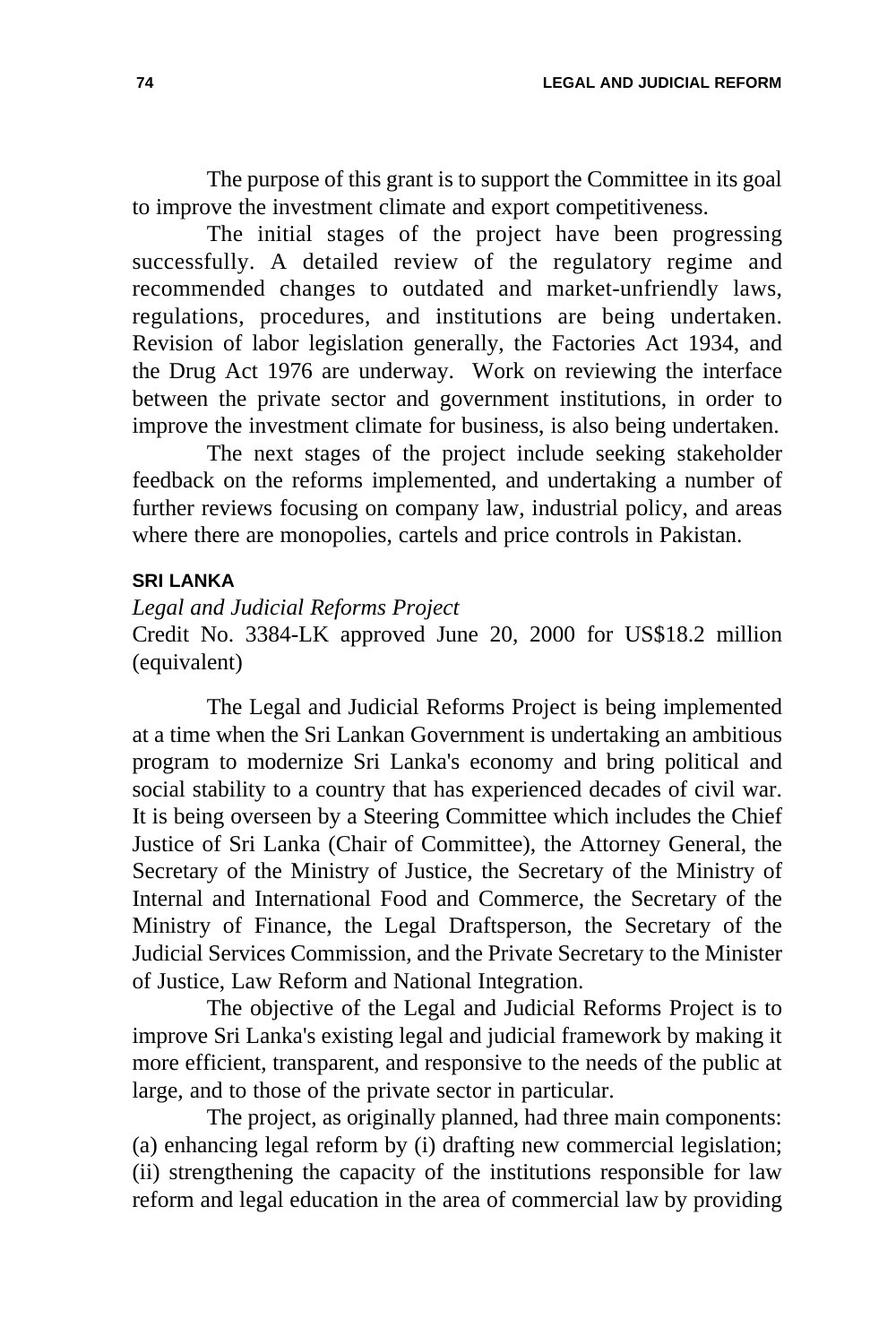training, launching campaigns and disseminating materials to develop public awareness; (iii) providing training for lawyers in the Attorney General's office, and (iv) developing an on-line Legal Information Network (LAWNET), which includes statutes, government regulations, and case information/court decisions; (b) capacity building of the Office of the Registrar of Companies, and (c) reforming the judicial system by (i) undertaking judicial education and training for court staff, (ii) reorganizing the Judicial Services Commission, (iii) designing model courts, and (iv) establishing a formal mediation center for commercial disputes. After some preparatory work, the government decided to withdraw the Company Registry Component of the project and to implement it separately. It was agreed at the end of 2003 that the Labour Tribunals would be included in both the court reform and judicial training initiatives.

There are several areas thus far where the project has been successfully implemented, in particular in the areas of commercial law reform, commercial mediation, professional development, law school curricula development, LLM training for government officials and the civil works for the court modernization process. Seven commercial draft laws and amendments have been prepared including contracts, civil law, misrepresentation, financial instruments, sale of goods, partnership and products liability. In addition, there has been a 25% increase in commercial law enrollment in law school due to the new curriculum. At the same time, the project has faced significant challenges in other areas such as developing a plan for the judicial training program or introducing measures to enhance the operation and management of the Judicial Services Commission.

## **SRI LANKA**

*Legal Aid Services to Poor Women* JSDF Grant approved July 31, 2001 for US\$282, 000

The Legal Aid Services for Poor Women Grant provides funds to local NGOs in Sri Lanka--Sarvaodaya Legal Services Movement (Sarvodaya), Women-in-Need (WIN) and Lawyers for Human Rights (LHRD)--to provide legal services to poor women. The grant replicates the legal aid services to women program, initially tested and implemented under the Ecuador Judicial Reform Project, and aims to complement the existing Sri Lankan Legal and Judicial Reforms Project.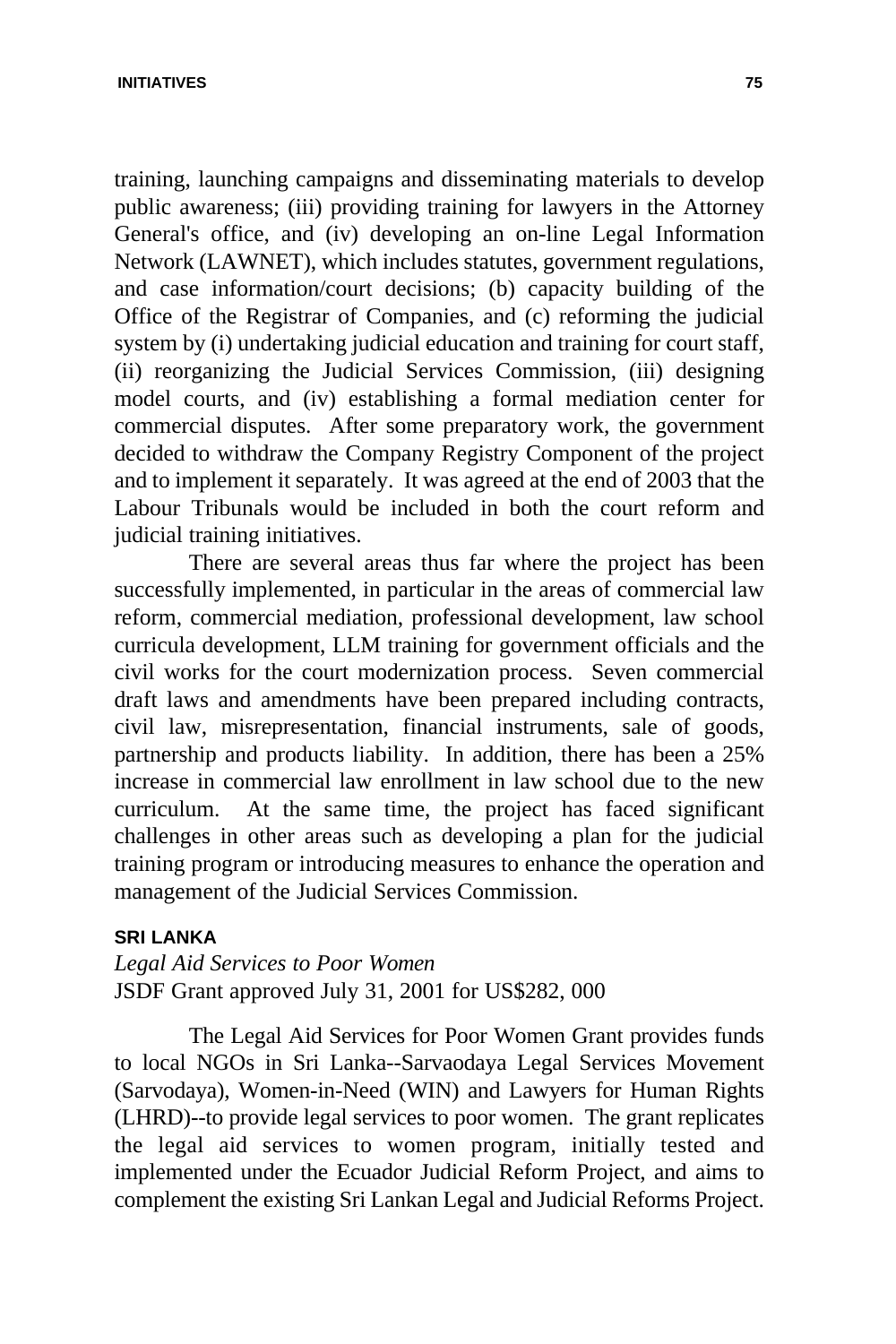**76 LEGAL AND JUDICIAL REFORM**

The purpose of the grant is to improve access to justice for women in Sri Lanka. The Grant supports four main activities: (a) promoting legal aid services with a multidisciplinary approach to assist women with legal, psychological and medical issues; (b) undertaking public education on laws affecting women, including developing and distributing information in courts, police stations, and public hospitals; (c) training of judges and court personnel on gender-sensitivity in handling cases, and the existing national laws and international treaties dealing with women; (d) developing a proposal to make the legal aid services sustainable through partnerships with the private sector and new self-funding mechanisms; and (e) developing monitoring indicators with baseline standards for service delivery to low-income citizens.

The grant has thus far successfully supported the activities of each NGO. Sarodaya has conducted an extensive nationwide survey on the provision of legal aid to women. WIN has used funds to replicate a model of a one-stop-crisis center for battered women. LHRD has generated an increased demand for its legal training programs. There have been village training, legal awareness seminars, and paralegal training. There are four crisis centers for battered women, one-stop crisis centers in two hospitals and legal aid centers in 9 districts. Since 2003, over 400 women have been assisted.

Plans for the remaining two components of the project are underway, including plans to incorporate training on gender issues into weekend seminars presently conducted by the Sri Lanka Judges Training Institute.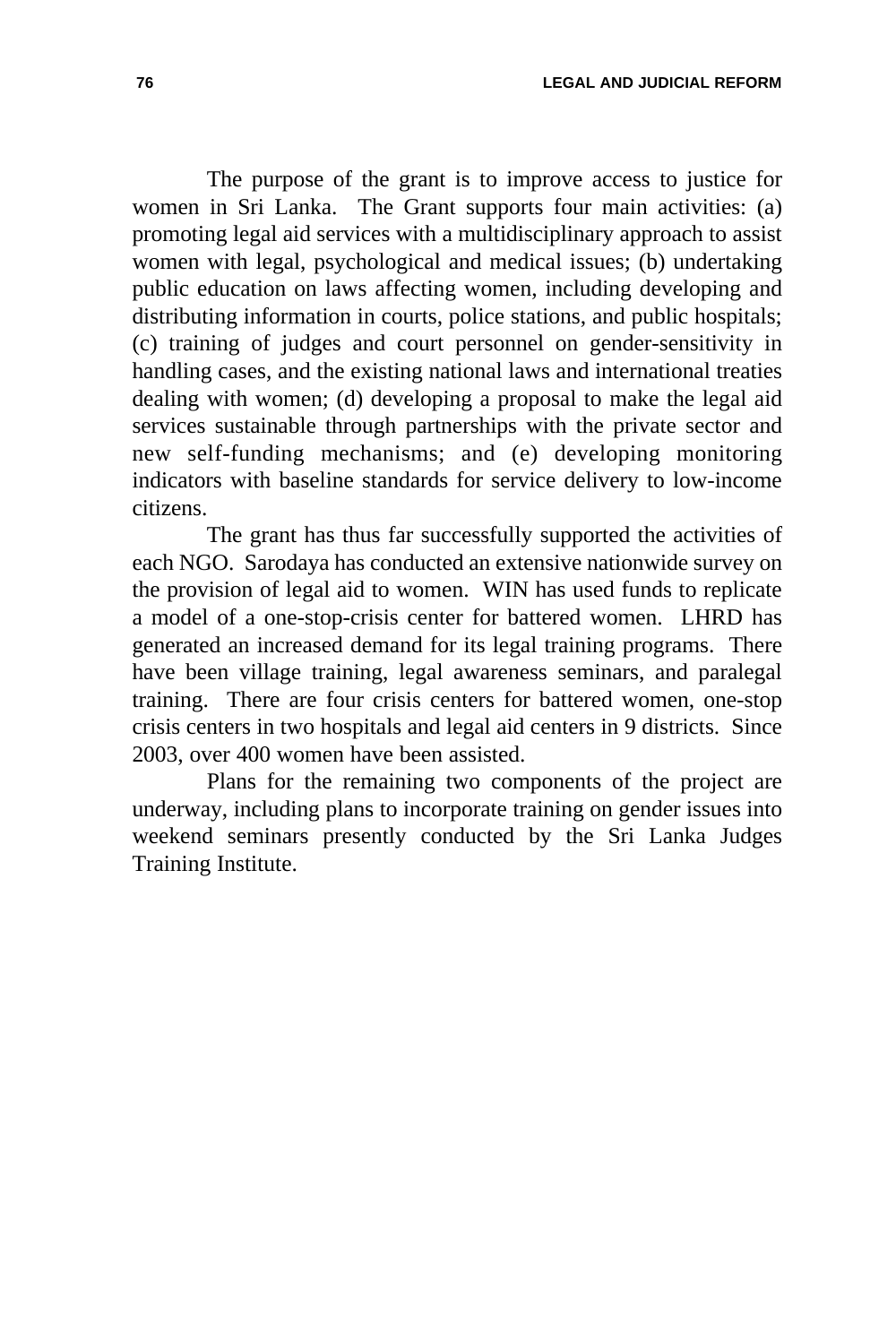# **Sample Projects with Legal and Judicial Reform Components and Other Activities**

## **BOLIVIA**

*Institutional Reform Project*  Loan No. 3245-BO, approved June 15, 1999 for US\$32.0 million (equivalent)

The objective of the Institutional Reform Project is to improve the effectiveness, efficiency, and transparency of the Bolivian administration in order to strengthen the country's ability to implement its economic and social development programs and reduce poverty. The first phase of the project intends to reform the basic institutional framework of the public sector and pilot those institutional strengthening reforms in several key institutions.

There are five project components: (a) strengthening performance evaluation including (i) adjusting the regulatory framework, (ii) designing management and evaluation systems, and (iii) capacity building; (b) initiating anti-corruption campaigns by (i) reforming the legal framework, (ii) developing prevention policies, (iii) establishing an ombudsperson's office, (iv) streamlining bureaucratic procedures, (v) reforming the procurement process, and (vi) increasing social communication, particularly with a citizen education program; (c) reforming the civil service by (i) implementing the legal framework, (ii) developing personnel systems, and (iii) building institutional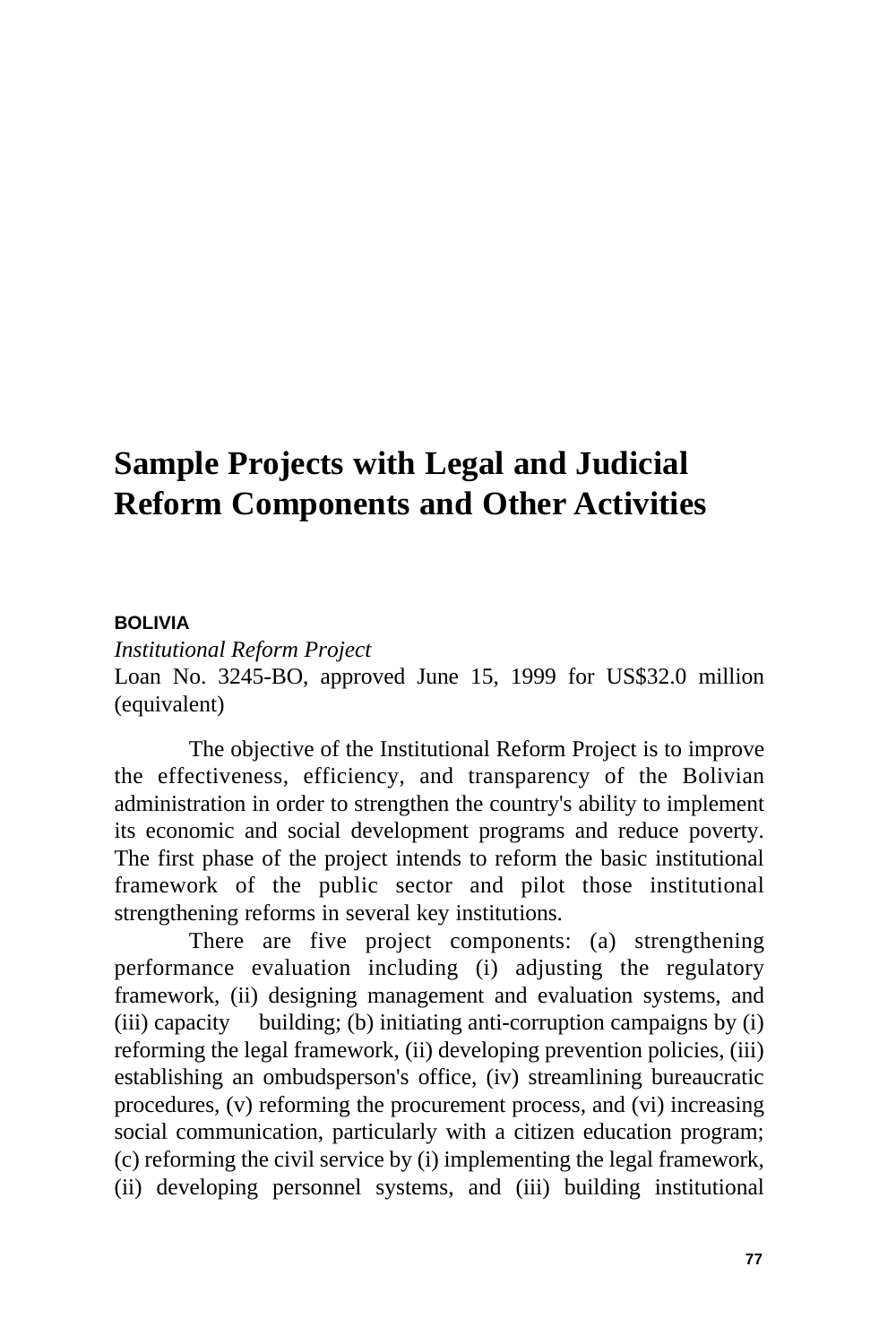capacity; and (d) reforming the organizational structure of pilot agencies (including the National Judiciary) and establishing a professional cadre in the ministries.

#### **INDONESIA**

*Partnership to Support Governance Reform in Indonesia* IDF Grant approved June 26, 2001 for US\$350,000

Judicial and legal reform has emerged as a key component in Indonesia's efforts to fight corruption and establish good governance in both the public and private sector. At the request of the government, the Bank has taken the lead in coordinating donor activities in legal reform.

The objective of the Partnership to Support Governance Reform was to generate and disseminate knowledge on good practices in governance, promote reform initiatives and coordinate reform efforts by monitoring governance initiatives and organizing coordination meetings. The partnership focused on formulating and implementing a judicial reform program, identifying coherent donor approaches to decentralization and developing programs for supporting capacity building in governing institutions. It aimed to reduce corruption, promote democratic oversight, develop a corporate governance framework, and support NGOs engaged in the promotion of reform.

The grant closed in FY03.

#### **KOREA**

*Financial and Corporate Restructuring Assistance Project*  Loan No. 4385-KO approved August 6, 1998 for US\$48.0 million

The objective of the Financial and Corporate Restructuring Assistance Project was to provide technical assistance to support reforms in Korea's financial and corporate sectors and provide a basis for sustained and stable growth in this area. The overall project comprised of six main components, one of which focused on legal and regulatory reform of the corporate insolvency system and the corporate governance framework.

The objective of the legal and regulatory reform component was to build a reliable corporate insolvency system that ensured a balance of stakeholder interests. The component had seven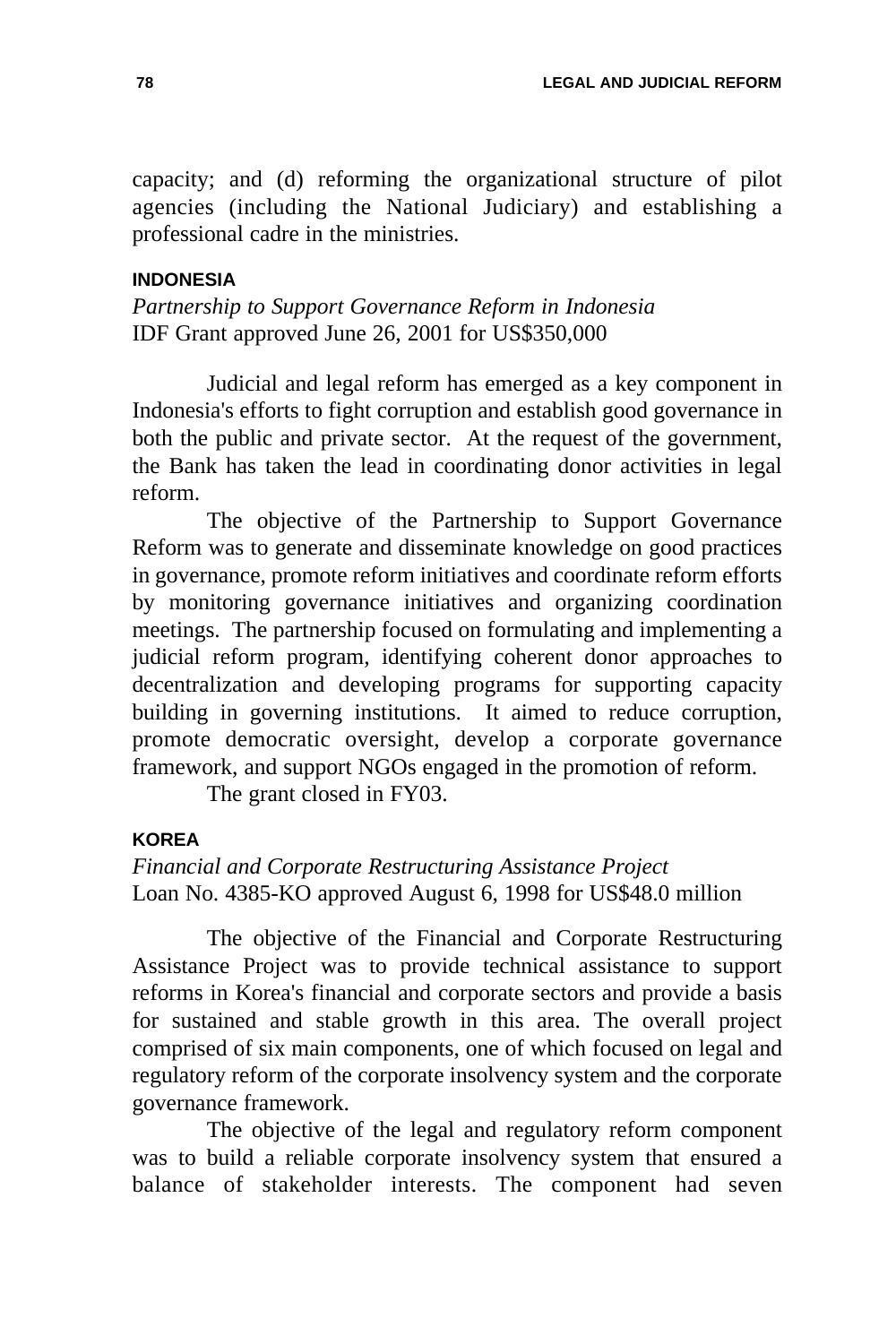**INITIATIVES 79**

sub-components: (i) strengthening incentives for creditors and debtors to negotiate debt agreements; (ii) improving the capacity of the courts to assess the potential viability of distressed corporations and to oversee corporate reorganizations; (iii) evaluating the benefits of establishing bankruptcy courts; (iv) training judges, officials and insolvency practitioners on reforming the insolvency system; (v) improving the principal laws concerned with corporate insolvency; and (vi) increasing public awareness of the benefits of a reliable and credible insolvency system.

The project was successfully implemented. The main activities supported undertaking a diagnostic review of the corporate insolvency system, revising insolvency laws establishing bankruptcy courts, undertaking a training program for judges, officials and insolvency practitioners and disseminating information to the public about the insolvency system. A comparative international analysis of corporate governance standards and practices was also undertaken. This study led to the enactment of legislation in July 2001 to raise minority shareholder protections and strengthen corporate boards. Finally, a proposal for the incorporation of judicial reform as part of the Korean longer-term economic law reform strategy is being developed.

The project closed in FY01.

#### **KOSOVO**

*Private Sector Development Technical Assistance* Loan No. 21783-KOS approved March 5, 2001 for US\$3.0 million (equivalent)

As part of the Transitional Support Strategy for Kosovo and the joint European Commission/World Bank Program for Reconstruction and Recovery in Kosovo, the objective of the Private Sector Development Technical Assistance Project is to improve the business environment for private sector growth. The project has three main component: (a) establishing a modern company registry system by (i) designing a legislative/administrative instrument establishing the new business registry, (ii) developing infrastructure technology for the new registry, (iii) supporting business registry application and database development, and (iv) developing a public information campaign on the new business registration system and training key personnel at the Commercial Court; (b) strengthening the capacity of the Commercial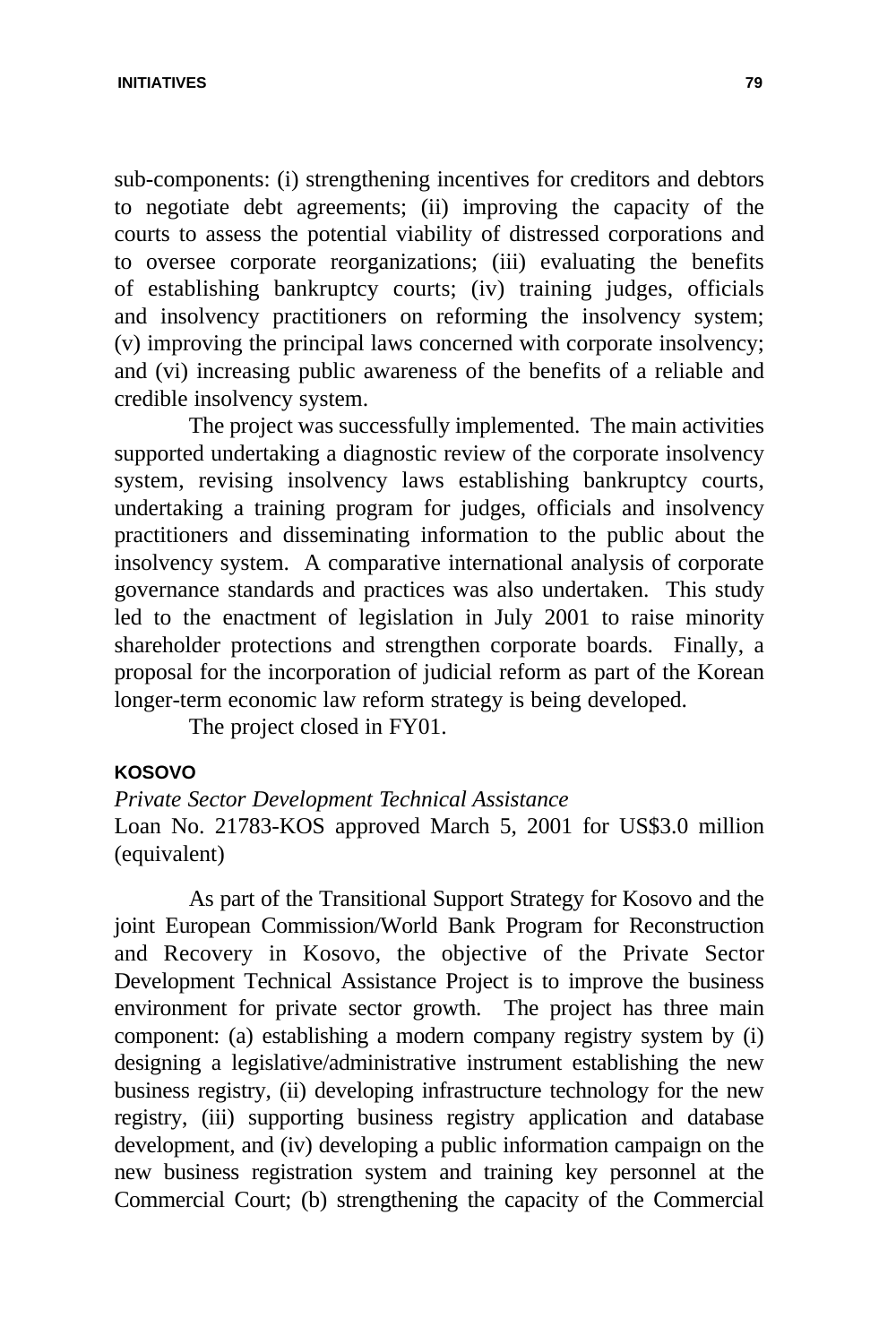and Supreme Courts and improving the quality of legal services by (i) training commercial judges and legal practitioners, (ii) drafting commentaries for the new package of commercial regulations, (iii) assisting the judges of the Commercial Court, (iv) establishing a law library in the Commercial Court, and (v) developing a pilot legal aid program focused on small businesses; and (c) assisting in the development of basic accounting standards and training for local accountants.

#### **NIGERIA**

*Economic Management Capacity Building Project* Credit No. 3345-UNI, approved May 11, 2000 for US\$40.0 million (equivalent)

In 1999, the Bank resumed its lending program for Nigeria. In the wake of its transition from military dictatorship to civilian rule, the Nigerian Government requested assistance from the Bank for the legal sector. In response to this request, a legal and judicial reform component (LJR) was included in the Economic Management Capacity building Project (EMCAP).

The legal and judicial reform component was placed under the leadership and overall supervision of the Chief Justice of Nigeria. The Administrator of the National Judicial Institute directs the project. A comprehensive legal and judicial reform program for Nigeria is being formulated in a participatory manner through stakeholder consultation workshops across the country with active involvement from a full range of individuals and officials representing a cross-section of Nigeria's polity. Other donors including DFID, EU, UNDP and USAID have provided additional support for initiatives under the component.

#### **PERU**

#### *Urban Property Rights*

Loan No. 4384-PE approved August 8, 1998 for US\$38.0 million (equivalent)

Over the past few decades, urban migration has increased dramatically in Peru as a result of the 1968 Agrarian Reform. While Peru has quickly become a predominantly urban community, the formal property system was not designed to effectively deal with this new reality. The system to provide formal recognition to real property rights only worked for a select minority and did not reach the poor.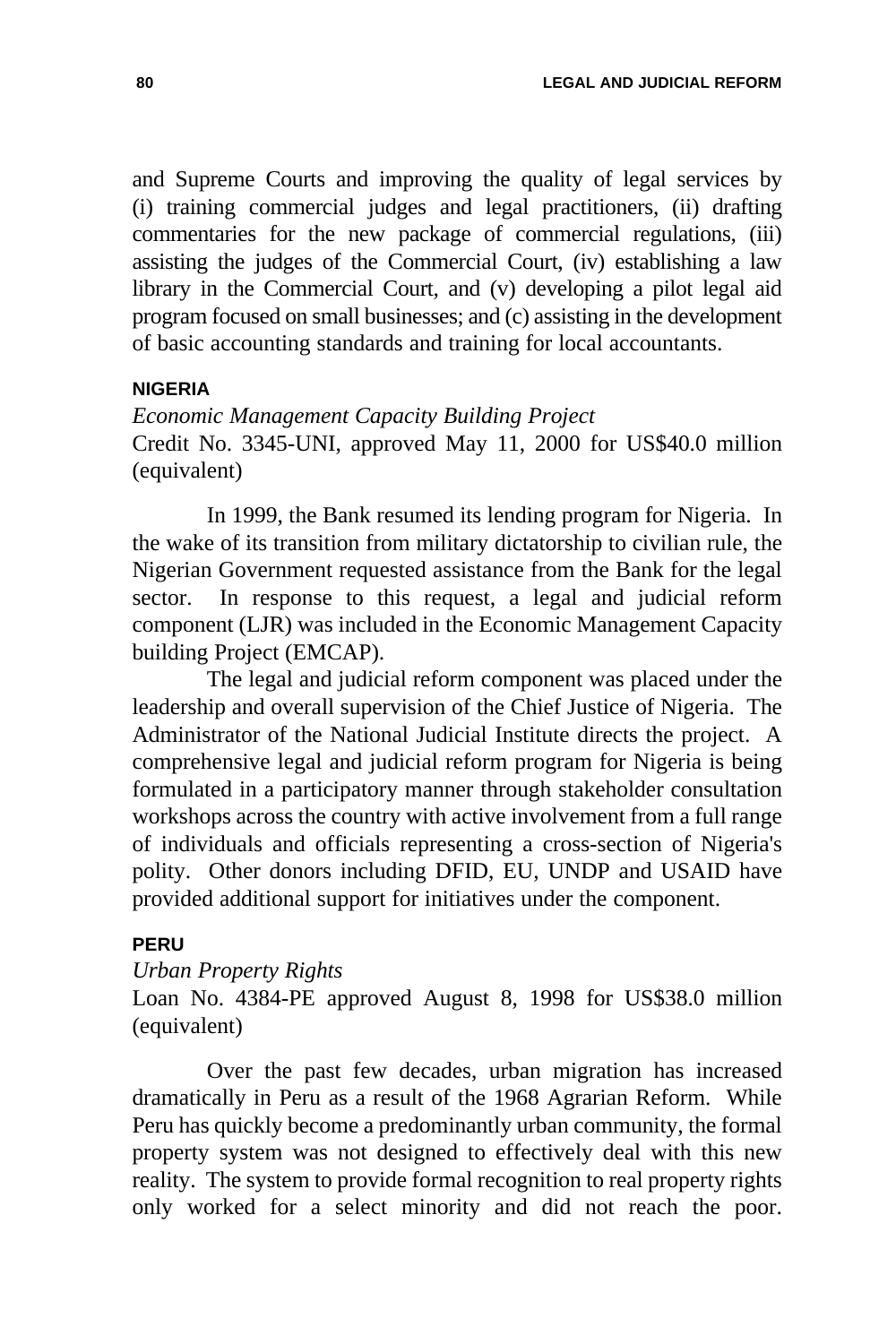#### **INITIATIVES 81**

Government agencies were not effective in issuing titles and the courts were not able to effectively resolve conflicts, facilitate mediation, or validate these titles.

In 1996, the Ley de Promoción del Acceso a la Propiedad Formal (Decree Law No. 803) was passed, launching a National Formalization Plan (NFP) to reform the regulation of property rights in Peru. An autonomous agency, the Comisión de Formalización de la Propiedad Informal (COFOPRI) took over the functions of approximately 14 separate central and municipal entities previously involved in the titling process and was tasked with implementing the NFP.

The objective of the Urban Property Rights Project was to support COFOPRI and the implementation of the NFP. The project aimed to create a system of formal and sustainable real property rights in selected, predominantly poor, urban settlements in order to increase their ability to access credit for economic and social development.

The project had three main components: (a) initiating a series of legal, regulatory, and institutional reforms, including developing mechanisms to enhance the market use of property rights and land value assessments; (b) strengthening the two national organizations for urban property by (i) strengthening operational infrastructure, (ii) developing administrative manuals, (iii) designing management information systems, (iv) undertaking computer system audits, and (v) designing a knowledge management and human resources management strategy; and (c) securing property rights by supporting the conversion of informal property arrangements to formal property rights through registered titles.

As a result of the project, positive impacts have been recorded in both access to credit and the development of real property markets. Urban land tenure continues to be regularized and substantial legal and institutional reforms have been achieved. The institutional consolidation of a centralized national land registration system that can provide tenure security for different types of property (urban, rural, public, private and communal) is in progress. The National Superintendence of Public Registries and COFOPRI are also developing a strategy to strengthen the capacity of the municipalities to enhance the sustainability of the registry system.

The Peruvian Government is supportive of project outcomes and has endorsed the identification and preparation of a proposed follow-up project.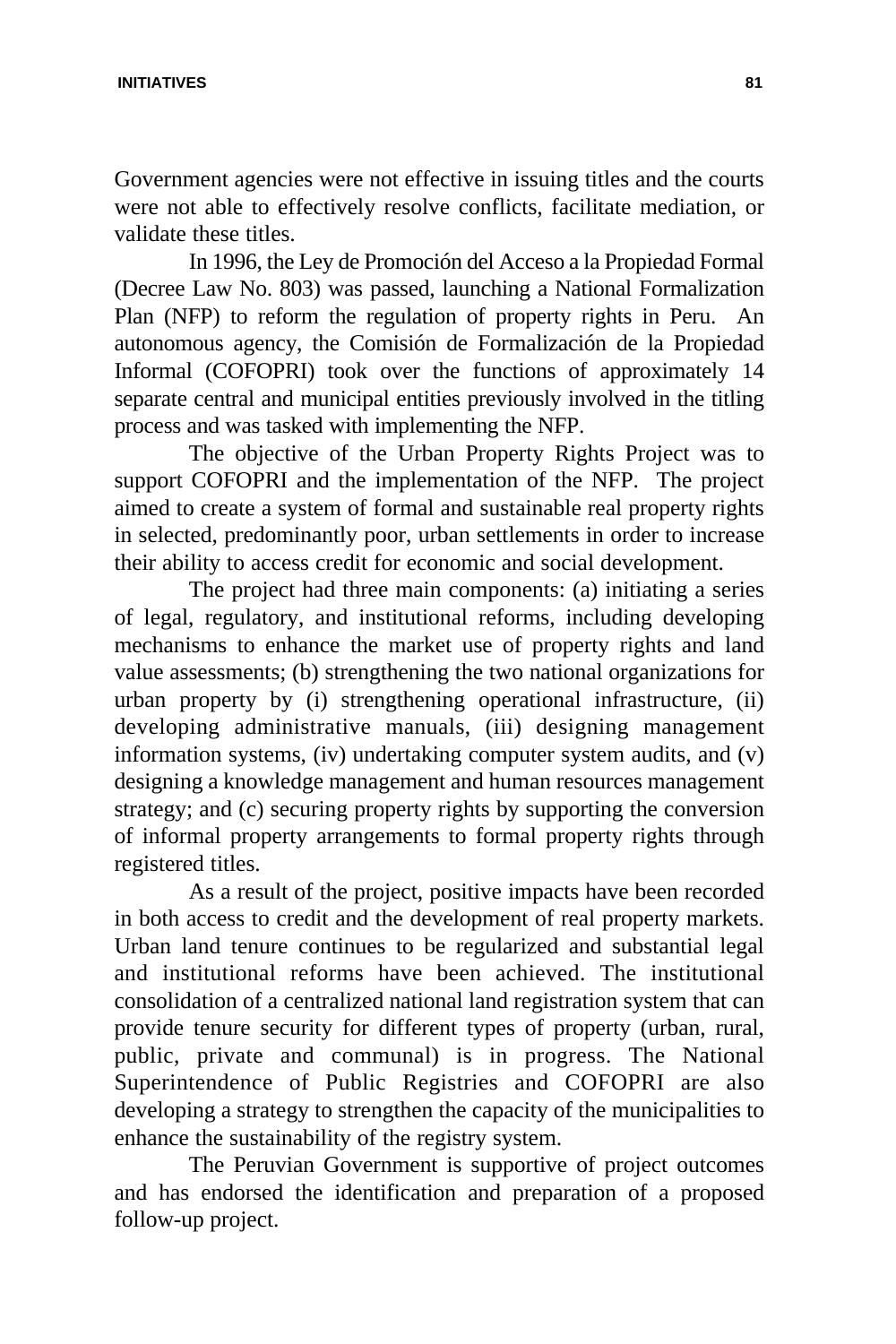#### **PERU**

#### *Property Rights Consolidation Project (under preparation)*

The proposed Property Rights Consolidation Project is a follow-up project to the Urban Property Rights Project. The proposed project will build on its predecessor to establish a sustainable and comprehensive system of property rights in Peru.

The objective of the Property Rights Consolidation Project is to improve access to the effective protection of property rights through integrated registry-cadastre services and decentralized formalization services to enhance the welfare and productive opportunities of property owners.

The proposed project has four main components: (a) generating comprehensive land administration policies that deal with the origins of informal property; (b) improving access to quality registry-cadastre services by the poor; (c) developing cost-effective and sustainable services to continue the formalization of real property rights, consistent with the ongoing decentralization process in Peru; and (d) facilitating the mobilization of formalized properties through market mechanisms.

The project is scheduled for FY04

#### **ROMANIA**

*Programmatic Adjustment Loan Project (under preparation)*

The objective of the proposed Programmatic Adjustment Loan project is to support the Romanian Government's medium term program of policy and institutional reform. The proposed project includes a number of reform initiatives in the Romanian Justice sector.

The Justice Sector Reform Component aims to strengthen capacity within the courts and improve institutional and case management processes. It also aims to rationalize the network of the Romanian Courts and review the geographic and subject matter jurisdictions. The Justice Sector Reform Component has three sub-components: (a) developing a regulatory framework and training for court managers, (b) establishing a court statistics and judicial performance monitoring system, and (c) developing a plan for court system rationalization.

The project is scheduled for FY04.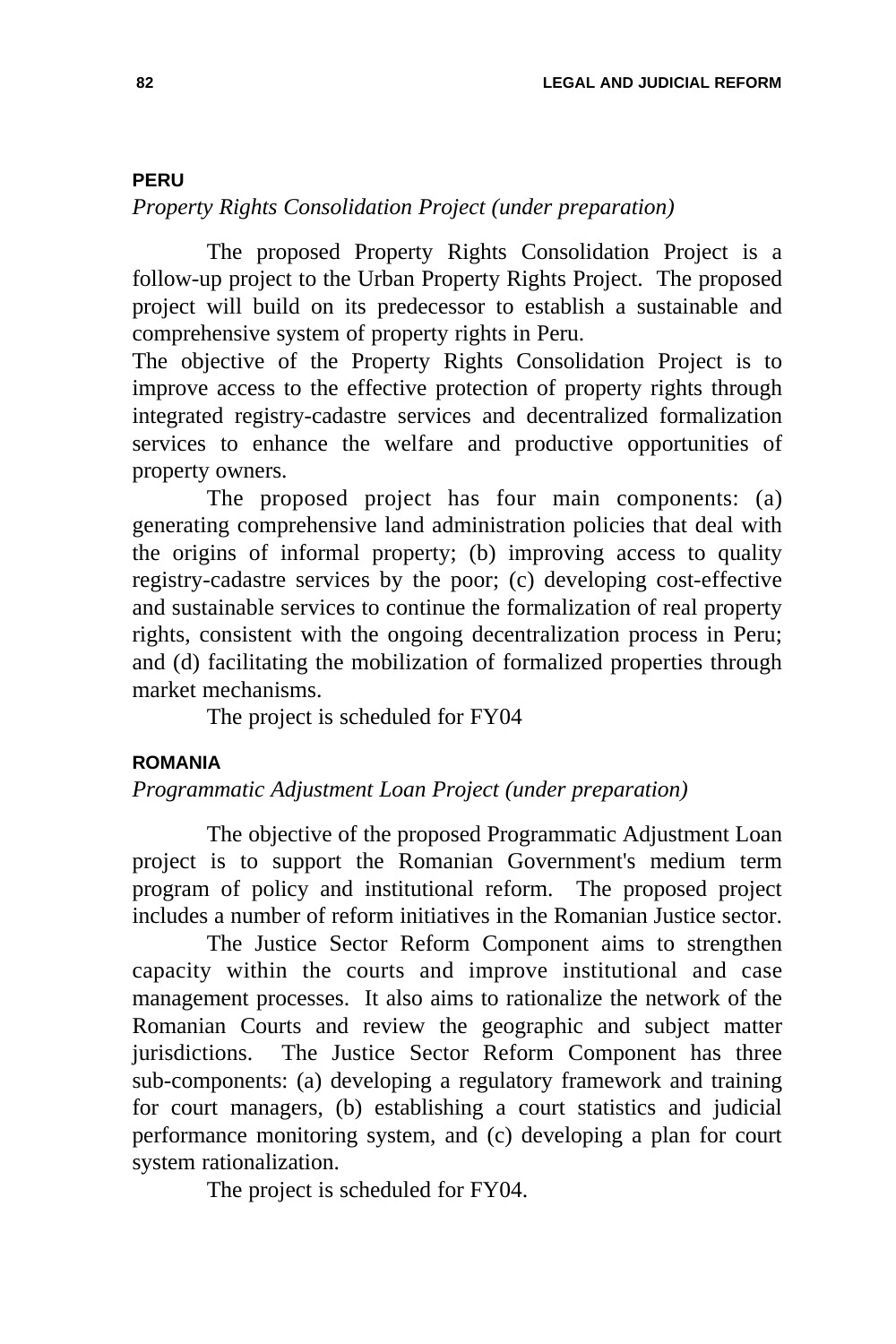#### **SRI LANKA**

*Land Titling and Related Services Project*  Credit No. 3496-LK approved March 27, 2001 for US\$6.78 million (equivalent)

The majority of land in Sri Lanka remains state-owned and controlled. In order to facilitate the creation of an effectively functioning property market, the Sri Lankan Government has made a commitment to land-related reform and land titling.

The objective of the Land Titling and Related Services Project is to develop an efficient, cost-effective, and sustainable land titling program. The project aims to establish a legal framework and capacity for implementing land titling that will lay the foundation for increased tenure security and an effectively functioning land markets. The project is also expected to increase confidence in the land titling system and provide a basis for further longer-term reform.

The project has two main components: (a) improving operational methods of land titling and (b) developing the institutional framework and capacity for land titling and related services.

The project has made successful progress in a number of areas. Case studies and operational manuals have been developed and communication materials have been disseminated. Project staff are also carrying out field research into titling methods and working with legal experts on the revision of the Registration Title Act.

#### **TANZANIA**

*Financial and Legal Management Upgrading Project* Credit No. 2413-TA approved July 9, 1992 for US\$20.0 million (equivalent)

The objective of the Financial and Legal Management Upgrading Project was to strengthen the institutional and organizational infrastructure of the new open market economy in Tanzania that had emerged since the mid-1980s under the Economic Recovery Program of the Tanzanian Government.

The Legal Component of the project had two main subcomponents: (a) capacity building in key organizations such as the Judiciary and the Attorney General's Office by providing training, equipment and resources; and (b) undertaking a systematic policy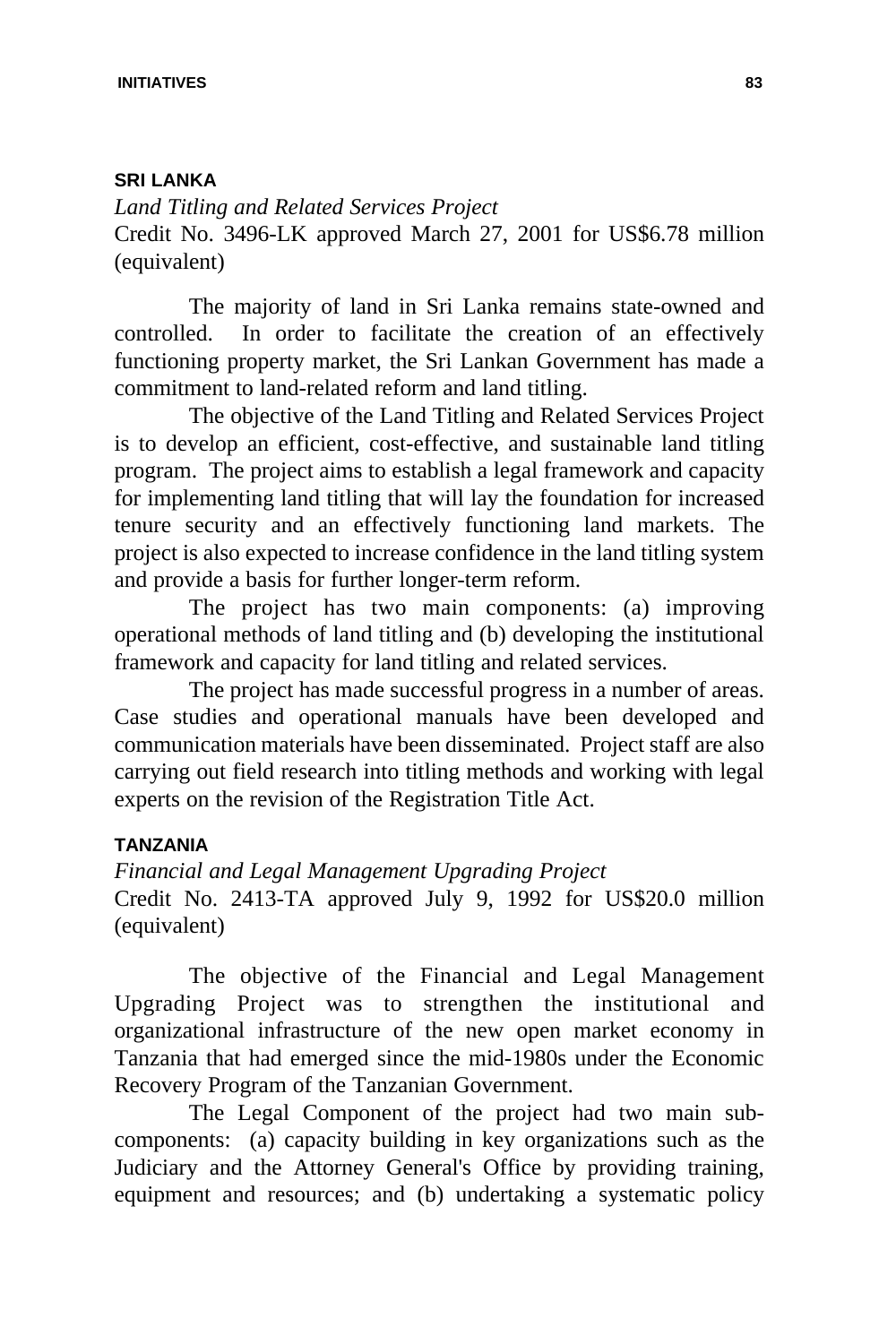review of the key strategic issues facing the sector over the medium and long-term.

The project, overall, was successfully implemented. Technical equipment and information resources were supplied to the High Court, the Attorney General's Office, and the Law Reform Commission, all of which previously lacked adequate information technology and law library systems. The project supported the revision of a number of laws dating back to 1965, the updating of Case Law Reports from 1983, and a review of commercial and related laws. The Tanzania Law Reports 1983-1992 for the High Court and the Court of Appeal were published in book and CD-ROM formats in May 1998. Since this time, the Government has planned to produce CD-ROMs to bring publication up to date. Training was undertaken in subjects as diverse as judicial administration, white-collar crime, fraud and corruption prevention, legislative drafting, capital markets, and word processing. More than 1100 Tanzanian officials received training, including 600 primary court magistrates.

The project also supported the work of the Legal Sector Reform Task Force (LSRTF), a group of Tanzanian legal experts that undertook a series of studies on particular issues such as legal aid, the dissemination of legal information, legal education and the administration of justice. The report of the LSRTF was issued in 1996 and led to the Government's Legal Sector Reform Program, Medium Term Strategy and Action Plan, 2000-2005, launched in December 1999.

The Tanzanian commitment and focus were seen as the key factors in the outcomes of the FILMUP. The project was a Tanzanian initiative from the outset and was driven by national "champions," a new generation of professionals, including accountants, auditors and lawyers with a strong commitment to the project. This local level leadership meant that an essentially 'supply driven project' was able to facilitate broader impacts on organizational change.<sup>47</sup> Many of the participating organizations already had their own internal momentum for reform, contributing to a drive for modernization that had Tanzanian roots. In this context, the injection of resources was able to accelerate and facilitate change, without controlling the process.

The project closed in FY99.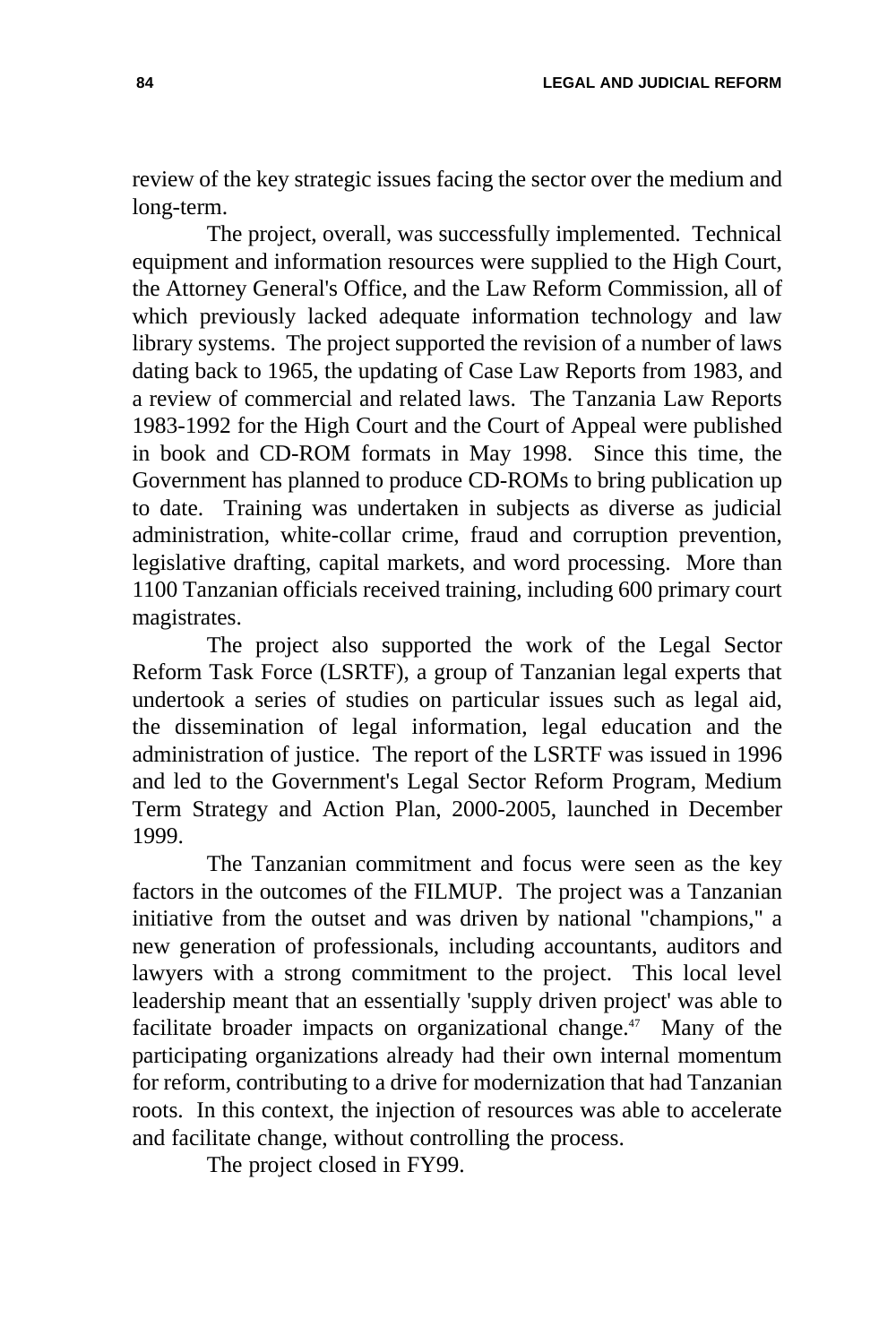#### **TANZANIA**

*Accountability, Transparency and Integrity Program (under preparation)*

The proposed Accountability, Transparency and Integrity Program aims to build on the outcomes realized through the Financial and Legal Management Upgrading Project and address some of the key issues identified as bottlenecks to enhanced growth of the economy of Tanzania. The proposed project is built on findings from a comprehensive anti-corruption mission undertaken by the Bank in February 1998, at the request of the Tanzanian Government. This mission highlighted the need for more effective and sustainable systems of governance.

The objective of the proposed Accountability, Transparency and Integrity Program is to support the implementation of Tanzania's strategic framework of good governance. The program aims at to improve the impacts of development programs on the poor by enhancing the quality of governance.

The proposed project has four main components: (a) strengthening the legal and judicial system by (i) modernizing the legal and regulatory framework, (ii) strengthening judicial independence, (iii) improving management and coordination of legal sector institutions, (iv) building competence, motivation and integrity of personnel, (v) improving pre-service training of legal professionals, (vi) enabling access to justice for the poor and the disadvantaged, and (vii) improving the work environment for legal and judicial officers; (b) enhancing public financial accountability by (i) developing an effective and transparent public procurement system, (ii) undertaking an internal audit system, (iii) establishing an independent Office of the Comptroller and Auditor General, (iv) enhancing professional standards, and (iv) strengthening records management and information dissemination systems; (c) strengthening oversight and watchdog institutions (OWIs); and (d) improving program management and coordination by (i) providing technical assistance to the project implementation unit, (ii) improving monitoring and evaluation, and (iii) establishing a Fund for Enhanced Accountability and Transparency Initiatives.

The project is scheduled for FY05.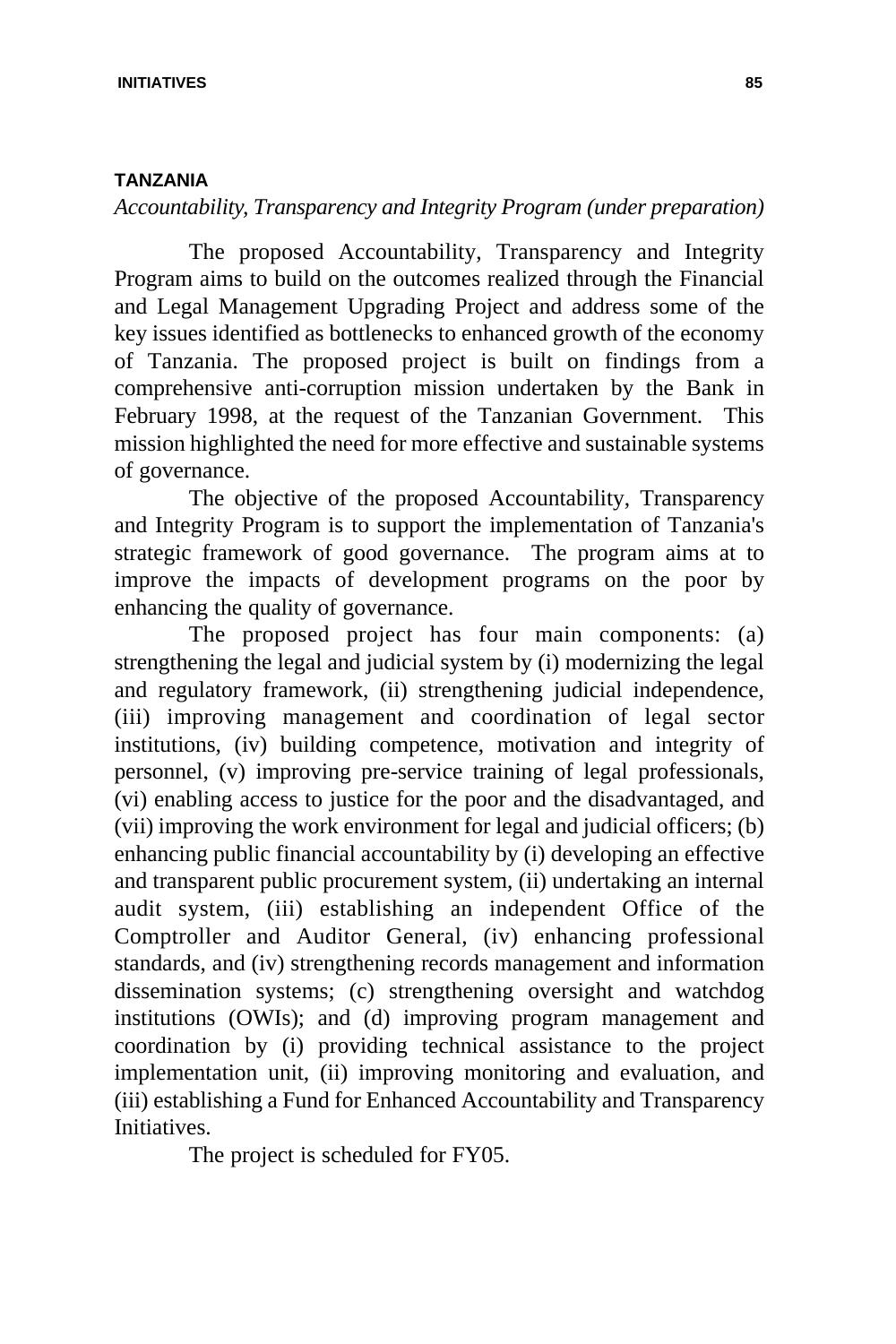#### **THAILAND**

*Financial Sector Implementation Assistance Project*  Loan No. 4233-TH approved September 11, 1997 for US\$15.0 million

As part of the Financial Sector Implementation Assistance Project, the Thailand Government committed to a program of economic law reform. The objective of the Economic Law Reform component is to strengthen Thailand's institutional framework for strategic coordination in economic law reform. The initiative, coordinated by the Economic Law Development Institute (ELDI) of the Council of State, aims to improve the country's capacity for consensus-based consultative processes in the development of new laws, and the implementation or adaptation of existing laws and dispute resolution processes. This component makes up almost a third of the budget for the overall project.

The Economic Law Reform Component has three subcomponents: (a) developing a National Advisory Committee for Coordination of Economic Law Reform to (i) serve as an mechanism for leadership and the strategic coordination of economic law reform activities, (ii) advise the government on a strategy for economic law reform, (iii) prioritize laws that need to be amended, developed or implemented, and (iv) direct the formation of working groups to undertake analyses and develop policy recommendations; (b) establishing working groups to (i) pilot participatory, consensus-based, country-led analyses of law reform issues, (ii) develop proposals for legal reform in priority areas, (iii) organize and implement information, education and communication campaigns, and (iv) establish research/knowledge centers for economic law reform; and (c) developing a comprehensive strategy for economic law reform which includes longer term goals and a strategy for judicial reform.

Progress on the Economic Law Reform Component has been relatively slow, however a number of laws-- including bankruptcy and related laws--are currently under review. Numerous other laws have also been identified as being in need of revision or at least review.

The project has led the Government of Thailand to look at comprehensive legal and judicial reform as a necessary complement to economic law reform. The Office of the Judiciary is also developing a comprehensive approach to judicial reform, including case management, information and records management, and mediation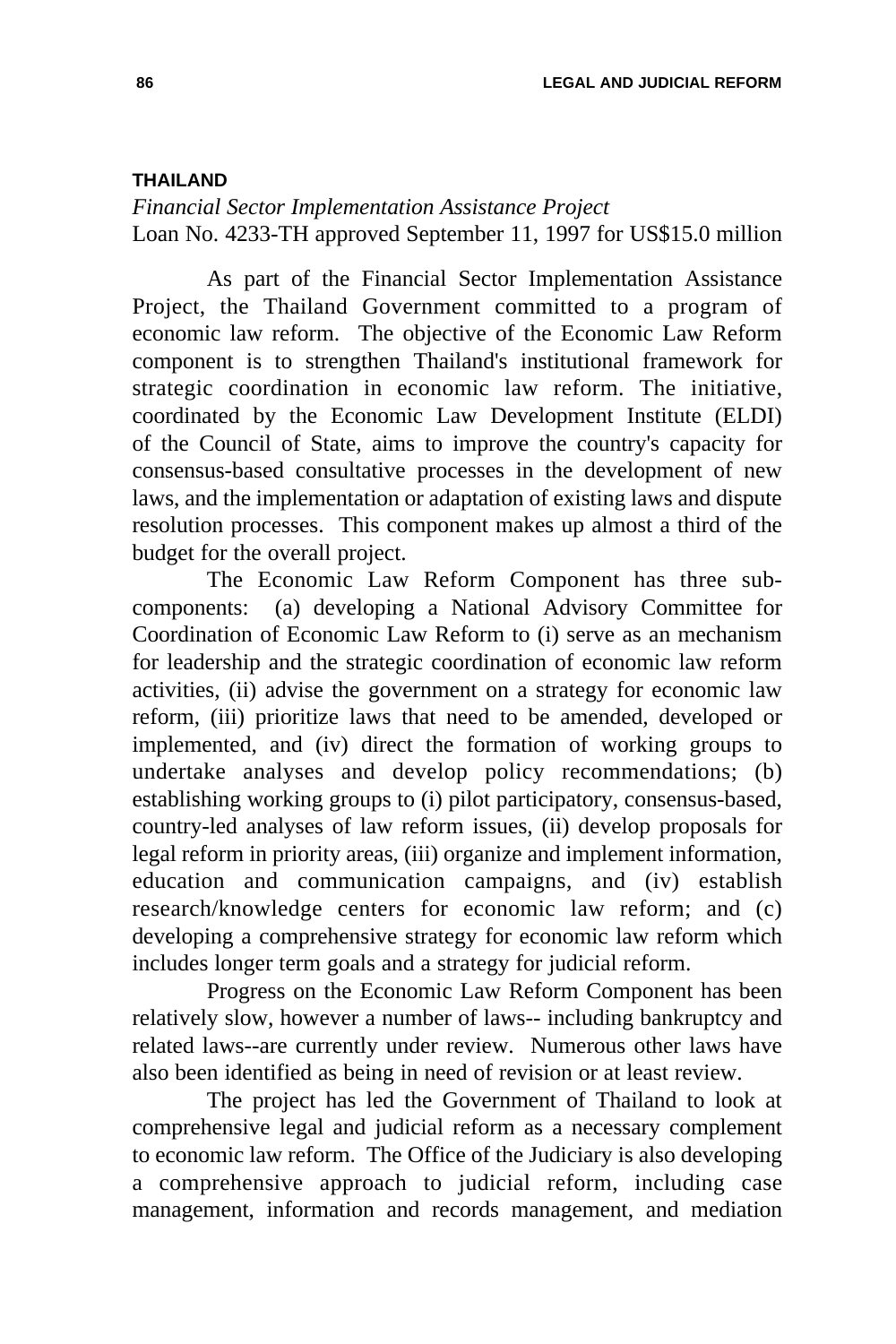services. Both the Office of the Judiciary and the Department of Justice Administration in the Ministry of Justice are currently undertaking reviews of the legal and judicial sectors. The Bank is looking into the possibility of providing assistance to carry out these reviews and to integrate the work into one report. The Bank is also looking into the possibility of assisting the Office of the Judiciary with its reform plans, and supporting the further development of mediation mechanisms for non-financial cases.

The Economic Law Reform Project are particularly relevant in Thailand at this time due to the relative lack of other donor activity in this area.

#### **TUNISIA**

*Economic Competitiveness Loan I*

Loan No. 4069-TUN approved July 25, 1996 for US\$75.0 million (equivalent);

Project closed on June 30, 1998.

### *Economic Competitiveness Loan II*

Loan No. 4461-TUN approved April 20, 1999 for US\$159.0 million (equivalent);

Project closed on June 30, 2001.

*Economic Competitiveness Loan III*

Loan No. 7094-TUN approved December 20, 2001 for US\$252.5 million

The Economic Competitiveness Adjustment Loans (ECAL I and II) supported a reform program aimed at achieving a sustainable increase in the rate of economic growth in Tunisia while improving the international competitiveness of the economy. ECAL I was the first of a series of operations to upgrade the private sector and to prepare it for the establishment of free trade under the implementation of the Free Trade Agreement with the European Union. The main objective of the ECAL II was to increase the soundness, efficiency, and competitiveness of the financial system.

Activities conducted under ECAL I included the preparation of a draft law introducing new port regulations and a draft law introducing a Company Code. ECAL II supported a program of reforms in the financial sector. The Legal Reform Component of the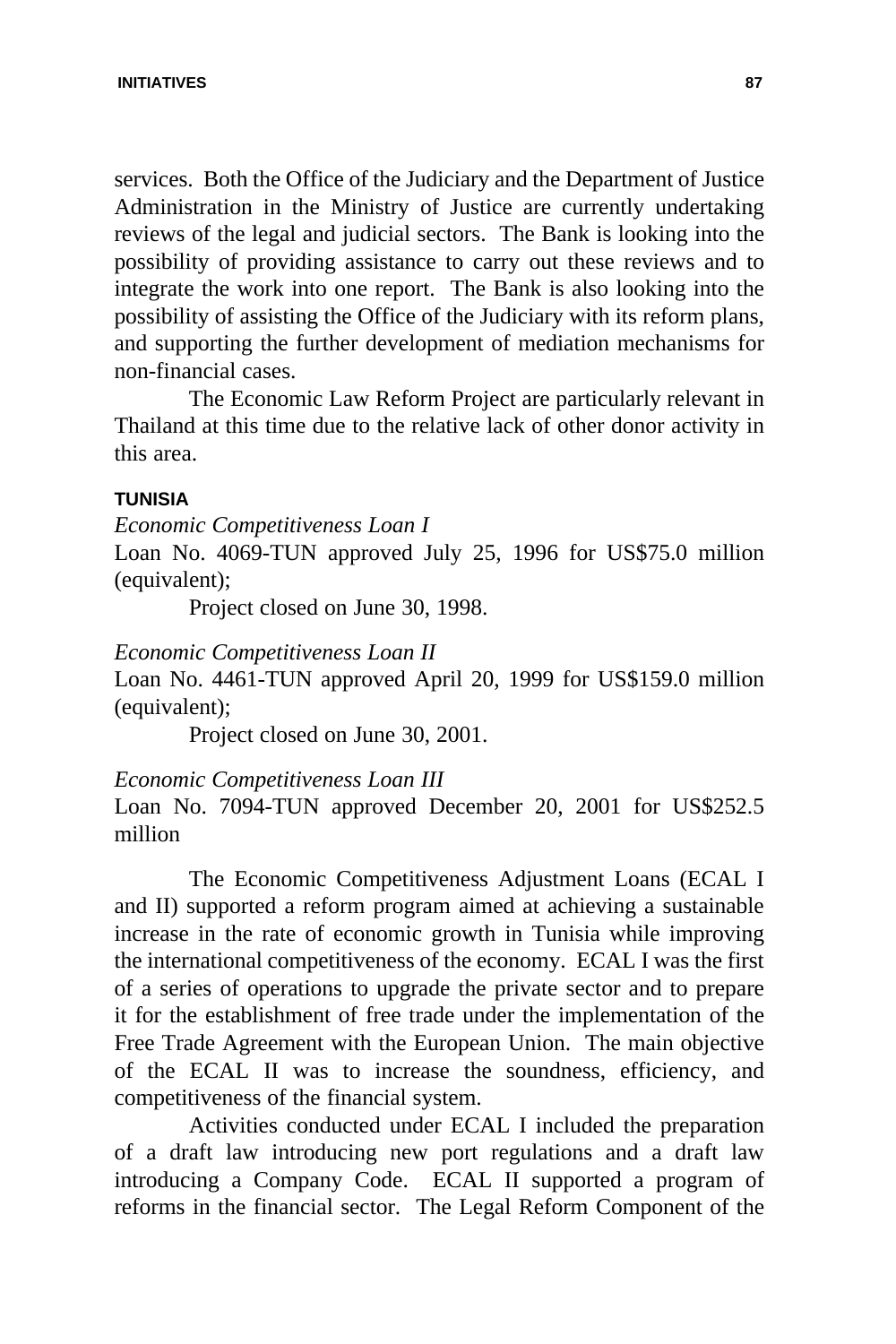project had three sub-components: (a) initiating bank privatization, consolidating the banking sector, and reforming the governance regime for public sector banks; (b) modernizing the banking laws and upgrading of bank prudential regulation; and (c) enhancing the regulatory framework of non-bank financial intermediation, performed by mutual funds, securities firms, and insurance companies.

The objective of the ECAL III is to continue support for the reforms commenced under ECALs I and II. The project aims to improve governance and transparency through a more streamlined business environment, and enhance regulation, competition, and efficiency in the insurance sector.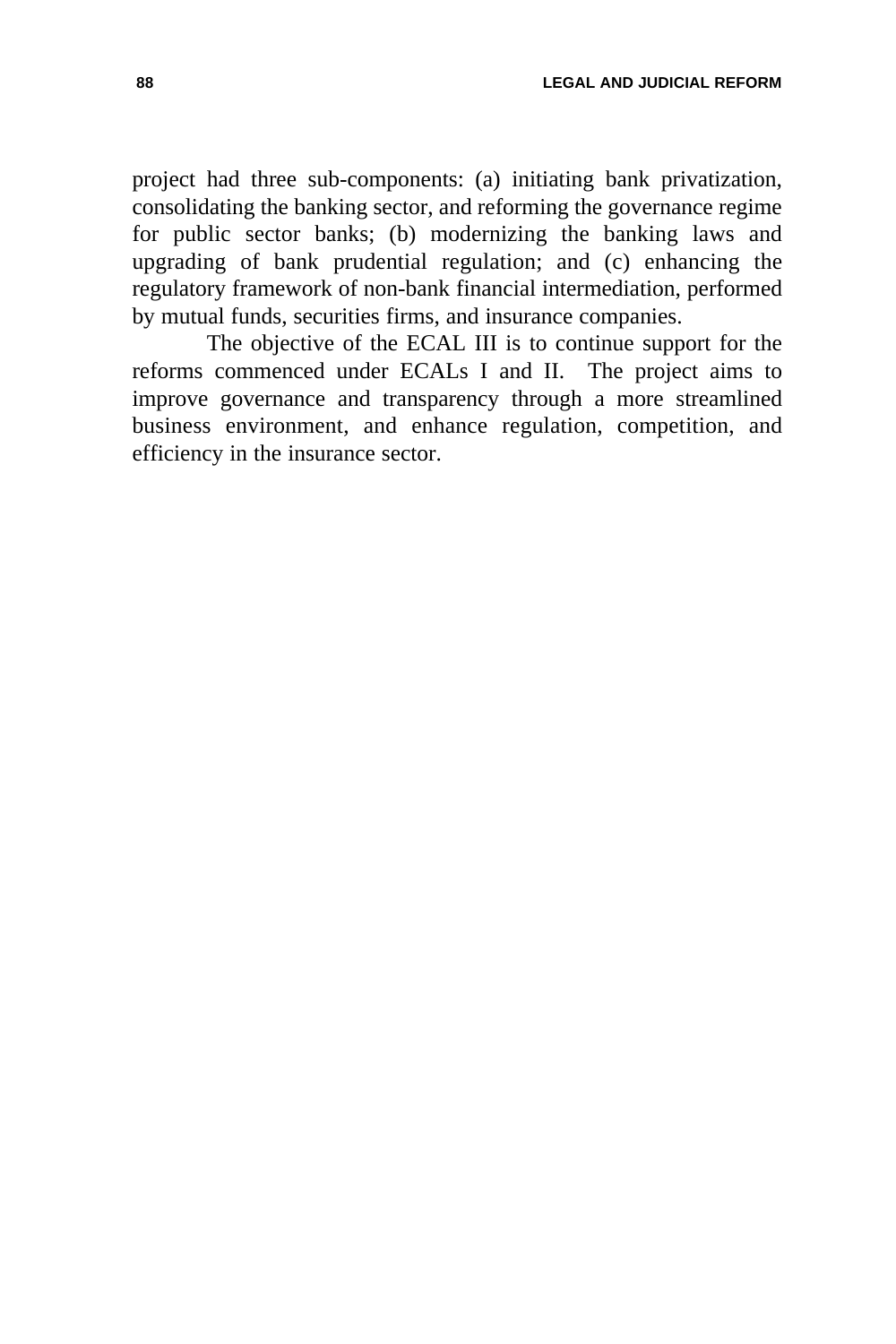## **Legal and Judicial Sector Assessments**

- **.** World Bank, *Argentina: Judicial Sector Study* (IDF 1995, updated 2001, Spanish version, 2002)
- **.** World Bank, *Armenia: Judicial Assessment* (1998)
- World Bank, *Bulgaria: Judicial Assessment* (1999)
- **.** World Bank, *Cambodia: Legal and Judicial Sector Assessment* (2003)
- **.** World Bank, *Ecuador: Legal and Judicial Sector Assessment* (1994, and updated 2003)
- World Bank, *Former Republic of Yugoslavia-FRY: Legal and Judicial Diagnostic* (2002)
- **.** World Bank, *Georgia: Judicial Assessment* (1998)
- **.** World Bank, *Indonesia: Judicial Assessment* (IDF 1998)
- **.** World Bank, *Kenya: Legal and Judicial Sector Assessment* (2003)
- **.** World Bank, *Lebanon: Legal and Judicial Sector Assessment* (2003)
- World Bank, *Moldova: Legal and Judicial Sector Assessment* (2003)
- llllWorld Bank, *Mongolia: Legal Needs Assessment* (2000)
- **.** World Bank, *Morocco: Legal and Judicial Sector Assessment* (2003)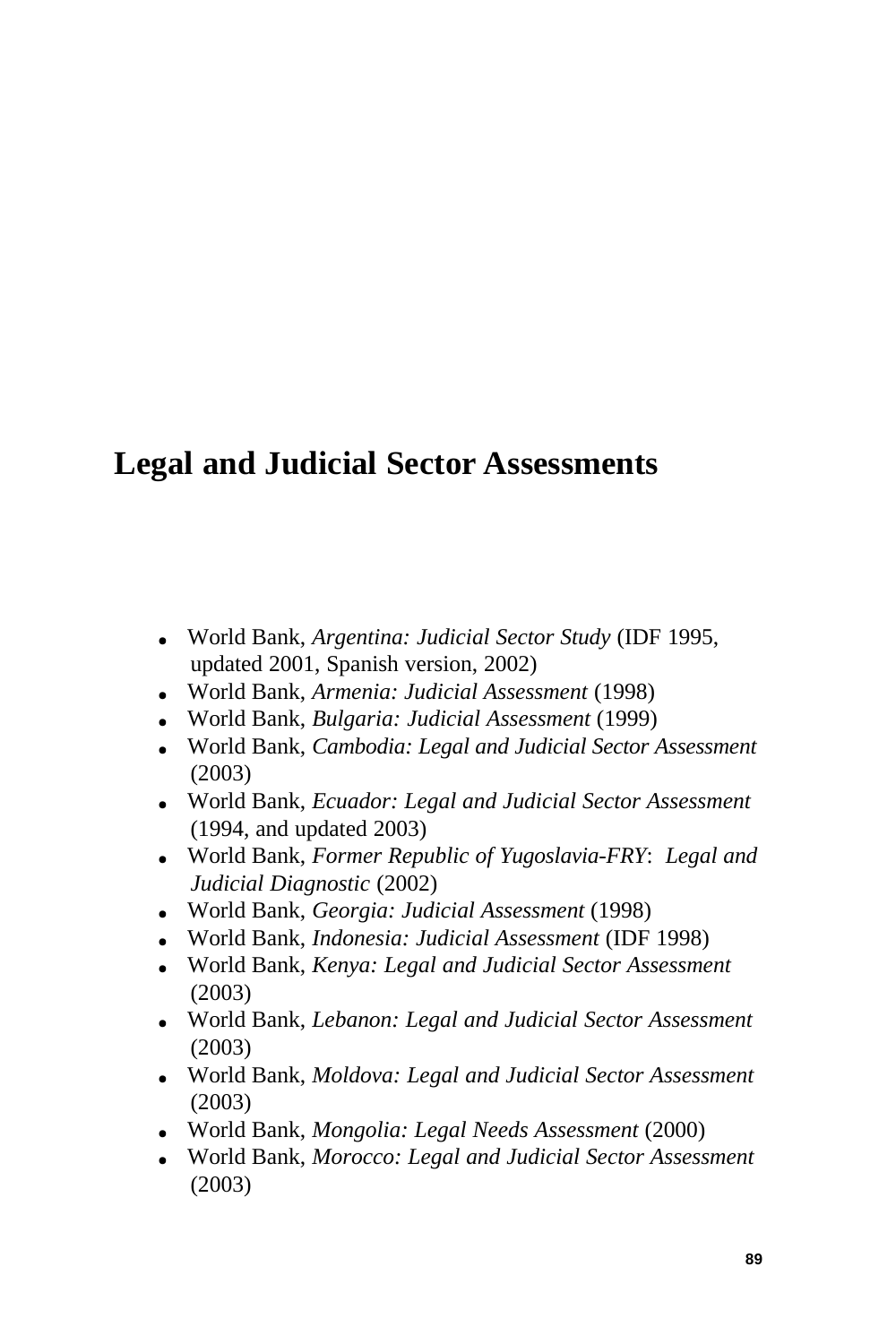- llllWorld Bank, *Mozambique:Legal and Judicial Sector Assessment* (2003)
- **.** World Bank, *Papua New Guinea: Legal and Judicial Sector Assessment* (2003)
- **.** World Bank, *Peru: Judicial Sector Assessment* (1994)
- **.** World Bank, *Romania: Legal and Judicial Sector Assessment* (2003)
- **.** World Bank, *Sierra Leone: Legal and Judicial Sector Assessment* (2003)
- **.** World Bank, *Slovakia: Legal and Judicial Sector Assessment* (2003)
- **.** World Bank, *Trinidad and Tobago: Judicial Sector Report* (1995)
- **.** World Bank, *Vietnam: Legal Needs Assessment* (2001)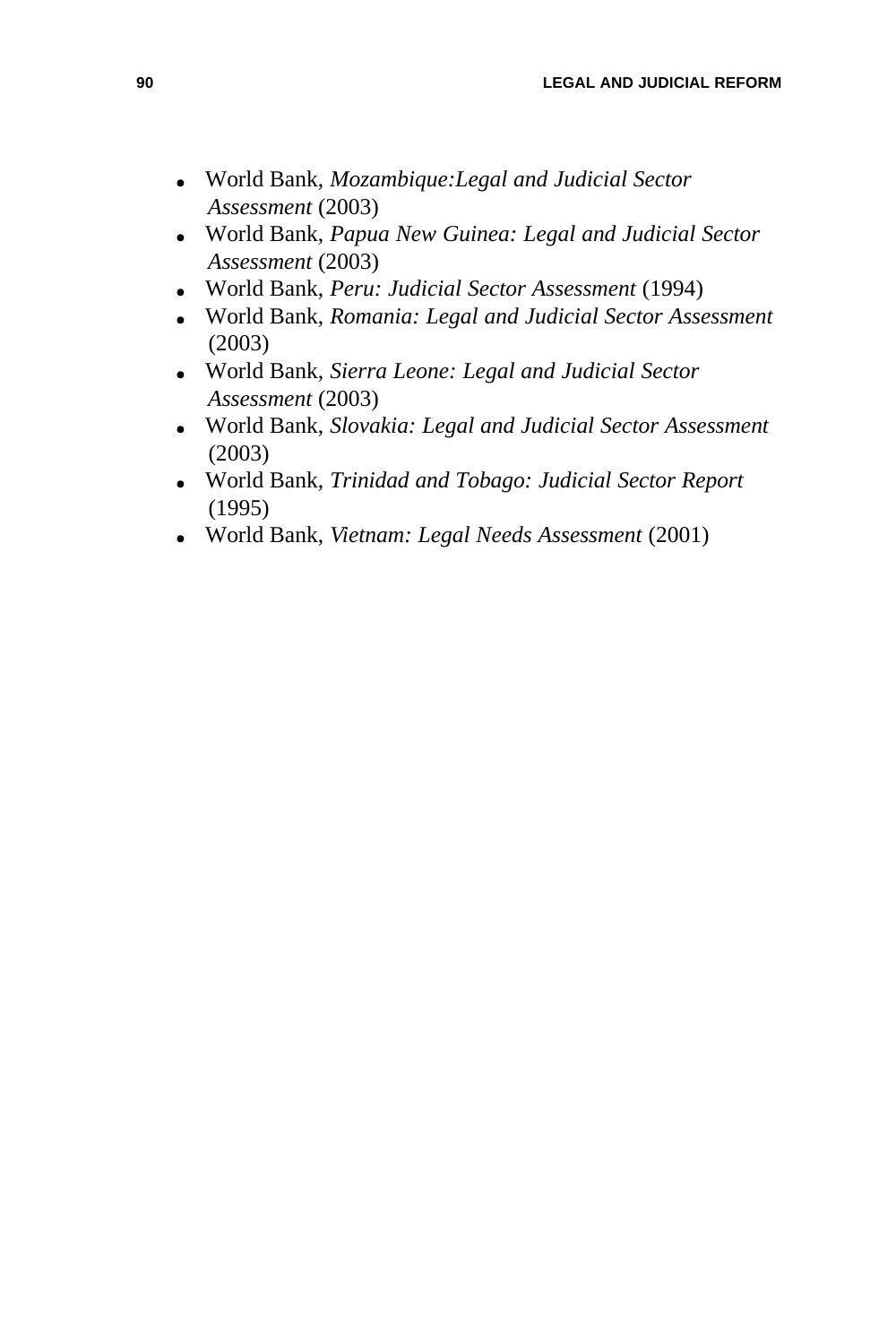## **Publications**

Buscaglia, Edgardo, and Maria Dakolias. 1996. "Judicial Reform in Latin American Courts: The Experience in Argentina and Ecuador." Technical Note 350. World Bank, Washington, D.C.

---------.--1999. "An Analysis of the Causes of Corruption in the Judiciary." Legal and Judicial Reform Series. World Bank, Washington, D.C.

--------. 1999. "Comparative International Study of Court Performance Indicators: A Descriptive and Analytical Account." Legal and Judicial Reform Series. World Bank, Washington, D.C.

Dakolias, Maria. 1996. "The Judicial Sector in Latin America and the Caribbean: Elements of Reform." Technical Note 319. World Bank, Washington, D.C.

---------.--1999. "Court Performance Around the World: A Comparative Perspective." Technical Note 430. World Bank, Washington, D.C.

Dakolias, Maria, and Javier Said. 1999. "Judicial Reform: A Process of Change Through Pilot Courts." Legal and Judicial Reform Series. World Bank, Washington, D.C.

Dakolias, Maria, and Kim Thachuk. "Attacking Corruption in the Judiciary: A Critical Process in Judicial Reform." Wisconsin International Law Journal 18 (2) 2000.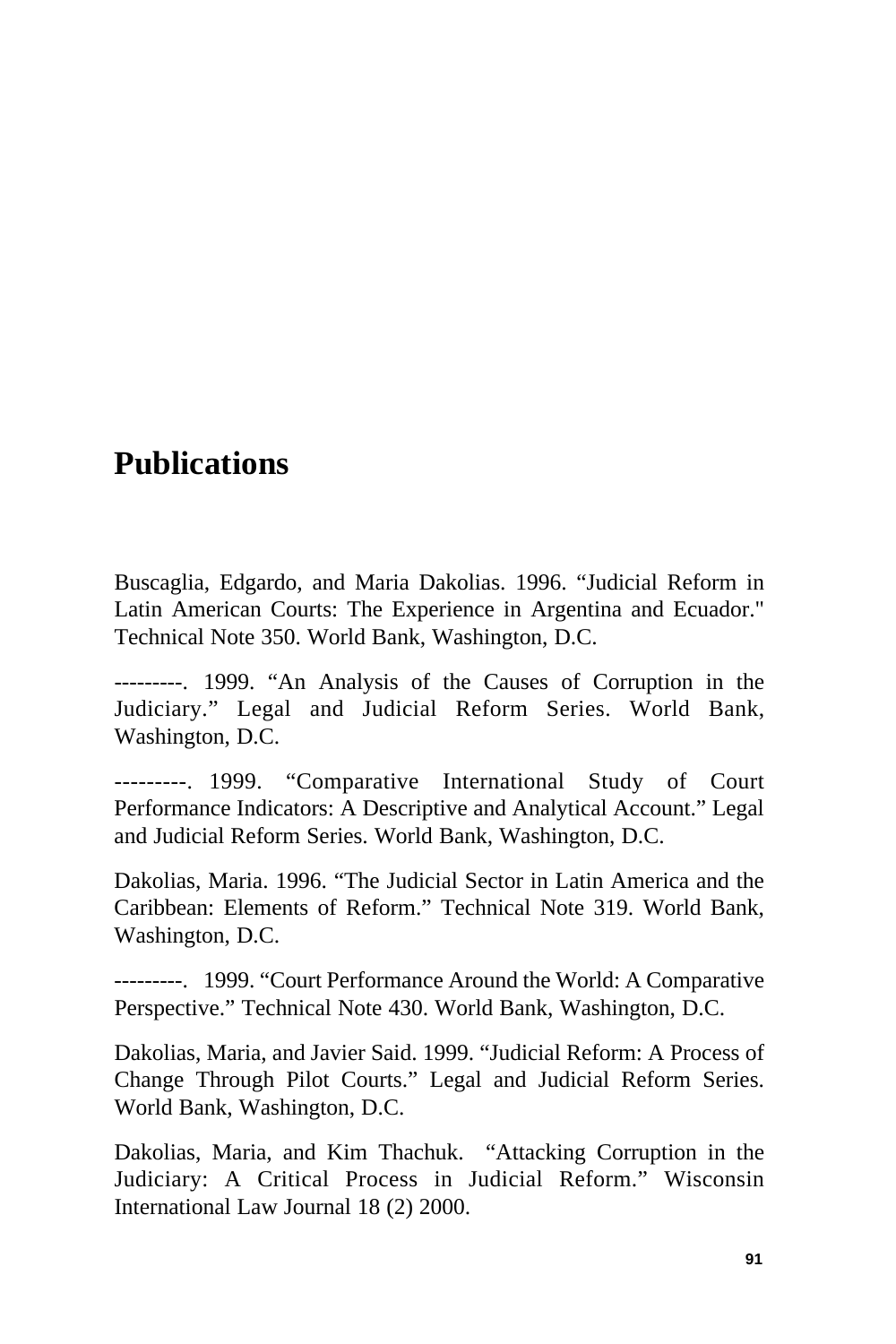Dietrich, Mark K. 2000. "Legal and Judicial Reform in Central Europe and the Former Soviet Union: Voices from Five Countries." World Bank, Legal Vice Presidency, Washington, D.C.

Legal Vice Presidency, World Bank. 2002. "Legal and Judicial Reform: Observations, Experiences and Approach of the Legal Vice Presidency."

---------.--2002. "Legal and Judicial Sector Assessment Manual."

---------.--2002. "Courts Records Assessment Manual."

---------. 2003. "Impact of Legal Aid: Ecuador."

---------... 2003. "The World Bank Legal Review: Law and Justice for Development, Volume I."

---------. 2003. "Legal and Judicial Reform: Strategic Directions."

Motta, Cristina, and Marcela Rodríguez. 2001. "Mujer y Justicia: El Caso Argentino." World Bank, Buenos Aires, Argentina.

Ofosu-Amaah, W. Paatii. 2000. "Reforming Business-Related Laws to Promote Private-Sector Development: The World Bank Experience in Africa." World Bank, Legal Vice Presidency, Washington, D.C.

Ofosu-Amaah, W. Paatii, Raj Soopramanien and Kishor Uprety. 1999. "Combating Corruption: A Comparative Review of Selected Legal Aspects of State Practices and Major International Initiatives." World Bank, Washington, D.C.

Rodríguez, Marcela. 2000. "Empowering Women: An Assessment of Legal Aid Under Ecuador's Judicial Reform Project." Legal and Judicial Reform Series. World Bank, Washington, D.C.

Rowat, Malcolm D., Malik, Waleed, and Maria Dakolias, eds. 1995. "Judicial Reform in Latin America and the Caribbean." World Bank Technical Note 280. World Bank, Washington, D.C.

Said, Javier and David Varela. 2002. "Modernization of the *Itaqüí* Court System, A Management and Case Study System." Legal and Judicial Reform Series. World Bank, Washington, D.C.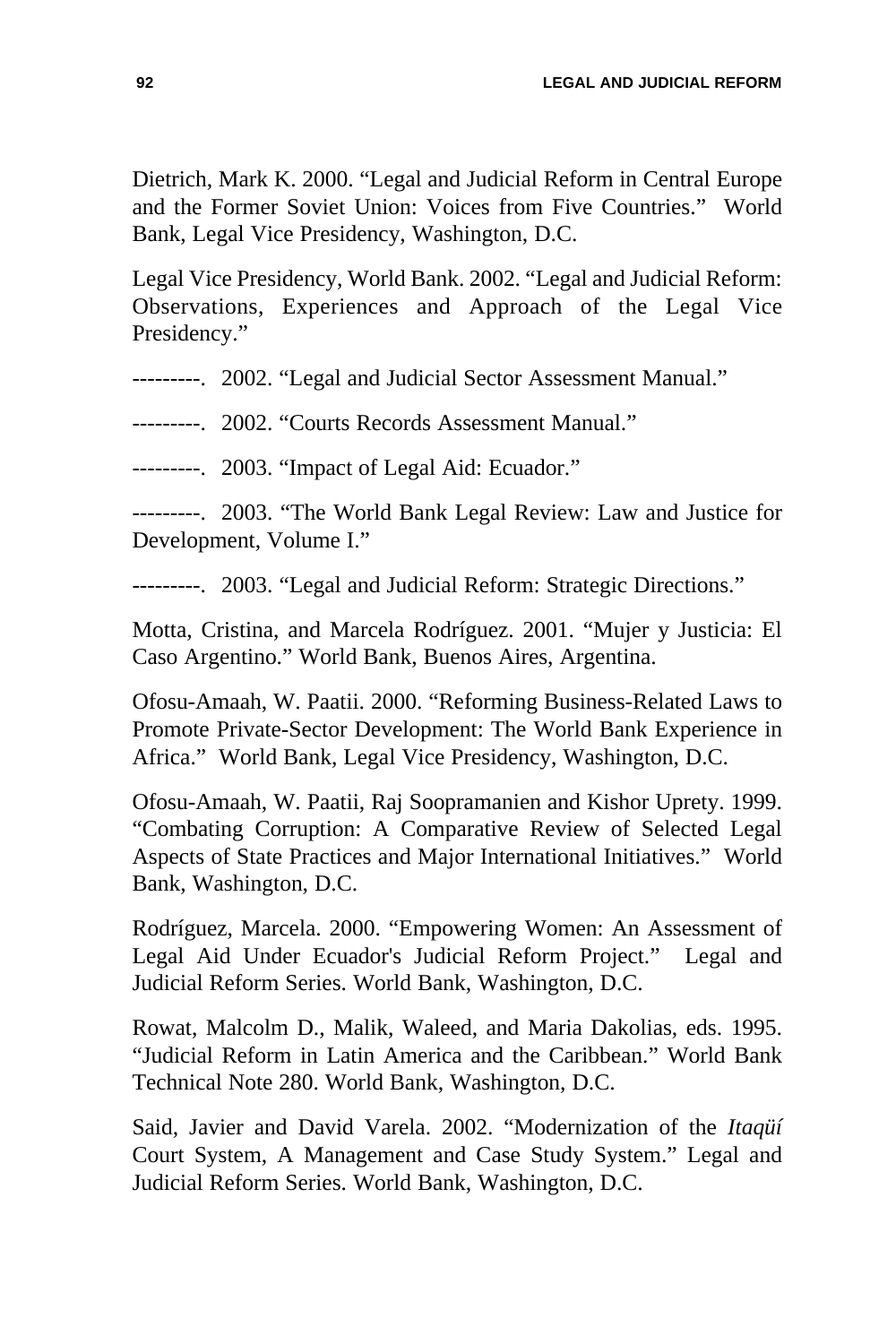#### **INITIATIVES 93**

Schwartz, Tim, and David Satola. 2000. "Telecommunications Legislation in Transitional and Developing Economies." Technical Note 489. World Bank, Washington, D.C.

Shihata, Ibrahim F. I. "Judicial Reform in Developing Countries and the Role of the World Bank." Paper submitted to the Seminar of Justice in Latin America and the Caribbean in the 1990's, organized by Inter-American Development Bank, San Jose, Costa Rica, February 1993.

---------.--1997. "Complementary Reform: Essays on Legal, Judicial and Other Institutional Reforms Supported by the World Bank." Kluwer Law International.

Van Puymbroeck, Rudolf V. 2001. "Comprehensive Legal and Judicial Development: Toward and Agenda for a Just and Equitable Society in the 21st Century." World Bank, Washington, D.C.

Vorkink, Andrew N. 1997. "The World Bank and Legal Technical Assistance: Current Issues." World Bank, Legal Department, Washington, D.C.

Waxman, Margery. 1998. "A Legal Framework for Systemic Bank Restructuring." World Bank, Legal Department, Washington, D.C.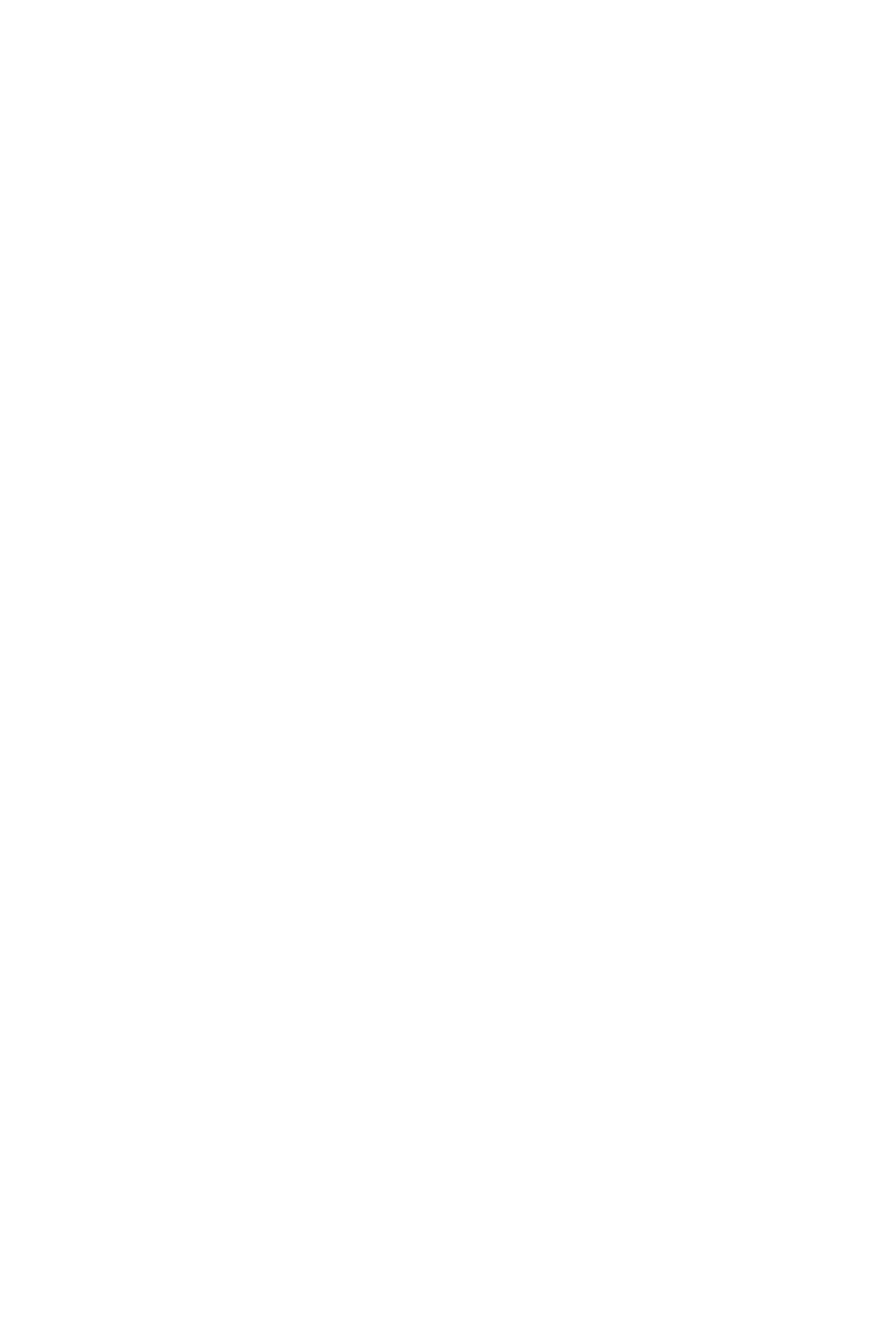## **Speeches**

Hassan, Sherif. "The Role of the World Bank in Legal and Judicial Reforms." Speech given at the Workshop on International Legal Technical Assistance in Edmonton, Canada Sponsored by the Canadian Council of Law Deans and the Department of Justice, August 1999.

Ofosu-Amaah, W. Paatii. "The World Bank and Legal and Judicial Reform–A Retrospective and Future Directions." presented at the 2001 Spring Meeting of the ABA Section of International Law and Practice–A Day at the IFIs.

Rigo, Andres. "Reforma Judicial y Juridica: Experiencia y Papel Futuro del Banco Mundial." Speech given at the conference of the Supreme Court Justices of the Americas in Caracas, Venezuela, 1999.

Shihata, Ibrahim F. I. "Judicial Reform: Issues Addressed in the World Bank Projects." Paper Presented to the Inter-American Development Bank Conference about Justice, Montevideo, Uruguay Oct.19-20, 1995.

--------. "Role of the Judiciary in the Prevention and Control of Corruption." Paper prepared for the Conference (at Avvocatura dello Stato) in Rome, on April 1, 1998.

Tung, Ko-Yung. "The Rule of Law," Inaugural Meeting of the Judicial Council of Argentina, December, 2002.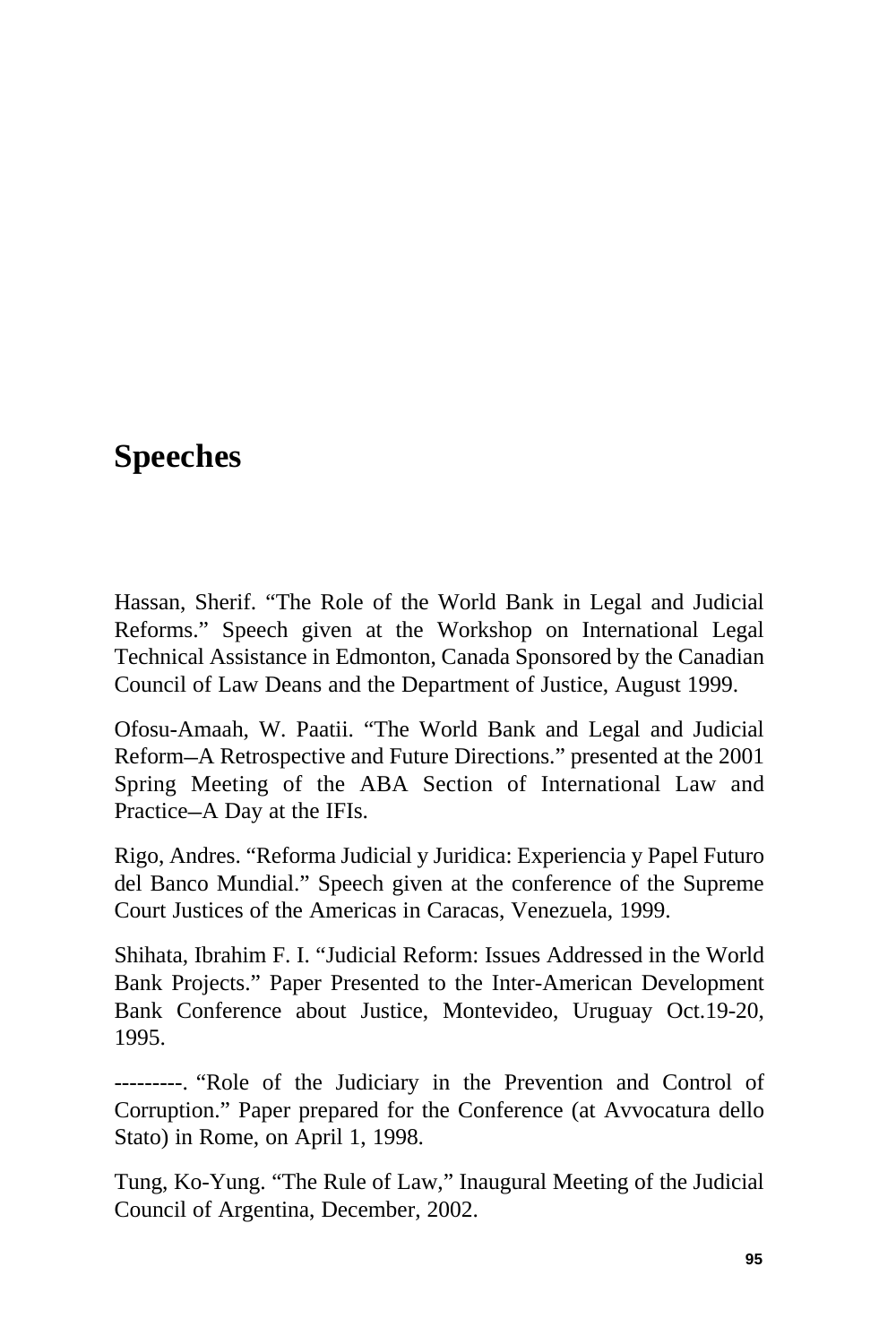--------. "The World Bank and Access to Justice." St. Louis School of Law, Washington University, September 18, 2002.

---------. "Empowerment, Opportunity and Security Through Law and Justice Conference Closing Remarks." St. Petersburg, Russia, July 11, 2001.

--------. "The World Bank: Its War on AIDS." January 10, 2001.

--------. "Human Rights: The World Bank's Role." AALS, October 27, 2000.

--------. "The World Bank's Role in Development of the Rule of Law." Presented to multiple audiences in 2000/2001, including Library of Congress/New York University School of Law, American University, Stanford University, and Washington Foreign Law Society.

Webb, Douglas. "Legal and Institutional Reform Strategy and Implementation: A World Bank Perspective." Speech given at the Conference on "Legal and Institutional Reform/Rule of Law" organized by USAID September 14-17, 1998.

Wolfensohn, James D. "Keynote Address to the Law and Justice Conference: Empowerment, Opportunity and Security Through Law and Justice." St. Petersburg, Russia, July 9, 2001.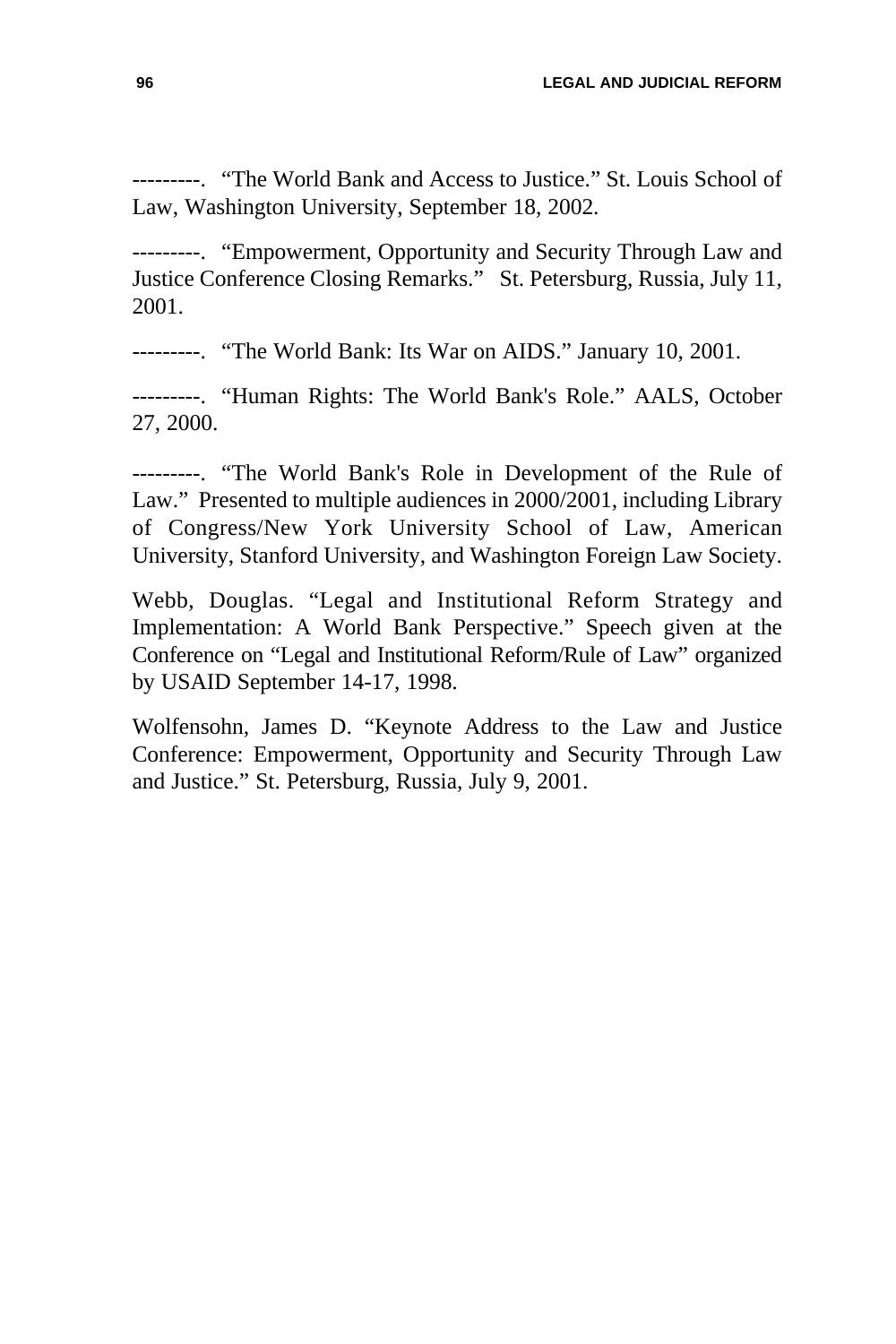## **Endnotes**

<sup>1</sup> Legal Vice Presidency, World Bank. *Legal and Judicial Reform: Strategic Directions,* (January 2003).

2 I. F. I. Shihata, Complementary Reform, Essays on Legal,Judicial and Other Institutional Reforms Supported by the World Bank, Kluwer Law International, 1997, p. 90.

<sup>3</sup> Cr. 2948-MOG, approved May 1, 1997, closed on June 30, 2001.

<sup>4</sup> Cr. 4415-GU, approved December 3, 1998.

 $5$  Cr. 3045-TG, approved March 5, 1998, closed on June 30, 2002.

<sup>6</sup> *Traite Relatif a L'Harmonisation du Droit des Affaires en Afrique* (OHADA Treaty) was signed on October 17, 1993. The member nations are: Republic of Benin, Burkina Faso, Republic of Cameroon, Republic of Chad, Central African Republic, Comoros, the Republic of Congo, Côte d'Ivoire, Gabonese Republic, Republic of Equatorial Guinea, Republic of Mali, Republic of Niger, Republic of Senegal, Republic of Togo.

<sup>7</sup> Cr. 2535-ZM, approved July 13, 1993, closed on June 30, 2000.

<sup>8</sup> Cr. 2664-KH, approved December 6, 1994, closed on December 31, 2004.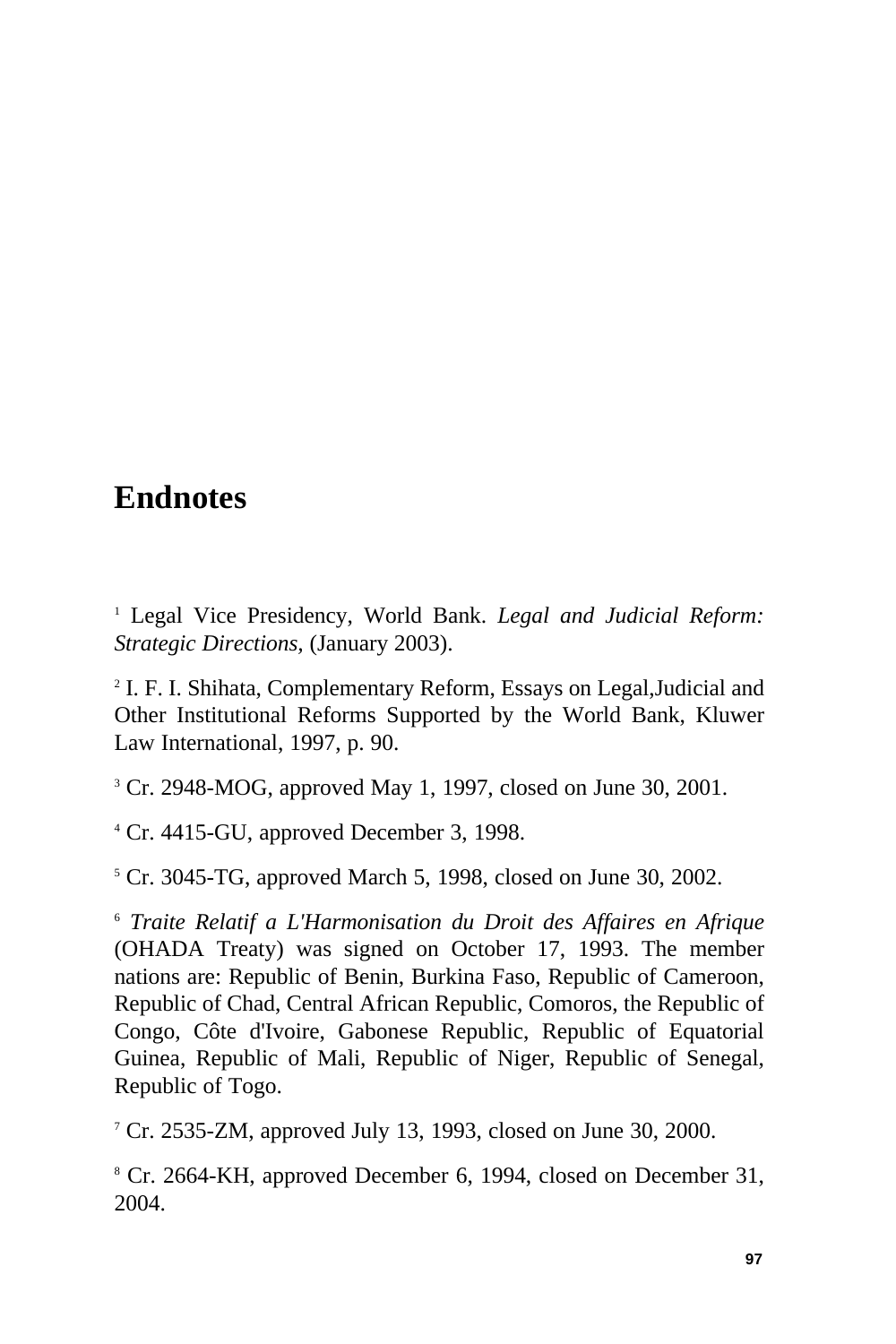<sup>9</sup> Armenia Institutional Building Project (Loan No. 3585-AM, approved April 7, 1993; closed on November 30, 1997); El Salvador Energy Power Sector Technical Assistance Project (Loan No. 3389-SV, approved Jul 11, 1991; closed on March 31, 1998); Argentina Health Insurance (Loan No. 4002-AR, approved April 26, 1996; closed December 31, 1998).

<sup>10</sup> Legal Vice Presidency, World Bank. *Ecuador Legal and Judicial Sector Assessment* (December, 2002). See, http://www.worldbank.org/ljr

<sup>11</sup> The complete list of legal and judicial sector assessments is on page 89.

 $12$ <sup>12</sup> These are loans to finance general imports in the context of a program of policy reforms.

 $13$  Shihata, p. 91.

<sup>14</sup> Shihata, p. 91.

<sup>15</sup> Shihata, p. 91.

<sup>16</sup> See generally M. Dakolias and J. Said, *Judicial Reform: A Process of Change Through Pilot Courts,* 1999.

 $17$  This is financed through transfers from the Bank's net income to finance detailed legal work in-depth studies of certain issues, including studies of the administration of justice.

<sup>18</sup> The JSDF is a grant facility that supports innovative programs that can provide rapid, demonstrable and sustainable benefits to respond to the needs of the poorest and most vulnerable groups. These grants help build capacity, participation and empowerment of civil society  $-$  local communities and NGOs.

<sup>19</sup> See generally, Douglas Webb, text of an address to a conference on "Legal and Institutional Reform/Rule of Law" organized by USAID and held in Virginia, U.S.A. on September 14-17, 1998.

 $20$  Webb, p. 12.

 $21$  Shihata, p. 92.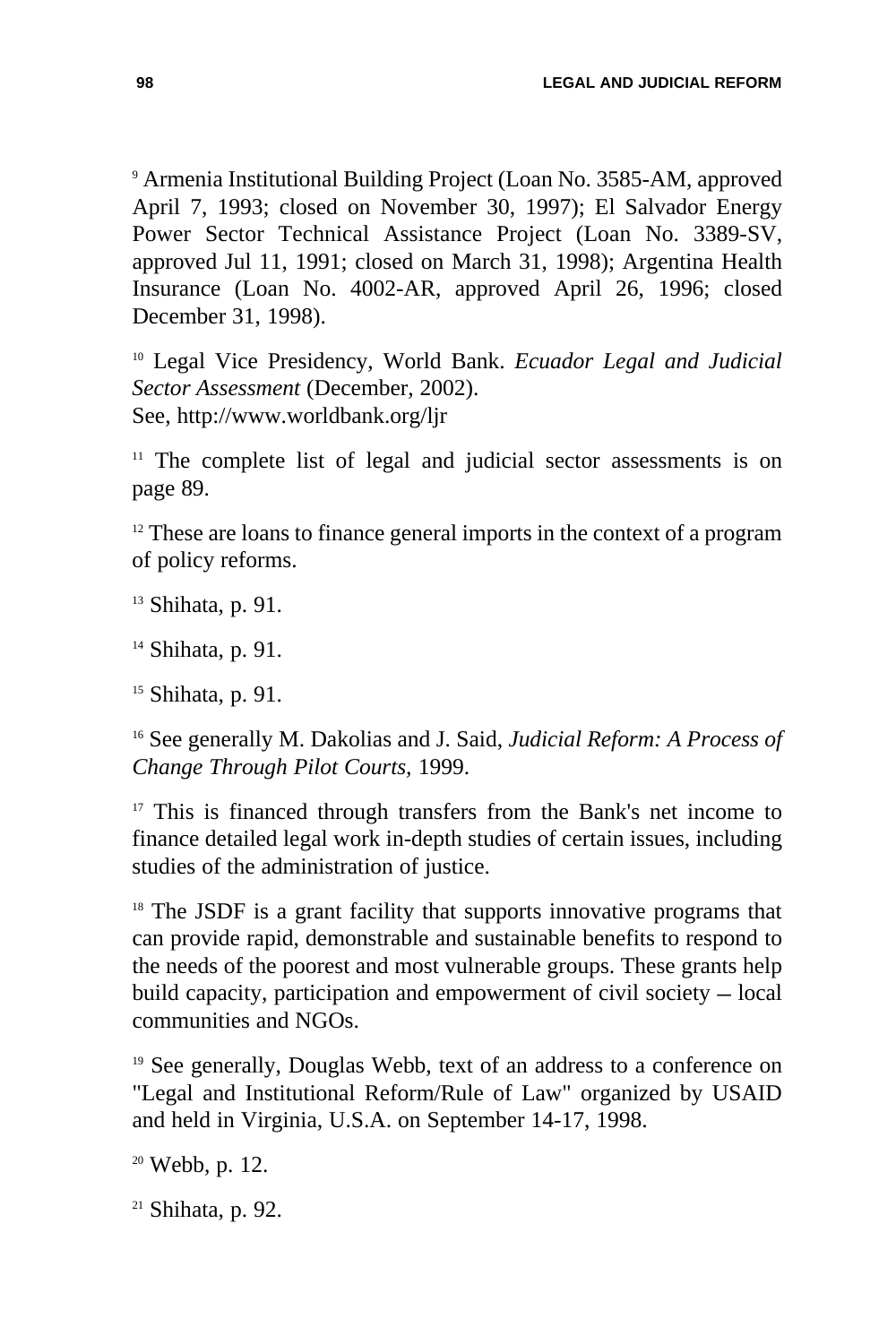#### **INITIATIVES 99**

 $22$  Webb, p. 9.

<sup>23</sup> The regional conferences are: *All Africa Conference on Law, Justice and Development* (Abuja, Nigeria, 2003), *Strategies for Modernizing the Judicial Sector in the Arab Countries* (Marrakech, Morocco, 2002), *New Approaches for Meeting the Demand for Justice* (Mexico City, Mexico, 2001), *Legal and Judicial ECA Forum* (St. Petersburg, Russia, 2001), and *Africa Regional Workshop* (Washington, DC, 2000. For more information, visit: http://www.worldbank.org/ljr

<sup>24</sup> Legal Vice Presidency. *The World Bank Legal Review: Law and Justice for Development.* (Volume I, February 2003).

 $25$  Webb, p. 8.

<sup>26</sup> See Legal and Judicial Sector at a Glance, visit: http://www.worldbank.org/ljr

 $27$  This compilation of information was prepared by the Legal and Judicial Reform Practice Group. While it is meant to be a comprehensive overview, it may not include all of the projects that could be characterized as legal and judicial technical assistance, such as various sector analytical studies and conditionality related to legal issues under adjustment loans. Unless otherwise specified, the amounts indicated represent the Bank's total amount of the loan/credit/grant for the respective projects.

<sup>28</sup> Its comprehensive reform program is set out in the Faculty's 1999 "Action Plan."

<sup>29</sup> A report on the "Civil Case Management Information System/Functional Analysis" (CCMIS) presented at the National Judicial Conference in December 2003 covers salient aspects of the new system.

<sup>30</sup> The Court and Bankruptcy Administration Project was prepared under a Policy and Human Resources Development Fund Grant.

<sup>31</sup> The studies covered the three major indigenous groups (Aymara, Quechua, Guarani) and urban-marginal communities.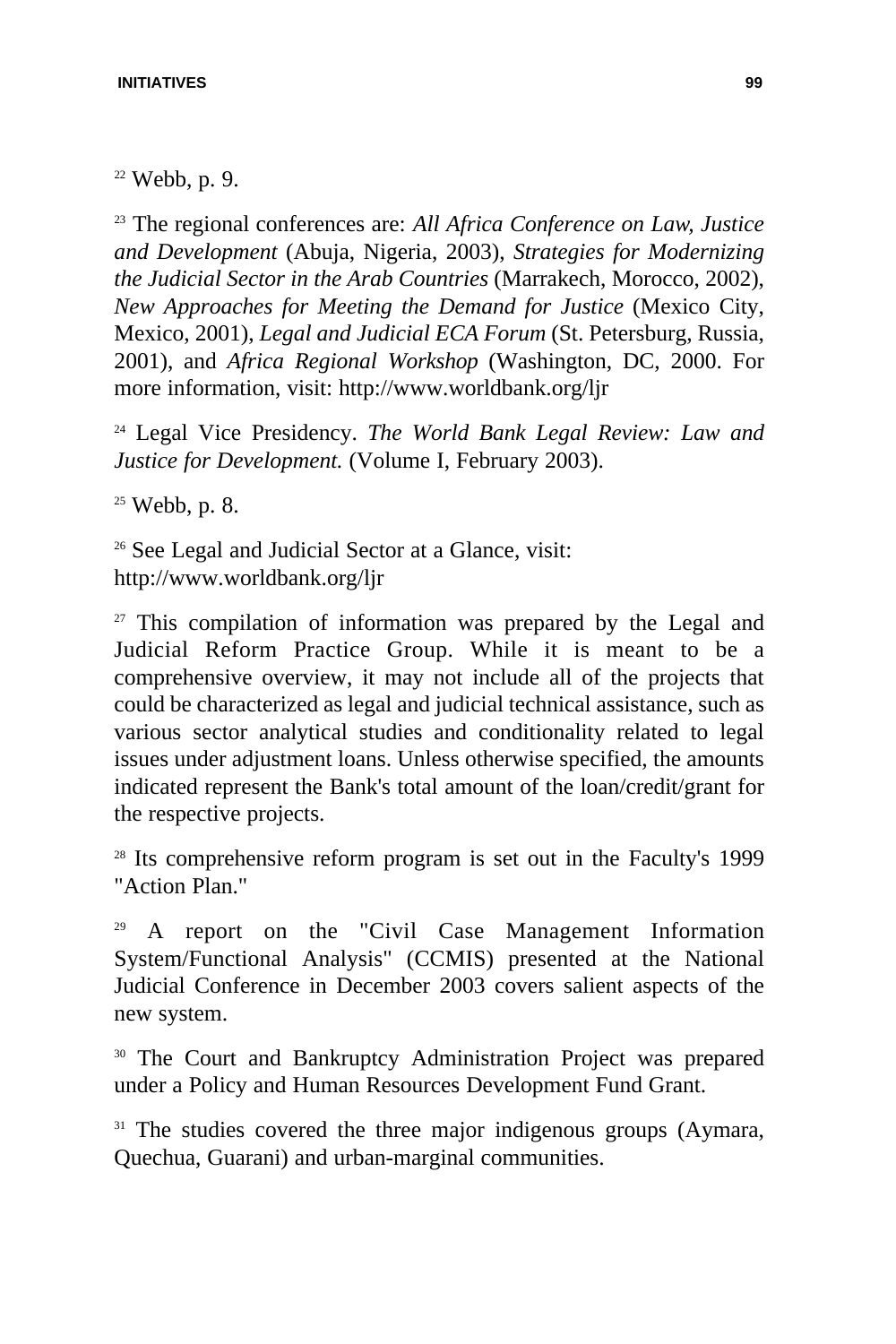<sup>32</sup> "La Administración de Justicia en Ecuador: Plan Integral de Reformas," Grupo de Trabajo Conjunto del Sector Justicia y Corporación Latinoamericana para el Desarrollo (CLD), May 1995.

<sup>33</sup> *Ecuador Judicial Sector Assessment* (World Bank Report No. 12777- EC, August 19, 1994)

<sup>34</sup> See, *Impact of Legal Aid: Ecuador* (World Bank, Legal Vice-Presidency, February 2003). Above, n.6

<sup>35</sup> The Preparatory process was funded by a Policy and Human Resources Development Fund Grant.

<sup>36</sup> Other organizations involved in the planning include the Inter-American Development Bank, the United Nations Development Program, the United Nations Mission for Guatemala, the Governments of the United States, Canada, Japan, Sweden, Norway, Denmark, the Netherlands, Italy, Austria, Switzerland, Spain and others.

<sup>37</sup> See Plan de Modernización del Organismo Judicial, 1997-2002, Comisión de Modernización del Organismo Judicial, Guatemala, approved by the Supreme Court of Guatemala.

<sup>38</sup> The Guatemala Judicial Reform Program was developed in line with the CAS strategy- See Country Assistance Strategy, Report No 18036- GU, June 19, 1998.

<sup>39</sup> The Judicial Reform Project (Loan 4256-PE) included a component for the Ombudsman's Office but the project was cancelled.

<sup>40</sup> Average duration of cases in number of days from filling to disposition. Source: Direcion Ejecutiva de la Magistratura of the Supreme Tribunal of Justice, Caracas, Venezuela.

<sup>41</sup> See www.tsj.gov.ve.

<sup>42</sup> The Supreme Court was reorganized as the Supreme Tribunal of Justice with the new Constitution in 1999.

<sup>43</sup> See the Report of the Danish Center for Human Rights (DCHR), which reviewed the performance and outcome of this Project component and lessons learned about civil society participation.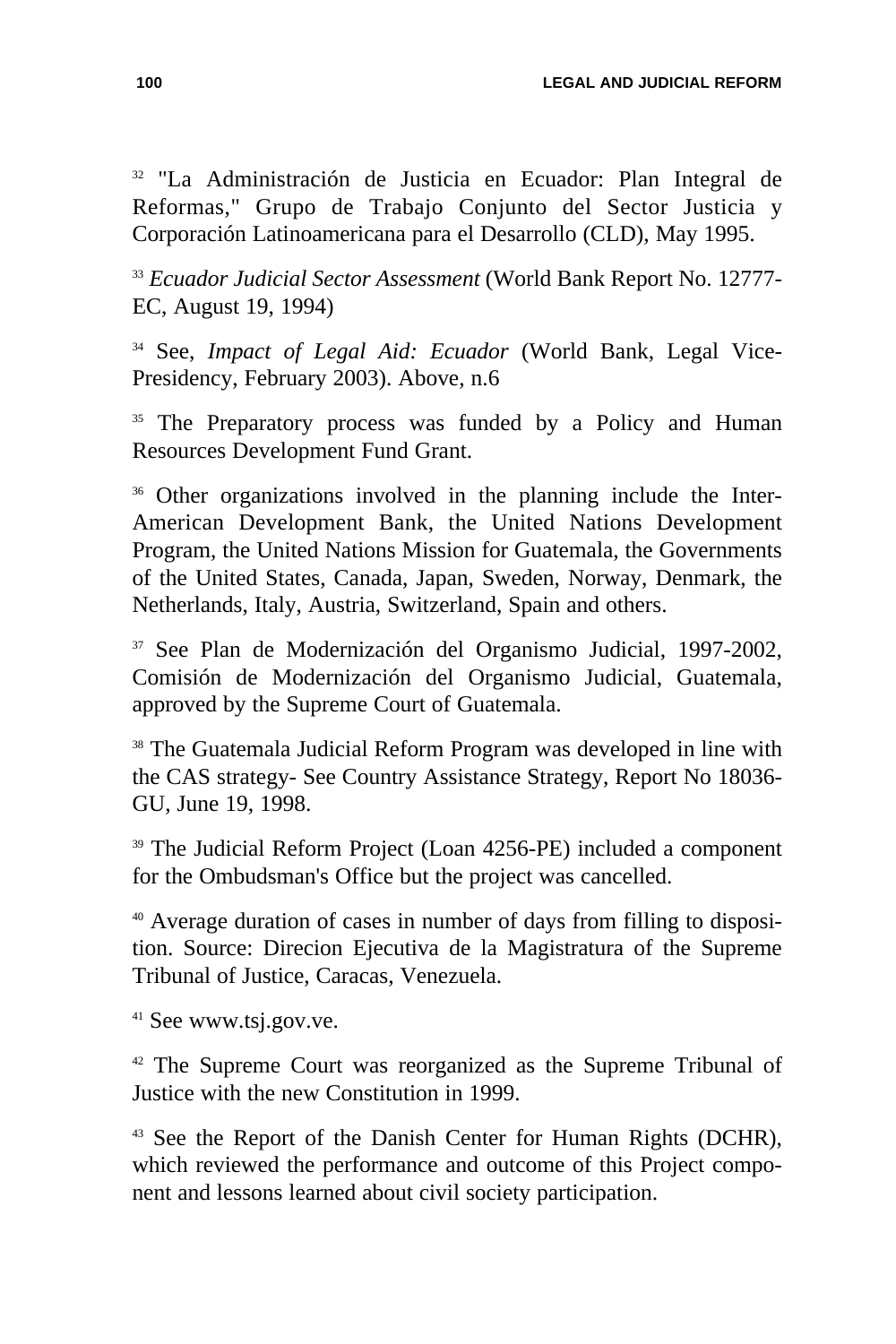<sup>44</sup> This initiative was winner of the Development Marketplace 2000 Competition.

<sup>45</sup> See the Supreme Tribunal of Justice's Website at: www.tsj.gov.ve.

<sup>46</sup> In this component DANIDA is financing the training part and IDA is providing funds for building a new complex for the Judicial Administration Training Institute.

<sup>47</sup> The characteristics of the supply-driven approach usually include an emphasis on the supply of equipment, training and civil works, a vague strategy of organizational change and few demand pressures from customers or citizens.